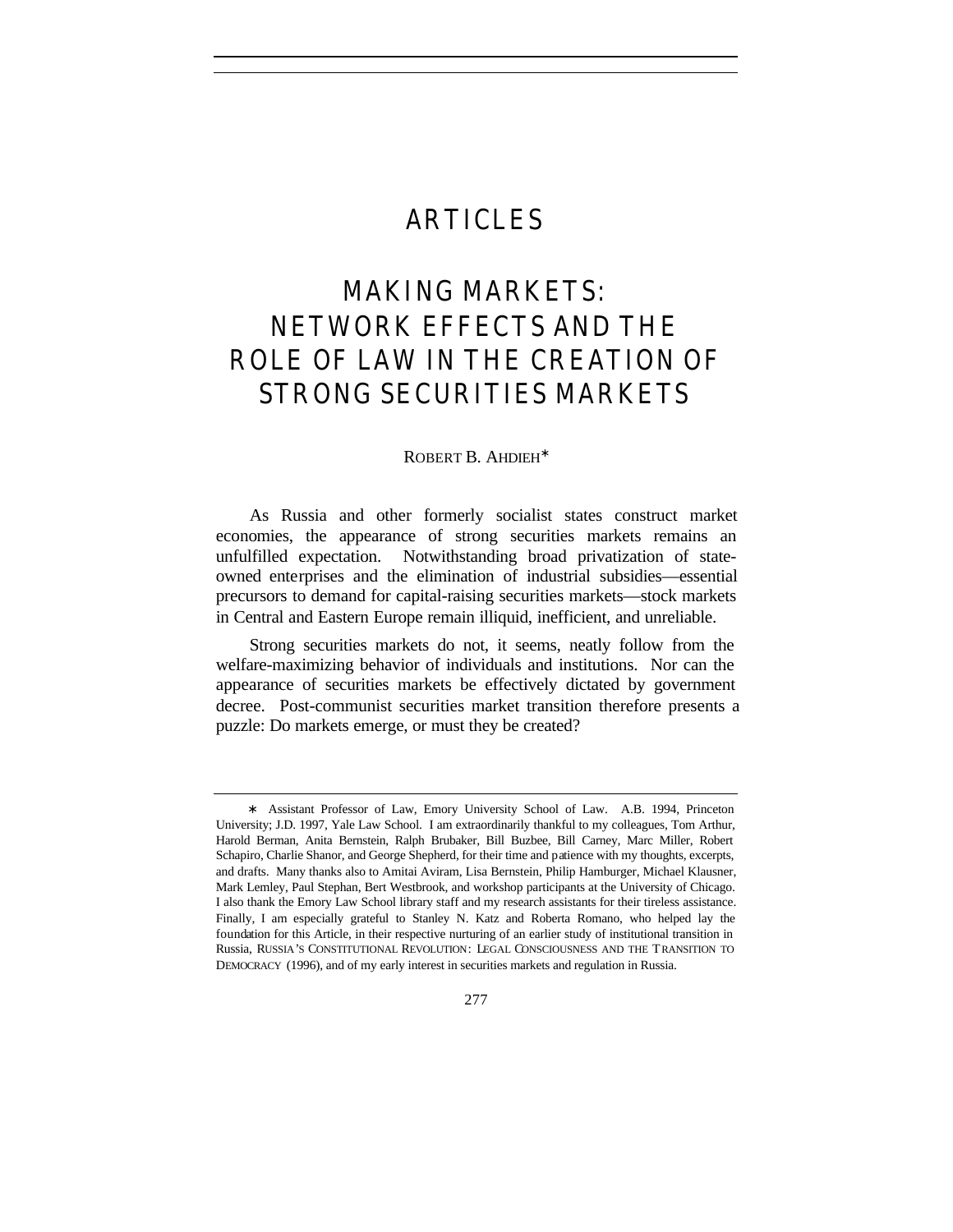Joining the debate over whether "law matters" in the creation of securities markets, this Article draws on recent finance and microeconomic analysis of network effects to propose an alternative theory of *why* law might matter in the creation of securities markets, and to challenge traditionally limited views of *how* it matters. After articulating the proposed network model of securities markets, this Article outlines the model's implications for securities market transition. Specifically, it highlights two categories of network inefficiencies that may help explain the persistent weaknesses of securities markets in Russia and other transitional states. The model suggests such inefficiencies may also arise in the modernization of established securities markets, however, implying lessons for the United States and other developed economies as well.

Where network effects undermine the spontaneous emergence of strong markets, this Article proposes a limited coordination of market expectations—as distinct from law's demarcation of property rights and enforcement of contracts, as conventionally acknowledged, and its protection of minority investors, as recently emphasized by "law matters" corporate and securities law scholars—as a central role for law in the very creation and design of strong securities markets.

|                                                          | 279  |
|----------------------------------------------------------|------|
| TOWARD A NETWORK MODEL OF STRONG SECURITIES              |      |
|                                                          | .283 |
| II. WHY LAW MATTERS: THE NETWORK BARRIER TO              |      |
|                                                          | .296 |
|                                                          |      |
|                                                          |      |
| 1. Tipping as a Barrier to Entry in Market Transition306 |      |
| 2. Excess Entry and Inefficient Network Competition314   |      |
| 3. First-Mover Advantages, Market Lock-In, and           |      |
|                                                          |      |
| III. HOW LAW MATTERS: COORDINATED EXPECTATIONS           |      |
| AND THE ROLE OF LAW IN SECURITIES MARKET                 |      |
|                                                          | .322 |
| A. EXPECTATION AND TRANSITION IN SECURITIES MARKETS 326  |      |
|                                                          |      |
| C. THE POSSIBILITIES OF PRIVATE COORDINATION331          |      |
| D. THE DESIGN AND OPERATION OF LAW'S COORDINATIVE        |      |
|                                                          | .336 |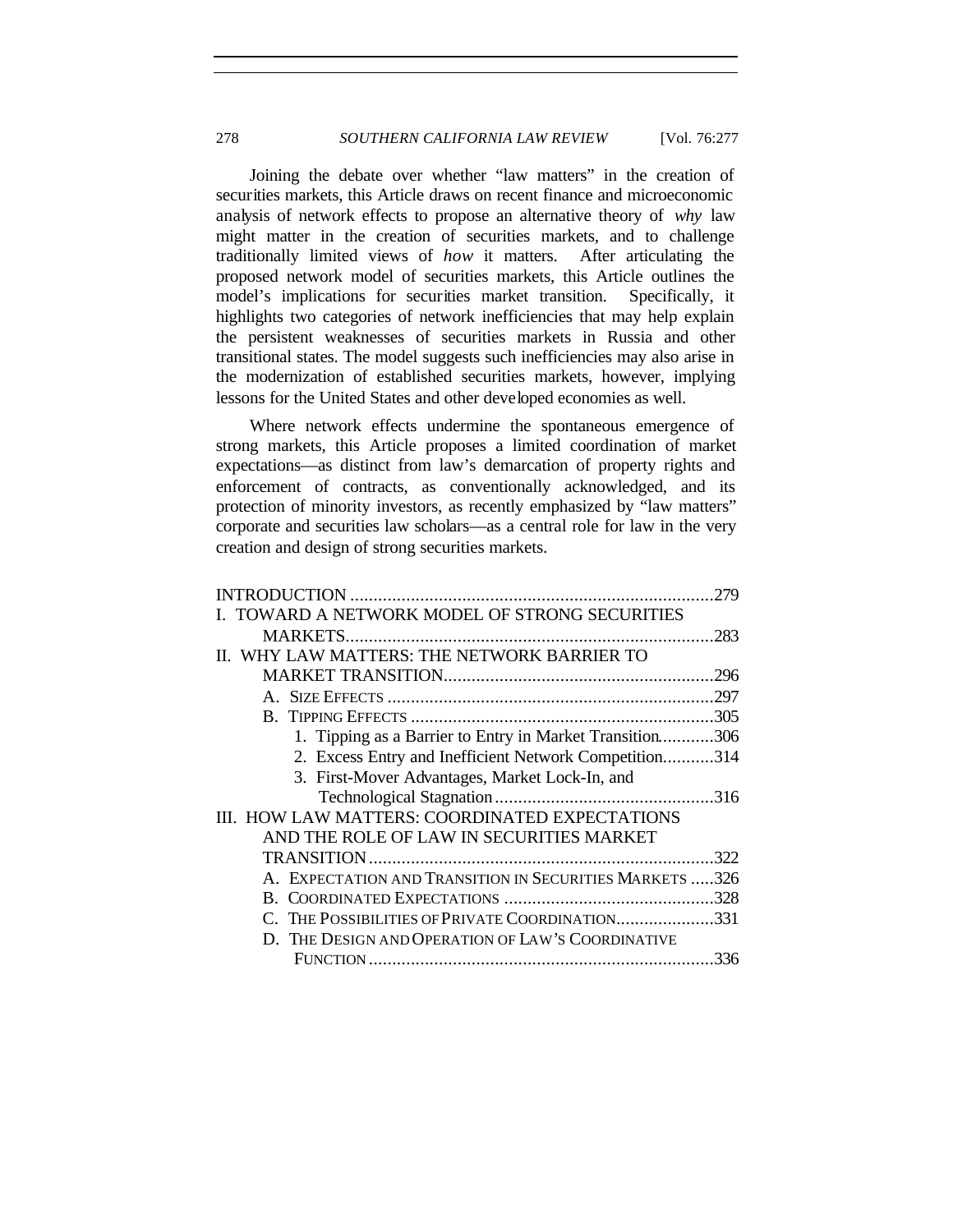| E. LAW'S COORDINATION OF EXPECTATIONS IN SECURITIES |  |
|-----------------------------------------------------|--|
|                                                     |  |
|                                                     |  |

#### INTRODUCTION

*[M]arkets are not a fixture of the economy, but are the results of decisions made by private economic agents and government agencies.*<sup>1</sup>

*[W]e should not expect exchanges to be loosely run organizations that arise as if by magic.*<sup>2</sup>

Faced with the persistent absence of strong securities markets across the globe, from the transitional economies of Central and Eastern Europe, to the developed economies of Germany and Japan, students of securities markets have turned to first questions: Does law matter in the creation of strong securities markets? Do markets emerge, or are they made?<sup>3</sup>

Corporate and securities law scholars have identified, at most, an indirect role for law in the market transition process. Rather than creating and shaping markets, this view suggests, law's role is limited to creating a framework within which securities markets will spontaneously emerge. Specifically, law and economics have suggested two key contributions of law to such a framework. Most significantly, law's articulation of clear property rights and provision of reliable contract enforcement have been

<sup>1.</sup> Walter P. Heller, *Equilibrium Market Formation Causes Missing Ma rkets*, *in* MARKETS, INFORMATION, AND UNCERTAINTY: ESSAYS IN ECONOMIC THEORY IN HONOR OF KENNETH J. ARROW 235, 235 (Graciela Chichilnisky ed., 1999) [hereinafter MARKETS, INFORMATION, AND UNCERTAINTY] (citing Kenneth J. Arrow, *The Organization of Economic Activity: Issues Pertinent to the Choice of Market vs. Non-Market Allocation*, *in* THE ANALYSIS OF PUBLIC EXPENDITURE : THE PPB SYSTEM 47 (1969)).

<sup>2.</sup> J. Harold Mulherin, Jeffrey M. Netter & James A. Overdahl, *Prices Are Property: The Organization of Financial Exchanges From A Transaction Cost Perspective*, 34 J.L. & ECON. 591, 593 (1991).

<sup>3</sup>*. See, e.g.*, Bernard S. Black, *Is Corporate Law Trivial?: A Political and Economic Analysis*, 84 NW. U.L. REV. 542 (1990); Brian R. Cheffins, *Does Law Matter? The Separation of Ownership and Control in the United Kingdom*, 30 J. LEG. STUD. 459 (2001); John C. Coffee, Jr., *The Future as History: The Prospects for Global Convergence in Corporate Governance and Its Implications*, 93 NW. U.L. REV. 641, 643–44 (1999) [hereinafter Coffee, *Future as History*] ("Such data understandably fascinates legal scholars because it suggests a conclusion that financial economists tend to slight: namely, law matters."); John C. Coffee, Jr., *The Rise of Dispersed Ownership: The Roles of Law and the State in the Separation of Ownership and Control*, 111 YALE L.J. 1, 59 (2001) [hereinafter Coffee, *Rise of Dispersed Ownership*].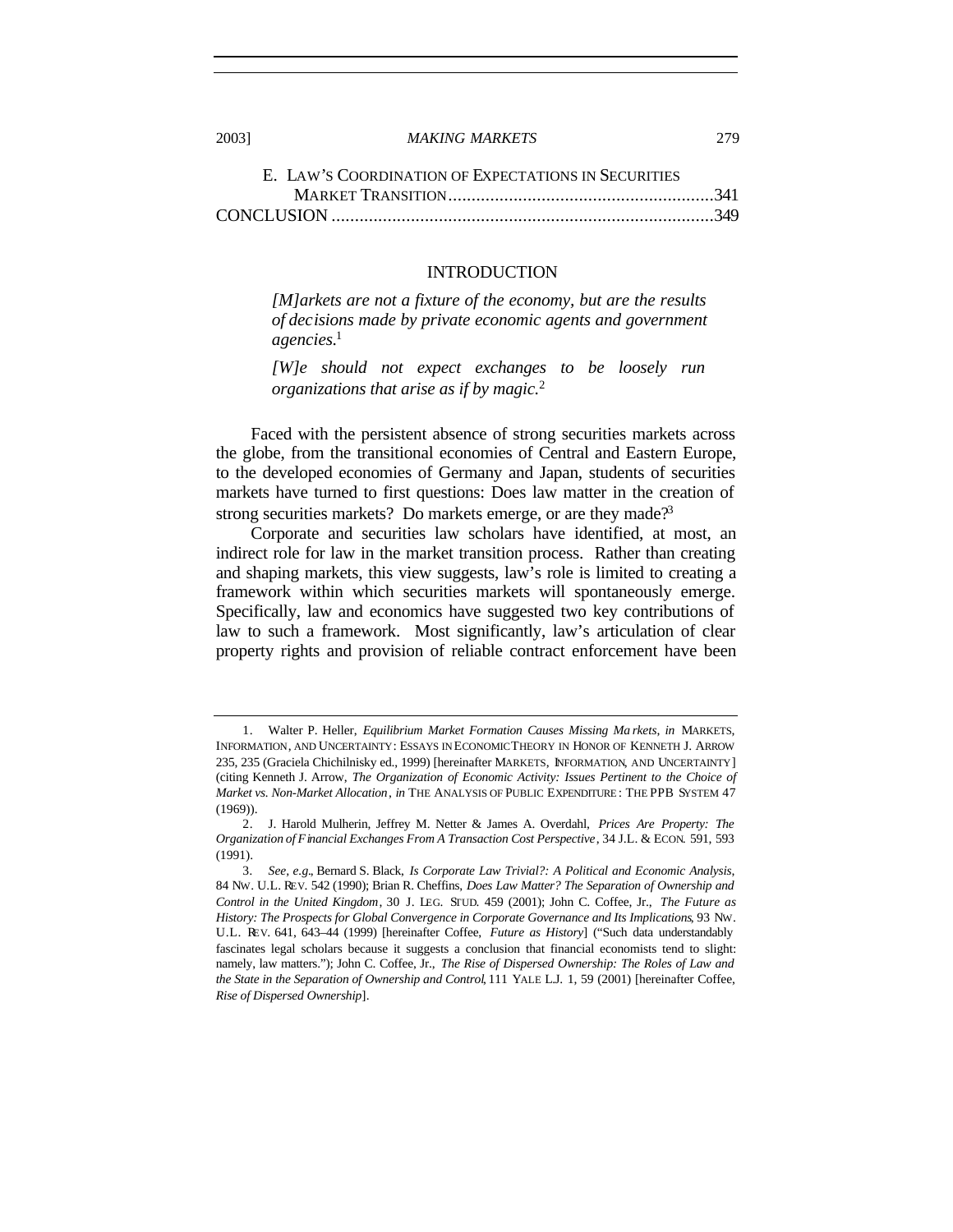identified as essential precursors to the emergence of strong markets.<sup>4</sup> More recently, corporate law scholars have posited that law's protection of minority investors might also matter, given the dependence of public securities markets on investors' willingness to surrender control of their assets.<sup>5</sup>

The present analysis does not question the importance of each of these elements in the legal framework for the appearance of strong securities markets. Instead, drawing on recent finance analysis of securities market structure<sup>6</sup> and on microeconomic analysis of so-called network effects, it suggests a more direct role for law in the creation of securities markets.

This additional role for law arises from a reconceptualization of the basic economics of equity securities markets. Starting from securities markets' core financial functions the provision of liquidity and efficient price discovery—I highlight the presence of network economies, and consequent network effects, in securities market trade. Securities markets, I suggest, exhibit increasing returns to scale, on the demand side. As with more traditional network goods, the utility of markets and the securities traded on them grows with additional participation and use.<sup>7</sup> The network

<sup>4</sup>*. See* R.H. COASE , ESSAYS ON ECONOMICS AND ECONOMISTS 11 (1994) (noting importance of "an appropriate system of property rights (and that . . . rights are enforced)"); R.H. Coase, *The Problem of Social Cost*, 3 J.L. & ECON. 1, 19, 32–33, 43–44 (1960) (suggesting need to analyze and define rights in property). *See also* Frank B. Cross, *Law and Economic Growth* , 80 TEX. L. REV. 1737, 1741, 1743– 53 (2002); David E. Van Zandt, *The Market As a Property Institution: Rules for the Trading of Financial Assets*, 32 B.C. L. REV. 967, 991 (1991).

<sup>5</sup>*. See* Bernard S. Black, *The Legal and Institutional Preconditions for Strong Securities Markets*, 48 UCLA L. REV. 781, 783 (2001) (describing law's provision of confidence to minority investors that they will not be cheated as "essential prerequisite[]" to strong public securities markets); Coffee, *Future as History*, *supra* note 3, at 644 ("Absent such protections, most investors will be reluctant to make equity investments . . . ."). *See also* ADOLF A. BERLE & GARDINER C. MEANS, THE MODERN CORPORATION AND PRIVATE PROPERTY 5–6 (1932) (identifying "separation of ownership and control" as central feature of the modern corporation). Like the earlier identification of law's role in defining property interests and enforcing contracts, which arose out of the insights of the New Institutional Economics, the recent emphasis on legal protections of minority investors also draws on the work of economists. Specifically, it cites a growing body of finance literature finding an empirical correlation between the strength of securities markets and their protection of minority shareholders. *See, e.g.*, Rafael La Porta, Florencio Lopez-De-Silanes, Andrei Shleifer & Robert W. Vishny, *Legal Determinants of External Finance*, 52 J. FIN. 1131, 1149 (1997).

<sup>6.</sup> To date, this work has received relatively little attention in the legal literature. *See* Frank Partnoy, *Why Markets Crash and What Law Can Do About It*, 61 U. PITT. L. REV. 741, 744 (2000) ("Finance and law often are ships passing in the night."). Highlighting the need for legal scholars to give greater attention to the finance literature, Frank Partnoy recently proposed "to introduce two major branches of scholarship—one in finance, one in law—to each other." *See id.* Introductions having been made, the present analysis might be read as an attempt to help them get to know each other.

<sup>7</sup>*. See* Mark A. Lemley & David McGowan, *Legal Implications of Network Economic Effects*, 86 CAL. L. REV. 479, 481 (1998) (describing network markets as those "in which the value that consumers place on a good increases as others use the good"); Howard A. Shelanski & J. Gregory Sidak, *Antitrust Divestiture in Network Industries*, 68 U. CHI. L. REV. 1, 5 (2001) ("A network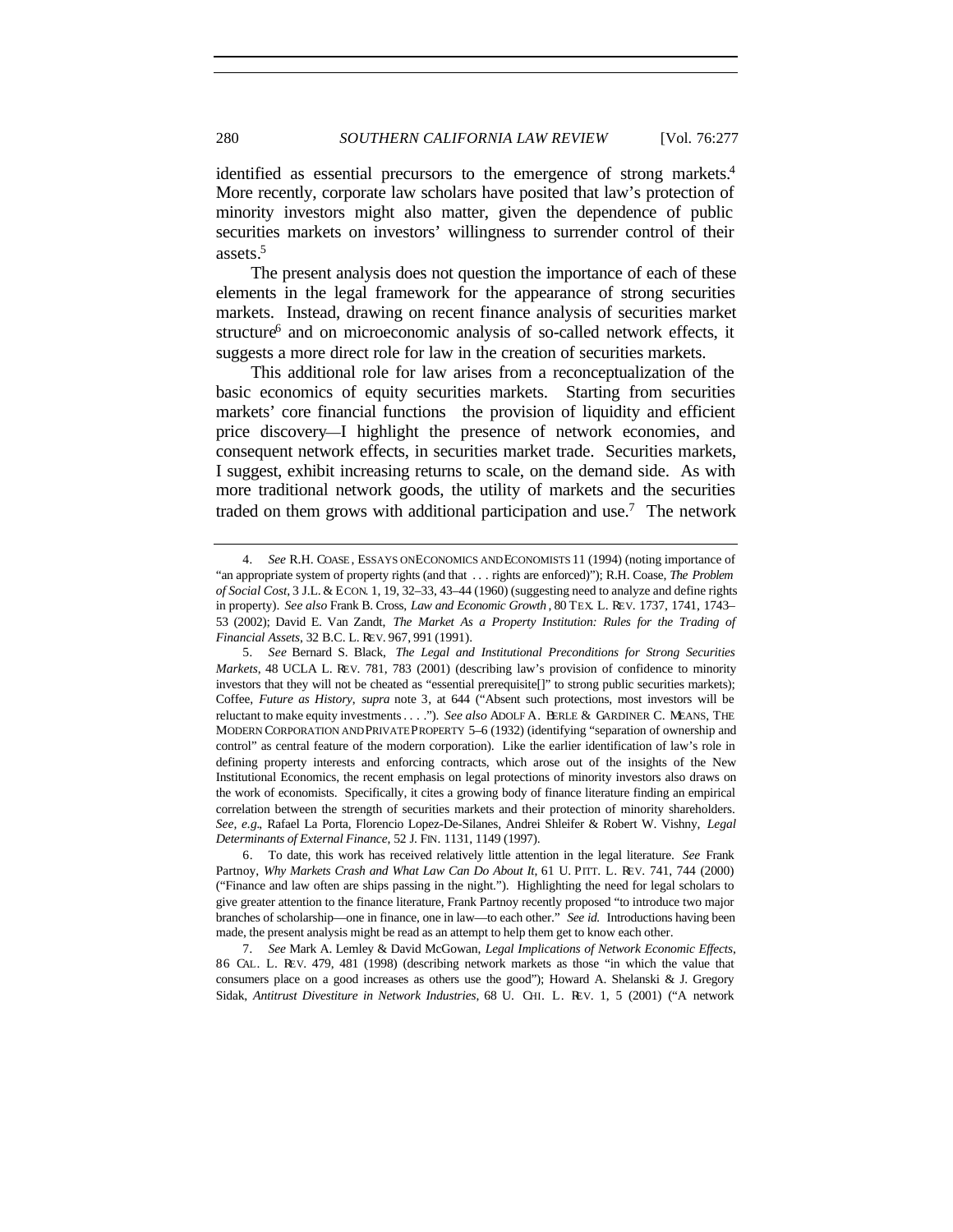model of equity securities markets that follows from this analysis—not previously evaluated in the legal literature, and only recently given attention even among finance scholars—has significant implications for law's role in securities market transition. Specifically, it predicts the existence of multiple, network-related barriers to the spontaneous emergence of strong securities markets.<sup>8</sup>

If network effects thereby suggest *why* law might matter in the creation of strong securities markets, what are their implications for *how* law might matter? Put differently, if network effects are the 'problem' of securities market creation—or at least part of the problem—then what might be law's role in its resolution? In securities market transition, I conclude, law's essential function is to coordinate expectations across an array of securities market participants, from market sponsors to market professionals, and from issuers to investors.

Such a coordinative function can be distinguished from law's facilitation of cooperation, which legal analysis has traditionally viewed as law's primary, if not exclusive, function. In the latter case, law seeks to restrain divergent interests, in the service of a common good.<sup>9</sup> In the creation of networked securities markets, on the other hand, parties' interests are not primarily divergent, leading law to play a different role. Coordination becomes law's key function, and expression replaces sanction as its primary tool. As a consequence, the potential private role in regulation also grows in range and significance.<sup>10</sup>

An emphasis on securities law is also appealing, given the seeming correlation of strong securities markets with economic growth, a central concern of the transitional states on which I focus.

externality, or 'network effect,' exists when the value of a product or service increases with the breadth

<sup>8.</sup> The alteration of expected welfare outcomes by net work effects has been a subject of growing interest among legal scholars. Even in securities law, there has been some reference to network effects, though primarily with regard to disclosure requirements, accounting rules, and other securities law mandates, in which network efficiencies have been argued to arise from a wider use of compatible standards. *See, e.g.*, Coffee, *Future as History*, *supra* note 3, at 692–97 (suggesting desirability of mandatory rules for foreign issuers, based on network externalities). There has been no extended analysis of the place of network effects in the basic finance, structure, and regulation of securities markets, however, nor any evaluation of their implications for the role of law in securities market transition.

<sup>9</sup>*. See* Richard H. McAdams, *A Focal Point Theory of Expressive Law*, 86 VA. L. REV. 1649, 1651 (2000).

<sup>10.</sup> Study of this regulatory pattern in securities law is particularly appropriate, given a tendency in this direction, even in ordinary, nontransitional securities law. Securities regulators have thus made broad use of self-regulatory mechanisms, *see* Mark Borrelli, *Market Making in the Electronic Age*, 32 LOY. U. CHI. L.J. 815, 827 (2001) ("In regulating the securities industry, the SEC relies heavily on a well-entrenched self-regulatory system . . . ."), creating a grand experiment that is fertile ground for a broader understanding of law and its function. *See infra* Part III.D (discussing quasi-public character of National Association of Securities Dealers and Financial Accounting Standards Board).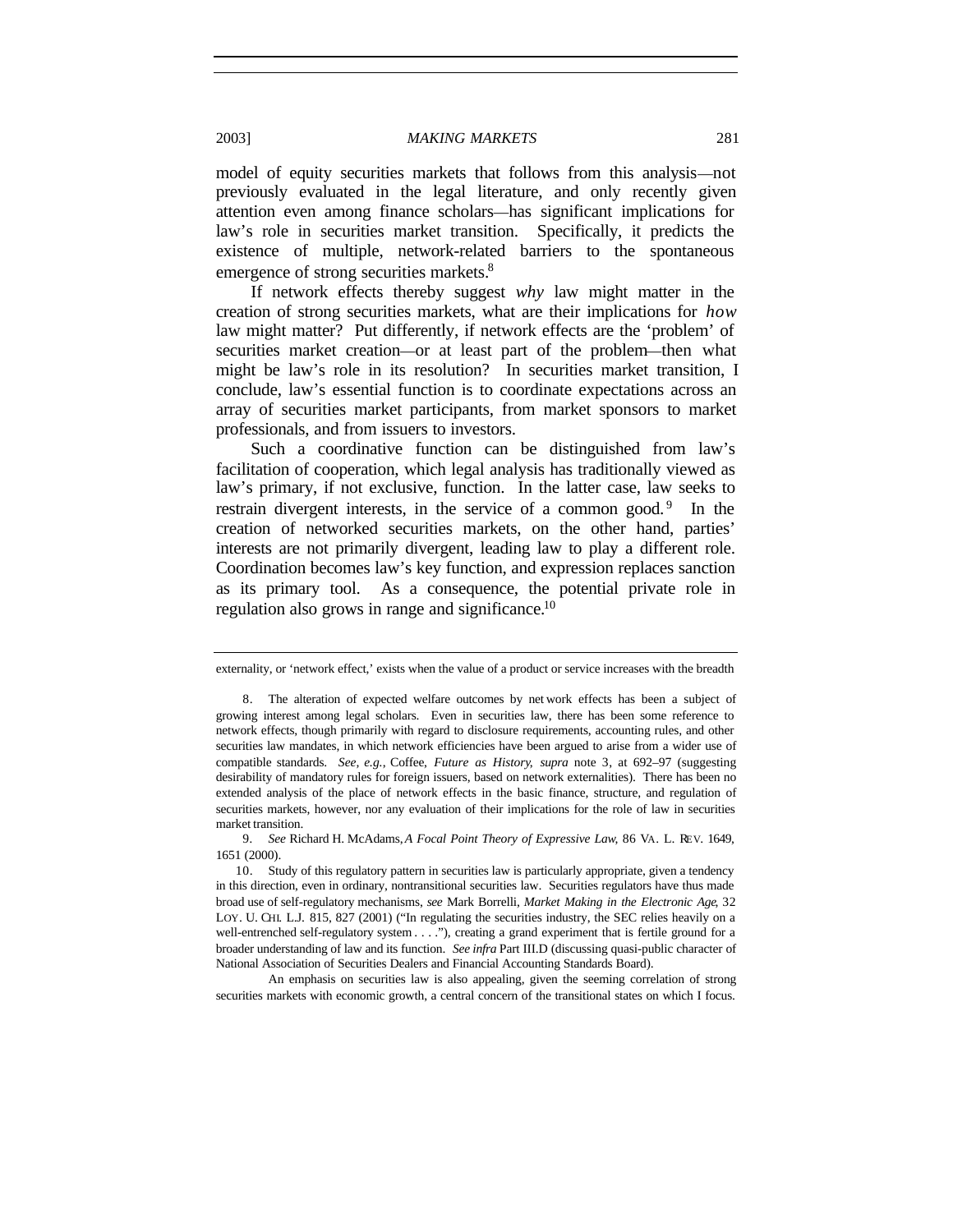## 282 *SOUTHERN CALIFORNIA LAW REVIEW* [Vol. 76:277

As evident in the concrete applications noted below, the proposed network analysis of securities markets and law's part in their creation has its most immediate application in the still incomplete economic transformation of Central and Eastern Europe. In Russia, notwithstanding a decade of effort and expectation, strong securities markets have yet to emerge.<sup>11</sup> Law's failure to define property rights and protect minority shareholders have undoubtedly contributed to this lack of success.<sup>12</sup> The absence of strong securities markets in Russia stems in part, however, from a failure to incorporate law into the resolution of fundamental—and network-related—questions of capital market design, including the basic choice of securities markets over banks as the dominant source of corporate finance, and the ensuing selection of a particular securities trading model.<sup>13</sup> Given the centrality of network effects to these questions, their resolution or at least their efficient resolution—may simply be impossible without law.

These questions are not unique to Russia and its fellow travelers, however, but arise in developed markets as well.<sup>14</sup> Securities market

*See* Coffee, *Rise of Dispersed Ownership*, *supra* note 3, at 5 (noting that a "growing body of research suggests that an active securities market is an engine for economic growth"); La Porta, *supra* note 5. *See also* ROBERT B. AHDIEH, RUSSIA'S CONSTITUTIONAL REVOLUTION: LEGAL CONSCIOUSNESS AND THE TRANSITION TO DEMOCRACY 1985–1996 182 (1997) (highlighting importance of strong capital markets to success of transition process).

<sup>11</sup>*. See* Bernard S. Black, Reinier Kraakman & Anna Tarassova, *Russian Privatization and Corporate Governance: What Went Wrong?*, 52 STAN. L. REV. 1731, 1734–35 (2000) (analyzing failure of market reform in Russia and discussing reasons for that failure); Celia R. Taylor, *Capital Market Development in the Emerging Markets: Time to Teach an Old Dog Some New Tricks*, 45 AM. J. COMP . L. 71 (1997).

<sup>12.</sup> Along with other problems—legal and otherwise—that stand in the way of successful market transition. One might highlight, for example, the 'lemons' problem of potential Russian market makers. How can the latter adequately assure potential investors, trading partners, and others of their own honesty and the market's reliability? Law—in the form of clearly delineated property rights, and consistent contract enforcement—may be one answer. *See* Van Zandt, *supra* note 4, at 971 (discussing need for people to feel secure in their entitlements if they are to invest in those entitlements). Yet listing standards, bonding mechanisms, and other private measures may also suffice. *See* Coffee, *Rise of Dispersed Ownership*, *supra* note 3, at 37–39.

<sup>13.</sup> These questions, along with the choice of a primarily domestic or foreign listing model for corporate entities in the relevant market (for example, listing via American Depository Receipts and analogous instruments, or on domestic exchanges), and the ultimate need to develop an effective linkage system to ensure efficient trading among disparate exchanges and other trading systems, will be used in the ensuing analysis to highlight network effects' concrete implications for securities market transition.

<sup>14.</sup> Securities market transition occurs in developed economies, but simply comes in the form of market restructuring, rather than market creation. By way of example, one might highlight the National Market System regulatory effort in the United States. *See* Jonathan R. Macey & David D. Haddock, *Shirking at the SEC: The Failure of the National Market System*, 1985 U. LL. L. REV. 315. I more fully evaluate the National Market System endeavor, within a network effects paradigm, in a forthcoming work.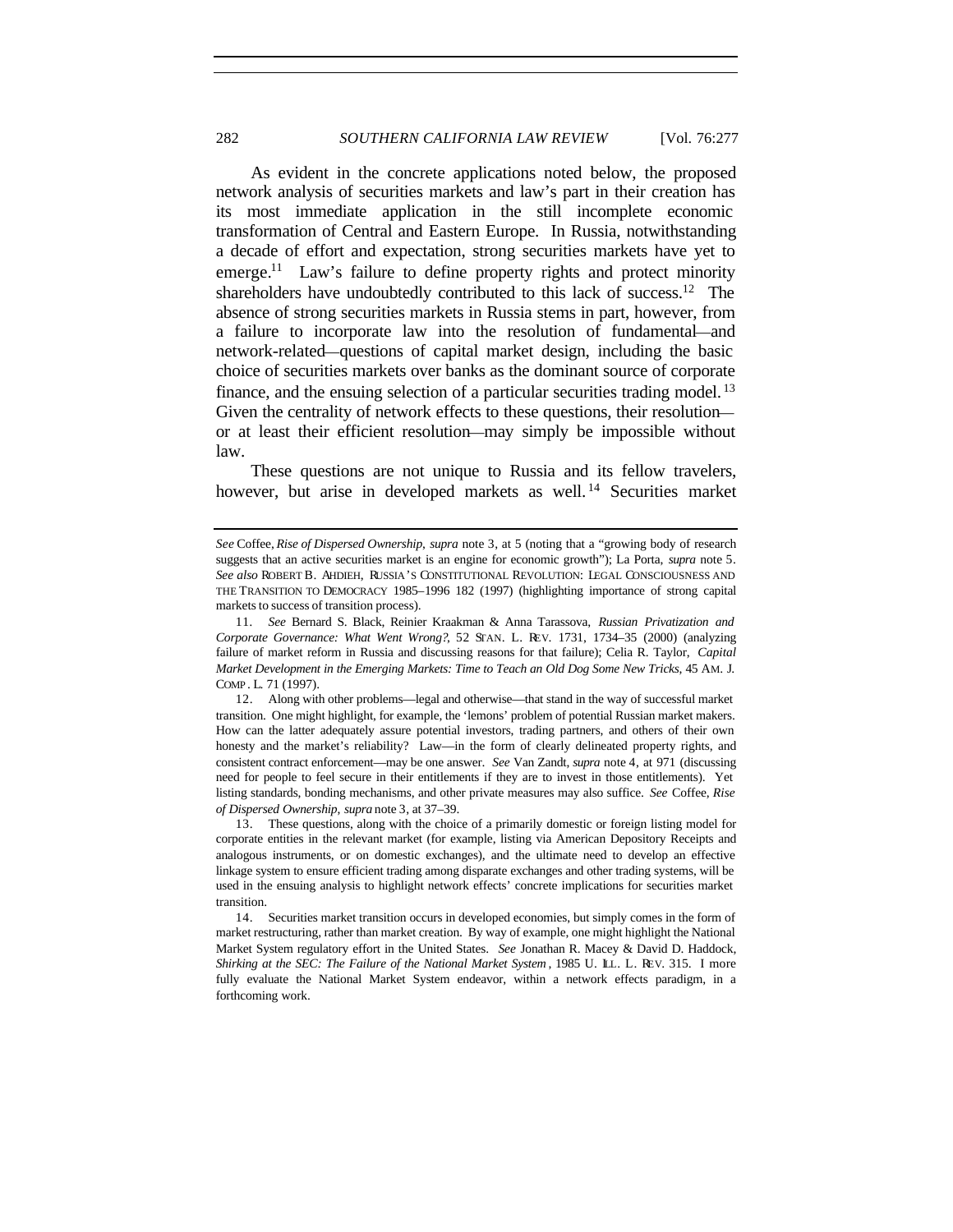transition in Russia may therefore serve as a laboratory of sorts, in which the evolution of securities markets, ordinarily an extended process, stretched out over decades, if not centuries, can be observed in real time. An understanding of securities market creation, like the "first three minutes" in the life of the universe, $15$  may therefore help elucidate the nature and evolution of securities markets generally, whether in Moscow, New York, or Abidjan.

Part I articulates the core premise, and resulting model: that the basic functions of securities markets, providing liquidity and efficient price discovery, are best understood as a form of network effect. It further highlights the relative breadth and depth of securities market networks.

In Part II, I set the proposed network model of securities markets in motion, assessing the implications of potential network inefficiencies for the emergence of strong securities markets. Specifically, I suggest that network-related market failures may prevent strong securities markets from efficiently emerging and evolving—highlighting *why* law might matter, in at least some transitions.

In Part III, finally, I turn to the question of *how* law might therefore matter in securities market transition, suggesting that an appreciation of the network character of securities markets, and of the resulting barriers to their efficient emergence, serves to clarify the specific function of law in market transition. If network effects are central to why law matters, I argue, they point to law's coordination of market expectations an unusual, but still limited, function, and one more in the nature of process, than legislation—as the specific role of law that matters. Part III concludes with some preliminary thoughts on the specific regulatory forms and mechanisms that might be best suited to law's coordinative function in market transition.

# I. TOWARD A NETWORK MODEL OF STRONG SECURITIES MARKETS

*[C]ompetition with other exchanges will lead to prices which induce the socially optimal purchases by customers. This is just another application of the Fundamental Theorem of Welfare Economics. The only difficulty with this application arises when there are externalities across exchanges.* 16

<sup>15</sup>*. See* STEVEN WEINBERG, THE FIRST THREE MINUTES: A MODERN VIEW OF THE ORIGIN OF THE UNIVERSE (1988) (suggesting that first three minutes prepared universe with all the necessary materials to start life).

<sup>16.</sup> Daniel R. Fischel & Sanford J. Grossman, *Customer Protection in Futures and Securities Markets*, 4 J. FUTURES MKTS. 273, 292 (1984).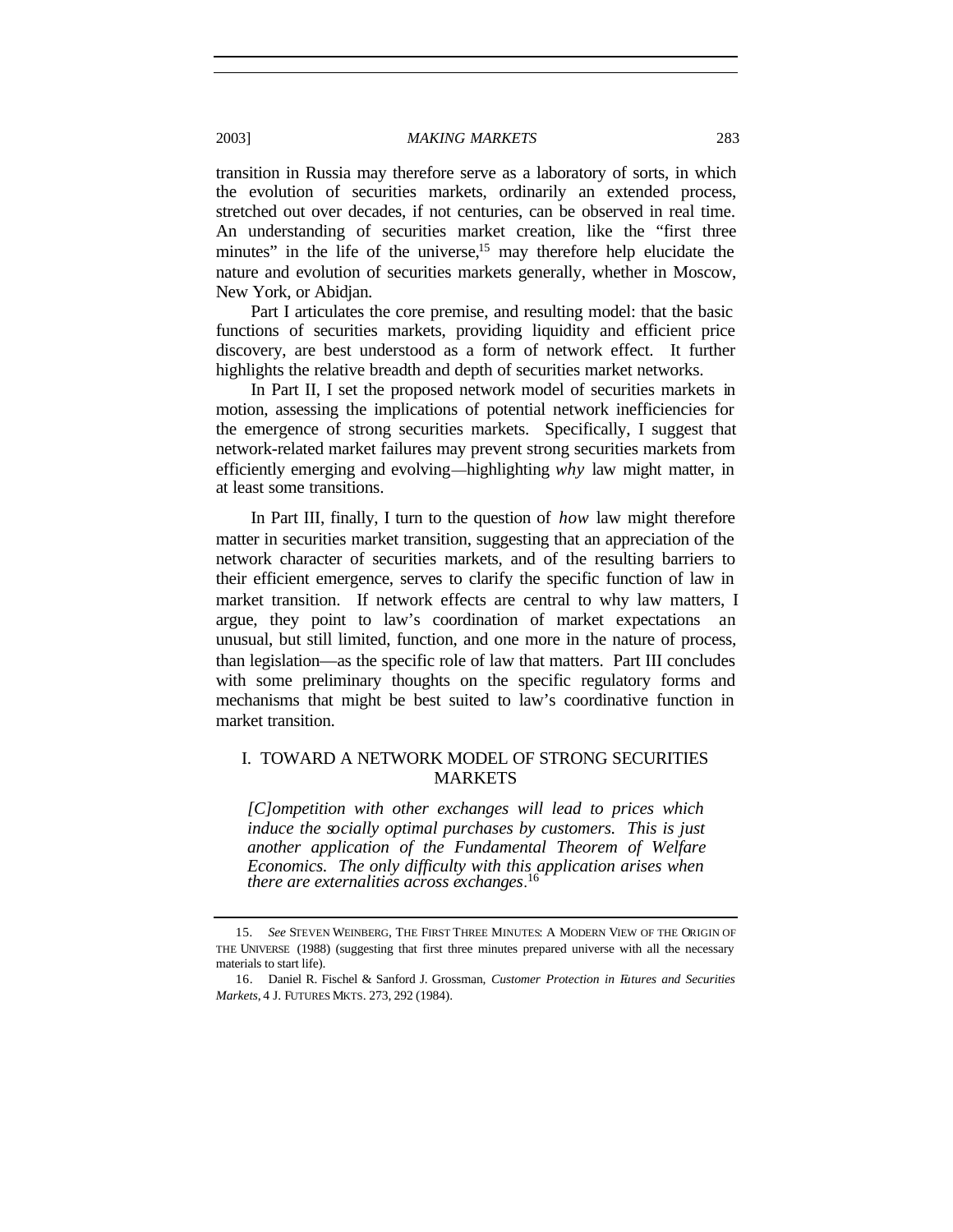law of one price—today more accurately identifies the relevant 'market' in any given security. *See* William J. Carney, *Jurisdictional Choice in Securities Regulation*, 41 VA. J. INT'L L. 718, 730 (2001). *See also* GEORGE J. STIGLER, THE THEORY OF PRICE 85 (3d ed. 1966) (defining "market" as "the area within which the price of a commodity tends to uniformity"); Mark Klock, *The SEC's New Regulation*

not a place  $\mathbf{r}$  and in the identical pricing of homogenous grounded in the identical pricing of homogenous goods the identical pricing of homogenous goods the identical pricing of homogenous goods the identical pricin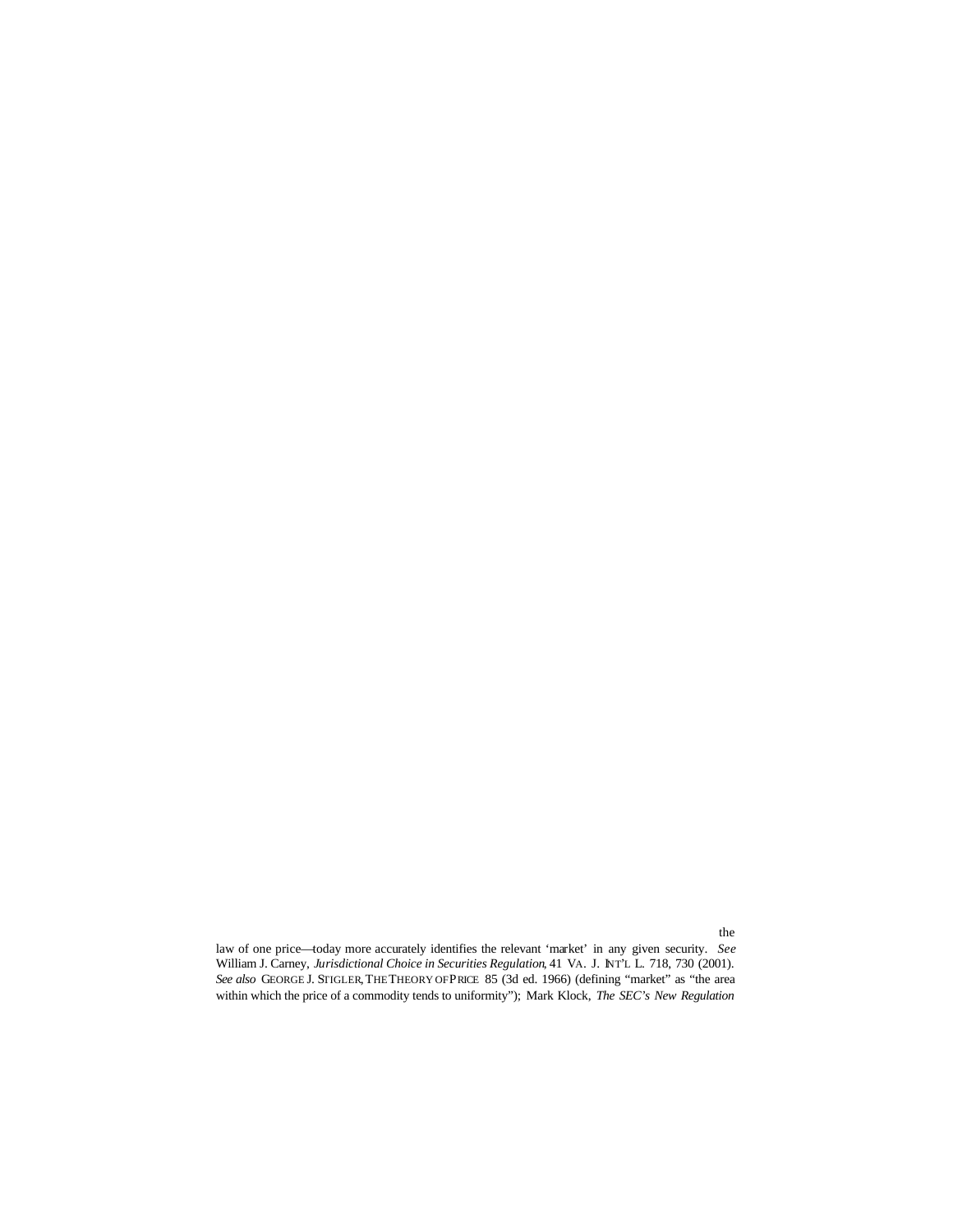investors and corporate enterprises, and the facilitation of efficient price discovery.<sup>21</sup> Other functions, most significantly the efficient allocation of scarce capital, are best understood as arising from this pair.

In securities markets, liquidity measures immediacy, that is, the ability to timely execute a buy or sell order, $22$  and price resiliency, investors' ability to trade without moving the price of a security against themselves.<sup>23</sup> Through these twin elements, liquidity allows investors to dispose of their holdings with minimal search or other transactions  $\cos^2$  Such minimization of trading friction is essential to the character of equity securities, much of the value of which, as described below, is tied to ease of resale.<sup>25</sup> Liquidity also benefits corporate issuers, meanwhile, by enhancing share value and providing a ready market for additional shares.<sup>26</sup>

Tied to their provision of liquidity, securities markets also serve critical information functions.<sup>27</sup> Specifically, they facilitate efficient price

22*. See* Paul D. Cohen, *Securities Trading Via the Internet*, 4 STAN. J.L. BUS. & FIN. 1, 12 (1999). *See also* Klock, *supra* note 20, at 786.

23. "The second characteristic of liquidity, emphasized more strongly in recent times, is degree of freedom from the risk of fluctuation in capital value." THE MIT DCTIONARY OF MODERN ECONOMICS 248 (David W. Pearce ed., 4th ed. 1992). *See generally* EITAN A. AVNEYON, DICTIONARY OF FINANCE 282 (1988) (defining liquidity); Poser, *supra* note 21, at 512 (discussing liquidity in financial markets).

24*. See* Yakov Amihud & Haim Mendelson, *Liquidity, Volatility, and Exchange Automation*, 3 J. ACCT. AUDITING & FIN. 369, 369 (1988) ("Liquidity is what markets are all about."); Nicholas Economides, *How to Enhance Market Liquidity*, *in* GLOBAL EQUITY MARKETS: TECHNOLOGICAL, COMPETITIVE, AND REGULATORY CHALLENGES 90, 91 (Robert A. Schwartz ed., 1995) [hereinafter GLOBAL EQUITY MARKETS] (describing role of liquidity in financial exchange markets). *See also* Ananth Madhavan, *Trading Mechanisms in Securities Markets*, 47 J. FIN. 607, 608 (1992) ("The crucial function of a trading mechanism is to transform the latent demands of investors into realized transactions.").

25*. See infra* notes 59–73 and accompanying text; Van Zandt, *supra* note 4, at 972–73.

26*. See* Merritt B. Fox & Michael A. Heller, *Corporate Governance Lessons From Russian Enterprise Fiascoes*, 75 N.Y.U. L. REV. 1720, 1760–61 (2000) (noting that public ownership produces lower cost of capital because firm's more liquid shares can be sold at higher price).

27*. See* Stephen J. Choi, *Regulating Investors Not Issuers: A Market Based Proposal*, 88 CAL. L. REV. 279, 320 (2000) (arguing that information, such as transaction price and volume information, gives market signals on how investors value securities). *See also* Joel Hasbrouck, *One Security, Many Markets: Determining the Contributions to Price Discovery*, 50 J. FIN. 1175, 1175 (1995)

*ATS: Placing the Myth of Market Fragmentation Ahead of Economic Analysis*, 51 FLA. L. REV. 756, 793 (1999). "Even though individual trades may be executed in different market centers, dealers have homogenous beliefs and therefore quote identical prices. We refer to this system as a *consolidated market*." *See* Ananth Madhavan, *Consolidation, Fragmentation*, *and the Disclosure of Trading Information*, 8 REV. FIN. STUD. 579, 582–83 (1995) (emphasis in original).

<sup>21</sup>*. See* Norman S. Poser, *The Stock Exchanges of the United States and Europe: Automation, Globalization, and Consolidation*, 22 U. PA. J. INT'L ECON. L. 497, 501 (2001) (stating that stock exchange fun ctions are "providing liquidity and setting securities prices"). *See also* WILLIAM A. KLEIN & JOHN C. COFFEE, JR., BUSINESS ORGANIZATION AND FINANCE : LEGAL AND ECONOMIC PRINCIPLES 382 (7th ed. 2000).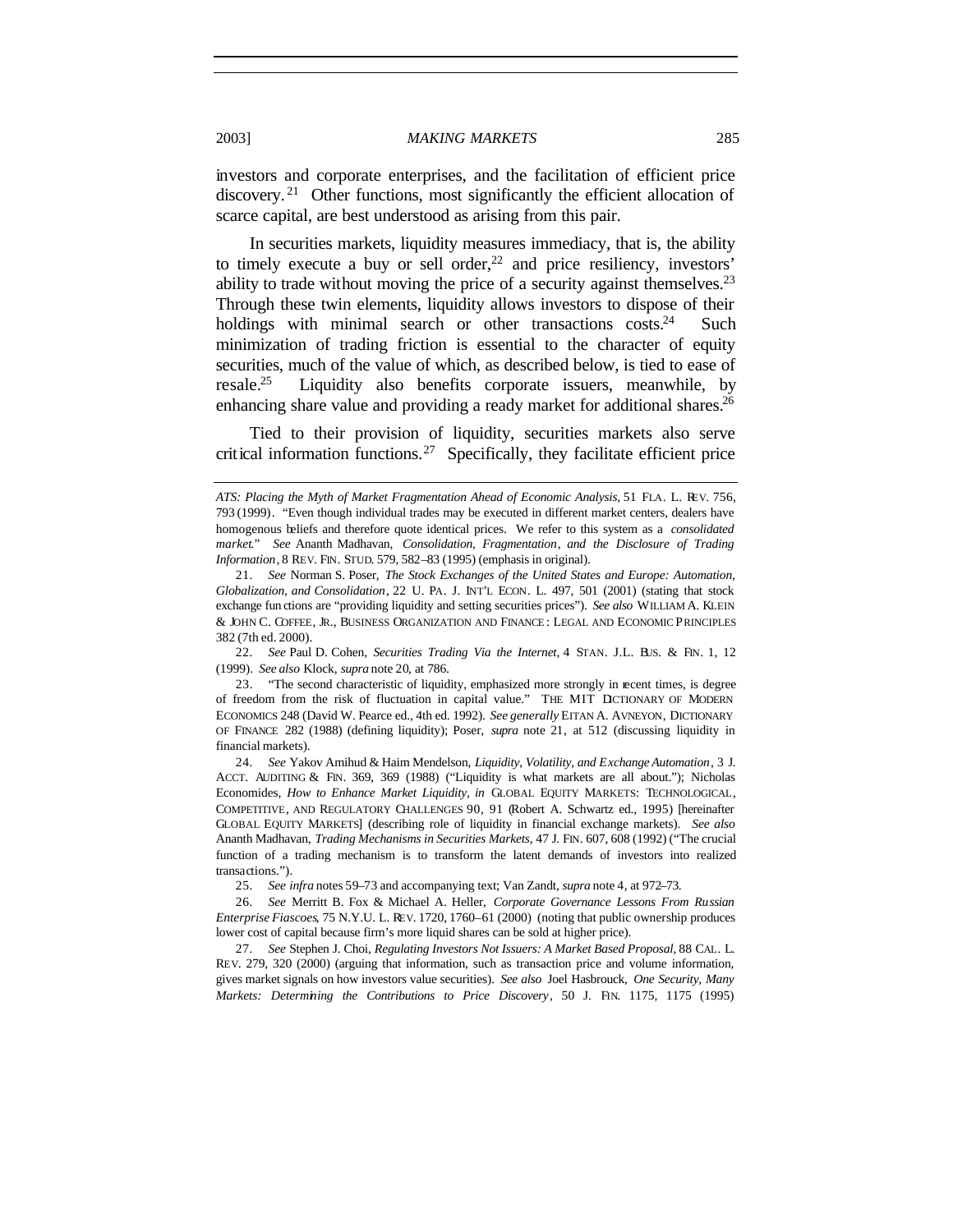discovery in both economic and financial terms.<sup>28</sup> In economic terms, they determine market-clearing prices based on the cumulative supply and demand collected by the market.<sup>29</sup> In finance terms, they allow for the efficient incorporation of information into price.<sup>30</sup>

Although not ordinarily characterized as such in the legal literature, and only recently evaluated in these terms even by finance scholars, the twin functions of liquidity and price discovery are arguably best understood in network terms.<sup>31</sup> This characterization becomes readily apparent in the mechanisms through which liquidity and price discovery are actually achieved.

<sup>(&</sup>quot;[Fragmentation] is of concern to financial economists and regulators because price information and price discovery (the impounding of new information into the security price), arguably the most important products of a security market, have many attributes of a public good."); Stephen Craig Pirrong, *The Efficient Scope of Private Transactions-Cost-Reducing Institutions: The Successes and Failures of Commodity Exchanges*, 24 J. LEGAL STUD. 229, 241–42 (1995).

Arguably, securit ies markets' price discovery function may be even more significant than its provision of liquidity. Amir Licht argues as much, pointing out that liquidity is provided by market participants themselves, while price discovery is a unique product of the market. *See* Licht, *infra* note 28, at 621 n.158.

<sup>28</sup>*. See* Amir Licht, *The 16th Sokol Colloquium: The Privatization of Securities Laws: Stock Exchange Mobility, Unilateral Recognition, and the Privatization of Securities Regulation*, 41 VA. J. INT'L L. 583, 621 (2001) ("The integrity of the price discovery process is crucial to the success of a stock exchange that operates in a competitive environment."). *See also* Mulherin, *supra* note 2, at 594.

<sup>29</sup>*. See* Madhavan, *supra* note 24, at 608 ("The crucial function of a trading mechanism is to transform the latent demands of investors into realized transactions. The key to this transformation is *price discovery*, the process of finding market clearing prices.") (emphasis added). The more "buy and sell orders come together in a single market," the more completely the market reflects the full extent of supply and demand, and not some localized or limited segment of it. *See* Paul D. Cohen, *Securities Trading Via the Internet*, 4 STAN. J.L. BUS. & FIN. 1, 25 (1999). In turn, the more accurate pricing will be, with sale price more closely approximating equilibrium value. *See id.*

<sup>30</sup>*. See* Madhavan, *supra* note 24, at 607. *But see* Lynn A. Stout, *The Unimportance of Being Efficient: An Economic Analysis of Stock Market Pricing and Securities Regulation*, 87 MICH. L. REV. 613 (1988) (challenging assumption of efficient markets). Efficient pricing allows stock markets to serve other essential functions, including the efficient allocation of limited capital—one of the fundamental benefits of public securities markets. *See* Poser, *supra* note 21*,* at 512. *See also* Van Zandt, *supra* note 4, at 980–81. A related element of securities markets' price discovery function is their tendency to reduce price variability, and hence market uncertainty. *See* Caroline Bradley, *Disorderly Conduct: Day Traders and the Ideology of "Fair and Orderly Markets*,*"* 26 J. CORP. L. 63, 80 (2000) (noting securities exchanges' goal to reduce price volatility). *See also* Nicholas Economides, *Network Economics with Application to Finance*, 2 FIN. MARKETS, INST. & INSTR., Dec. 1993, at 89, 91 (reasoning that network externalities produce "reduction in realized market uncertainty").

<sup>31</sup>*. See* Carmine Di Noia, *Competition and Integration Among Stock Exchanges in Europe: Network Effects, Implicit Mergers and Remote Access*, 7 EUR. FIN. MGMT. 39, 41 (2001) "Exchanges can be considered as networks in which the greater the number of customers, the higher the utility for everyone." *Id.*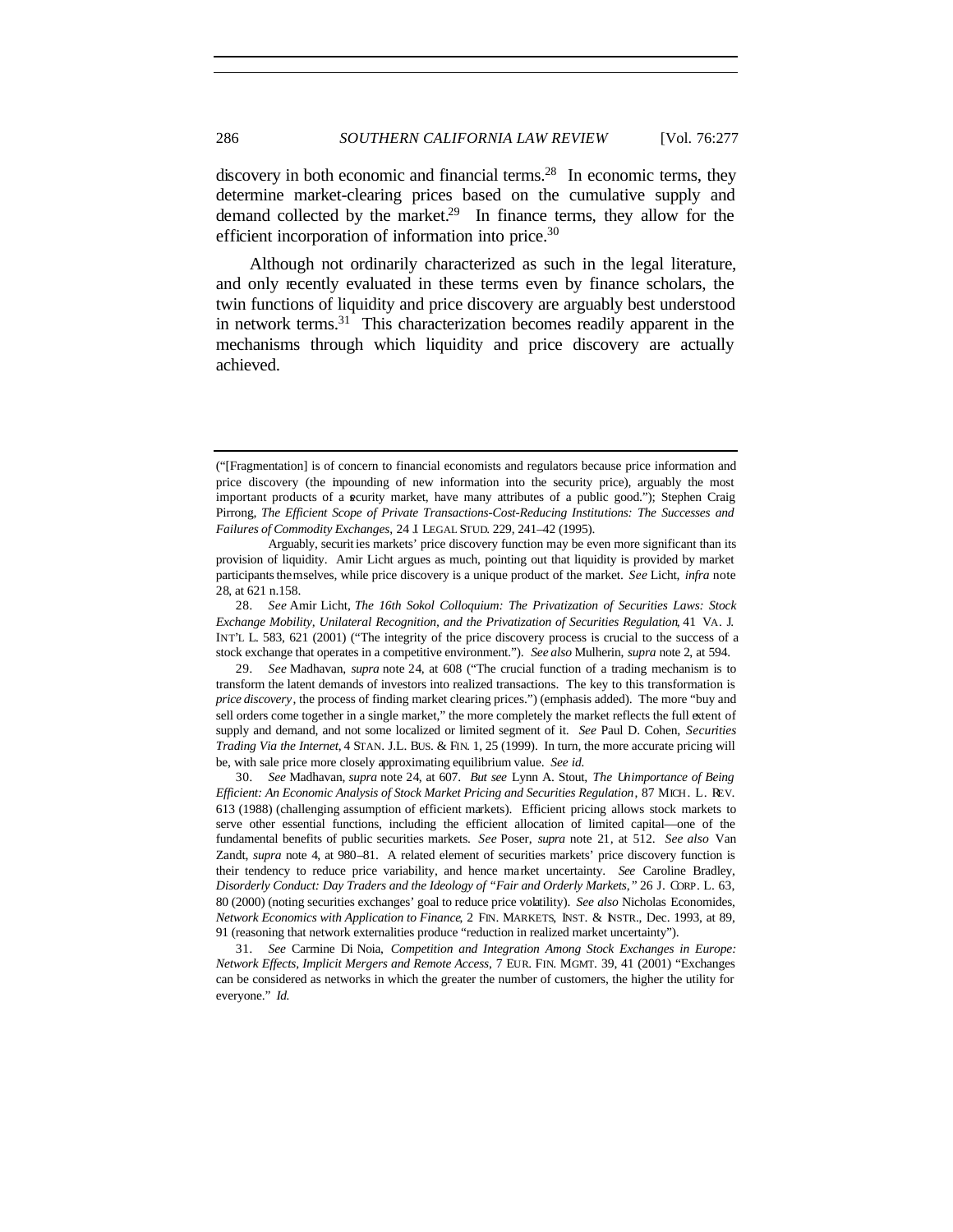At some level, each follows from an increase in the number of market participants trading in the relevant stock.<sup>32</sup> As more sellers and potential purchasers appear, more bid and ask orders follow, closing the bid-ask spread, and providing more ready convertibility of the stock to cash, i.e., liquidity.<sup>33</sup> "[T]he fact that some orders are sent to a particular trading system makes it more likely that other orders sent to the same trading system will be executed; in short, liquidity attracts liquidity."<sup>34</sup>

Increased orders likewise produce rough improvements in price accuracy and stability. <sup>35</sup> Additional bids and offers both enhance the supply and demand captured by the market and introduce more complete information, increasing the proximity of market price to equilibrium value. This, in turn, can also be expected to improve price stability.<sup>36</sup>

34. Di Noia, *supra* note 31, at 55. *See also* Stephen Craig Pirrong, *The Self-Regulation of Commodity Exchanges: The Case of Market Manipulation*, 38 J.L. & ECON. 141, 155 n.24 (1995) ("Liquidity effects make this simultaneous choice of market a game of coordination, and inefficient equilibria usually exist in these games.").

<sup>32.</sup> "More liquidity exists in the market as the number of each type of participant increases." Alberto Cybo-Ottone, Carmine Di Noia & Maurizio Murgia, *Recent Developments in the Stru cture of Securities Markets*, *in* BROOKINGS-WHARTON PAPERS ON FINANCIAL SERVICES 223, 245 (Robert E. Litan & Anthony M. Santomero eds., 2000). *See* Nicholas Economides & Aloysius Siow, *The Division of Markets Is Limited by the Extent of Liquidity (Spatial Competition with Externalities)*, 78 AM. ECON. REV. 108, 109 (1988) ("Liquidity at a market can only be increased by increasing the number of traders at that market."). Although somewhat oversimplified, because the number of traders primarily serves as a proxy for the volume of trade, the true variable of interest, this notion essentially holds true.

<sup>33</sup>*. See* Cybo-Ottone et al., *supra* note 32, at 247 ("One indicator of network scope is the number of participants."); Ian Domowitz, *Electronic Derivatives Exchanges: Implicit Mergers, Network Externalities, and Standardization*, 35 Q. REV. ECON. & FIN. 163, 168 (1995) ("[T]he driving force behind exchange structure is the liquidity effect. This, in turn, is driven by the size and scope of the network of traders making the adoption decision."). *See also* Nicholas Economides, *Liquidity and Markets, in* 2 THE NEW PALGRAVE DICTIONARY ON MONEY AND FINANCE 594 (Peter Newman et al. eds., 1992); Nicholas Economides, *The Impact of the Internet on Financial Markets*, 1 J. FIN. TRANS., Apr. 2001, at 8, 10 (noting liquidity, and hence efficiency, gains from additional traders) [hereinafter Economides, *Impact of the Internet*].

<sup>35.</sup> "Regarding stock exchanges, they can be seen as networks where the more traders (drawn from the same distribution of uncertain endowments) enter the market, the more market uncertainty (measured by the variance of market prices) is diminished." Di Noia, *supra* note 31, at 52. *See* Nicholas Economides, *The Economics of Networks*, 14 INT'L J. INDUS. ORG. 673, 679 (1996) ("Higher participation of traders on both sides of the market . . . decreases the variance of the expected market price and increases the expected utility of risk-averse traders.").

<sup>36.</sup> To be clear, this is not a "greater fool" approach, *see* Joseph Bankman & Marcus Cole, *The Venture Capital Investment Bust: Did Agency Costs Play a Role? Was it Something Lawyers Helped Structure?*, 77 CHI.-KENT L. REV. 211, 220 (2001) (defining "greater fool" notion of investing), or Malkiel's "castles–in–the–air" concept, *see* BURTON G. MALKIEL, A RANDOM WALK DOWN WALL STREET 128–29 (1991). The presence of more traders does not mean that someone will come along who values the stock more than you, and you will thereby profit. Rather, the argument is a more limited one. Regardless of whether the newcomer is a fool or genius, he or she will increase market liquidity, which enhances the value of your holding. If all are geniuses, it may well be that the price of your stock holding will fall. Even in that case, however, the *liquidity value* of the stock has increased.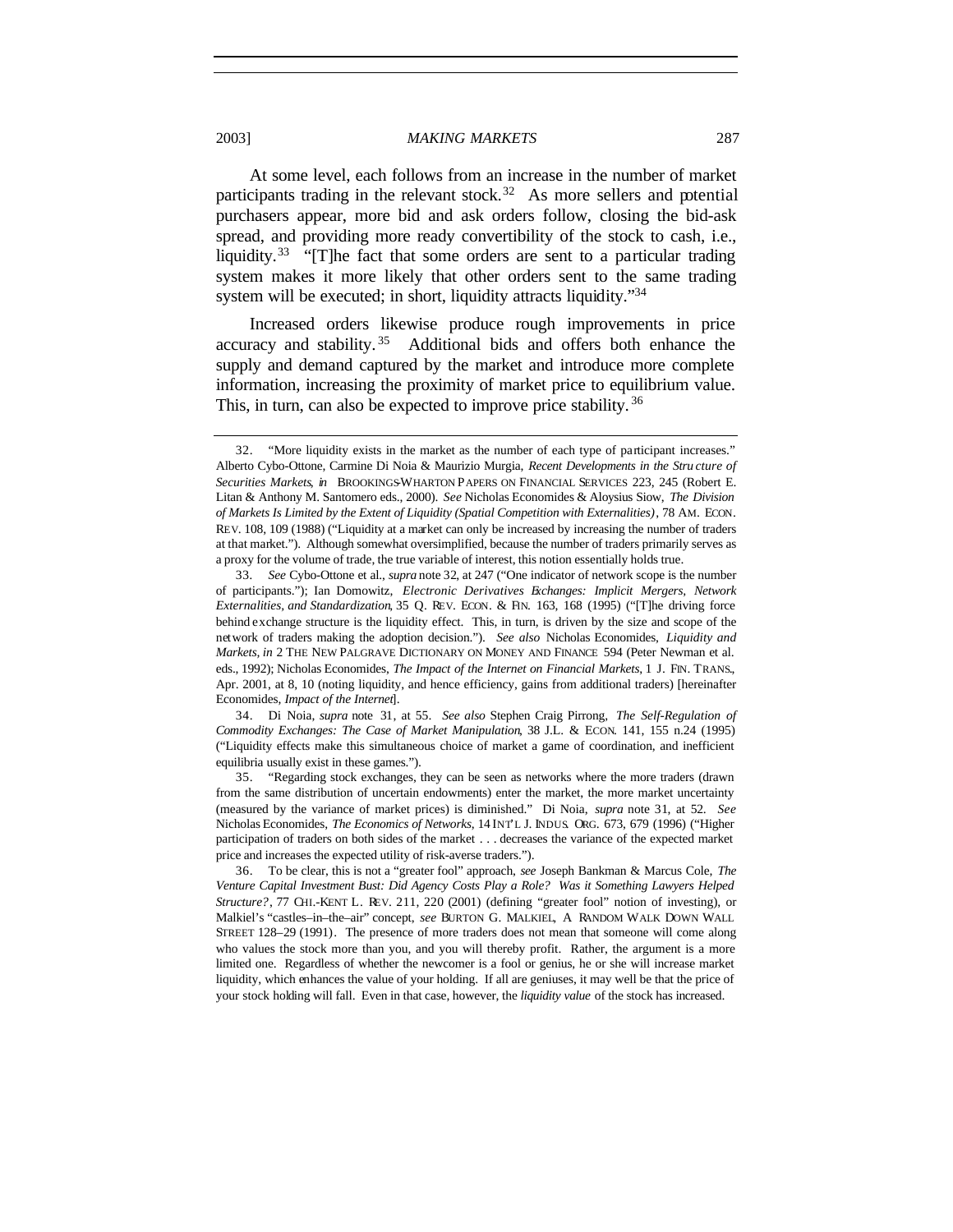The network implications of this pattern are relatively apparent, if little noted. Network effects are positive consumption externalities; $37$  they arise where the utility of a good to one user increases as other users acquire or utilize it.<sup>38</sup>

Equities markets operate in just this network manner, in their liquidity and price discovery functions. As additional traders come to market, the extent of liquidity and price discovery available to existing traders progressively grows.<sup>39</sup> Equities markets are thus a classic network, in which the value of the good—a given stock, the market in that stock, and, as we shall see, the market generally—increases with each incremental expansion in the size of its network (i.e., the network of traders). $40$  In more

<sup>37.</sup> I use the term network effects, rather than network externalities, as the latter assumes a market failure, which may or may not be true as to any given network effect. *See* S.J. Liebowitz & Stephen E. Margolis, *Network Externality: An Uncommon Tragedy*, J. ECON. PERSP ., Spr. 1994, at 133, 135. *See also* Lemley & McGowan, *supra* note 7*,* at 482 n.5.

<sup>38</sup>*. See supra* note 7. *See also* Gideon Parchomovsky, *Publish or Perish*, 98 MICH. L. REV. 926, 945 (2000); Larry E. Ribstein & Bruce H. Kobayashi, *Choice of Form and Network Externalities*, 43 WM & MARY L. REV. 79, 110 (2001). The owner of the paradigmatic network good, the telephone, derives no utility from it, unless others own units as well, *see* Michael Klausner, *Corporations, Corporate Law, and Networks of Contracts*, 81 VA. L. REV. 757, 772 (1995); Lemley & McGowan, *supra* note 7, at 488 (noting that "owning the only telephone or fax machine in the world would be of little benefit because it could not be used to communicate with anyone"); further, their utility continues to grow with each additional telephone purchase, *see* Michael L. Katz & Carl Shapiro, *Network Externalities, Competition, and Compatibility*, 75 AM. ECON. REV. 424 (1985); Lemley & McGowan, *supra* note 7, at 488–89 ("The value of the telephone or fax machine one has already purchased increases with each additional purchaser, so long as all machines operate on the same standards and the network infrastructure is capable of processing all member communications."). The owner of a tea kettle, conversely, may find great benefit in its water capacity, built-in whistle, and other inherent qualities, but has relatively little interest in the number of other tea drinkers. The utility derived from a telephone thus arises from the size of its network of users, *see* Di Noia, *supra* note 31, at 52 ("Positive network externalities (the benefit to an individual increases in the number of others on the system) arise when a good is more valuable to a user the more users adopt the same good or a compatible one."); Katz & Shapiro, *supra*, at 424 ("[T]he utility that a given user derives from the good depends upon the number of other users who are in the same 'network.'"), while that of a tea kettle turns on its inherent value.

<sup>39</sup>*. See* Brett Frischmann, *Privatization and Commercialization of the Internet Infrastructure: Rethinking Market Intervention into Government and Government Intervention into the Market*, 2 COLUM. SCI. & TECH. L. REV. 1, 34–35 (2001) (noting that value of internet increases with interconnection of more users); William J. Kolasky, *Network Effects: A Contrarian View*, 7 GEO. MASON L. REV. 577, 579 (1999) (noting that value to each customer increases as more friends and family join network). In this regard, some analogy might be made to the more tangible case of eBay, the internet auction site. Consistent with the pattern described, additional participants in eBay, whether sellers or buyers, have progressively helped to enhance its value, leading to its ultimate dominance of the market.

<sup>40</sup>*. See* Domowitz, *supra* note 33, at 164–65 ("Second, the benefit to an individual increases in the number of others on the system. This is sometimes called the 'network externality,' because each new user confers a benefit on all other users. In trading terms, we might call it a liquidity effect . . . ."); Amir Licht, *Stock Exchange Mobility, Unilateral Recognition, and the Privatization of Securities*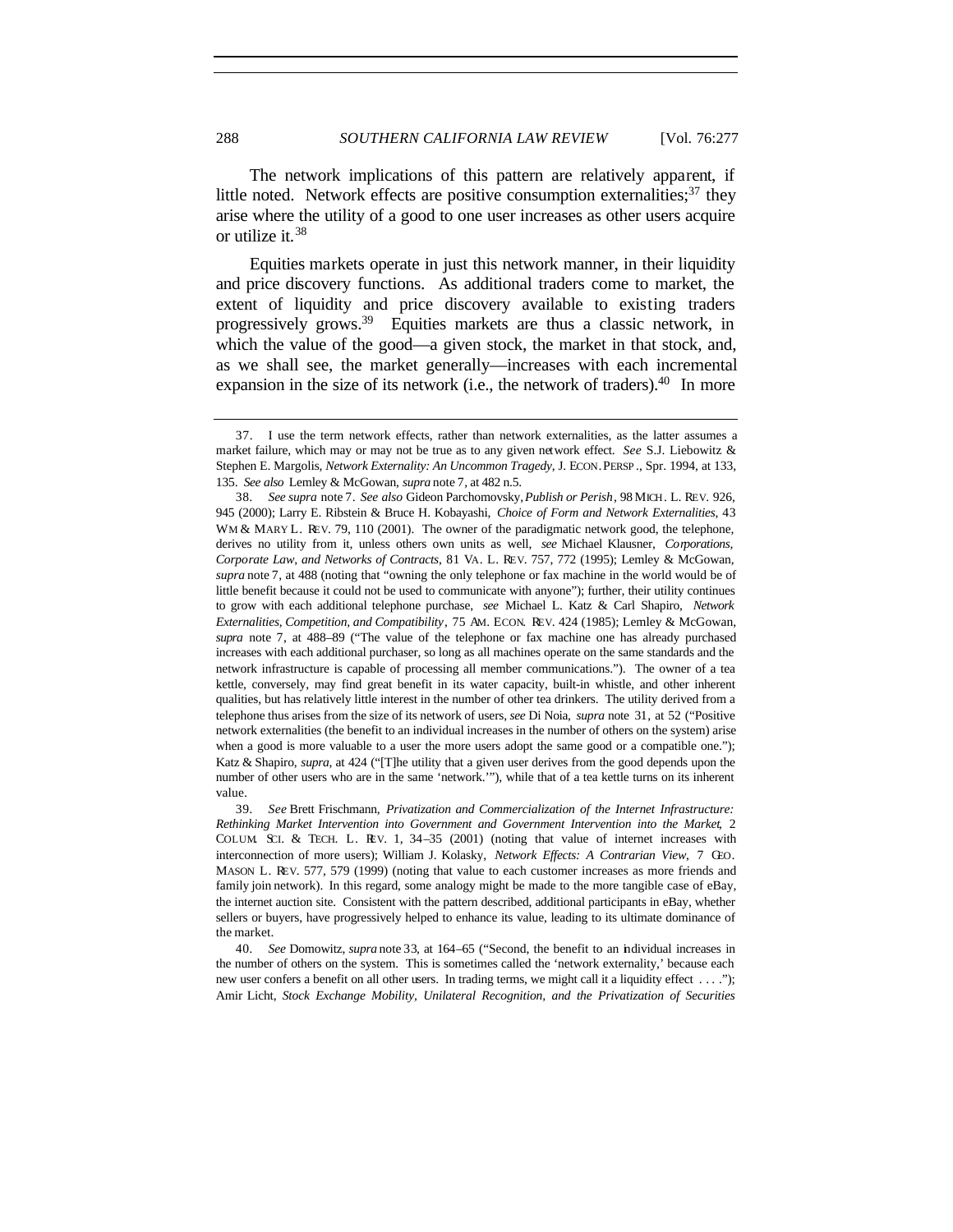familiar terms, networked securities markets exhibit decreasing, rather than increasing, transactions costs with additional traders.

Within this paradigm, what is the relevant benefit to existing traders, i.e., the network effect? It is seemingly the very liquidity and price accuracy/stability that the market is designed to achieve. Network economies can therefore be understood as the foundation of organized markets' role as sources of liquidity and price discovery. For the same reason, the proposed model of securities markets as a network industry distinguishes them from most network goods, such as telephones and personal computers, in which the network effect is a secondary consequence, to be managed or controlled. Here, by contrast, the network effect is the precise result desired.<sup>41</sup> Rather than secondary effects, network economies stand at the heart of why organized markets exist and function as they do. $42$ 

*Regulation*, 41 VA. J. INT'L L. 583, 621 n.158 (2001). It bears emphasizing that the network function in securities markets is not of the same linearity as the network effects in telephone or computer operating systems. Thus, as the number of traders and volume of trade progress beyond a certain point, greater anonymity and increase prospects of both rational and irrational herd behavior create at least the possibility that market quality may decline. Of course, even traditional network technologies have the potential for such decreasing returns, if not diseconomies of scale, at some point sufficiently far along the demand curve. With conventional goods, however, these patterns can be expected to arise at higher levels of demand and to be more susceptible to technological remedy than would be similar patterns in securities trading.

<sup>41.</sup> By this, I do not mean to suggest that network value constitutes a greater proportion of the value of equity securities than of the several technologies noted. *Cf. infra* notes 52, 67. Rather, it is the centrality of the network effects of liquidity and price discovery to the basic function of organized markets that I aim to highlight.

<sup>42.</sup> While the present analysis emphasizes additional traders as the network mechanism in securities markets, the arrival of additional issuers is to similar effect: Not only do additional *traders* enhance market efficiency, but likewise additional *listings*. Cybo-Ottone and his co-authors thus start with issuers/listings. *See* Cybo-Ottone et al., *supra* note 32, at 248–49 (suggesting that strong network effects arise more from increased listings than from increased traders); *id.* at 256 ("Order flow seems to attract order flow, but more at the level of an individual stock than globally, which is why listing supremacy remains relevant."). *See also* Di Noia, *supra* note 31, at 41 (framing listing evaluation: "All else being equal, firms want to be listed where other firms are listed . . . ."). Notably, this emphasis causes Cybo-Ottone and his co-authors to ground some part of the increased network returns in reputational improvements. *See* Cybo-Ottone et al., *supra* note 32, at 248–49 (highlighting relationship of network growth patterns in foreign listings on New York Stock Exchange and reputational implications of participating on largest trading network). Di Noia, meanwhile, explicitly separates out a trader and an issuer analysis of network effects, characterizing the listing network as producing a directnetwork effect and increased traders as producing a cross-network effect. *See* Di Noia, *supra* note 31, at 53 (defining "cross-network externality" as circumstance in which "[u]tility derives from an increase in the compution of a *different* good belonging, in a sense, to the same network") (emphasis in original). She also seems to recognize the potentially greater importance of the trader network, however. *See id.* Moreover, it is not entirely clear that Di Noia's distinction is consistent. Although she highlights the listing analysis, her assessment is largely grounded in the number of traders. *See id.* Finally, an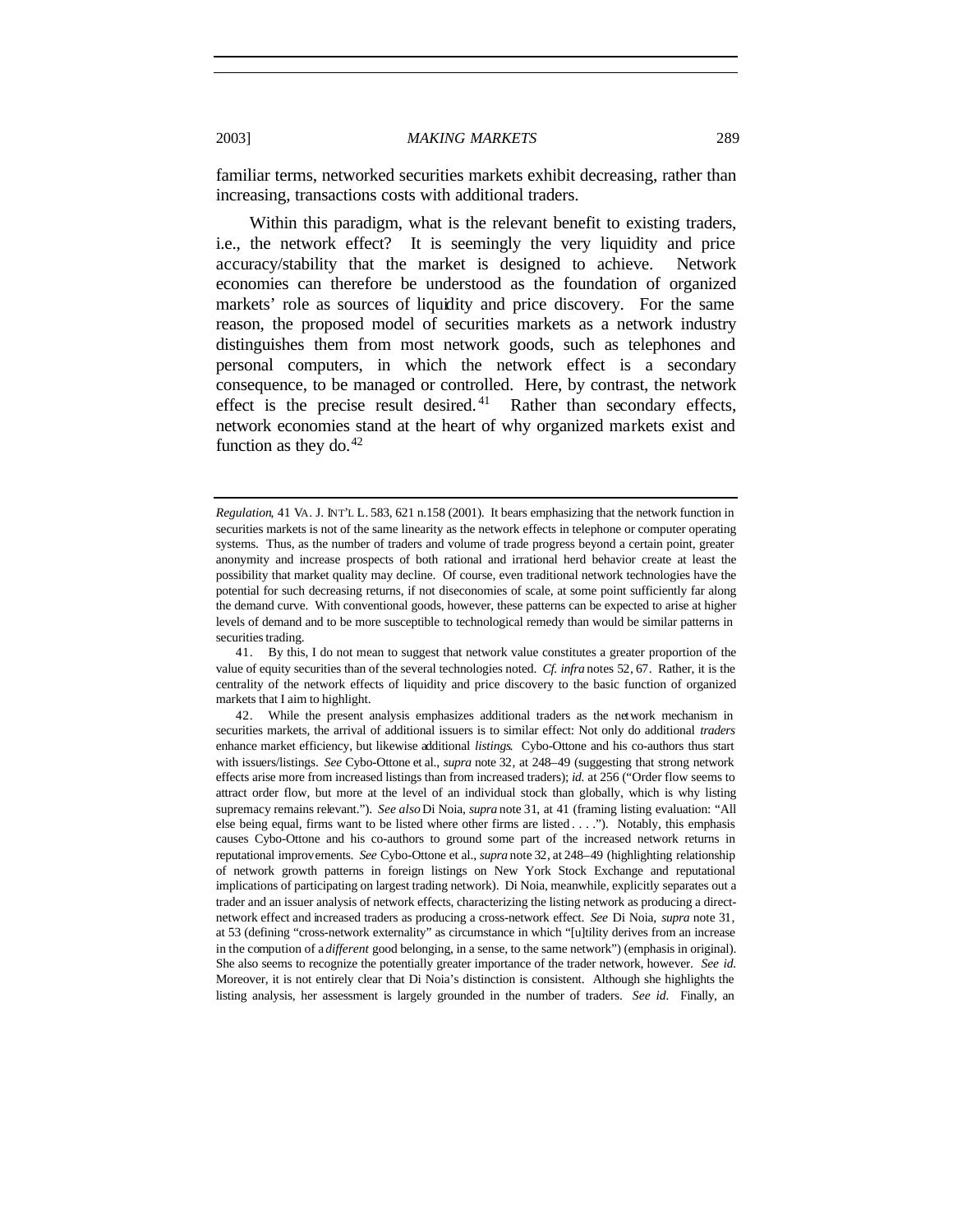How broad are the implications of network effects in securities markets, however? While the utility gains of improved liquidity and price discovery are directed, in the first and highest order, to the market in an individual equity issue (i.e., additional traders in Microsoft stock most directly enhance the liquidity and price quality of Microsoft stock), such gains are ultimately dispersed more broadly. <sup>43</sup> To varying degrees, new traders in a given stock also enhance the utility of market participants trading in entirely different stock.<sup>44</sup> This arises from the implications of modern finance theory for the cross-pollination of liquidity and price discovery effects among multiple traders in multiple stocks.

By way of an intuitive example, shareholders in FFLC Bancorp, one of the smallest companies listed on NASDAQ,<sup>45</sup> likely derive utility from the presence of Microsoft, Intel, and Cisco—three of the largest companies on the market. $46$  This suggests that the liquidity of FFLC Bancorp is shaped not only by the liquidity of the market in that stock, but by the liquidity of the entire market on which the stock trades.<sup>47</sup> Modern finance

44*. See* Cybo-Ottone et al., *supra* note 32, at 245 ("Intermediaries want to be present at the exchanges where more firms and intermediaries are present, as it is more attractive to their final customers (investors) and to their own portfolios and risk management.").

45*. See* NASDAQ, *http://quotes.nasdaq.com* (accessed Dec. 6, 2002) (listing market capitalization of \$104,503,780).

46*. See* Di Noia, *supra* note 31, at 42.

It is plausible that, *ceteris paribus*, when firms decide to be listed on an exchange, they choose the one with more intermediaries and firms due to the greater liquidity on the market. The same strategy is followed by the intermediaries that want to become members of that exchange (unless regulations prohibit this choice).

*Id*. Again, one might think of eBay, which draws together buyers and sellers of a wide array of products (from tea kettles to telephones), who nonetheless benefit from each other's presence—a network gain. *See* Richard Warner, *Border Disputes: Trespass to Chattels on the Internet*, 47 VILL. L. REV. 117, 132–35 (2002) (discussing positive network effect created by self-perpetuating expectation on eBay: "Buyers and sellers use eBay because they expect other buyers and sellers to use it.").

47. The extension of liquidity and price discovery effects across multiple stock is suggested by the very reference to the liquidity of a *market*, as opposed to the individual stocks listed on that market. *See* Cybo-Ottone et al., *supra* note 32, at 247 (stating that "liquidity is often measured by the number of listed companies"). *See, e.g.*, Joseph A. Grundfest, *The Ambiguous Boundaries Between Public and Private Securities Ma rkets*, 51 CASE W. RES. 483, 486 (2001) (describing NYSE as liquid market). To similar effect are references to the volume of trade of an entire market, versus that of a specific stock. *See* Cybo-Ottone et al., *supra* note 32, at 246 ("For trading, it is common to look at exchange liquidity in terms of the volume traded."). *See, e.g.*, Daniel M. Gallagher, *Move Over Tickertape, Here Comes the Cyber-Exchange: The Rise of Internet-Based Securities Trading Systems*, 47 CATH. U. L. REV.

entirely different analysis would be one focused on "the number of locations from which the market *See* Domowitz, *supra* note 33, at 164.

<sup>43</sup>*. See* Economides, *supra* note 30, at 90–91 ("Under uncertainty, the expansion of countermatching offers (created by the expansion of the network) can be beneficial to market participants even when the counter-matching offers (or the traders who make them) are drawn from the same distribution.").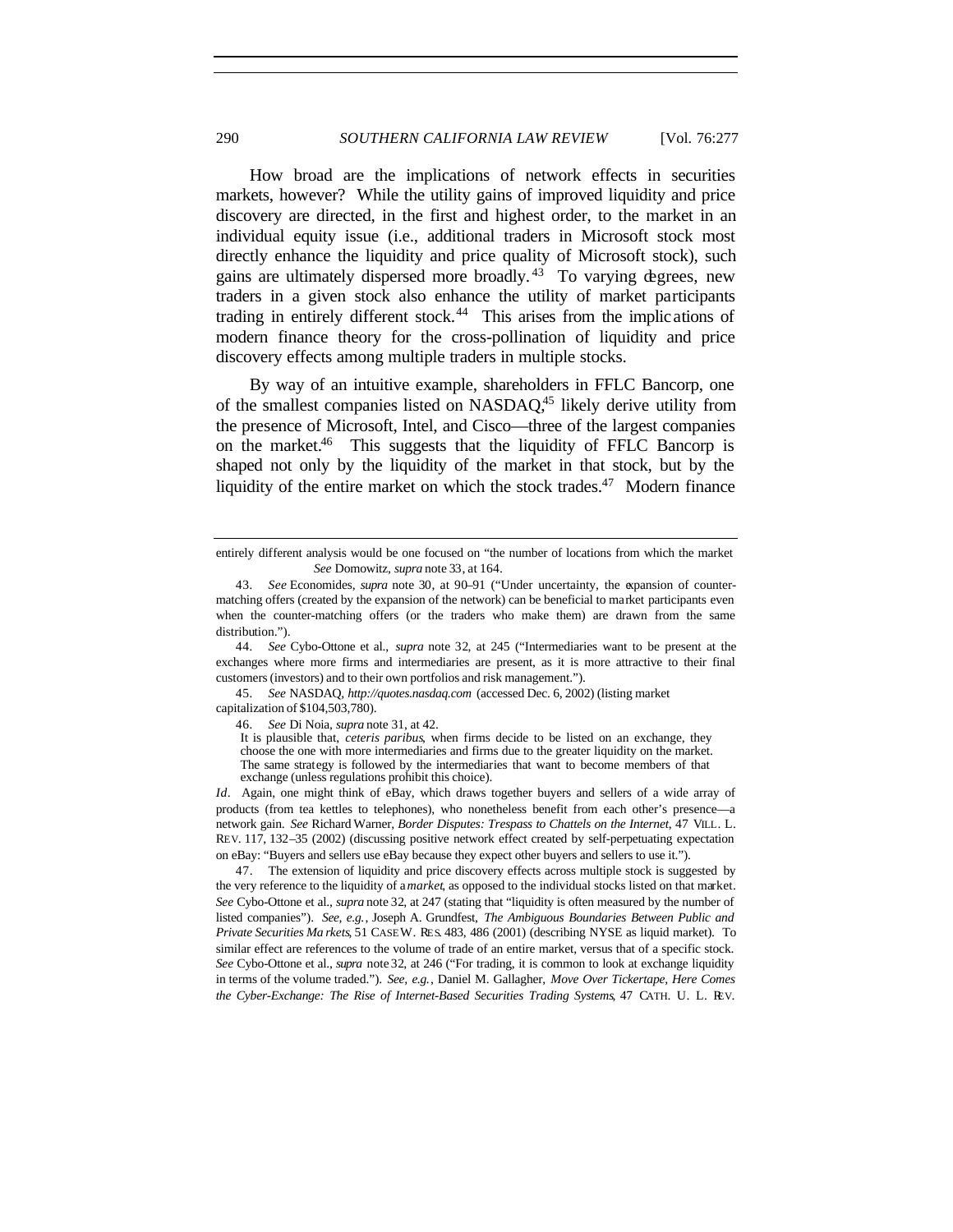confirms this intuition and its implications for the reach of network effects beyond individual securities to the market as a whole. Thus, finance models of pricing, diversification, and risk suggest a broad reach of network effects through the equity securities markets.

These implications arise from the comparability, substitutability, and complementary nature of equity securities.<sup>48</sup> In light of these characteristics, the potential purchaser of any given stock is also a potential purchaser of other stocks, based on various factors of diversification and effective management of systematic and nonsystematic risk. The positive welfare implications of additional traders in Microsoft, Intel, or Cisco for the market in FFLC Bancorp therefore arise from the fact that they are also potential traders in FFLC Bancorp.<sup>49</sup>

49. Modern Portfolio Theory ("MPT") and the Capital Asset Pricing Model ("CAPM"), in tandem with the Efficient Capital Markets Hypothesis ("ECMH"), teach that equity shares are essentially substitutes, which should be collected together in a risk-diversified portfolio. Given as much, traders cannot be thought of as being in the market for a particular stock, but rather for any stock with a certain level of risk, as prescribed by their risk tolerance and the present composition of their investment portfolio. On account of the dictates of diversification, meanwhile, such a portfolio must include an array of complementary securities, and not any single equity or even small group of stocks. Finally, given the ECMH's lessons for stock comparability and the CAPM's identification of relative risk as the appropriate measure of comparison, the enhancement of available price information on any given stock, through the mechanism of additional traders, must necessarily improve the quality of price information on other stock as well. (Additional traders, of course, not only expand the data set available in price discovery, but also enhance the skill set applied to that process.)

One caveat should be noted. As fully developed, MPT suggests a broader comparability, substitutability, and complementarity than the proposed network analysis of singular securities markets would seem to allow. Rather than limited to the equities traded on any single exchange, MPT finds these characteristics applicable among equity securities traded on independent markets, and even among equity securities and entirely different financial instruments. Can MPT be incorporated into the present analysis, then, to suggest that network effects extend across the financial markets, without regard to the boundaries of distinct financial instruments, trading markets, or even nations? Besides the fact that any such network effects will necessarily be weaker in degree than network effects among the equity securities traded on a single market, they are also meaningfully different in kind. Unlike network effects within a single, interconnected market, any externalities between markets are Pigovian in nature, operating by way of the price function (i.e., pecuniary externalities). As such, they are effectively internalized. *See* Hugh Macaulay, *Externalities*, THE MCGRAW-HILL ENCYCLOPEDIA OF ECONOMICS 379–81 (Douglas Greenwald ed., 1982).

<sup>1009, 1019 (1998) (&</sup>quot;The New York Stock Exchange (NYSE) has the highest share volume and dollar value of trades among the exchanges.").

<sup>48</sup>*. See* Jay W. Eisenhofer & John L. Reed, *Valuation Litigation*, 22 DEL. J. CORP. L. 37, 116 (1997) (describing comparable company approach to company valuation, including need to identify comparable publicly-traded companies); Ehud Kamar, *A Regulatory Competition Theory of Indeterminacy in Corporate Law*, 98 COLUM. L. REV. 1908, 1930 n.83 (noting comparability of equity securities); Lynn A. Stout, *Corporate Finance: How Efficient Markets Undervalue Stocks: CAPM and ECMH Under Conditions of Uncertainty & Disagreement*, 19 CARDOZO L. REV. 475, 484 (1997) (describing conventional theory's implication that no equity share is a bargain relative to any other firm's shares, making all stocks perfect substitutes).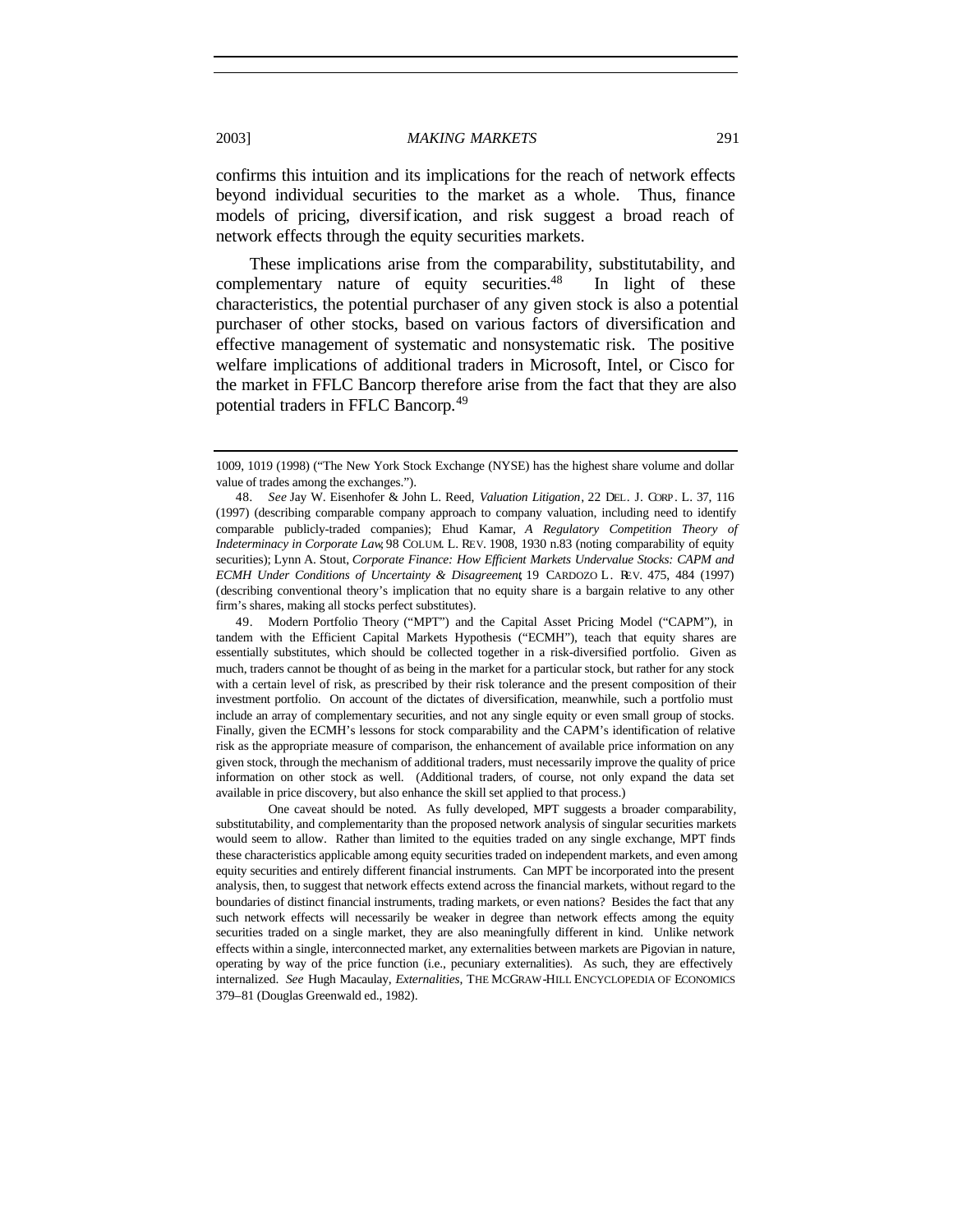Network effects in equity securities markets are also likely to be of some strength, given the separation of ownership and control in the modern public corporation,<sup>50</sup> and the consequently higher proportion of network to inherent value in equity securities.<sup>51</sup> All goods have some mix of inherent and network value.<sup>52</sup> Even the paradigmatic network technologies noted

52*. See* Klausner, *supra* note 38, at 763 ("In short, widespread use of a PC has a value to a user independent of the inherent value of the product."). What I term "inherent value" and "network value"

utarky value" and the "synchronization value" of a good or service. *See* S.J. Liebowitz & Stephen E. Margolis, *Network Effects and Externalities*, *in* 2 THE NEW PALGRAVE DICTIONARY OF ECONOMICS AND THE LAW 671 (Peter Newman ed., 1998) [hereinafter DICTIONARY OF ECONOMICS AND THE LAW].

It bears emphasizing that the term "inherent value," as used in the network effects literature, is designed simply to distinguish that part of an asset's value that is impervious to a rise or fall in the number of other users of the asset (inherent value), and that part of its value that is sensitive to the former (network value). Thus, the network effects analysis of inherent versus network value, even as applied to equity shares herein, is separate and apart from a finance assessment of equity valuation, or asset valuation generally. The value of an equity security is equivalent to the future income stream that the stock will generate, discounted to the present. *See* Jonathan Macey & Hideki Kanda, *The Stock Exchange As a Firm: The Emergence of Close Substitutes for the New York and Tokyo Stock Exchanges*, 75 CORNELL L. REV. 1007, 1012 (1990). More specifically, of course, it is "a function of the dividends (including any final, liquidating dividend paid when the corporation's existence ends) that the corporation can be expected to pay out over its life." KLEIN & COFFEE, *supra* note 21, at 274. Rather than disputing this conventional definition, a network analysis adds to it. It suggests that the future income stream of a particular security may be shaped in part by features impervious to the size of that security's 'network,' but also, in part, by features sensitive to network size. *See* Marcel Kahan & Michael Klausner, *Standardization and Innovation in Corporate Contracting (Or "The Economics of Boilerplate")*, 83 VA. L. REV. 713, 726 n.32 (1997); Kamar, *supra* note 48, at 1930 (discussing network and other elements in value of Delaware law). Even a non-salable, and hence completely illiquid, security has a value larger than zero. That value is less, however, than it would be were the security liquid. It is this additional value added of liquidity, for example, that network analysis would characterize as network value. *Cf.* KLEIN & COFFEE, *supra* note 21, at 308 (analogously dividing value of corporate bond into two components of annuity and lump-sum terminal payment).

Of course, even this might be read to suggest some dispute with conventional finance theory, insofar as the latter relies on the identity of present dividend payments and a terminal 'dividend' payout arising from sale of a stock (even as adjusted to present value). *See id.* at 273–74. The present analysis, thus, would characterize present dividend payments as part of a security's inherent value, but any terminal payment as network value, *because the latter depends on liquidity/salability on the terminal date*.The Miller-Modigliani Theorem's implication that dividend payments can be selfconstructed, through any shareholder's sale of a discrete share amount, *see* Merton Miller & Franco Modigliani, *Dividend Policy, Growth, and the Valuation of Shares*, 34 J. BUS. 411, 414 (1961), itself assumes liquidity or, alternatively, the minimal level of risk necessary to utilize the shares as security for an equivalent cash flow. Where liquidity or network value is limited, then, the value of present dividend distributions will necessarily differ from that of discounted future dividends.

<sup>50</sup>*. See* BERLE & MEANS, *supra* note 5, at 5–6.

<sup>51.</sup> Network strength is an important consideration, as network effects will only have meaningful welfare implications in a given industry if they are strong enough to shape its structure and performance. *See* David S. Evans & Richard Schmalensee, *A Guide to the Antitrust Economics of Networks*, 10 ANTITRUST 36, 36 (1996) (explaining that soft drinks are not a network industry, notwithstanding the presence of network effects, because the industry is not significantly shaped by those network effects).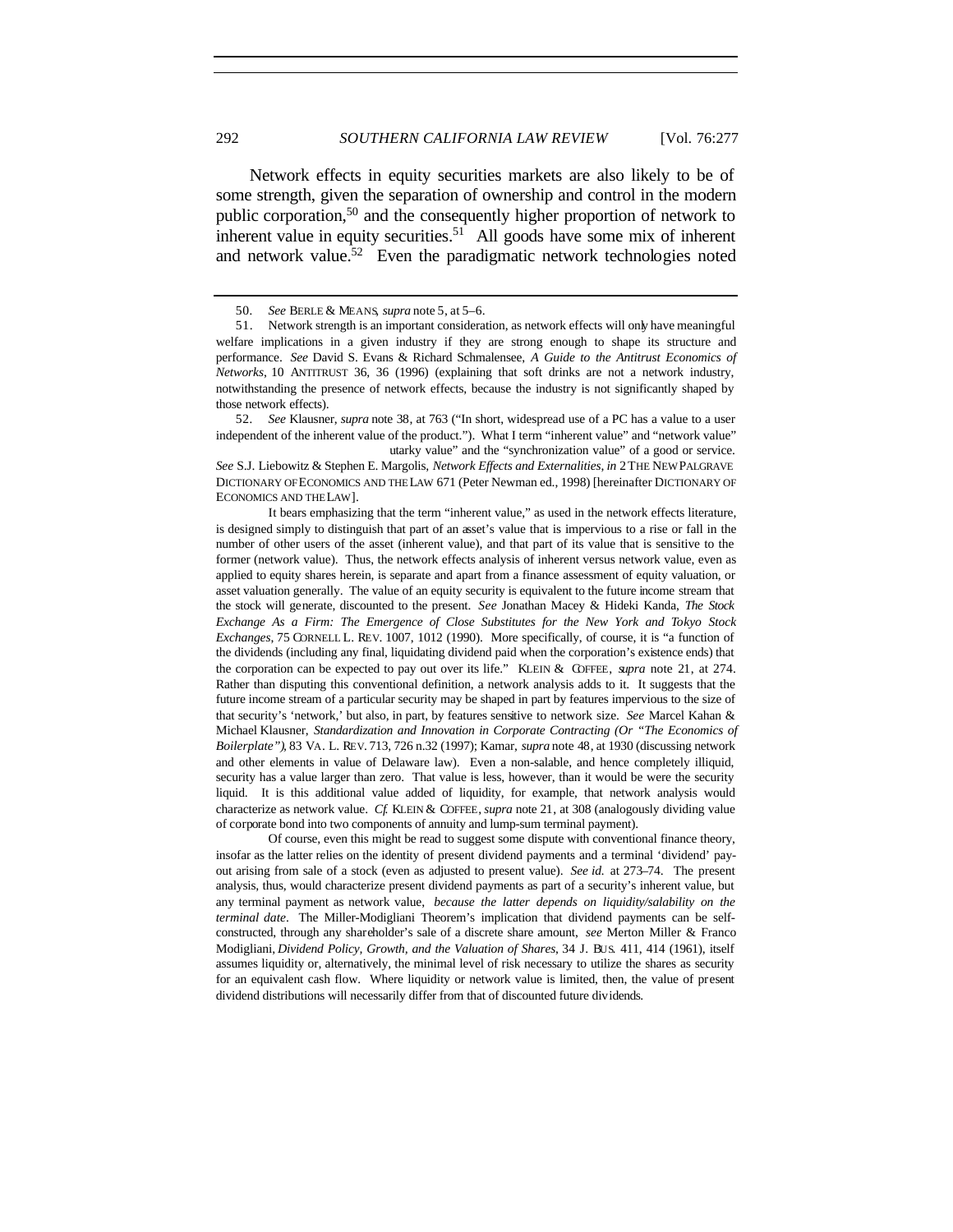above have some inherent value,<sup>53</sup> independent of the size of their network, or even the existence of one.<sup>54</sup> A computer is a useful word processing device, even if one never goes on the Internet, exchanges software and/or data with other users, or purchases software beyond what is pre-installed.<sup>55</sup> Even a telephone has some inherent value.<sup>56</sup> An attractively designed unit might have aesthetic value, and even an unattractive model might prove valuable as a projectile in a particularly contentious argument.<sup>57</sup> It is particularly in those cases where the proportion of network to inherent value is high, however, that network effects can be expected to be strong and of greater welfare and legal consequence.<sup>58</sup>

Stockowners, like telephone and computer users, are very much interested in the network of other 'users' of the relevant good. <sup>59</sup> In this

58. Lemley and McGowan reason:

59*. See* Marcel Kahan, *Securities Laws and the Social Costs of "Inaccurate" Stock Prices*, 1992 DUKE L.J. 977, 1019 (arguing that investors place higher value on more liquid stocks). *See also* Amir

<sup>53</sup>*. See* Klausner, *supra* note 38, at 772; Lemley & McGowan, *supra* note 7, at 586.

<sup>54</sup>*. See* Lemley & McGowan, *supra* note 7, at 491 ("Unlike telephones and fax machines, an operating system or application program will allow even a single user to perform a variety of tasks regardless whether even a single other consumer owns the software.").

<sup>55</sup>*. Cf.* David Dunn, *Getting Organized with Your Word Processor*, 82 ILL. BAR J. 571, 571 (1994) (describing utility of computer word processing for personal information management).

<sup>56</sup>*. Cf.* David McGowan, *Networks and Intention in Antitrust and Intellectual Property*, 24 J. CORP . L. 485, 501 (1999) ("The inherent value of a telephone is trivially small . . . .").

<sup>57.</sup> Conversely, all goods enjoy some network value. Recall our tea kettle. While inherent value clearly predominates, if our tea kettle was architect Michael Graves' incredibly popular 'Whistling Bird,' it likely would have some network value as well. As my kettle becomes increasingly popular, its 'fad' value to me grows, even if it still takes just as long to boil. The benefits of having what is 'in' thus constitute a form of network effect. *See* Katz & Shapiro, *supra* note 38, at 424 n.1 (characterizing "purely psychological, bandwagon effects" as "subtle" sources of consumption externalities). *Cf.* Harvey Leibenstein, *Bandwagon, Snob & Veblen Effects in the Theory of Consumer's Demand*, 64 Q.J. ECON. 183, 190 (1950) (describing "bandwagon effects" as "the case where an individual will demand more (less) of a commodity at a given price because some or all other individuals in the market also demanded more (less) of the commodity"). Lemley, though, highlights the difference between the payoff interaction of network effects, involving "positive utility payoffs," and the herd behavior of fads, suggesting that the latter can easily be broken. *See* Lemley & McGowan, *supra* note 7, at 598. Besides their instability, bandwagon effects may also produce negative externalities, once the extent of popularity overwhelms the capacity for sales and service. Notwithstanding initial positive returns to scale, therefore, fads may produce diminishing returns beyond a certain scale.

The essential criterion for locating a good along . . . [the continuum from actual networks, to virtual networks, to positive feedback phenomena] is the degree to which the good provides inherent value to a consumer apart from any network characteristics. The greater the inherent value of the good relative to any value added by additional customers, the less significant the network effect.

Lemley & McGowan, *supra* note 7, at 488, 498 ("The ratio of inherent value to network value is of similar importance."). *See also* Russell Korobkin, *Inertia and Preference in Contract Negotiation: The Psychological Power of Default Rules and Form Terms*, 51 VAND. L. REV. 1583, 1593–95 (1998); Thomas B. Nachbar, *Paradox and Structure: Relying on Government Regulation to Preserve the Internet's Unregulated Structure*, 85 MINN. L. REV. 215, 272 (2000).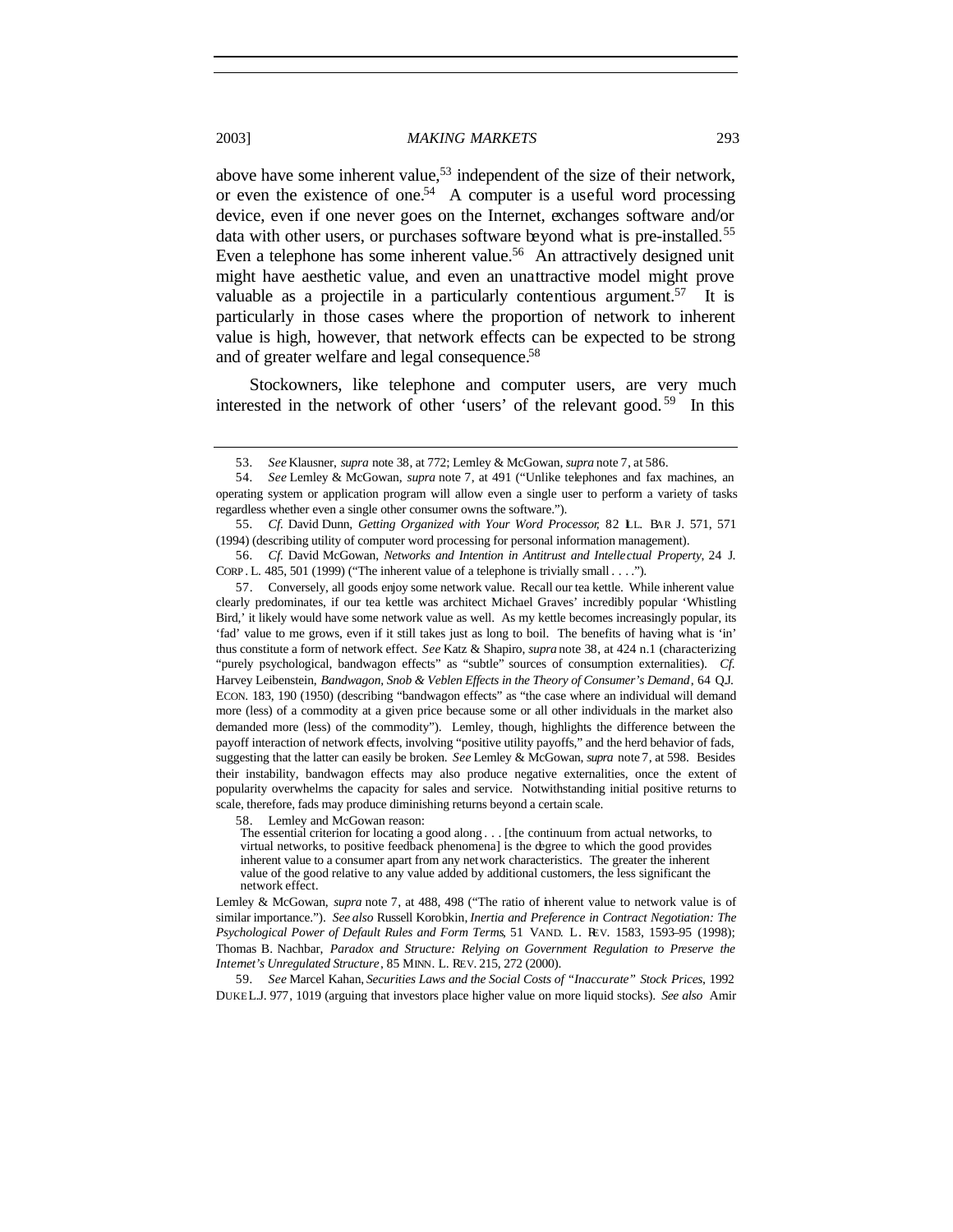vein, an equity share might be better understood as a standardized unit of trade than as a proportionate interest in the underlying corporation. <sup>60</sup>

This relative emphasis on liquidity value, or network value,<sup>61</sup> in equity valuation arises from the nature of the firm. The modern public corporation is characterized by a substantial dispersion of shareholding. <sup>62</sup> While actual share ownership varies widely among the corporation's multiplicity of shareholders, no individual or even small group of shareholders ordinarily holds sufficient shares to exercise authority over management of the firm.<sup>63</sup> Instead, control resides with its professional managers, producing the "separation of ownership and control" that is characteristic of the modern corporation. <sup>64</sup>

Given such separation, it should come as no surprise that the ability to trade an equity share (i.e., its network value), rather than 'consume' or control it in some fashion (i.e., its inherent value), constitutes a significant

61. Although closely correlated, it bears noting that liquidity and network value are not identical in equity securities markets. Most significantly, network value also encompasses the utility enhancements of price discovery and stability. As referenced above and in the ensuing analysis, therefore, liquidity is used simply as a tangible proxy for network value.

62*. See* John C. Coates IV, *Measuring the Domain of Mediating Hierarchy: How Contestable Are U.S. Public Corporations?*, 24 J. CORP. L. 837, 848 (1999) (noting persistent dispersion of ownership in public companies, with fewer than 20% having 35+% shareholder).

63*. See* George W. Dent, Jr., *Toward Unifying Ownership and Control in the Public Corporation*, 1989 WIS. L. REV. 881, 882 (1989) (noting that shareholders are too scattered to effectively exercise control). Institutional investors are the only significant potential exception. Even their capacity for control is relatively limited, however, both in practice and by legal design. *See* Rado Bohinc & Stephen M. Bainbridge, *Corporate Governance in Post-Privatized Slovenia*, 49 AM. J. COMP. L. 49, 50, 62–63 (2001) (describing entrenchment of separation of ownership and control in corporate law norms: "In general, shareholders of public U.S. corporations have neither the legal right, the practical ability, nor the desire to exercise the kind of control necessary for meaningful monitoring of the corporation's agents.").

64*. See* BERLE & MEANS, *supra* note 5, at 5–6. *But see* Coates, *supra* note 62, at 848 (noting prospect of shareholder control).

N. Licht, *Genie in a Bottle? Assessing Managerial Opportunism in International Securities Transactions*, 2000 COLUM. BUS. L. REV. 51, 73 (stating that improved liquidity of stock increases share value). *Cf.* Amihud & Mendelson, *supra* note 24, at 371–72 (stating that liquidity, shaped by market conditions and trading regulations, influences an equity's underlying value).

<sup>60</sup>*. See* RICHARD A. BREALEY & STEWART C. MYERS, PRINCIPLES OF CORPORATE FINANCE 62 (6th ed. 2000) (noting that fractional interest of single share of General Electric stock is .00000003 percent of the company). Describing the function of organized markets, Telser and Higinbotham describe a world in which "standard contracts . . . circulate among the traders at market determined prices, and the participants may never wish to convert their standard contracts into the physical good." Lester G. Telser & Harlow N. Higinbotham, *Organized Futures Ma rkets: Costs and Benefits*, 85 J. POL. ECON. 969, 971 (1977). *See* Van Zandt, *supra* note 4, at 972–73 ("In the case of financial assets, transferability is essential. Unlike a tangible asset that can be consumed by the holder, such as land or food, a financial asset is merely a claim on the issuer."). This vision particularly characterizes the trade in "shares of stock," they suggest, "since rarely do the shareholders wish to liquidate the corporation." Telser & Higinbotham, *supra* , at 971.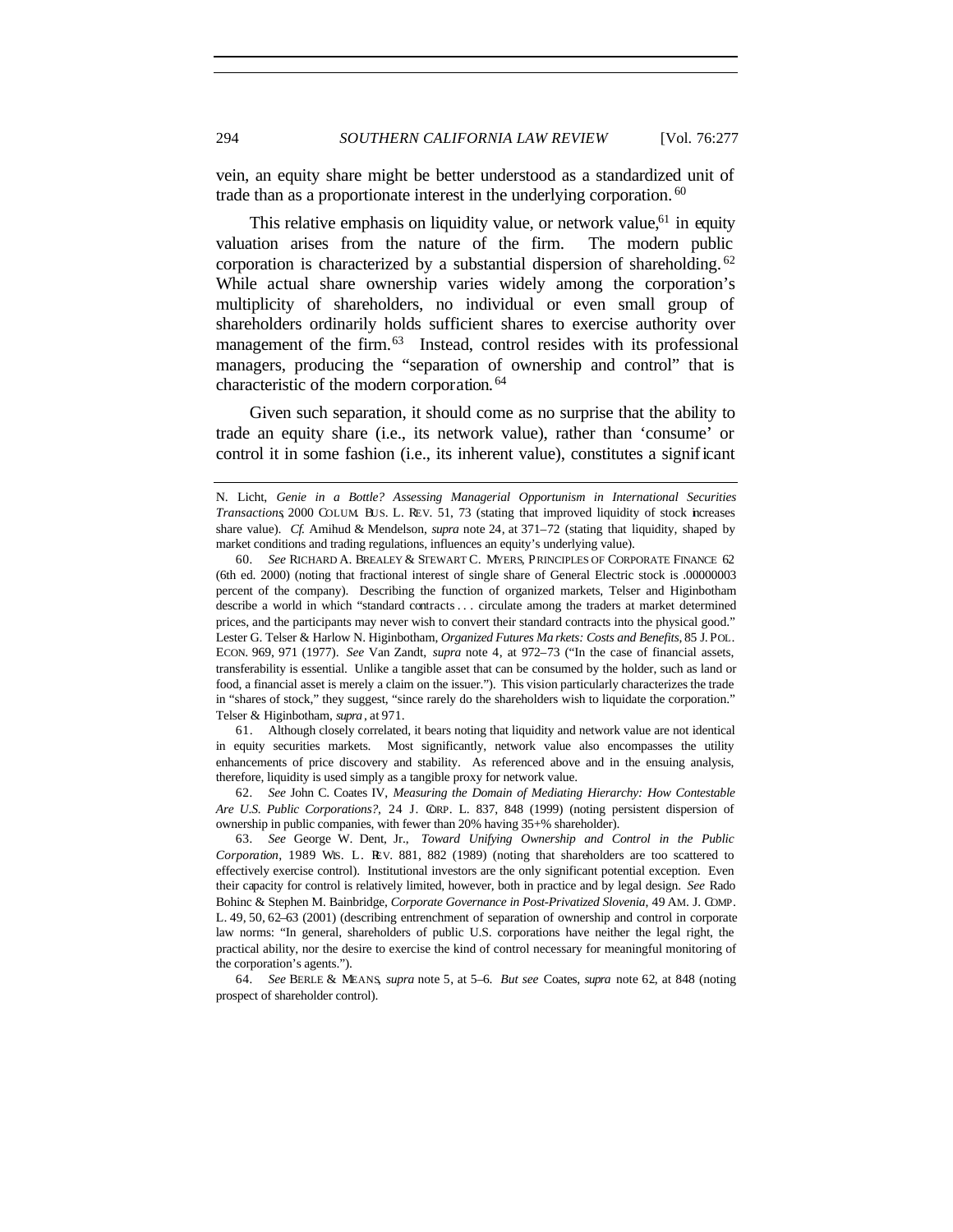the present value of the future

income stream they will produce—is invariably more or less than that of shares in a public corporation. The value of a share in a close corporation may be substantially greater or smaller than any given public corporation. The relative proportion of liquidity to consumption value, however, will be less.

68*. See* Mukesh Bajaj, David J. Denis, Stephen P. Ferris & Atulya Sarin, *Firm Value and Marketability Discounts*, 27 J. CORP. L. 89, 90 (2001) (describing how nonmarketable securities are valued through incorporation of discount); Eisenhofer & Reed, *supra* note 48, at 128 (describing need for marketability discounts for nonmarketable securities). Restricted securities cannot be sold or otherwise traded, but such formal barriers are not the primary concern herein. Rather, whenever a market is absent, liquidity is lacking. Even if one can dispose of a security in a one-on-one transaction, this constitutes only one half of the meaning of liquidity as price resiliency cannot exist in such a transaction. One-on-one transactions thus do not constitute a market at all, let alone a liquid one. *See* Economides, *supra* note 24, at 91 ("Liquidity plays a crucial role in financial exchange markets. Without the availability of counteroffers, markets cease to exist, and they are replaced by individualized bilateral contracts. Thus, some liquidity is necessary even for the *existence* of a financial exchange market.") (emphasis in original).

69. The implications of time should also be noted. The proportion of liquidity or network value in an equity security (and hence the welfare and legal implications of any network effects that may exist), declines as the relevant transaction date moves farther into the future, and the present value of that transaction accordingly declines (while the most likely such transaction might be trade or sale, other events, including the use of the asset as a security, as by mortgaging my home, may have similar implications). *Cf.* KLEIN & COFFEE, *supra* note 21, at 234 (noting increased impact of interest rate adjustments, depending on length of time to maturity). Thus, as one is more of an investor, and less of a trader, the proportion of network to inherent value in one's portfolio falls. Famed investor Warren Buffett, adopting a buy-and-hold strategy, derives proportionately less value from the liquidity of his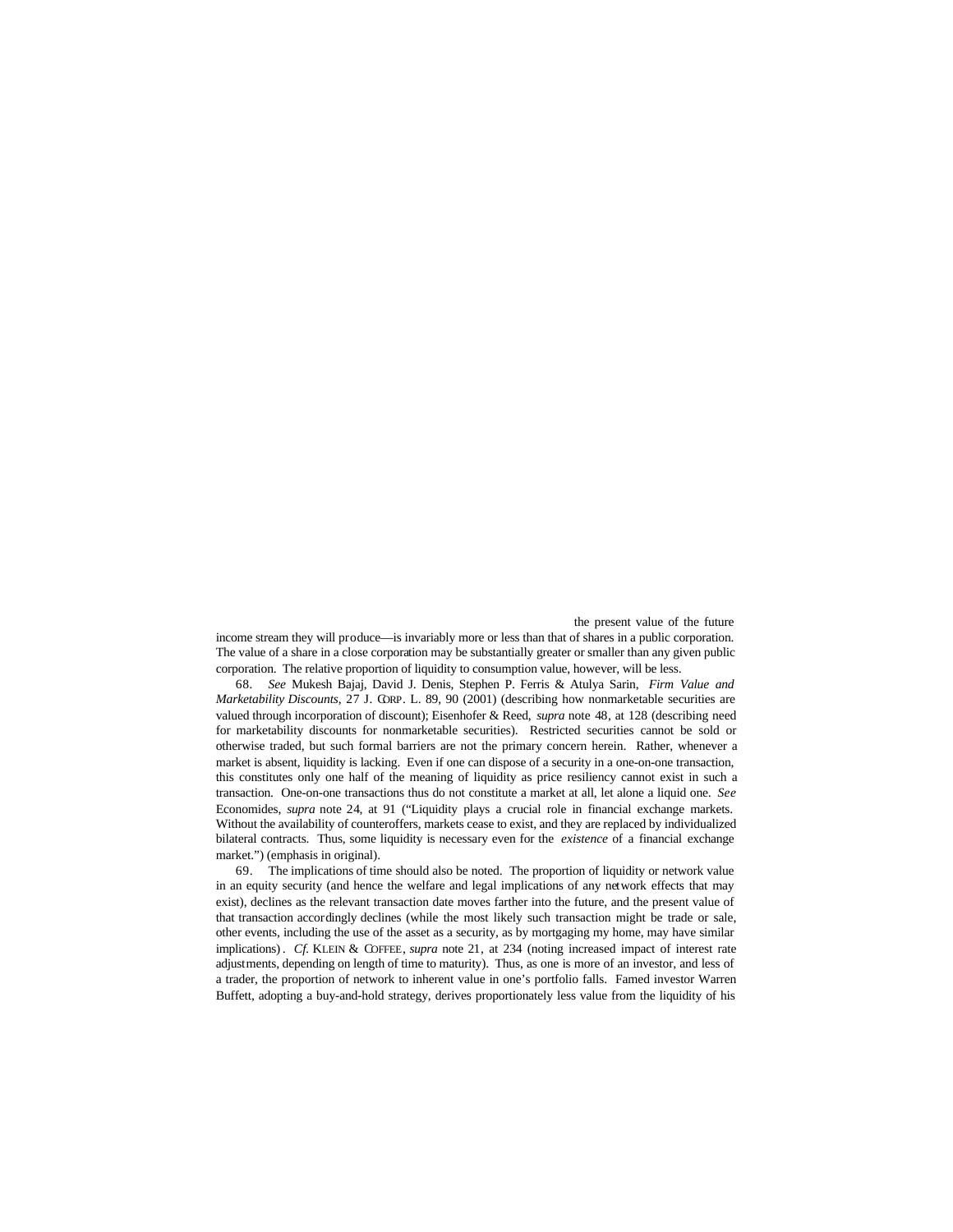Ultimately, however, these exceptions prove the rule. For most equity securities, the network value of liquidity is a significant component of composite value.<sup>70</sup> Dispersed ownership remains the norm, and recurring dividends account for a limited portion of the expected return on most equities.<sup>71</sup> Meanwhile, the buy-and-hold lessons of modern finance have generally not trickled down: Most investors continue to trade relatively actively. <sup>72</sup> Given as much, strong network effects—and consequently broader welfare and legal implications—can be predicted in equity securities markets.<sup>73</sup>

# II. WHY LAW MATTERS: THE NETWORK BARRIER TO MARKET TRANSITION

What does the proposed network model of securities markets teach as to why law might matter in Russia's creation of new markets? In the face of this model, can an assumption of securities markets' spontaneous emergence be sustained? In this Section, I will argue that network economies in securities markets produce a series of dynamic effects, which

70. This may actually be true of most financial exchange instruments, though clearly not every one. Where it is not true, of course, network effects will be correspondingly weaker.

Mark A. Lemley & David McGowan, *Could Java Change Everything? The Competitive Propriety of a Proprietary Standard,* 1998 ANTITRUST BULL. 715, 721. *See also* Economides, *Impact of the Internet*, *supra* note 33, at 10 (noting "strong network effects" in "financial exchange markets").

portfolio, and more from its inherent value. *See* Lawrence A. Cunningham, *The Essays of Warren Buffet: Lessons for Corporate America*, 19 CARDOZO L. REV. 5, 89 (1997) (describing Buffett's investment strategy); Deborah A. DeMott, *Agency Principles and Large Block Shareholders*, 19 CARDOZO L. REV. 321 (1997) (noting that Berkshire Hathaway is a holding company that invests in large blocks of public companies). Such a strategy, it therefore bears noting, will necessarily diminish the welfare implications of network effects in securities markets.

Even for Buffett, however, network value remains significant. A large part of his gains remain unrealized until he is actually able to trade his holdings—into a liquid market. If he cannot do so efficiently—if liquidity is lacking—his shares necessarily give up some part of their value. (Besides the caveat of dividends, noted above, this statement is cabined by the fact that even an illiquid equity may be valuable as collateral or other form of security. It is further limited by the possibility that Buffett also bought in an illiquid market, and hence received an up-front (il)liquidity discount.) Yet Buffett might still do well if the inherent value of his portfolio were sufficiently high to compensate for its illiquidity. In particular, a collection of equities that pays out regular and substantial dividends might retain substantial value even absent liquidity. In that case, the inherent value of holding the stock is greater and may compensate for any diminished network value.

<sup>71</sup>*. See supra* note 69.

<sup>72</sup>*. See id.*

<sup>73</sup>*. See* Lemley & McGowan, *supra* note 7, at 592. Lemley and McGowan argue that: Network theory implies that strong network markets will tend to 'tip' to a standard technology because a large portion of the value of goods in such markets is, by definition, to communicate with others who own the standard as well or to interoperate with goods compatible with the standard. The relatively high network value and low inherent value of such goods implies that, once consumers perceive that a de facto standard has been established, tipping will occur very quickly.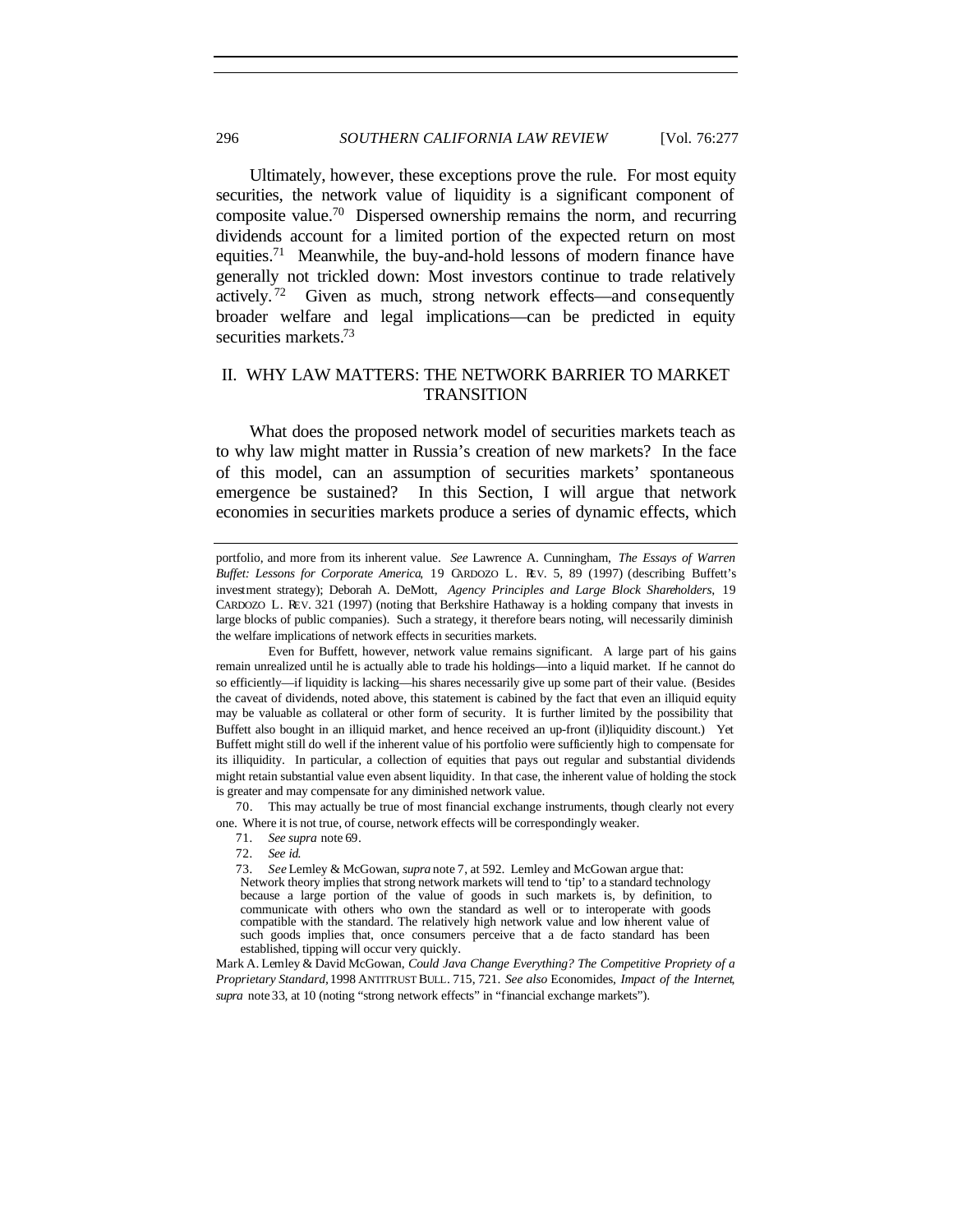can be loosely categorized under the twin headings of 'size effects' and ffects.'<sup>74</sup> As I will suggest with particular reference to the several

market formation choices noted at the outset, $75$  these phenomena—and the sometimes severe, sometimes mild, market failures that follow from them—may stymie efficient transition in network industries, including equities markets.<sup>76</sup>

#### A. SIZE EFFECTS

A preliminary set of network-related obstacles to the efficient emergence of securities markets turns on positive externalities in network economies. These inefficiencies, which I characterize as size effects, include the possibilities of market underutilization, market misidentification, and technological failure.

Network effects have been characterized as "positive externalities on Less commonly highlighted than negative externalities, which arise when costs go uninternalized by a producer,  $^{78}$ 

77*. See* Stefan Voigt & Hella Engerer, *Institutions and Transformation—Possible Policy Implications of the New Institutional Economics*, *in* FRONTIERS IN ECONOMICS 131, 139 (Klaus F. Zimmermann ed., 2002). *See also* Kolasky, *supra* note 39, at 579–80 (explaining that network effects are often referred to as "positive network externalities" because each additional user adds value to the network). Some legal analysis actually evaluates what economics would characterize as network effects under the heading of "positive externalities." *See, e.g.*, Jeffrey N. Gordon, *The Mandatory Structure of Corporate Law*, 89 COLUM. L. REV. 1549, 1567–69 (1989) (highlighting positive externalities of standardization as grounds for federalizing corporate governance terms). Network effects and positive externalities are not synonymous, however, notwithstanding such parallels. Most positive externalities are not network effects. *See* Lemley & McGowan, supra note 7, at 594–95 (discussing difference between network effects and economies of scale). On the other hand, all network effects have some positive third-party utility implications.

78. The classic externality is the steel mill that drops soot on the neighbo ring laundromat. *See* HAROLD DEMSETZ, OWNERSHIP, CONTROL, AND THE FIRM 13 (1988). As originally analyzed by Marshall and Pigou, externalities were of relatively little consequence, as they focused on pecuniary externalities, which operated through the price mechanism. This can be contrasted with so-called technological externalities, which are commonly intended by the term externality today. *See* Macaulay, *supra* note 49, at 379–81. Notably, however, even pecuniary externalities may have welfare consequences, when prices play a role besides equalizing supply and demand. *See* J.J. Laffont, *Externalities*, *in* 2 THE NEW PALGRAVE—A DICTIONARY OF ECONOMICS 264 (John Eatwell, Murray

<sup>74</sup>*. See* Gregory J. Werden, *Network Effects and Conditions of Entry: Lessons from the Microsoft Case*, 69 ANTITRUST L.J. 87, 89–92 (2001) (discussing two efficiency concerns relating to network industries—size and tipping).

<sup>75</sup>*. See supra* note 13 and accompanying text.

<sup>76.</sup> The term "market failure," and particularly the notion of network inefficiency, have a very specific connotation as used herein. The relevant market failure and inefficiency in network industries need not mean that markets are less efficient because network effects are present. To the contrary, they may be far more efficient. In the circumstances below, however, they may be less efficient than they otherwise might be. Network inefficiency as used herein might therefore be better characterized as network *sub*-efficiency.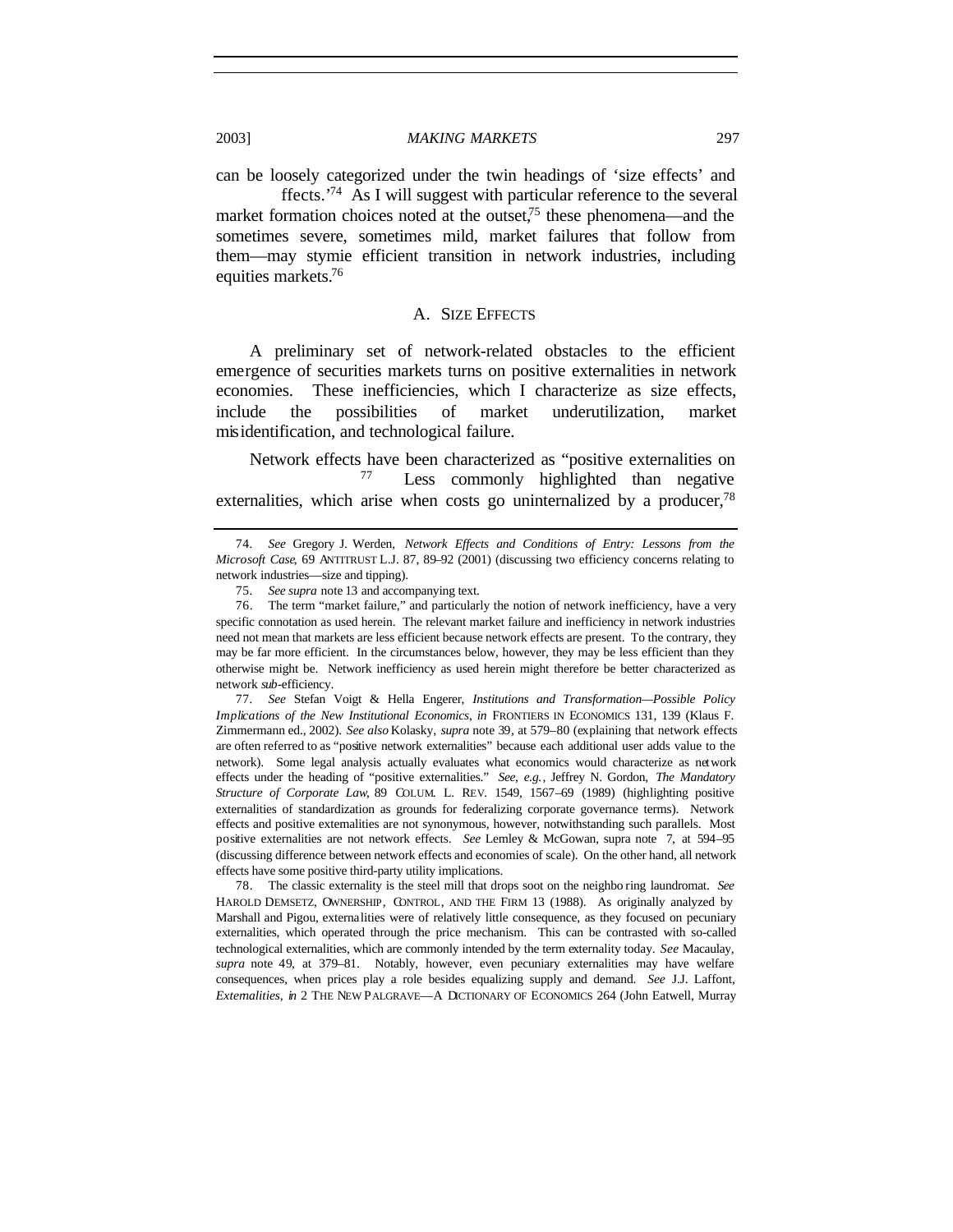positive externalities arise when benefits remain uninternalized.<sup>79</sup> The paradigmatic example of such positive externalities, though an empirically flawed one, is beekeeping, which serves to pollinate the flowers and crops of neighboring residents and farmers.<sup>80</sup> Here, "social marginal benefits exceed private marginal benefits,"<sup>81</sup> and beekeeping may be inefficiently underpursued. <sup>82</sup>

Network economies, whether in telephones, personal computer operating systems, or stock markets, produce just such third party benefits.<sup>83</sup> Thus, whether I purchase an Apple computer or Apple stock, I enhance the utility of other members of the relevant network—increasing software availability for computer users and liquidity for stockholders.<sup>84</sup>

80*. See* Steven N.S. Cheung, *The Fable of the Bees: An Economic Investigation*, 16 J.L. & ECON. 11, 19–22 (1973) (describing and refuting potential positive externalities of beekeeping); Kenneth G. Dau-Schmidt, *An Economic Analysis of the Criminal Law as a Preference-Shaping Policy*, 1990 DUKE L.J. 1, 8 n.38 (discussing symbiotic relationship between apple grower and neighboring beekeeper).

81*. See* Economides, *supra* note 30, at 89 ("The benefits of the addition of an extra node (or an extra customer) exceed the private benefits accruing to the particular node (or customer)."); Michael L. Katz & Carl Shapiro, *Systems Competition and Network Effects*, J. ECON. PERSP., Spr. 1994, at 93, 96; Standen, *supra* note 79, at 1447–48 (positive externalities arise where "the utility from the good is distributed to a diffused group and not captured by one person").

82*. See* Standen, *supra* note 79, at 1447–48 (noting potential for under-production of desired good, with positive externalities). *See also* DEMSETZ, *supra* note 78, at 35.

83*. Cf.* Frank H. Easterbrook & Daniel R. Fischel, *Mandatory Disclosure and the Protection of Investors*, 70 VA. L. REV. 669, 697, 700–01 (1984) (articulating "third party effects" rationale for mandatory securities disclosure).

84. Economides offers a possible explanation for the perceived public character of certain networks:

Financial markets also exhibit positive size externalities in the sense that the increasing size (or thickness) of an exchange market increases the expected utility of all participants. Higher participation of traders on both sides of the market (drawn from the same distribution) decreases the variance of the expected market price and increases the expected utility of riskaverse traders. Ceteris paribus, higher liquidity increases traders' utility. Thus, financial exchange markets also exhibit network externalities.

Economides, *supra* note 35, at 679–80. This may help explain the perceived public character of certain networks. *See* Graciela Chichilnisky, *Introduction*, *in* MARKETS, INFORMATION, AND UNCERTAINTY , *supra* note 1, at 16. Examples include the telephone network, the internet, and even the Windows desktop. *See also* Standen, *supra* note 79, at 1448 ("A positive externality is thus tantamount to a

Milgate & Peter Newman eds., 1987) [hereinafter DICTIONARY OF ECONOMICS]. In securities markets, of course, they convey information.

<sup>79</sup>*. See* B. Peter Pashigian & Eric D. Gould, *Internalizing Externalities: The Pricing of Space in Shopping Malls*, 41 J.L. & ECON. 115 (1998) (analyzing positive externalities arising from anchor stores in malls); Jeffrey Standen, *The Exclusionary Rule and Damages: An Economic Comparison of Private Remedies for Unconstitutional Police Conduct*, 2000 B.Y.U. L. REV. 1443, 1459–62 (2000) (discussing the exclusionary rule as a source of positive externalities). Most applicably in the present context, see John C. Coffee, Jr., *Market Failure and the Economic Case for a Mandatory Disclosure System*, 70 VA. L. REV. 717, 725 (1984) (discussing positive externalities arising from harmonization of disclosure standards). *See also* Lucian A. Bebchuk, *Federalism and the Corporation: The Desirable Limits on State Competition in Corporate Law*, 105 HARV. L. REV. 1437, 1485–86 (1992) (discussing the ways in which state charter competition leads to socially undesirable externalities).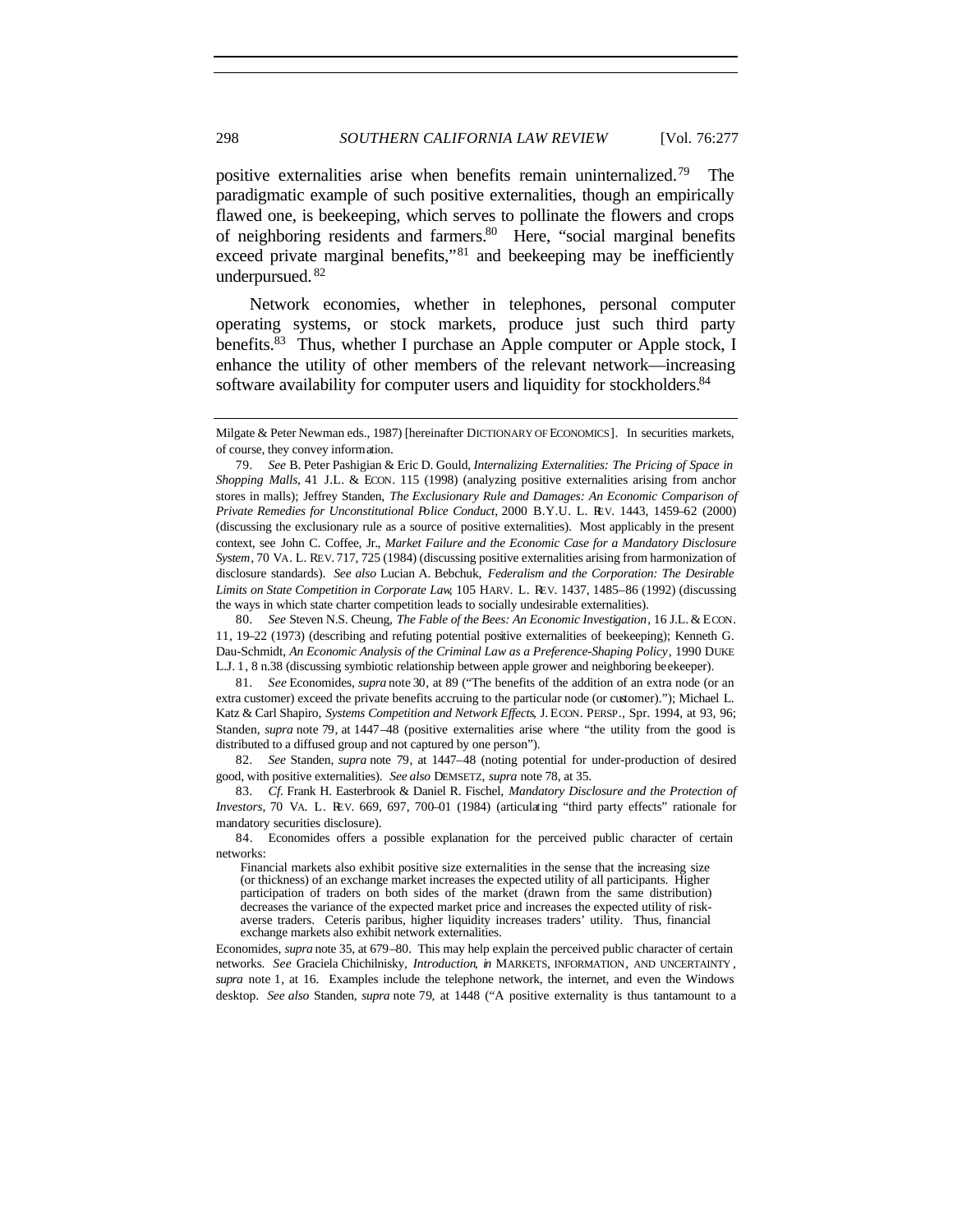Such external benefits, however, do not alone produce network externalities.<sup>85</sup> Rather, externalities arise only where the relevant producer/actor is unable to internalize fully the gains of their trade.<sup>86</sup>

In securities markets, such internalization of the network gains that accrue from the appearance of additional traders (as well as issuers) $87$ would appear to be difficult, and externalities therefore likely. The challenge of quantifying, or even identifying, network gains from improved price discovery is illustrative. Closer price approximation of equilibrium value clearly benefits those who trade in a stock. Yet improved price information will also cause some traders to efficiently decline to purchase the stock. The beneficiaries of greater network size and consequently improved price discovery therefore include not only those who elect to purchase an efficiently priced security, but anyone who *considers* doing so.<sup>88</sup> Nor can mechanisms of ownership be relied upon as a remedy. As

The efficiency of the market is necessary to increase savings, to protect them and, finally, to expand production and employment. Thus, 'social' market utility cannot be measured only

by the profits of the stock exchange company because there is not necessarily a direct correspondence between cost and (social) revenues, given the 'social' service of the market.

Di Noia, *supra* note 31, at 48.

85*. See* Roberta Romano, *The Need for Competition in International Securities Regulation*, 2 THEORETICAL INQUIRES L. 387, 514–15 (2001) (stating that network effects are not necessarily an externality, but a factor in preventing inefficient networks from being replaced by efficient networks). Thus, although the reference to "network externalities" has become standard, along with the analogous

ption externalities," proper usage is to "network effects." *See* Katz & Shapiro, *supra* note 81, at 96. *See also* DICTIONARY OF MODERN ECONOMICS, *supra* note 23, at 146 (discussing use of term "externalities" in economics); Laffont, *supra* note 78, at 264; Liebowitz & Margolis, *supra* note 52, at 671.

86*. See* Niva Elkin-Koren & Eli M. Salzberger, *Law and Economics in Cyberspace*, 19 INT'L REV. L. & ECON. 553, 563 (1999).

87*. See supra* note 42.

88*. Cf.* William J. Carney, *Fundamental Corporate Changes, Minority Shareholders, and Business Purposes*, 1980 AM. BAR FOUND. RES. J. 69, 75 (noting that "stock prices send signals about management's performance to prospective bidders for control as well as to large shareholders who might launch proxy fights"). The difficulties of identifying and quantifying network gains, for purposes of internalization, are further compounded by public goods-style inefficiencies. Existing traders and issuers can be expected to understate any benefit they derive from the public good of a larger network. Given the cross-pollination effects noted above, moreover, improved valuation of any given stock enhances the valuation of other securities, including most immediately those with similar levels of risk. As such, purchasers (and potential purchasers) of a broad array of securities benefit from the arrival of each additional trader and issuer, and the resulting network efficiencies. Efficient internalization of such far-reaching externalities would seem unlikely.

This is not to suggest that compensation of new traders, and hence internalization of network gains, is never possible. Even when it is, however, there are substantial transactions costs to be accounted for. Thus, the internalization costs of positive externalities track those of (more familiar)

public good."). Most significantly for our purposes, stock markets have long been viewed as quasipublic institutions. *See* James L. Chochrane, Brian McNamara, James E. Shapiro & Michael J. Simon, *The Structure and Regulation of the New York Stock Exchange*, 18 J. CORP. L. 57, 58 (1993) (describing NYSE as structured for public customers).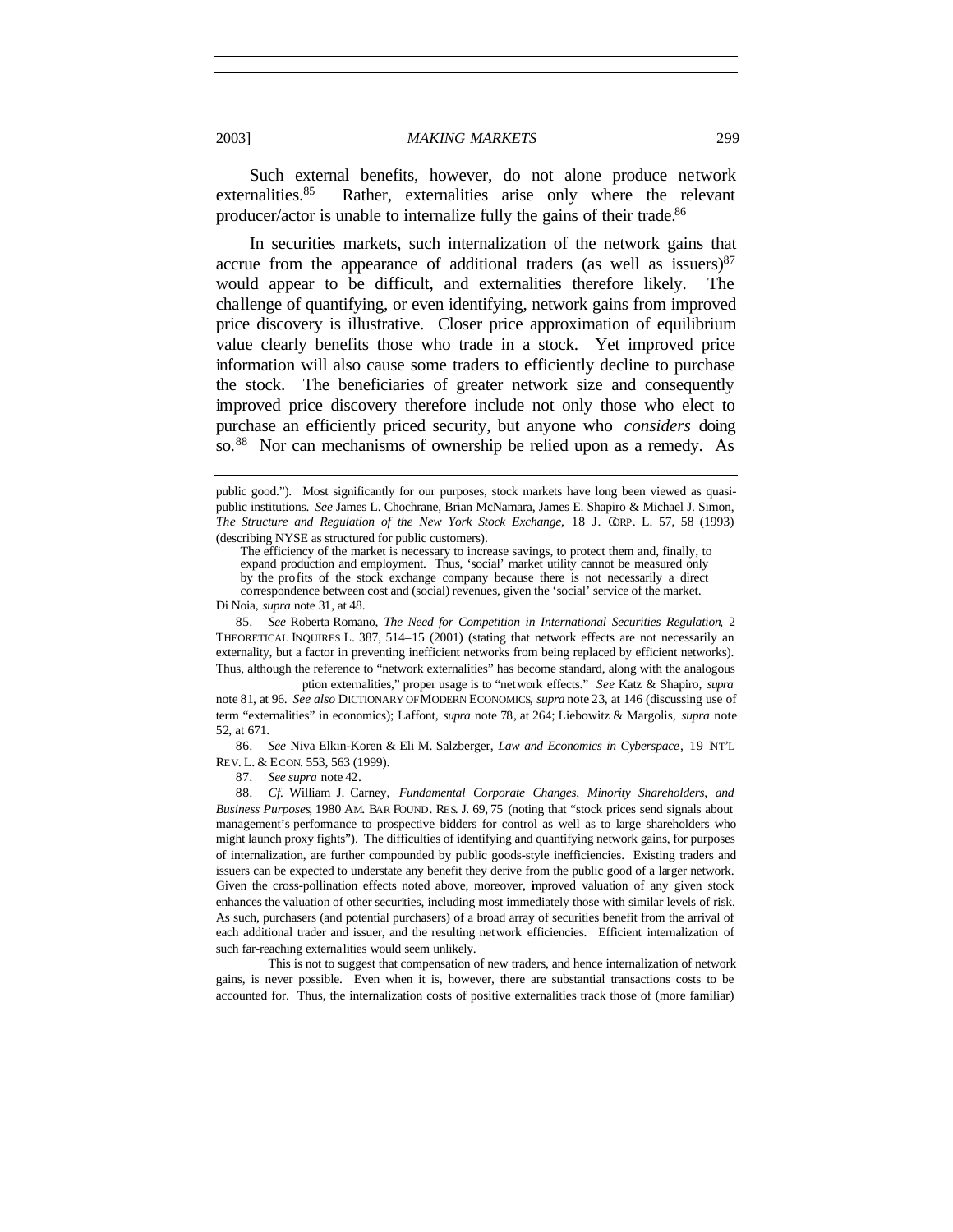explained below, several factors in the nature of securities markets, and especially those in transition, limit the efficacy of property rights, and interests, as a mechanism of efficient internalization. <sup>89</sup>

If network externalities therefore exist in securities markets, what potential inefficiencies may follow from them and suggest some role for law? At least three can be cited: market underutilization, market misidentification, and technological failure.

Most apparent are issues of network underutilization. Network externalities in telephony, which prevent consumers' internalization of the social benefit of their telephone purchases, can be expected to produce a less than optimal number of telephone users. $90$  In securities markets, similarly, fewer traders will come to market than would be socially optimal, as long as the private gain from market participation lags the social gain.<sup>91</sup> Yet successful securities market creation likely requires some critical mass of support and engagement. In developing country transition, if market participation is insufficient, it may be impossible for vigorous securities markets to develop, let alone provide efficient liquidity and price discovery. Securities markets may be weak or may not even appear.<sup>92</sup>

negative externalities, in which costs are imposed on a disperse group. *See* Israel Gilead, *Tort Law and Internalization: The Gap Between Private Loss and Social Cost*, 17 INT'L REV. L. & ECON. 589, 602 (1997) (describing difficulty of internalizing positive externalities). Even with environmental regulations, internalization is not impossible; it simply involves massive transactions costs. *See* Charles J. Walsh & Philip A. Bramson, *ECRA: Triggering the Internalization of the Social Costs of Hazardous Wastes*, 1990 COLUM. BUS. L. REV. 415, 417–20. *See also* Coase, supra note 4, at 19–28 (suggesting that lack of clear entitlements enhance this basic difficulty). Ultimately, whether internalization is ever possible is not the relevant question. The essential point is that where it is not possible, as it likely is not with at least some network externalities in securities markets, market failure may occur. Hence the essential need for empirical evaluation of whether network effects exist in any given case, and how strong they are. *See* Liebowitz & Margolis, *supra* note 37, at 146.

<sup>89</sup>*. See infra* notes 264–272 and accompanying text.

<sup>90</sup>*. See* Katz & Shapiro, *supra* note 81, at 96 ("the equilibrium network size is smaller than the socially optimal network size, and the perfectly competitive equilibrium is not efficient"). *See also id.* at 100 ("hardware/software networks . . . are susceptible to under-utilization"); Liebowitz & Margolis, *supra* note 52, at 672. As described below, this result may not always be avoided through direct or indirect subsidies paid by network owners or members. *See infra* Part III.C.

<sup>91</sup>*. See* Lemley & McGowan, *supra* note 7, at 497 (discussing risk of suboptimal network size arising from inability of users to compensate prospective users for incremental value they add to network). A distinct, but related issue is monopoly pricing in network markets. With network effects, if one network/standard prevails, as would be expected, the resulting monopolist is likely to price access higher than the efficient price that would draw the maximum number of consumers. Such pricing, though not a positive externality, is similar in effect, in that it produces a sub-optimally sized network, accentuating the dead-weight social loss. *See* Lemley & McGowan, *supra* note 7, at 515–16.

<sup>92</sup>*. See id.*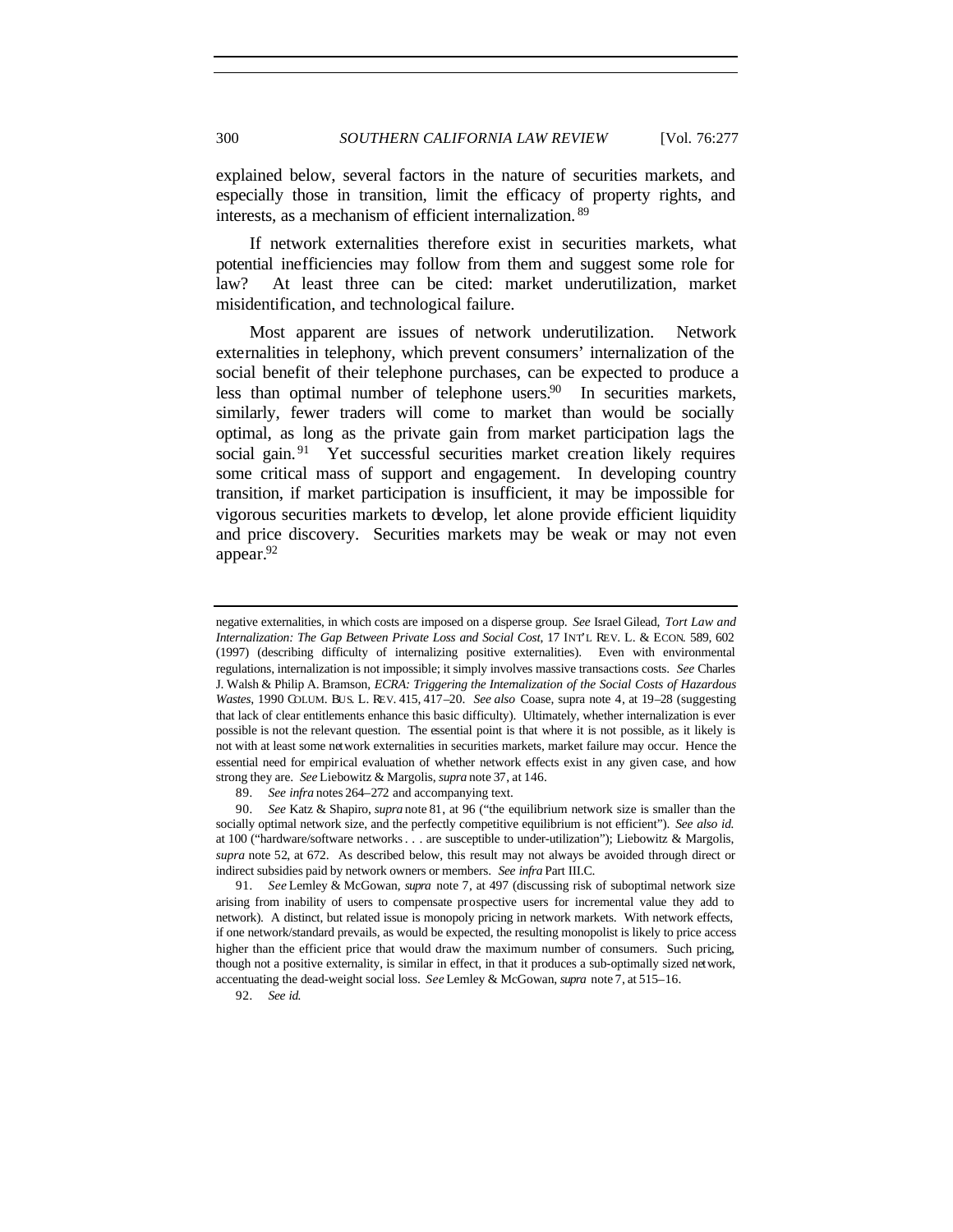Network effects thus may stymie securities market development from the very outset. The initial challenge in Russia and other emerging markets is to determine the place of public securities markets in their economic structure.<sup>93</sup> At this preliminary stage, market underutilization may produce an inefficient preference for bank financing arrangements, as it actually has in Russia.<sup>94</sup> To similar effect, early underutilization may predetermine reliance on offshore equities markets, even in those nations that favor equities markets.<sup>95</sup>

Beyond these initial hurdles, network underutilization can also be expected to influence the choice of an order- or quote-driven system of trade,<sup>96</sup> and the identification of a cross-market linkage system. In the former case, for example, network-related underutilization may favor the trading model that can best operate with inefficiently diminished trading volumes, regardless of its efficiency otherwise.

<sup>93.</sup> Specifically, countries must elect to rely on stock markets or bank financing as the primary source of capital for growing companies. *See* Black, *supra* note 5, at 831 (describing alternative corporate finance arrangements).

<sup>94.</sup> For the most part, Russian enterprise has looked not to public securities markets but to commercial banking structures for capital financing. *See* Patricia A. McCoy, *Levers of Law Reform: Public Goods & Russian Banking*, 30 CORNELL INT'L L.J. 45, 79–82 (1997). Given the transitional needs of Russia's corporations and the further need to nurture small enterprises, however, bank financing may be an imperfect alternative. Banks' conservative lending practices and intrusive exercise of control over dependent firms may not induce necessary industrial growth and development. *See* Jonathan R. Macey & Geoffrey P. Miller, *Corporate Governance and Commercial Banking: A Comparative Examination of Germany, Japan, and the United States*, 48 STAN. L. REV. 73, 96–97 (1995) (challenging efficiency of German and Japanese bank-dominated system). *See also* J. Robert Brown, Jr., *Of Brokers, Banks and the Case for Regulatory Intervention in the Russian Securities Markets*, 32 STAN. J. NT'L L. 185, 220 (1996) (noting the failings of German and Japanese bankdominated financing systems and the implications of such a model for Russia). Of course, this view is not uncontested. *See, e.g.*, Mark J. Roe, *Some Differences in Corporate Structure in Germany, Japan, & the United States*, 102 YALE L.J. 1927 (1993). Given the early state of Russian market development, bank financing may enjoy certain advantages. For present purposes, however, it is sufficient to rely on recent empirical evidence correlating capital market development with economic growth rates, *see supra* note 10, to conclude that strong securities markets, whether substitutes or supplements, would further Russia's economic development.

<sup>95</sup>*. Compare* Ross P. Buckley, *A Tale of Two Crises: The Search for the Enduring Reforms of the International Financial System*, 6 UCLA J. NT'L L. & FOREIGN AFF. 1, 40 (2001) (describing benefits of local capital markets), *with* John C. Coffee, Jr., *Racing Toward the Top?: The Impact of Cross-Listings and Stock Market Competition on International Corporate Governance*, 102 COLUM. L. REV. 1757, 1802–03 (2002) (highlighting weaknesses and questionable long-term prospects of transitional stock markets). *See also* Andrew T. Guzman, *Capital Market Regulation in Developing Countries: A Proposal*, 39 VA. J. INT'L L. 607, 609–11 (1999).

<sup>96</sup>*. See* Roberta S. Karmel, *Turning Seats into Shares: Causes & Implications of Demutualization of Stock and Futures Exchanges*, 53 HASTINGS L.J. 367, 371 (2002). *See also* Reena Aggarwal & James J. Angel, *The Rise and Fall of the Amex Emerging Company Marketplace*, 52 J. FIN. ECON. 257, 271–72 (1999).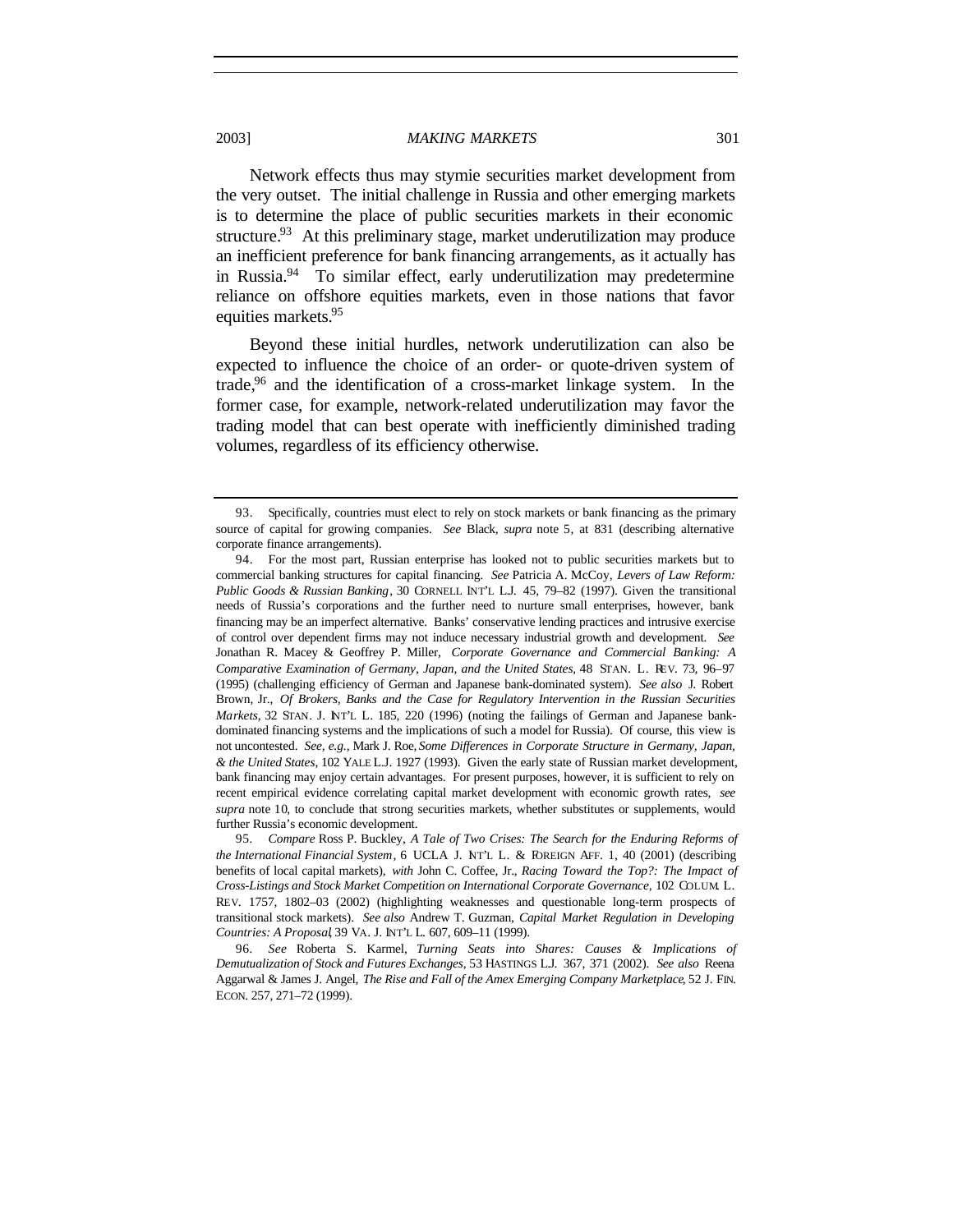Notably, a pattern of network underutilization accurately captures Russia's perennially fragmented and undersized securities markets, which have generally fallen far short of Russia's capital needs.<sup>97</sup> Even at its peak, capitalization of the major Russian securities market amounted to only \$130 billion.<sup>98</sup> While they have persisted, Russian securities markets have remained tiny.<sup>99</sup> Instead, corporate financing has been provided through the inefficient universal banking arrangements of Russia's Financial-Industrial Groups ("FIG").<sup>100</sup>

The second potential consequence of network externalities in securities markets is that traders and issuers may end up on the wrong market. In essence, because of the failure to fully compensate new traders for the social utility they create, traders may not be efficiently induced to join the market that will produce the highest social gain. Instead, another potential market, though producing diminished public utility, may provide greater individual utility, whether in the form of side payments or otherwise. In this scenario, traders, and issuers as well, may wind up on pareto suboptimal markets.

In Russia, during the explosive establishment of equities exchanges in the early 1990s  $101$ —most of miniscule proportions  $102$  and trading only in

<sup>97</sup>*. See* Andrei A. Baev, *Implications of Emerging Legal Structures for Capital Markets in Russia*, 2 STAN. J.L. BUS. & FIN. 211, 216–17 (1996) (discussing problems in Russia's emerging capital markets); Brown, *supra* note 94, at 185 (stating that "[a] plethora of banks, brokers, and stock exchanges sprang to life, most of which were undercapitalized, disorganized, and poorly policed" immediately after privatization occured in Russia). *Cf.* Frances H. Foster, *Restitution of Expropriated Property: Post-Soviet Lessons for Cuba*, 34 COLUM. J. TRANSNAT'L L. 621, 648 (1996) (noting Baltic states' scarce capital reserves and limited access to world markets).

<sup>98</sup>*. See* Fox & Heller, *supra* note 26, at 1721 (noting that peak capitalization of Russian markets before 1998 collapse amounted to only \$130 billion for 200 largest companies—less than that of Intel at the time).

<sup>99</sup>*. See* TIMOTHY J. YEAGER, INSTITUTIONS, TRANSITION ECONOMIES, AND ECONOMIC DEVELOPMENT 83 (1999) ("Thus far stock markets in transition economies are small and illiquid. The Czech Republic has the largest exchange relative to the size of its economy, but the turnover tends to be low.").

<sup>100</sup>*. See* Voigt & Engerer, *supra* note 77, at 164 (characterizing FIGs as formal networks); McCoy, *supra* note 94, at 79–82 (noting that corporate financing has been largely supplied by Russian banking industry).

<sup>101</sup>*. See* Brown, *supra* note 94, at 185; Karen Halverson, *Resolving Economic Disputes in Russia's Market Economy*, 18 MICH. J. INT'L L. 59, 87 n.135 (1996) (noting that there were as many as 1,000 exchanges before contraction and specialization) (citing *Russia: Milestones on the Capitalist Road*, EUROMONEY, July 19, 1994, at 34).

<sup>102</sup>*. See* J. Robert Brown, Jr., *Order from Disorder: The Development of the Russian Securities Markets*, 15 U. PA. J. INT'L BUS. L. 509, 536 (1995) (noting lack of appreciable trading on exchanges).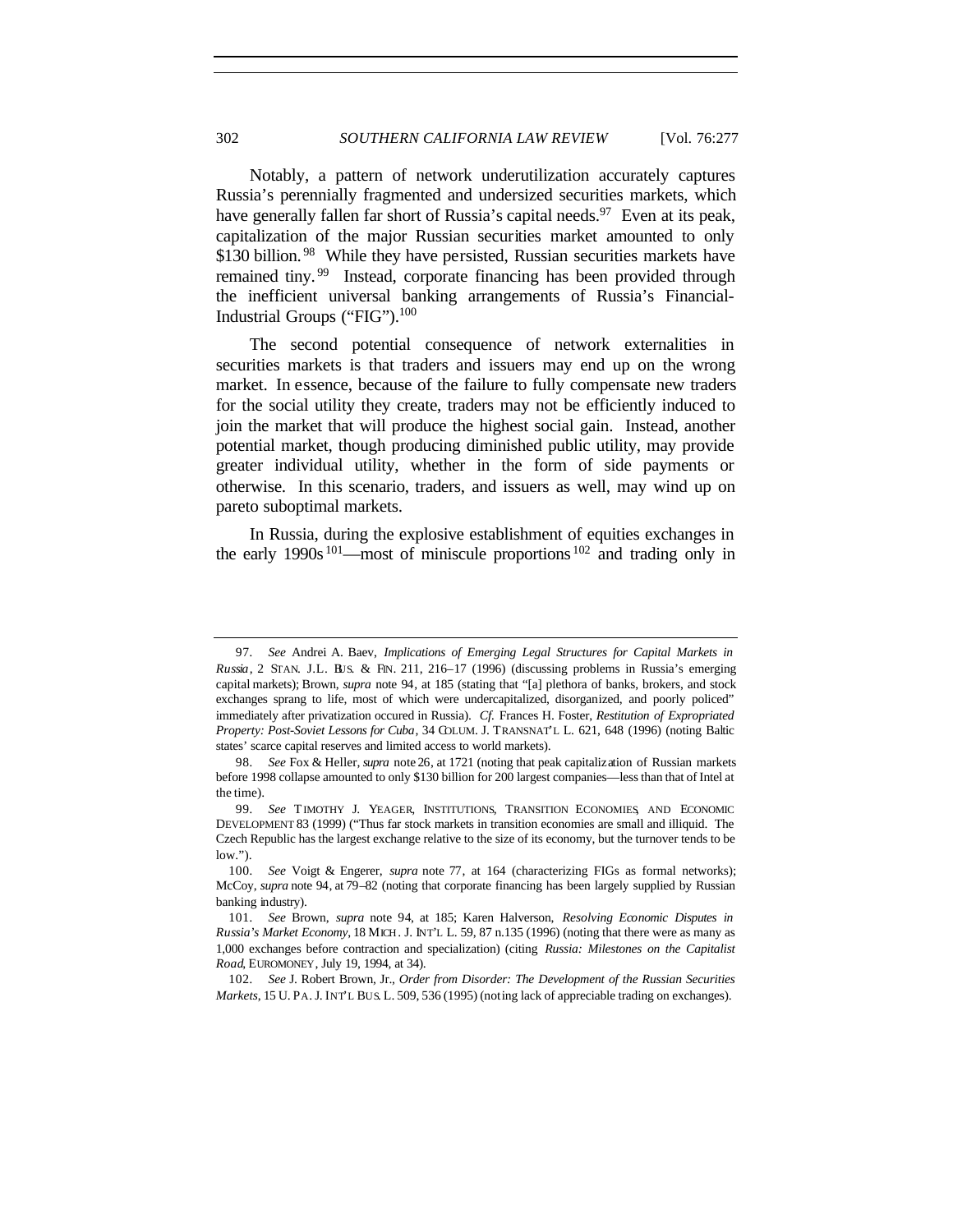privatization vouchers<sup>103</sup>—some hint of this pattern could be observed. A handful of private exchanges, owned by well-financed entrepreneurs, offered cash and other incentives to attract listings, traders, and investors. As suggested by their rapid rise and fall,  $104$  however, there is little reason to believe that these markets were socially optimal choices, or even minimally efficient.<sup>105</sup>

More generally, the network-related risk of wrong markets has the potential to lead Russia and other transitional markets to an erroneous choice of market type, selecting either an order- or quote-driven, and a floor-based or electronic trading mechanism, where the alternative might<br>be preferable.<sup>106</sup> The early tendency toward fragmented floor-based The early tendency toward fragmented floor-based trading in Russia may be suggestive in this regard.<sup>107</sup>

A final by-product of network externalities in securities markets and attendant size effects is technologically deficient markets. Thus, inadequate market participation may reduce technological sophistication, essentially placing the most efficient technologies out of reach. Again, Russian markets are suggestive with reference to the choice of floor-based versus electronic trading, and the effective linkage of independent trading sites. Until regulators' imprimatur of the electronic trading mechanism of the Russian Trading System ("RTS"), as described below, Russia's equities exchanges proved unwilling to invest any significant funds in necessary, but costly, computerized trading and linkage technology. Rather, they chose to operate as fragmented appendages of existing commodities exchanges.<sup>108</sup> Even the RTS was technologically limited in the period immediately following its creation. It was only with the provision of U.S.

<sup>103</sup>*. See* Anthony V. Raftopol, *Russian Roulette: A Theoretical Analysis of Voucher Privatization in Russia* , 11 B.U. INT'L L.J. 435, 455–56 (1993) (describing trade of privatization vouchers on Russian markets beginning in November 1992).

<sup>104</sup>*. See* Halverson, *supra* note 101, at 87 n.135 (describing contraction in number of exchanges).

<sup>105</sup>*. Cf.* Brown, *supra* note 102, at 549 (noting that loose licensing requirements led to as many as 120 national stock exchanges).

<sup>106</sup>*. See* Aggarwal & Angel, *supra* note 96, at 272 (suggesting smaller firms would prefer a dealer market); Craig Pirrong, *Market Liquidity and Depth on Computerized and Open Outcry Trading Systems: A Comparison of DTB and LIFFE Bund Contracts*, 16 J. FUTURES MKTS. 519, 531–41 (1996) (finding greater liquidity and depth on computerized trading system, even with less trading volume).

<sup>107.</sup> Russia's still strong tendency toward bank financing, over public securities markets, might also be understood as a 'wrong market' issue of sorts. *See supra* note 100.

<sup>108</sup>*. See* Halverson, *supra* note 101, at 87–88 (describing development of Russia's exchanges, beginning in 1990 with the Moscow Commodities Exchange). *Cf.* Brown, *supra* note 102, at 535–36 (noting that most trades were not made in centralized markets but in over-the-counter markets). Such arrangements might not, in any given situation, be inefficient. In this case, however, they were part of a pattern of unwillingness to invest in structural improvements.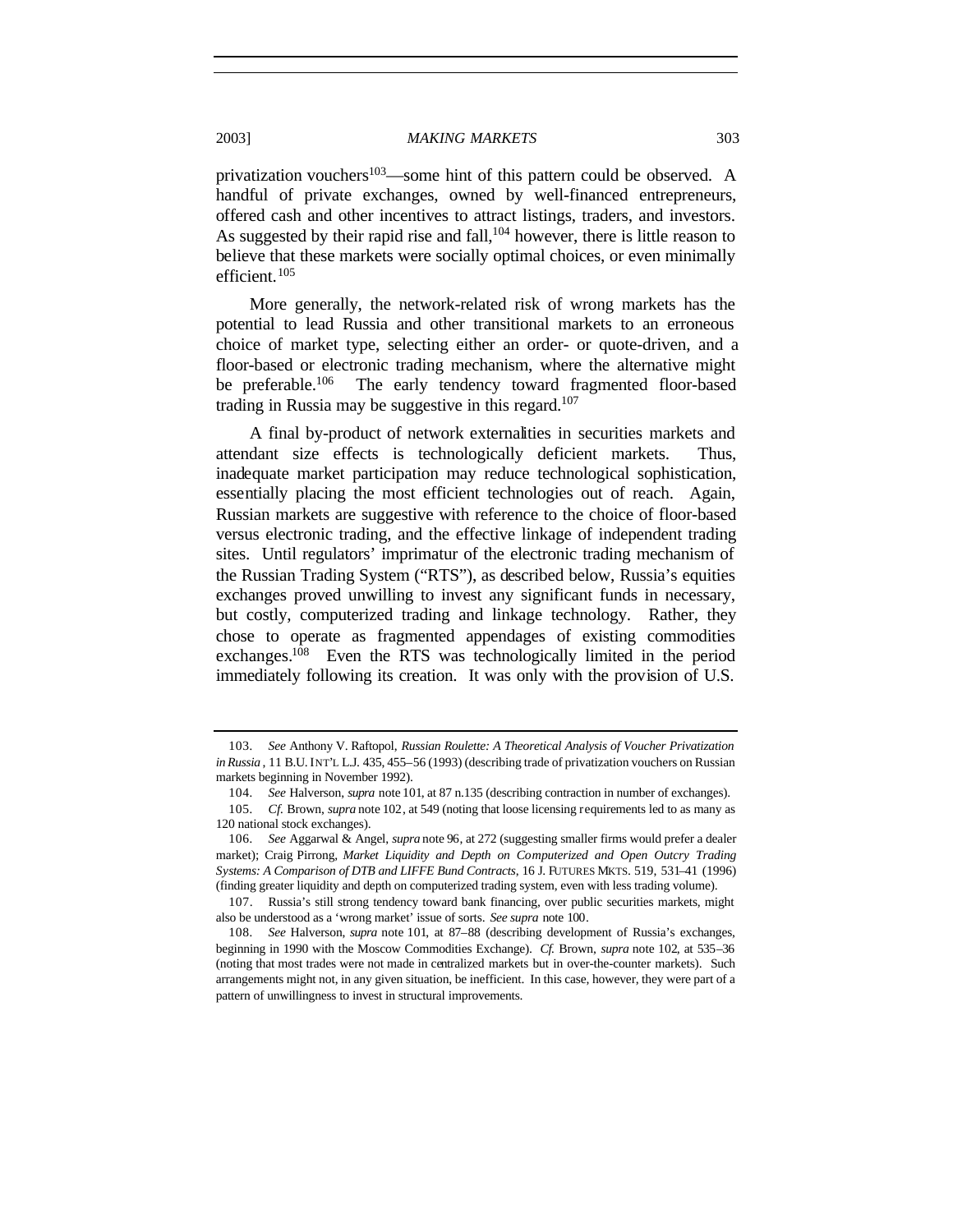technical assistance funds that RTS trading screens came to be widely disseminated, and the system made operational. <sup>109</sup>

Even more important than their consequences for such initial technology choice, network externalities may limit the willingness of network owners to maintain, let alone upgrade, market infrastructure, as some have observed in the United States.<sup>110</sup> This is most immediately a question of adequate size. Again, a certain critical mass may be necessary to finance maintenance and improvement of market technologies. In addition, however, if multiple owners exercise dominion over segments of the entire network (or market), each owner's inability to reap the full social gain of their innovations will limit their willingness to finance them, and they will be underproduced.<sup>111</sup> Consequently, centralized ownership or control, or at least centralized coordination, may be necessary.<sup>112</sup>

Both the size and ownership dimensions of such network-driven resistance to infrastructure maintenance and development can also be expected to shape the emergence of a network-efficient linkage among trading sites. Given the substantial costs of such technology, relatively high, if not universal, participation is likely to be essential to its emergence. By the same token, substantial positive externalities running to co-owners of the components of any network linkage will likely overwhelm any incentive that might otherwise favor investment in such linkages.<sup>113</sup>

111*. See* Frischmann, *supra* note 39, at 34 (discussing reluctance of private investors to sink high fixed costs unless beneficiaries contribute to cost recovery).

<sup>109</sup>*. Cf.* Mikhail Ratinov, *Investing in Russian Securities: Analysis of Capital Market Develo pment*, 21 FORDHAM INT'L L.J. 1772, 1790 (1998) (describing sluggish development of Russian market, despite inflow of technical assistance funds).

<sup>110</sup>*. See* Morris Mendelson & Junius W. Peake, *Intermediaries or Investors: Whose Market is it Anyway?*, 19 J. CORP. L. 443, 447 (1994). *Cf*. Gerald T. Nowak, Note, *A Failure of Communication: An Argument for the Closing of the NYSE Floor*, 26 MICH. J.L. REFORM 485, 524 n.192 (1993) (noting that NYSE might become a museum of bygone technology, while other exchanges, such as Tokyo, London, and Toronto, dominate international securities trading). The transitional inefficiencies attendant to network externalities are not, as this example makes clear, unique to emerging markets. They may similarly interfere with securities market innovation in developed economies. *Cf.* Klausner, *supra* note 38, at 850 n.283 (noting that Delaware, with its strong lead in corporate chartering, "has often responded to other states' innovations, [but] has generally not been an innovator"). The ill consequences of network externalities in established securities markets may, in fact, be greater than in emerging markets. New market mechanisms may require even greater market support and engagement in established markets if they are to effectively compete with long-standing arrangements, which, however inefficient they may be, are familiar and reliable.

<sup>112</sup>*. See* Lemley & McGowan, *supra* note 7, at 560 (noting potential need for centralized ownership or coordination).

<sup>113.</sup> The impact of network externalities in any given case may well be small. Cumulatively, however, the inefficiencies that result have the potential to substantially reduce net social welfare, *see*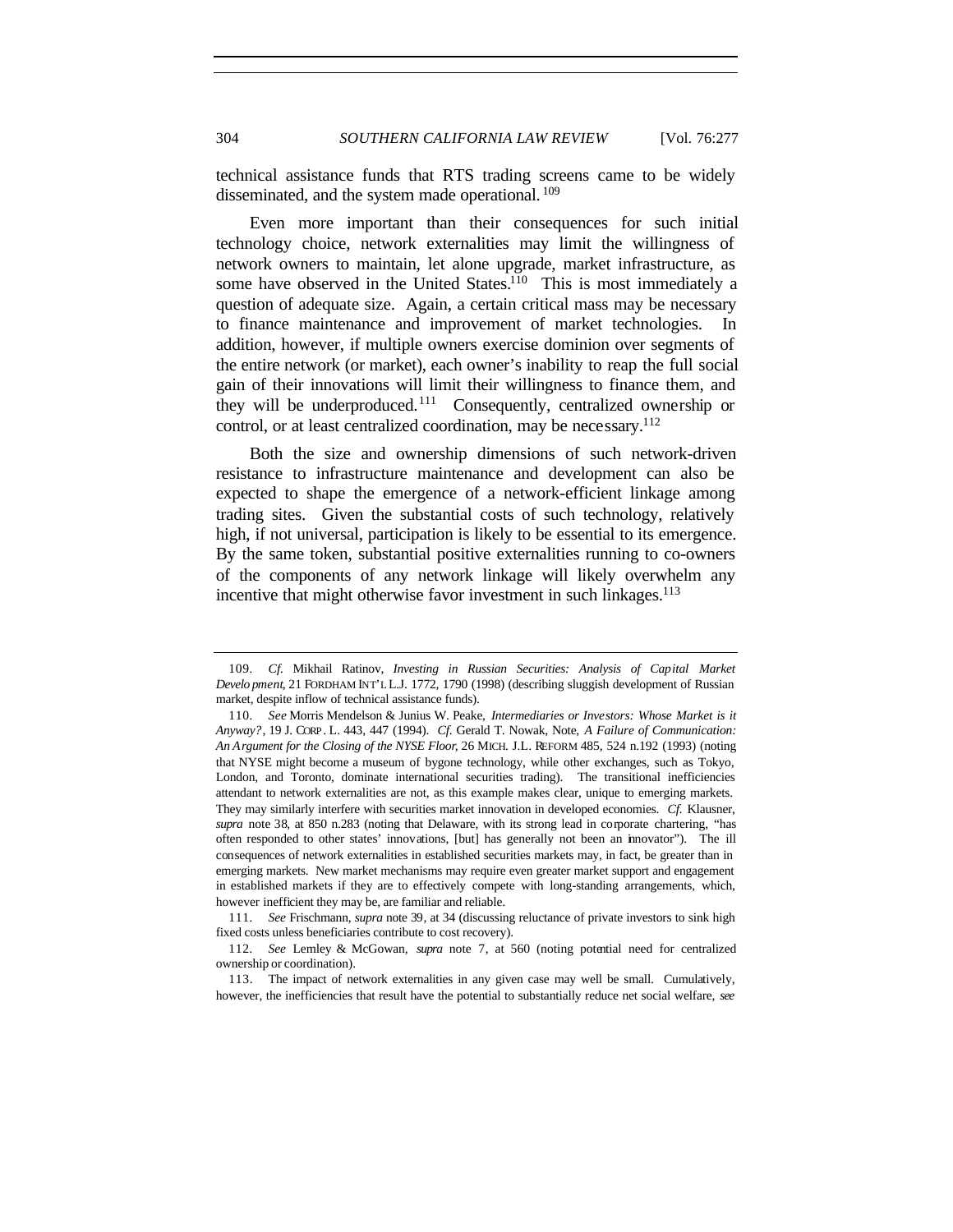#### B. TIPPING EFFECTS

A further set of network implications for securities market transition can be grouped under the heading of "tipping effects."<sup>114</sup> Arising from the winner-take-all character of network competition, $115$  the latter are likely to be of greater ultimate consequence for market creation than the size effects described above.<sup>116</sup> Tipping thus creates the peculiar paradox of network industries, in which standardization is at once efficient, but resisted. <sup>117</sup>

Because of the countervailing implications of market tipping in network industries, strong markets may fail to emerge, at least in a timely fashion, absent some function of law.<sup>118</sup> From the outset, thus, domestic

Katz & Shapiro, *supra* note 81, at 96, and to delay or prevent efficient market creation and restructuring.

<sup>114</sup>*. See* Lemley & McGowan, *supra* note 7, at 496–97. Besen and Farrell characterize network markets as "tippy," such that "the coexistence of incompatible products may be unstable, with a single winning standard dominating the market." Stanley M. Besen & Joseph Farrell, *Choosing How to Compete: Strategies and Tactics in Standardization*, J. ECON. PERSP., Spr. 1994, at 117, 118. *See also* Katz & Shapiro, *supra* note 81, at 105–06 ("Because of the strong positive-feedback elements, systems markets are especially prone to 'tipping,' which is the tendency of one system to pull away from its rivals in popularity once it has gained an initial edge."). Economides refers to this as the selfreinforcing nature of networks. *See, e.g.*, Economides, *supra* note 30, at 92.

<sup>115</sup>*. See* Shelanski & Sidak, *supra* note 7, at 5. *See also* Di Noia, *supra* note 31, at 42 ("When exchanges are not interconnected (the incompatible case), only pure-corner solutions in equilibrium may arise, with only one exchange surviving."); Economides, *The Impact of the Internet, supra* note 33, at 10.

<sup>116</sup>*. See* Liebowitz & Margolis, *supra* note 52, at 672 ("Concern about marginal adjustment of the level of network activity has not been the primary focus of network externality modeling; it has focused, instead, primarily on selection among competing networks."). Liebowitz and Margolis, however, argue that size effects are the only important network effects. *See id.*

<sup>117</sup>*. See* Lemley & McGowan, *supra* note 7, at 506, 510 (highlighting benefits of standardization in network industry). *But see* Domowitz, *supra* note 33, at 164 ("The result is that the market as a whole is biased against standardization in the presence of competing exchange services technologies."). As described above, network effects in securities markets arise from the efficiency gains produced by new participants, and the corresponding inefficiency attendant to fragmented markets. Again, telephone networks are instructive: All users should likely be on a single network; at a minimum, they should converge to a limited number of large networks. Network effects hence encourage interoperability, whether by means of standardization or compatibility. *See* Katz & Shapiro, *supra* note 81, at 105 ("In markets with network effects, there is [a] natural tendency toward de facto standardization, which means everyone using the same system.").

<sup>118</sup>*. See* Katz & Shapiro, *supra* note 81, at 94 (discussing importance of coordination in network industries). Debt securities are less commonly traded than equities, provide a consistent and reliable cash flow, and have a maturity date on which they are subject to redemption. Given these features, they can be expected to enjoy more limited liquidity value, *see* John C. Coffee, Jr. & William A. Klein, *Bondholder Coercion: The Problem of Constrained Choice in Debt Tender Offers and Recapitalizations*, 58 U. CHI. L. REV. 1207, 1217 (1991), and greater consumption value—in network terms, the ratio of network to inherent value of bonds is likely to be lower than that of stocks. Consequently, network effects in bonds are likely to be weaker, reducing resistance to entry and permitting debt markets to emerge more readily. Evidence to this effect may be suggested by the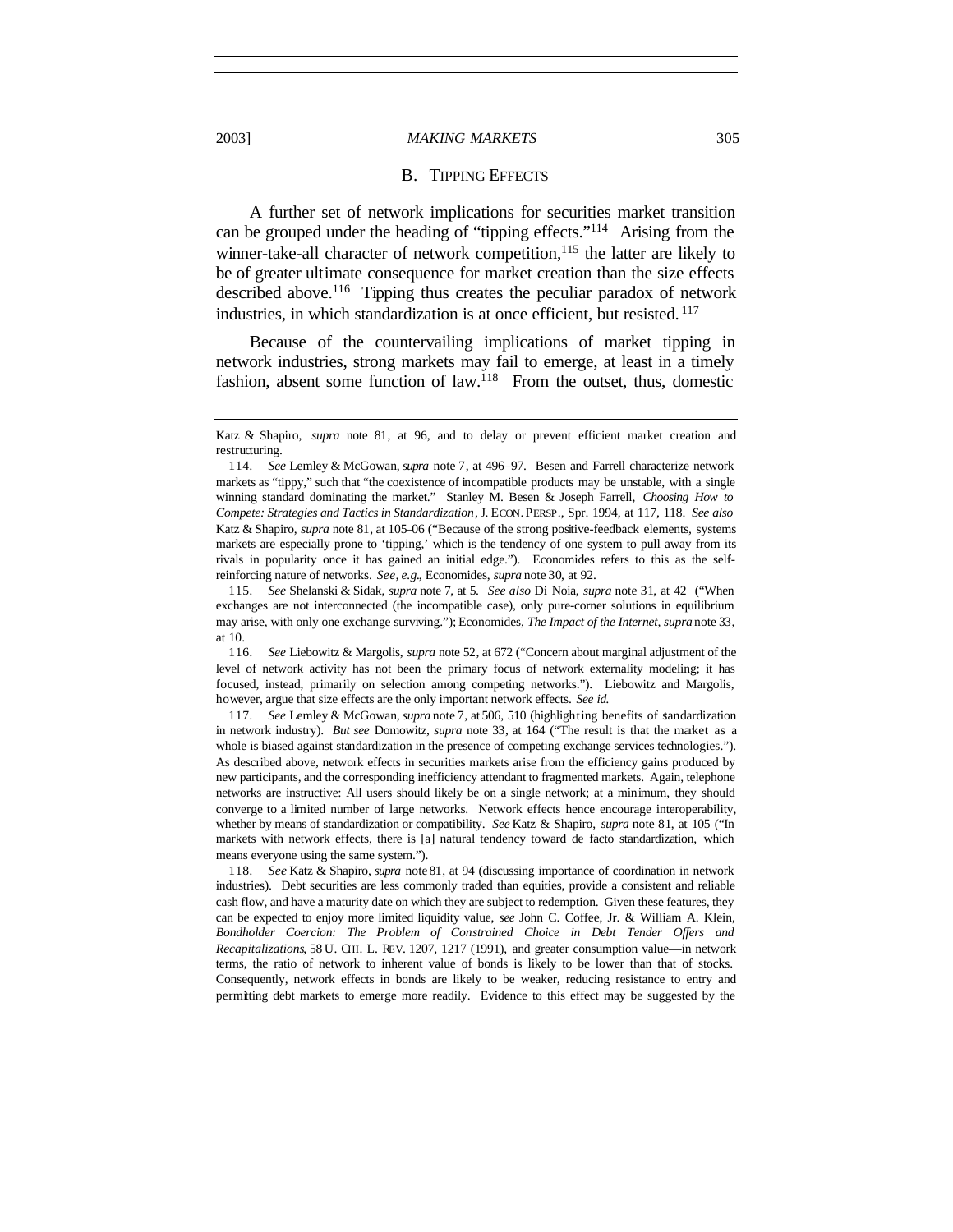public securities markets may prove unable to establish themselves, given strong banks on the one hand, and attractive offshore capital markets on the other.<sup>119</sup> Tipping effects are likely to have even clearer implications, however, for the intertwined choices of a quote- or order-driven trading model and a floor-based or electronic trading system.<sup>120</sup> Most dramatic, finally, may be the tipping effect implications for emerging markets' choice of a particular (and singular) trading linkage system. Captured by economists as issues of "expectations, coordination, and compatibility,"<sup>121</sup> tipping effects' implications for these several choices are central to network effects' legal implications for securities market transition.

1. Tipping as a Barrier to Entry in Market Transition

One can begin to appreciate the phenomenon of market tipping by considering how a trade linkage system designed to capture the network efficiencies of market consolidation—through intermarket communication—might actually develop. <sup>122</sup> In essence, one would expect competitors to emerge with alternative communications systems directed to the information sharing and trading needs of an interlinked market. In ordinary market competition, market share would ultimately be distributed among such competitors, such that even the least successful could recoup their sunk costs.<sup>123</sup> In the presence of network effects, however, the winner takes all.  $124$  The sponsor of the prevailing standard secures not only the

124. "[S]ince systems competition is prone to tipping, there are likely to be strong winners and strong losers under incompatibility." Katz & Shapiro, *supra* note 81, at 111. *See* Jonathan B. Baker, *Promoting Innovation Competition Through the Aspen/Kodak Rule*, 7 GEO. MASON L. REV. 495, 497

tendency of debt markets to appear more quickly than equities markets in emerging economies, including Russia. *See* Yeager, *supra* note 99, at 83.

<sup>119</sup>*. See* Coffee, *supra* note 95, at 1802–03.

<sup>120.</sup> This choice, it bears noting, may potentially have significant welfare implications, if a dealer versus an auction market, for example, would be pareto optimal, either generally or in a particular case. *See* Borrelli, *supra* note 10, at 895–97. *See also* Aggarwal & Angel, *supra* note 96, at 272; Pirrong, *supra* note 106, at 541.

<sup>121</sup>*. See* Katz & Shapiro, *supra* note 81, at 95. *See also* Di Noia, *supra* note 31, at 52 ("Thus, the essential relationship between the components of a network are complementarity, compatibility, and coordination.").

<sup>122.</sup> Characterizing the mechanisms by which information is collected and disseminated as valueadded networks, Heal suggests that they themselves exhibit a "critical mass" phenomenon (i.e., network effects). *See* Geoffrey Heal, *Price and Market Share Dynamics in Network Industries*, *in* MARKETS, INFORMATION, AND UNCERTAINTY, *supra* note 1, at 191. In reality, however, it is the underlying market that is network driven.

<sup>123</sup>*. See* William J. Baumol, Janusz A. Ordover & Robert D. Willig, *Parity Pricing and Its Critics: A Necessary Condition for Efficiency in the Provision of Bottleneck Services to Competitors*, 14 YALE J. ON REG. 145, 160 (1997) (noting that in competitive market, forces of competition will lead to price that returns to each firm cost incurred in supplying product and return to investors on outlay).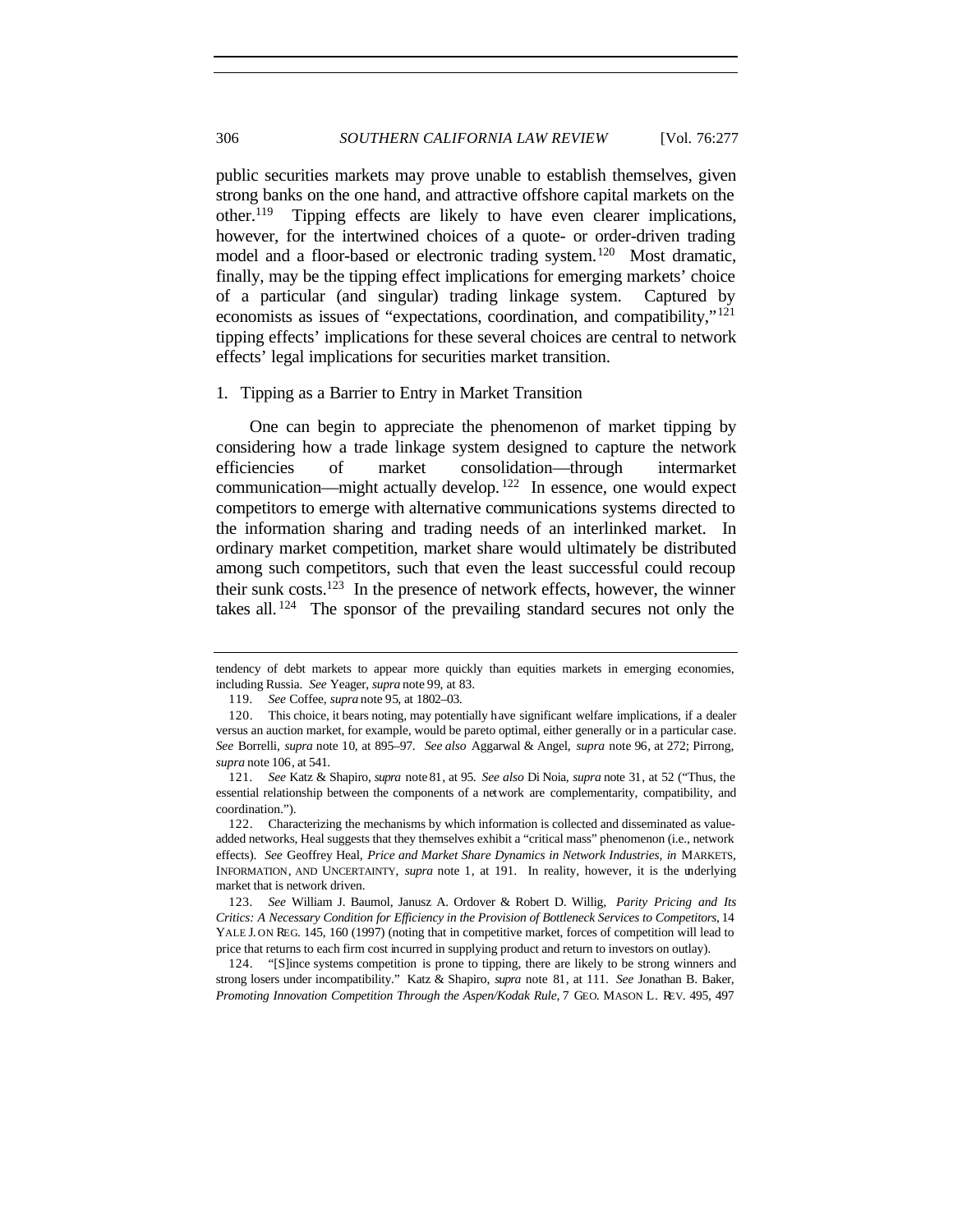liquidity—after Eurex's capture of nearly the entire market in the contracts. *. . . and Solutions*, FUTURES, Sept. 1998, at 82; *Finance and Economics: LIFFE Alone*, ECONOMIST, July 25, 1998, at 70. *See also* Pirrong, *supra* note 106, at 531–41 (describing slightly superior liquidity and depth of smaller DTB market in early 1990s, before market share tipped from LIFFE to DTB).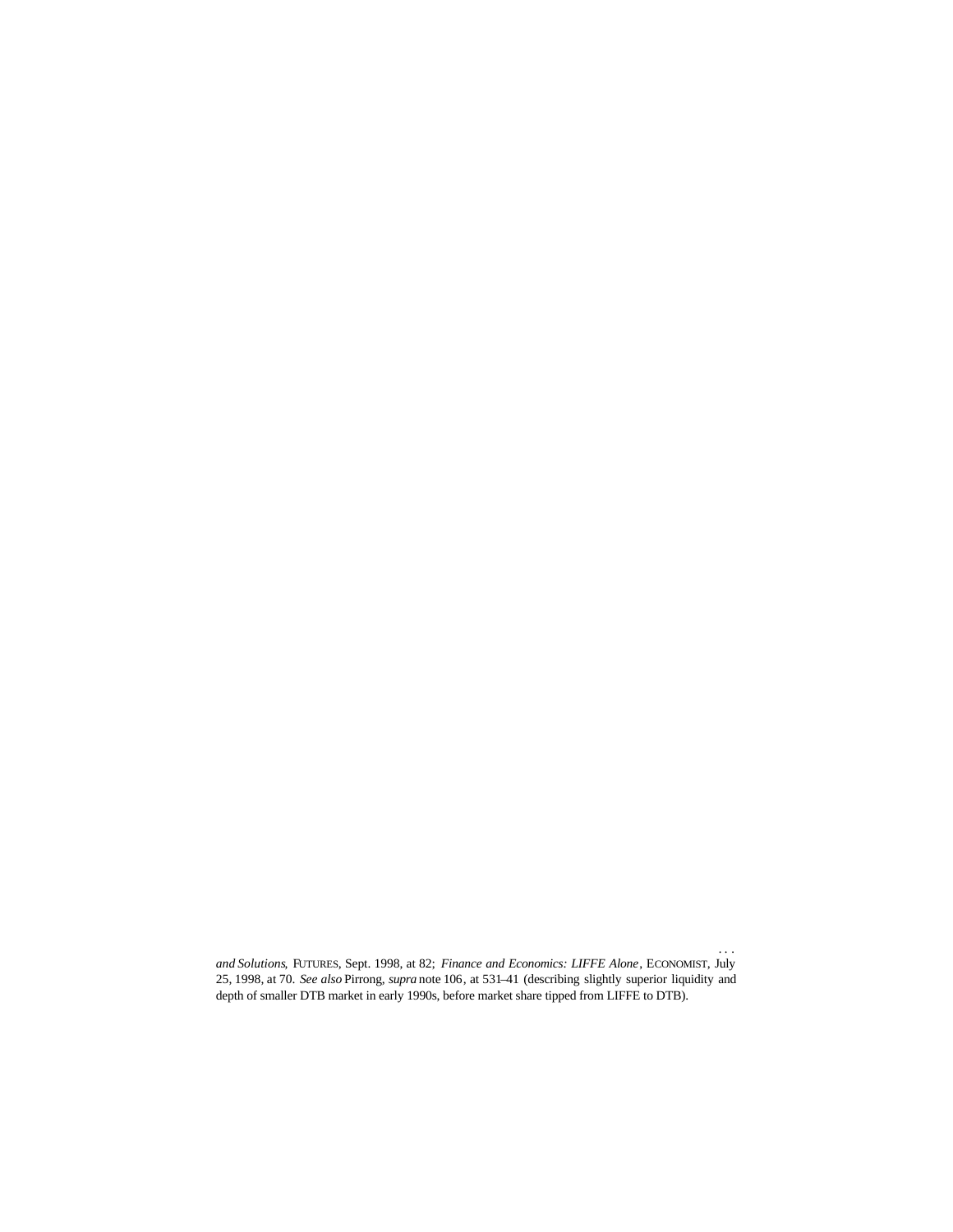This can be seen in the network competition between VHS and Betamax standards.<sup>129</sup> Faced with some pattern of shift toward VHS, increasing numbers of consumers selected VHS. Rather than some division of market share among them, consequently, the conclusion of the network competition in VCR formats was the disappearance of Betamax from the market.<sup>130</sup> The Bell Telephone monopoly similarly emerged as the winner of a network competition among alternative systems, the balance of which have been lost to history.<sup>131</sup> Perhaps most relevant to the potential for tipping in emerging securities markets, however, is eBay's near complete dominance of the Internet auction market. In that case, Internet shoppers have dramatically exhibited the network tendency to go where everyone else is going, producing eBay's dominant market share.

While not unexpected in the face of natural monopoly-like network effects,<sup>132</sup> this tendency has the potential to retard market development. Most importantly, it may deter competitive entry. This arises from potential expectations failures.<sup>133</sup>

Issues of expectations are important in every market, but are especially so in network industries.<sup>134</sup> For the reasons noted above, the expectations of network market participants (or potential market participants, in emerging markets) regarding the future size of any given

133*. See* Pirrong, *supra* note 34, at 155 n.24 (describing network barriers to entry by traders).

134*. See* Katz & Shapiro, *supra* note 81, at 93–94; Ribstein & Kobayashi, *supra* note 38, at 112 ("In general, entrepreneurs can help shape users' expect ations by convincing potential users that a new form is likely to become a standard. These expectations, in turn, determine whether users will adopt or shun a new form."). *See also* Clayton P. Gillette, *Lock-In Effects in Law and Norms*, 78 B.U. L. REV. 813, 818–19 (1998); Warner, *supra* note 46, at 132–35.

<sup>129</sup>*. See* Geier, *supra* note 128, at 297 ("Strong economies of scale and network effects lead to markets dominated by one firm."). *Cf.* Di Noia, *supra* note 31, at 46 (arguing that only one exchange, and not necessarily the most efficient one, is likely to survive).

<sup>130</sup>*. See* Michael A. Carrier, *Unraveling the Patent-Antitrust Paradox*, 150 U. PA. L. REV. 761, 823 n.271 (2002) (noting Betamax's loss to VHS). *See also* James Boyle, *Intellectual Property Policy Online: A Young Person's Guide*, 10 HARV. J.L. & TECH. 47, 50 (1996) (arguing that market may tip in favor of one standard, such as VHS, and against another, such as Betamax).

<sup>131</sup>*. Cf.* Bruce Abramson, *Promoting Innovation in the Software Industry: A First Principles Approach to Intellectual Property Reform* , 8 B.U. J. SCI. & TECH. L. 75, 141 (2002) ("The network nature of the platform market suggests that this situation is unstable. Eventually, users would tip the market towards one platform that would become a *de facto* standard.") (emphasis in original); *id.* at 141 n.255 ("Tipping to a standard was inevitable.").

<sup>132.</sup> While potentially producing similar results as network effects, natural monopolies are a fundamentally different, and much better understood, economic phenomenon. Both will often arise from scale economies. In the case of natural monopolies of scale (as distinct from those arising from inelastic demand, coupled with high barriers to entry), the relevant scale economy is supply-side: "[M]arginal and average costs of production decline throughout the demand curve." Lemley & McGowan, *supra* note 7, at 484. With network effects, on the other hand, the demand curve is shaped by increasing demand. *See id.*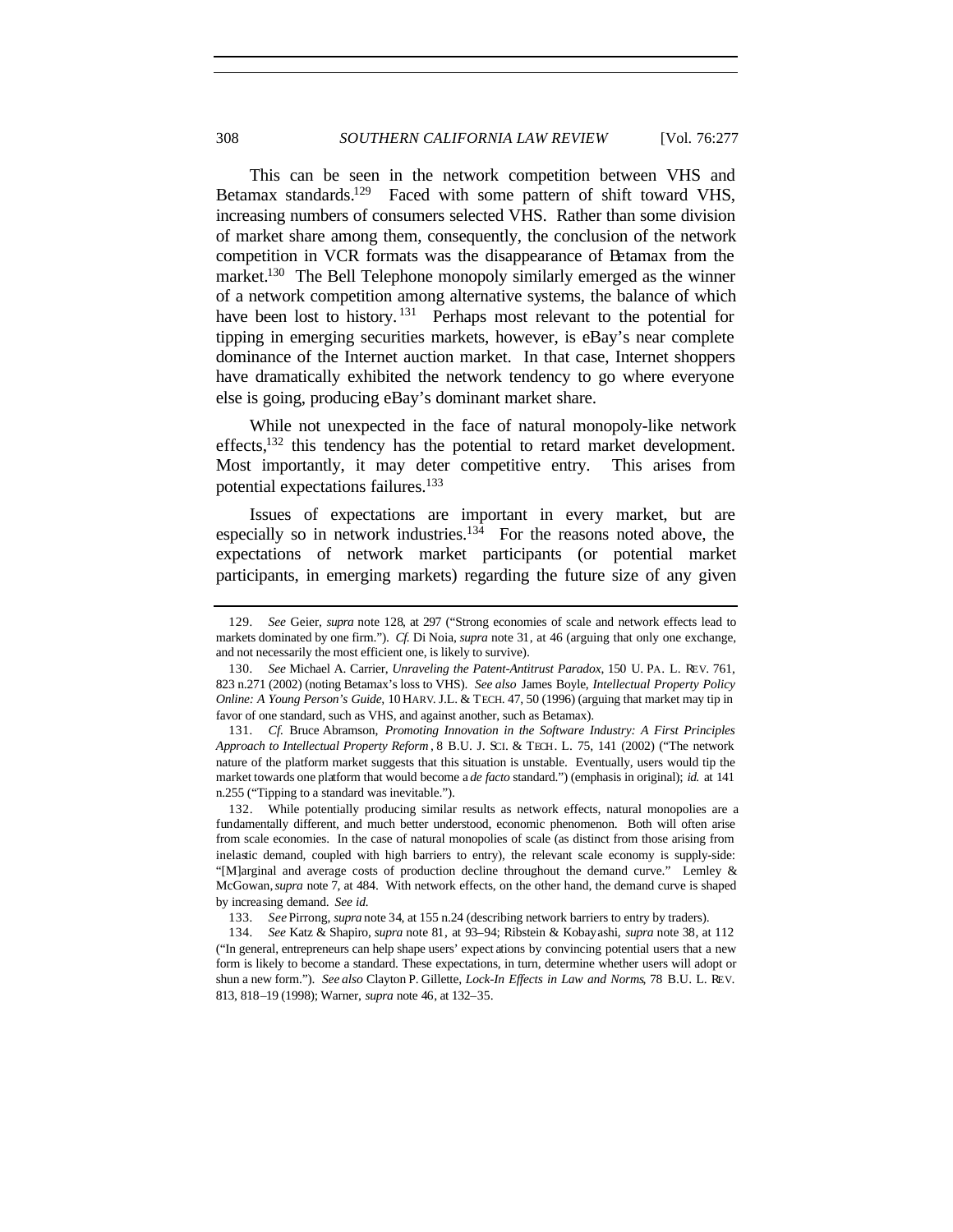network are crucial.<sup>135</sup> Given a likely winner-take-all outcome, each present or potential consumer/adopter must develop accurate expectations as to the 'right' market—the one that will win any network competition as this will determine whether he or she ends up in the market or excluded from it.

The array of market actors in Russia, for example, from existing and potential market sponsors and issuers, to individual market professionals and investors, must develop expectations, at the outset, as to whether strong public markets will even appear in Russia, or alternative arrangements (e.g., bank financing) will suffice.<sup>136</sup> Further, they must predict whether Russia will maintain its orientation toward a continental, order-driven electronic trading model,  $137$  or fall back on the traditional exchange auctions of the early days of its transition. Finally, they must adopt expectations as to the fashion in which Russian securities markets are likely to be linked into a common market, if they are to efficiently and effectively participate in that market.

Such expectations are hard to develop, however, and prone to error. Consequently, commitment of the initial investment to develop a new *network*—whatever it might be—becomes a far more risky venture than ordinary market entry.<sup>138</sup> In this circumstance, even a far clearer and less costly network technology (for example, a new telephone technology) might go unintroduced, on account of the tipping effect risk that it might not prevail. <sup>139</sup>

This may be easiest to visualize in the standards context, where network analysis is quite often brought to bear. Ordinarily, the emergence

<sup>135</sup>*. See* Christopher S. Yoo, *Vertical Integration and Media Regulation in the New Economy*, 19 YALE J. ON REG. 171, 280 (2002) ("People concerned about lock-in will focus on the size of the network that will exist in the future, not the size of the one that exists today."). *See also* Klausner, *supra* note 38, at 779–80 (describing benefits that can accrue from future adoption of similar terms in contracts). "When the good is durable, an individual's consumption benefits will depend on the future size of the relevant network. Consumers will base their purchase decisions on *expected* network sizes." Katz & Shapiro, *supra* note 38, at 426 (emphasis in original). *See* Domowitz, *supra* note 33, at 164 ("Nascent mergers under the electronic umbrella will encourage traders to expect electronic market structure to be dominant in the provision of exchange services. If traders expect this outcome, it will indeed occur through individual adoption decisions.").

<sup>136</sup>*. See* Black, *supra* note 5, at 832–34 (describing advantages of public securities markets over bank financing). *See also* Buckley, *supra* note 95, at 40.

<sup>137</sup>*. See* Poser, *supra* note 21, at 523.

<sup>138</sup>*. See* Katz & Shapiro, *supra* note 81, at 102 (citing "'chicken and egg' problem in launching a new communications network").

<sup>139</sup>*. See* Lemley & McGowan, *supra* note 7, at 503–04 (describing tipping effect barriers to entry in network industries). *See also* Heal, *supra* note 122, at 213 ("The industry either takes off, and is likely to be monopolized, or does not grow at all.").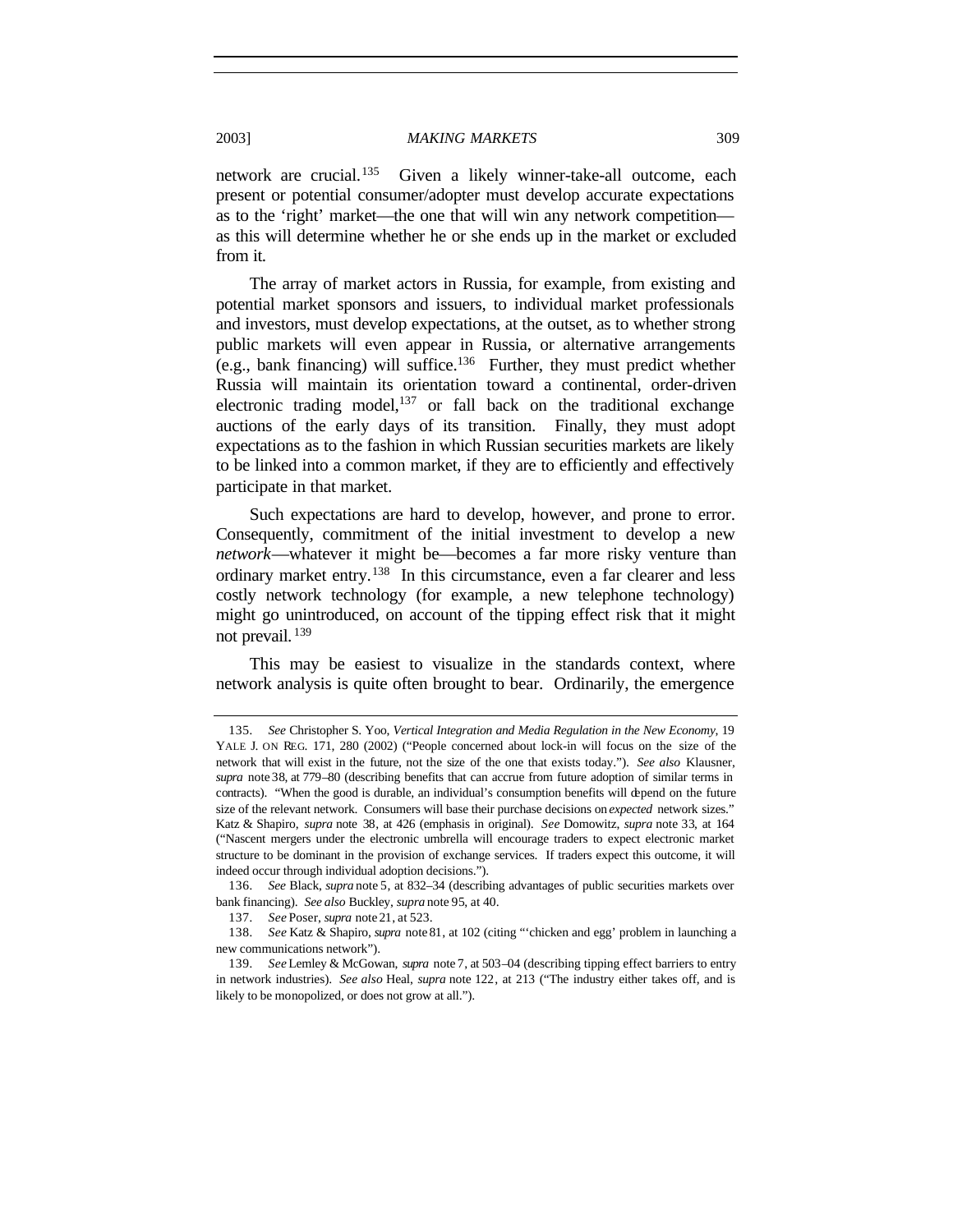of a single, universal standard is most efficient and sustainable, given the network-style compatibility gains that result. Given as much, however, one may observe a rational hesitancy to enter and incur the costs of developing, or possibly commercializing, a potential standard, for fear it will not be the *one* to prevail.<sup>140</sup> In microeconomic terms, thus, tipping effects may produce multiple fulfilled expectations equilibria, including the inefficient prospect of no entry.<sup>141</sup>

A prominent example of network effect barriers to entry in the standards context is the continued absence of high-definition television ("HDTV") from the commercial marketplace, notwithstanding its technical availability for more than a decade.<sup>142</sup> For the moment, potential producers in Europe, Japan, and the United States continue to maintain distinct technological standards.<sup>143</sup> In this situation, the risk of market tipping to a competing standard remains substantial, and candidates to produce and distribute the necessary hardware and software (i.e., programming) for

141. Economides has observed that:

<sup>140</sup>*. See* Douglas D. Leeds, *Raising the Standard*: *Antitrust Scrutiny of Standard-Setting Conso rtia in High Technology Industries*, 7 FORDHAM INTELL. PROP. MEDIA & ENT. L.J. 641, 648 (1997) ("If the network externalities are strong, the consumer may choose to forego adopting the new standard despite the new innovation. Recognizing this, firms would be less likely to invest in innovation."). An intertwined phenomenon involves the creation of the compatible products necessary to support any given standard. Thus, the success of an HDTV standard depends upon the willingness of independent production companies to produce compatible programs. *See* Katz & Shapiro*, supra* note 81, at 94 ("A firm contemplating whether to develop and release a new architecture of microprocessor, for example, must know whether software will be provided to work on the new microprocessor.").

In fact, it is not difficult to show that *any size of participation is an equilibrium, including zero participation*. If everyone expected no one else to participate in the call, he would not participate himself, and the market would not exist. Given the wide multiplicity of expectations equilibria, it is clear that *there is a need to create a specific mechanism that can support a single equilibrium of large participation*.

Economides, *supra* note 24, at 92–93 (emphasis in original). *See* Katz & Shapiro, *supra* note 81, at 96– 97. *Cf.* Di Noia, *supra* note 31, at 53 ("network externalities can lead to inefficient equilibria"). Coulson, Liang, and Wang point to an analogous pattern in labor markets. *See* N. Edward Coulson, Derek Liang & Ping Wang, *Spatial Mismatch in Search Equilibrium* , 19 J. LABOR ECON. 949, 968 (2001) (noting that network externalities in labor markets permit multiple stable equilibria, including an "equilibrium trap" of high unemployment).

<sup>142</sup>*. See generally* Joy R. Butler, *HDTV Demystified: History, Regulatory Options, & the Role of Telephone Companies*, 6 HARV. J.L. & TECH . 155 (1992) (describing HDTV and its technological underpinnings). The network character of HDTV is readily apparent. As with personal computer operating systems, the scope of available 'software' here, programming—as well as support services, is essential to the utility, or even use, of HDTV hardware. In such circumstances, the arrival of additional users of the technology can be expected to enhance the value of the network, and hence the network hardware, to earlier purchasers—a standard network effect.

<sup>143</sup>*. See id.* at 158–64 (noting development of different HDTV standards in Europe, Japan, and United States).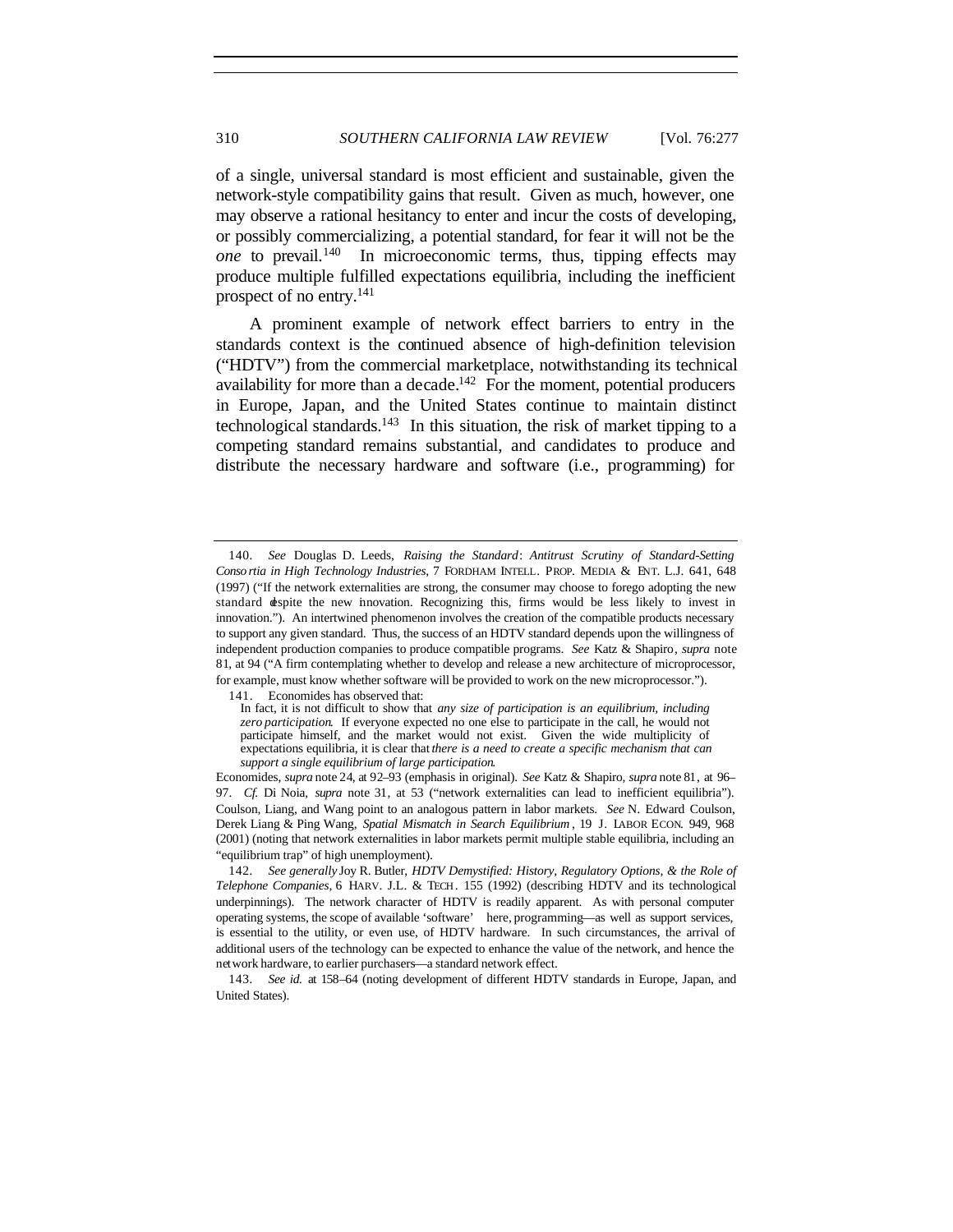HDTV are rationally hesitant to undertake the substantial costs of entry.<sup>144</sup> Some regulatory role in shaping a standard, as described in the following section, may therefore be essential to the widespread commercialization of HDTV technology.<sup>145</sup>

In networked securities markets, therefore, where tipping means that slight advantages will translate into "increasing volume inequality among financial exchanges,"<sup>146</sup> no potential sponsor may be willing to incur the substantial costs of developing the infrastructure of a new trading network, for fear that its network may not win the ensuing standards competition. <sup>147</sup> In some industries, such a network barrier to entry might have limited consequences. Where entry costs are substantial and variable costs limited, however, as in securities market infrastructure, network effects may be a major obstacle to market entry.<sup>148</sup>

<sup>144</sup>*. See id.* at 162 (highlighting risks and costs associated with development and marketing of HDTV as discouraging individual companies from allocating significant resources towards its development). *See also* Susan R. Athari, *High Definition Television: A New Breed of Television Enters the Regulatory Jungle*, 1 COMMLAW CONSPECTUS 87, 90, 94, 97 (1993) (noting both producer and consumer reticence to invest in HDTV technologies absent clearer indication of future demand). *Cf.* Butler, *supra* note 142, at 162 (noting that American antitrust laws prevent companies from sharing risks and costs of development of HDTV); Joseph Farrell & Carl Shapiro, *Standard Setting in High-Definition Television, in* BROOKINGS PAPERS ON ECONOMIC ACTIVITY 1, 26–27 (William C. Brainard & George L. Perry eds., 1992).

<sup>145</sup>*. See* MICHEL DUPAGNE & PETER B. SEEL, HIGH-DEFINITION TELEVISION: A GLOBAL PERSPECTIVE 3–4 (1998). Law's domain in HDTV may even be international in scope, given the need for coordination not only within, but among, states. *See id.*

<sup>146.</sup> Economides, *Impact of the Internet*, *supra* note 33, at 10. *See* Di Noia, *supra* note 31, at 54– 55 (noting tipping-style "exponential growth" in trading system membership and "tendency for order

<sup>147</sup>*. See* Di Noia, *supra* note 31, at 56 (reasoning that "the sunk costs of the in-place investment force exchanges to keep their technology"). *See also* Economides & Siow, *supra* note 32, at 109 ("On the other hand, liquidity is self-reinforcing. Given an existing market structure, new markets may find it impossible to open because nobody wants to use a new market with low liquidity. There may be fewer markets than is necessary for efficiency, and yet new markets will not open."); *id.* at 111 ("There are many equilibria in this game, including quite unreasonable ones. For example, there is an equilibrium in which everybody stays home because everyone expects all others to stay home."). Conversely, tipping effects and the resulting potential for monopoly rents may produce just the opposite result, excess entry, characterized by some as "insufficient friction." *See* Michael L. Katz & Carl Shapiro, *Product Introduction with Network Externalities*, J. INDUS. ECON., Mar. 1992, at 55, 73. *See also infra* Part II.B.2. In essence, network industries may exhibit a bias toward new technologies, even where stranding of certain consumers produces a net social loss. *See* Katz & Shapiro, *supra* , at 73. Oddly enough, then, size and tipping effects in network industries may produce a wide range of potential inefficiencies, from no entry, to insufficient entry, to excess entry.

<sup>148</sup>*. See* Heal, *supra* note 122, at 192 (discussing importance of attracting "critical mass" in networks characterized by large fixed costs and low variable costs).

<sup>[</sup>E]ven restricting attention to rational expectations equilibrium—which may strike many people as already placing unjustified faith in the computational ability of consumers—still allows multiple equilibria to occur. Sticking with the example of fax machine, clearly no consumer would value owning the only fax machine in existence. If each consumer supposed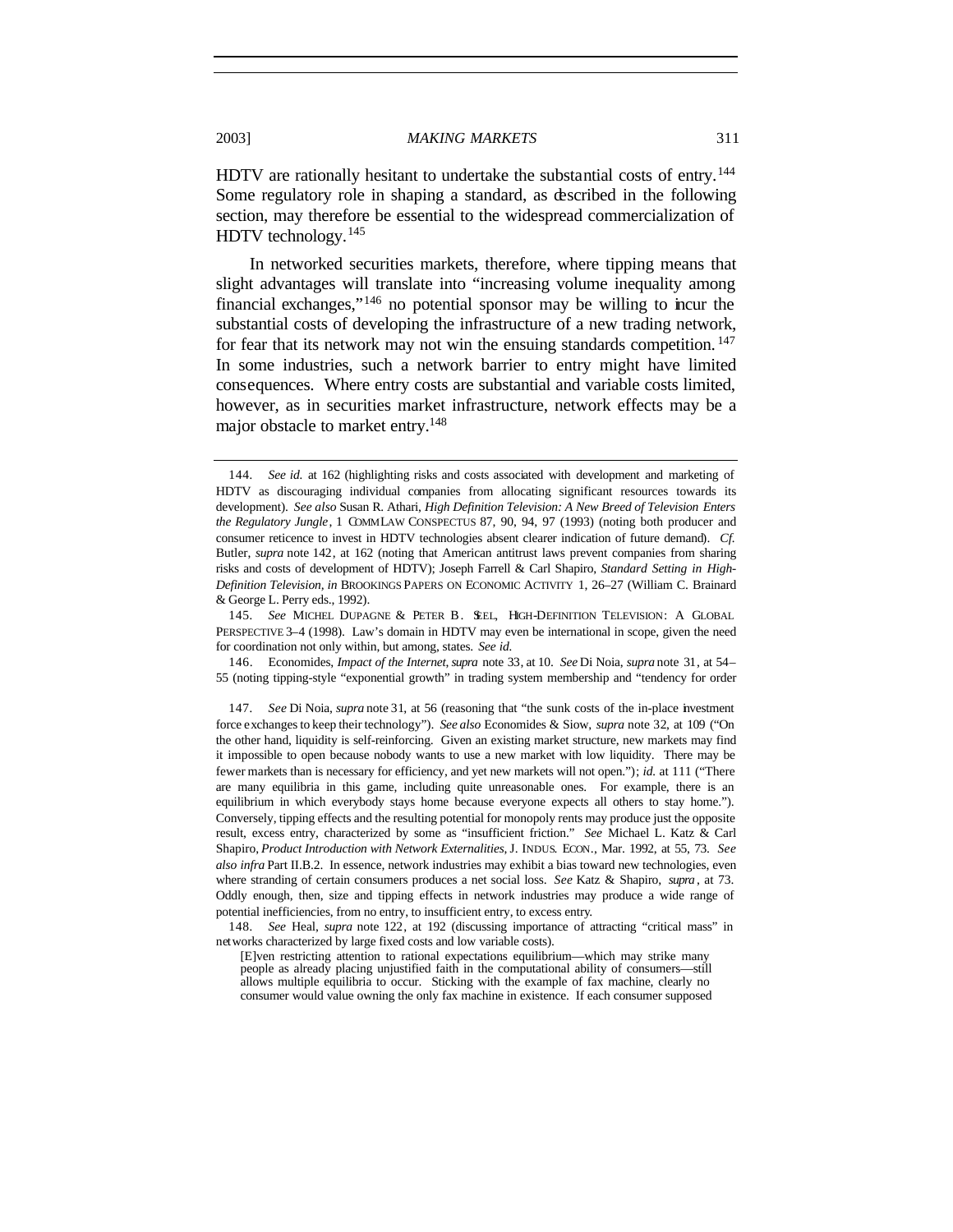This can be readily appreciated with reference to the network market need to construct an effective communications linkage among competing trading sites. Such a system, with its requirements of real time posting, multiple relaying of trades, and extended reach, will necessarily involve substantial sunk costs. With tipping effects, however, such costs may not be subject to recovery, if a competing system (or standard) is ultimately favored.

In Russia, to this effect, notwithstanding the existence of any number of small- to medium-sized exchanges and a large number of brokers,<sup>149</sup> none proved willing to take the initiative to develop a national—or even moderately efficient—trading system in the early 1990s.<sup>150</sup> This was the case notwithstanding quickly growing demand for capital and an essentially open regulatory and competitive field. Not until the Federal Commission on Securities Markets ("FCSM"), at the prompting of U.S.A.I.D. advisors, brought together a handful of Russia's more established and trusted brokers to form the self-regulatory organization NAUFOR was the process of creating a common market structure set in motion. <sup>151</sup> Until that time, market participants faced substantial risks that no public securities markets of any substance would emerge, and that even if they did, they might not be compatible with their chosen trading model (for example, order- versus quote-driven, and/or floor-based versus electronic).<sup>152</sup>

that no other consumer purchases a fax machine, then no one will purchase it, and there is a fulfilled expectations equilibrium with no sales.

Katz & Shapiro, *supra* note 81, at 97. *See also* Liebowitz & Margolis, *supra* note 37, at 144 ("The representative network effects problem is this: Some action would be socially wealth increasing if enough people joined in, but each agent finds that independent action is unattractive."). It bears emphasizing that network markets will not invariably tip, but *may* do so, depending on an array of factors, including the balance of network and inherent value in the given industry, and the resulting capacity of competitors to tweak inherent value to maintain market share. For similar reasons, network barriers to entry are simply *possible* welfare deficiencies in network industries, which may not arise in many cases, if not most.

<sup>149</sup>*. See* Brown, *supra* note 94, at 185 (stating that privatization in Russia immediately caused "plethora of banks, brokers, and stock exchanges [to spring] to life, most of which were undercapitalized, disorganized, and poorly policed").

<sup>150</sup>*. See* TIMOTHY FRYE, BROKERS AND BUREAUCRATS: BUILDING MARKET INSTITUTIONS IN RUSSIA 48 (2000).

<sup>151</sup>*. Cf.* FRYE, *supra* note 150, at 127. *See generally* Jacques de Lisle, *Lex Americana?: United States Legal Assistance, American Legal Models, and Legal Change in the Post-Communist World and Beyond*, 20 U. PA. J. INT'L ECON. L. 179, 233 (1999) (describing U.S.A.I.D.'s role in establishment of stock exchanges, securities and exchange commissions, and clearance and settlement organizations).

<sup>152</sup>*. See* Poser, *supra* note 21, at 523 (noting problematic incompatibility of quote-driven NASDAQ system with most European trading systems). It bears noting that even exchanges and alternative trading systems not seeking to fill a network sponsorship role in the market face tipping effect barriers to entry. Every trading system must make the difficult choice of which particular trading network to link to, given the prospect that only one will come to dominate the market, if not survive.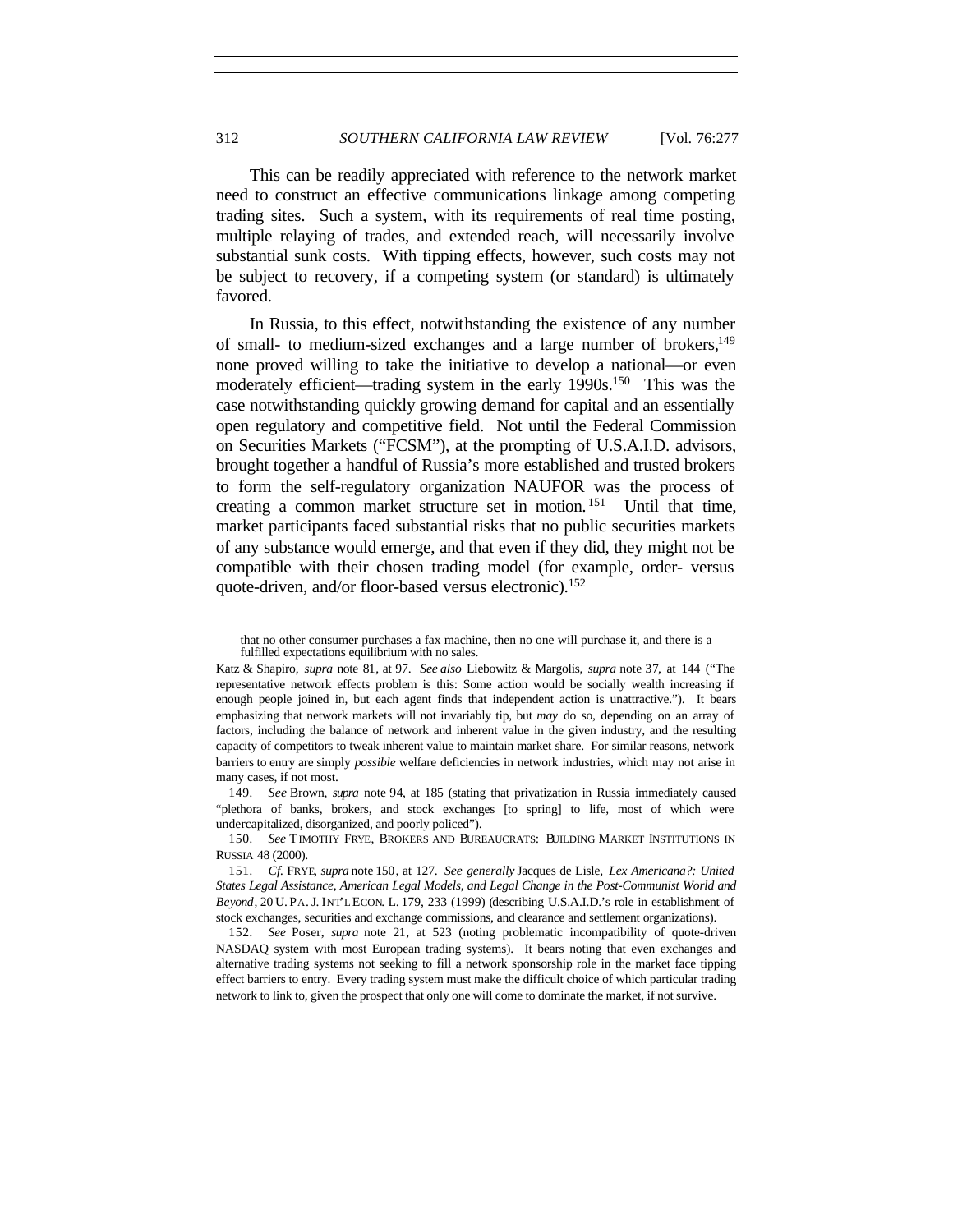What progress has been made in Russian equities markets has thus arisen from the government's facilitation of NAUFOR's creation of the Russian Trading System ("RTS"). First coordinating the establishment of NAUFOR, and then assisting in the development and implementation of the RTS,<sup>153</sup> the government essentially gave its imprimatur to NAUFOR and the RTS, and thereby 'tipped' the market. In this way, it obviated some part of the resistance to entry based on unresolved questions concerning whether public securities markets would play any significant role in the Russian economy, whether exchanges or electronic markets would come to dominate, and how traders across Russia would be effectively linked. Given market tipping, finally, it should come as no surprise that RTS and its offshoots (including RTS-2) have since come to dominate equities trading in Russia.<sup>154</sup>

Furthermore, the same reticence to enter applies to traders, issuers, and the secondary service providers that facilitate the securities markets' operation. "If the benefit of others' participation in the market is gained only *after* these entries, then there could be an incentive for firms and intermediaries not to enter and wait until the exchange grows to the point that their utility reach[es] a certain level." Di Noia, *supra* note 31, at 55 n.44 (emphasis in original). *See also id.* at 55 (noting that "liquidity attracts

Thus, assuming costs attendant to any decision by traders, issuers, and others to enter; concomitant costs of exit (including development of expertise, nurturing of contacts, and choice of location and equipment); and an inability to participate in multiple networks (that is, exclusivity), *see* Lemley & McGowan, *supra* note 7, at 599 (noting importance of exclusivity in producing network inefficiencies), which can functionally be assumed, to at least some degree, even in the case of traders, who commonly direct their transactions to a single or small handful of potentially-available trading sites (as with consumers of VCR's and computers, thus, traders could use multiple systems, but ordinarily do not), these parties may also sit back and await the outcome of any inter-network competition. *See* Katz & Shapiro, *supra* note 81, at 94.

To this effect, notwithstanding a fair amount of trading activity in Russia in the early 1990s, the professional standards of Russia's brokers and dealers remained low. *Cf.* Dimitri V. Ponomarev, *Self-Regulation of the Securities Market in Russia* , *in* INVESTING IN RUSSIA'S SECURITIES MARKET: AN INDEPENDENT ASSESSMENT OF THE STATE OF PLAY 50–51 (1996) [hereinafter RUSSIA'S SECURIITES MARKET] (noting broker-dealers' "refusal to enter organizations in late 1994 and early 1995," "followed by a complete, if temporary, assimilation" in 1995 and 1996). Potential market participants may simply have been unwilling to commit the necessary resources to develop specialized skills, absent greater clarity on the ultimate form of the market. Once NAUFOR was tapped as the major selfregulatory organization on Russia's equities markets, thus, the professionalism of brokers and dealers began to improve. *See* FRYE, *supra* note 150, at 127–29. To similar effect, one might note Russian corporate issuers' tendency to seek bank financing, or issue debt securities, rather than undertake to designate a single listing site (and hence network), with its attendant risks.

<sup>153</sup>*. See* Natalia Gurushina, *Regulating the Nascent Security Markets*, 2 TRANSITION 34, 34 (Oct. 4, 1996) (describing RTS as "NASDAQ-type computer network set up by the Federal Commission on Securities and the Capital Market").

<sup>154</sup>*. See* FRYE, *supra* note 150, at 132 (reasoning that "[a]bout one-half of all trades are formally conducted through the RTS, but brokers note that price and counterparty information obtained through the RTS is responsible for almost all trades"); Greg Lumelsky, *Does Russia Need a Securities Law?* 18 N.W. J. INT'L L. & BUS. 111, 152–54 (1997) (describing interrelated role of RTS and RTS-2 in Russian equities trading). While emerging markets are emphasized herein, it should again be noted that even in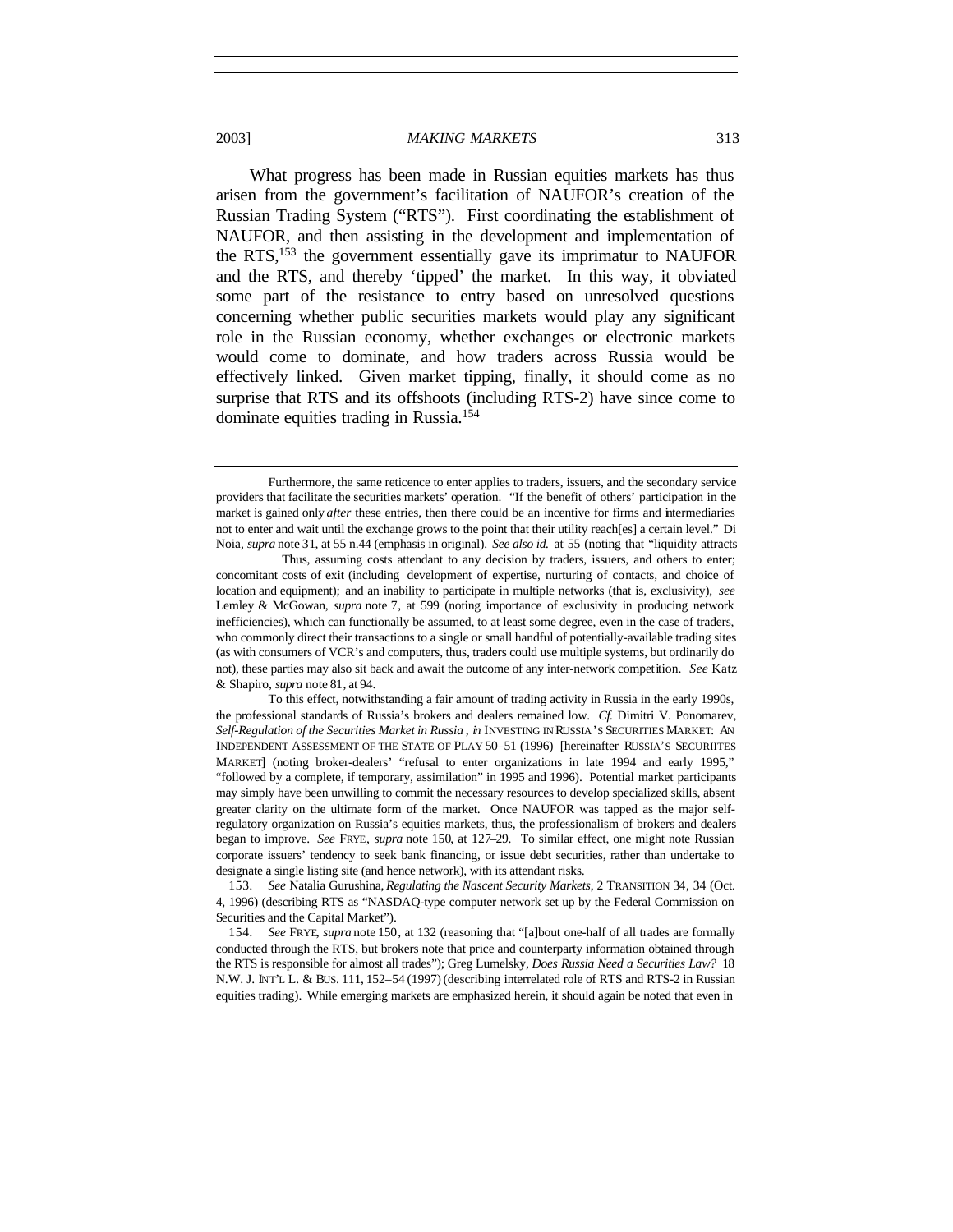#### 2. Excess Entry and Inefficient Network Competition

Tipping effects in network markets may also have other problematic implications for securities market transition. Even if potential network sponsors can be convinced to enter, and to compete actively to establish a securities market trading network, the resulting competition will be, in some respects, inefficient.<sup>155</sup> To begin with, network industries may exhibit "insufficient friction," causing more competitors to enter than the market can bear.<sup>156</sup> Additionally, first-order standards competition (i.e., competition to define the prevailing network) will often prove economically wasteful, as compared with second-order, intrastandard competition. <sup>157</sup>

Where excess returns are expected, as in winner-take-all network competition, a competitive "fight" can be expected, which "fighting [will] <sup>158</sup> The excess returns that follow standards competitions thus encourage predatory practices and penetration pricing, among other costly attempts to undermine competing products.<sup>159</sup> In the presence of

156*. See supra* note 147.

157*. See* Lemley & McGowan, *supra* note 7, at 495 (highlighting potential for inefficient competitive strategies, where firms seek to "establish their own products as standards on which competition in the market, or in after-markets for complementary goods, will be based": "Because the returns to the standards winner will be higher than in 'normal' markets, relatively risky strategies, such as predation or, at a minimum, penetration pricing, might be rational in a networks market."). *But see* Klock*, supra* note 20, at 773–74*.*

158*. See* Besen & Farrell, *supra* note 114, at 118 ("The more skewed are the returns, the harder the firms will fight; and the sharper the available tactics the more the fighting will dissipate profits."). Besen and Farrell note, however, that this will not occur in all circumstances. *See id.* at 120–21 ("Price compet ition is more intense when vendor's products are compatible.").

159*. See* Patrick Bolton, Joseph F. Brodley & Michael H. Riordan, *Predatory Pricing: Strategic Theory and Legal Policy*, 88 GEO. L.J. 2239, 2241 (2000) (noting that modern economic analysis recognizes that predatory pricing conduct may, in fact, be rational under select circumstances). *But see* Katz & Shapiro, *supra* note 81, at 107 (noting that firm's "market dominance" does not inherently mean that it is experiencing "super-normal profits" that would render it susceptible to promotional strategies by new entrants).

developed countries, new market mechanisms may not emerge in the face of network effect barriers to entry. On this count, the U.S. Securities and Exchange Commission's drive to create a National Market System, based on the failure of U.S. markets to develop and adopt network communications systems that would allow broader collection and dissemination of trading information, might be highlighted. *See infra* note 193. Given the regulatory complexity of the National Market System, moreover, it might even be concluded that network-driven market tipping is an even higher barrier to market restructuring than market creation, given the greater network lock-in enjoyed by existing systems.

<sup>155</sup>*. See* Joseph F. Brodley & Ching-to Albert Ma, *Contract Penalties, Monopolizing Strategies, and Antitrust Policy*, 45 STAN. L. REV. 1161, 1173 (1993) ("If two or more equally efficient entrants enter the market simultaneously, it appears that the entrants will earn no economic profit because competition between the entrants will lower price to the entrants' marginal cost."); Katz & Shapiro, *supra* note 81, at 107 (describing "especially intense" competition in network industries until a clear winner is determined).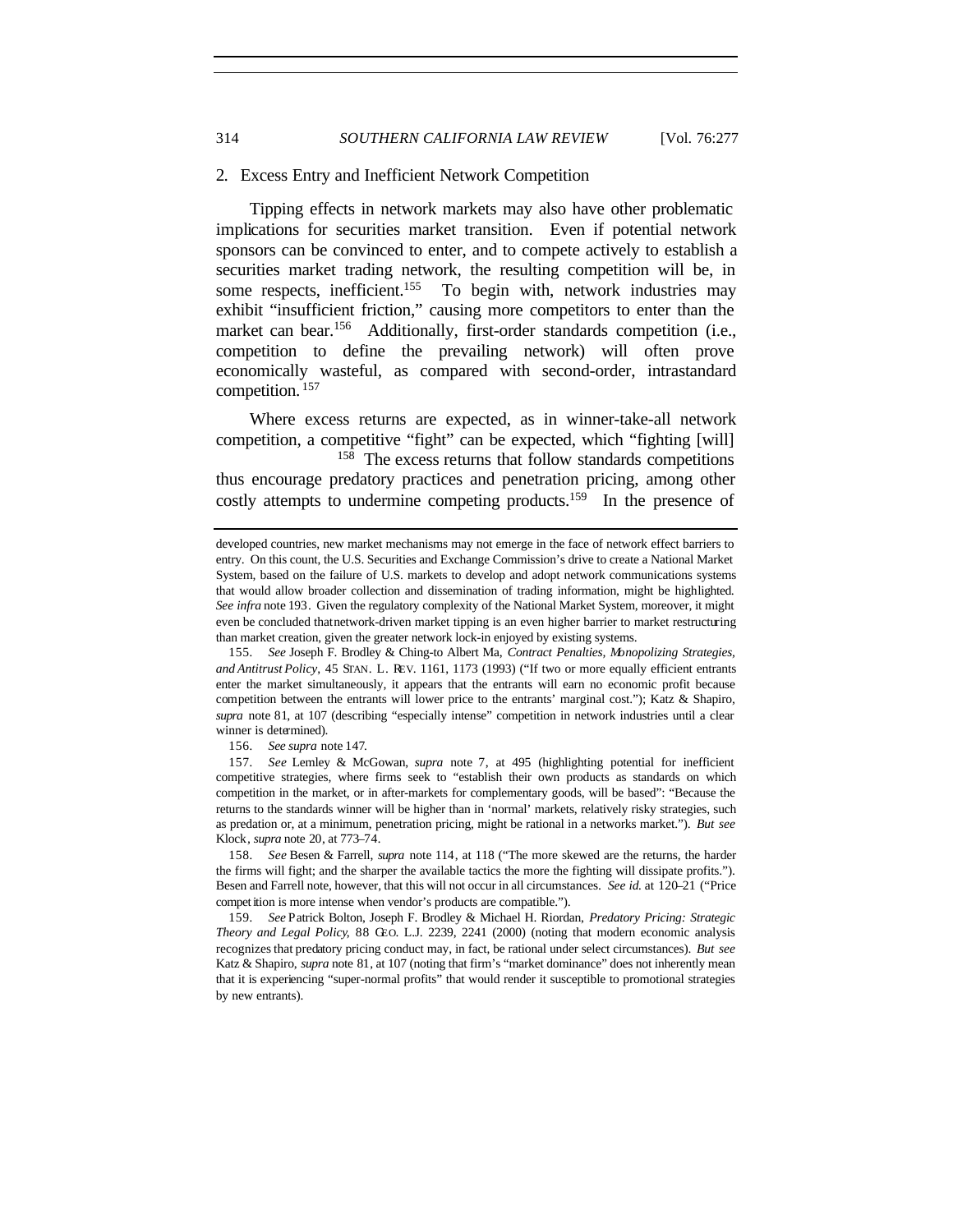network effects, such inefficiently aggressive pricing and similar competitive strategies may be rational, given the supercompetitive returns to be garnered by the victor.<sup>160</sup> Competition among securities market trading networks may therefore be an inefficient use of resources.<sup>161</sup> Instead, it would be preferable for such competition to occur in the secondorder, with competition over price within the network.<sup>162</sup>

Of course, network competition is not always inefficient. Rather, it may sometimes identify the optimal network in a cost-efficient manner.<sup>163</sup> At least sometimes in the presence of network effects, however, it may prove gravely inefficient. Until the establishment of the RTS, costly competition among an array of Russian exchanges was the norm. Notwithstanding the stakes, however, this competition did not produce any substantial advances in the market's development. Rather, several years of this pattern came to a close with no dramatic market growth—either by any individual exchange or by the collection of them.<sup>164</sup>

Notably, just such concerns with inefficient competition helped motivate the attempt to create a National Market System in the United

<sup>160</sup>*. See* Shelanski & Sidak, *supra* note 7, at 10 (network industry participants "are competing not just for market share, but for commercial viability and the market itself"). Notably, similar competitive behavior can be expected in nat ural monopoly industries. It is for this reason that the selected monopolist is not only heavily regulated, but that entry is restricted.

<sup>161.</sup> It should be clear that this analysis does not involve a choice between competition or a lack of competition. Rather, it is the nature of what is being competed over that varies. *See* William McChesney Martin, Jr., *A Report, With Recommendations*, Sec. Reg. & Leg. Rep. (BNA) No.114, at E-1 (August 5, 1971) ("The dispersion of trading from a central auction market is a fragmentation of that market. This fragmentation has been lauded by some who contend that competition between markets is desirable. But for competition to be beneficial, it must exist under similar rules and in the same arena.").

<sup>162.</sup> According to Lemley and McGowan,

Significantly, private group standard-setting may also be more efficient than de facto standardization, since having multiple companies participating in a standard means that those companies can compete to offer products incorporating the standard after it is selected, thus expanding output and lowering prices. In Katz and Shapiro's model, group standard-setting trades off first-round compet ition (to set the de facto standard) to achieve competition within the standard in later periods.

Lemley & McGowan, *supra* note 7, at 517 (citation omitted). *See also id.* at 525–26 (acknowledging argument that reverse engineering designed to encourage standardization should be permitted, in order to promote competition within a standard, rather than over it).

<sup>163</sup>*. See* Klock, *supra* note 20, at 771–72 (describing benefits of competition among parallel markets). Furthermore, as with the very existence of tipping effects, the extent of any potential inefficiency will vary depending on the proportion of network to inherent value in the relevant good or service.

<sup>164.</sup> Such inefficient competition can also be expected, in the ordinary case, between competing floor-based exchanges and electronic trading systems. In that case, in fact, such competition may be particularly sharp, and hence costly.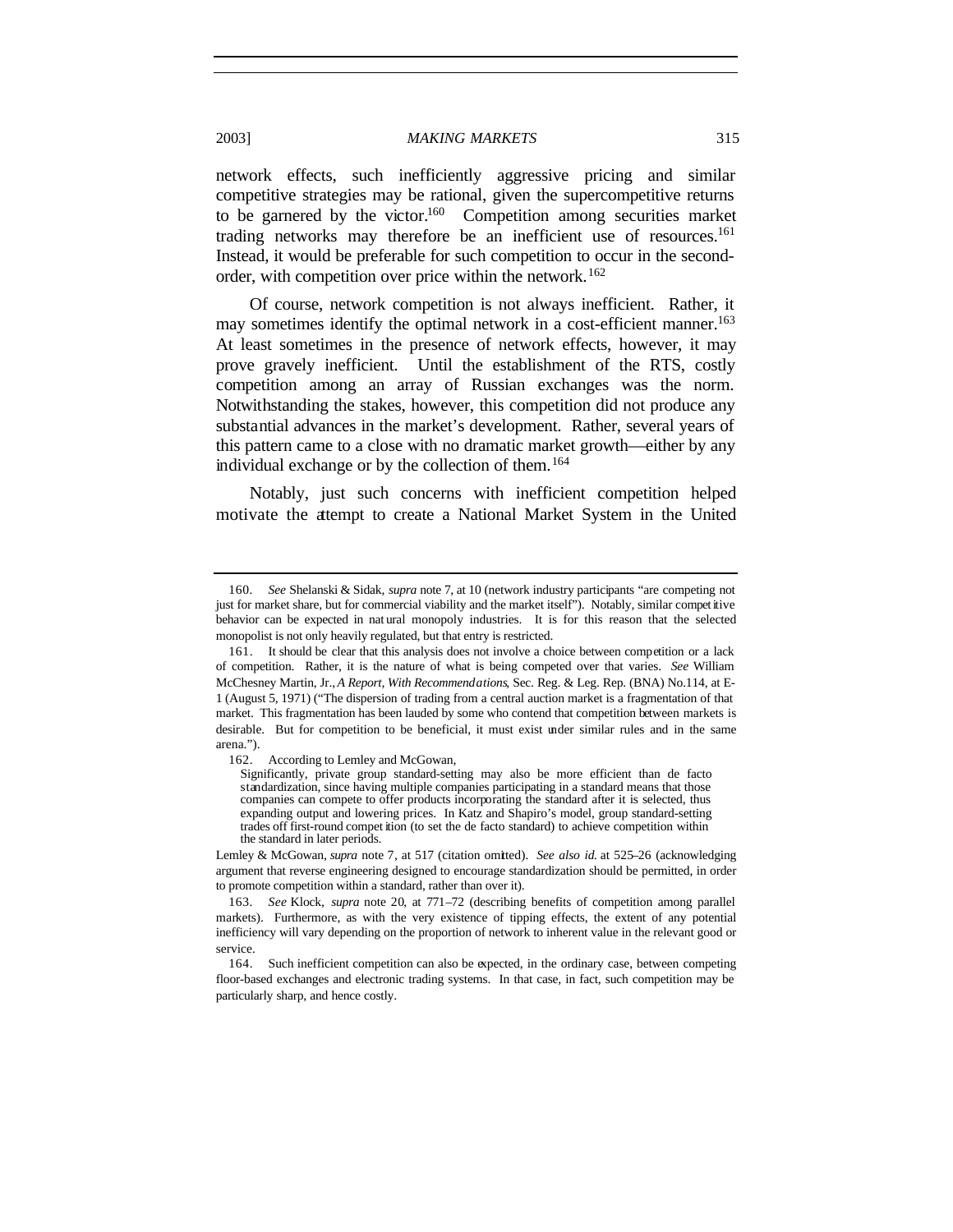States.<sup>165</sup> In essence, the notion was to move the equities markets to engage in second-order competition among linked trading systems, based on price and other aspects of individual transactions, rather than first-order competition over which trading system might be the best trading site.<sup>166</sup> Reducing economic waste by eliminating barriers to competition was hence a central theme of the National Market System project.<sup>167</sup>

## 3. First-Mover Advantages, Market Lock-In, and Technological Stagnation

Beyond inefficient standards competition, a final set of potential network inefficiencies in securities market transition arise from tipping effects' tendency to produce problematic first-mover advantages.<sup>168</sup> In essence, because of the importance of network size to the value of any given trading network, the most efficient network may not prevail at the outset, or remain the most efficient, if it does.<sup>169</sup> Instead, an early entrant—or first-mover—by starting to build its network slightly ahead of its competitors, may acquire slight size advantages that tipping effects will quickly translate into predominant market share.<sup>170</sup> The winner may

<sup>165</sup>*. See* Joel Seligman, *The Future of the National Market System* , 10 J. CORP. L. 79, 81 (1984). *See also Policy Statement of the Securities and Exchange Commission on the Structure of a Central Market System* , Sec. Reg. & L. Rep. (BNA) No. 196, at D-5 (April 4, 1973) [hereinafter *Structure of a Central Market System*]; *Statement on the Future Structure of the Securities Market*, Sec. Reg. & L. Rep. (BNA) No. 137 at 3 (Feb. 2, 1972) [hereinafter *Structure of the Securities Market*] (suggesting SEC's shift to preference for central market system, over competing but separate markets, "resulted from technological developments which made it possible to tie markets together so that one could foster competition within a central market rather than among separate competing markets").

<sup>166</sup>*. See* Donald L. Calvin, *The National Market System: A Successful Adventure in Industry Self Improvement*, 70 VA. L. REV. 785, 810 (1984) ("National market system initiatives during the past nine years have generated more intense competition for public orders, greater cost-effectiveness in the markets, and specific benefits to investors."); Joel Seligman, *Rethinking Securities Markets: The SEC Advisory Committee On Market Information and the Future of the National Market System*, 57 BUS. LAW. 637, 662 (2002). *See also Structure of the Securities Market*, *supra* note 165, at 4.

<sup>167</sup>*. See* U.S. Securities & Exchange Commission, *Transmittal Letter—Institutional Investor Study Report*, H.R. DOC. NO. 92-64, PT. 8, at 22 (1971) [hereinafter *Institutional Investor Study Report*] ("The evolution of the securities markets has been, and [may] continue to be, affected and distorted by barriers to competition. Among the most significant of these are minimum commission rates and rules that insulate markets, market makers and broker-dealers from each other."); *Structure of a Central Market System* , *supra* note 165, at D-2 ("Perhaps the most important objective of the system is to foster the development of strong competition among its participants.").

<sup>168</sup>*. See* Lemley & McGowan, *supra* note 7, at 495 (noting "possibility of material first-mover advantages"); Shelanski & Sidak, *supra* note 7, at 8–9 (describing consequences of early lead for longterm structure of network markets).

<sup>169</sup>*. See* Katz & Shapiro, *supra* note 81, at 94 (noting first-mover advantages arising from sunk costs of particular computer systems). As noted above, this outcome assumes exclusivity (that is, an inability to join multiple networks). *See supra* note 152.

<sup>170</sup>*. Cf.* Economides, *supra* note 35, at 694; Katz & Shapiro, *supra* note 85, at 107. *See also* Brodley & Ma, *supra* note 155, at 1163–64 (noting that new entrants into market often find themselves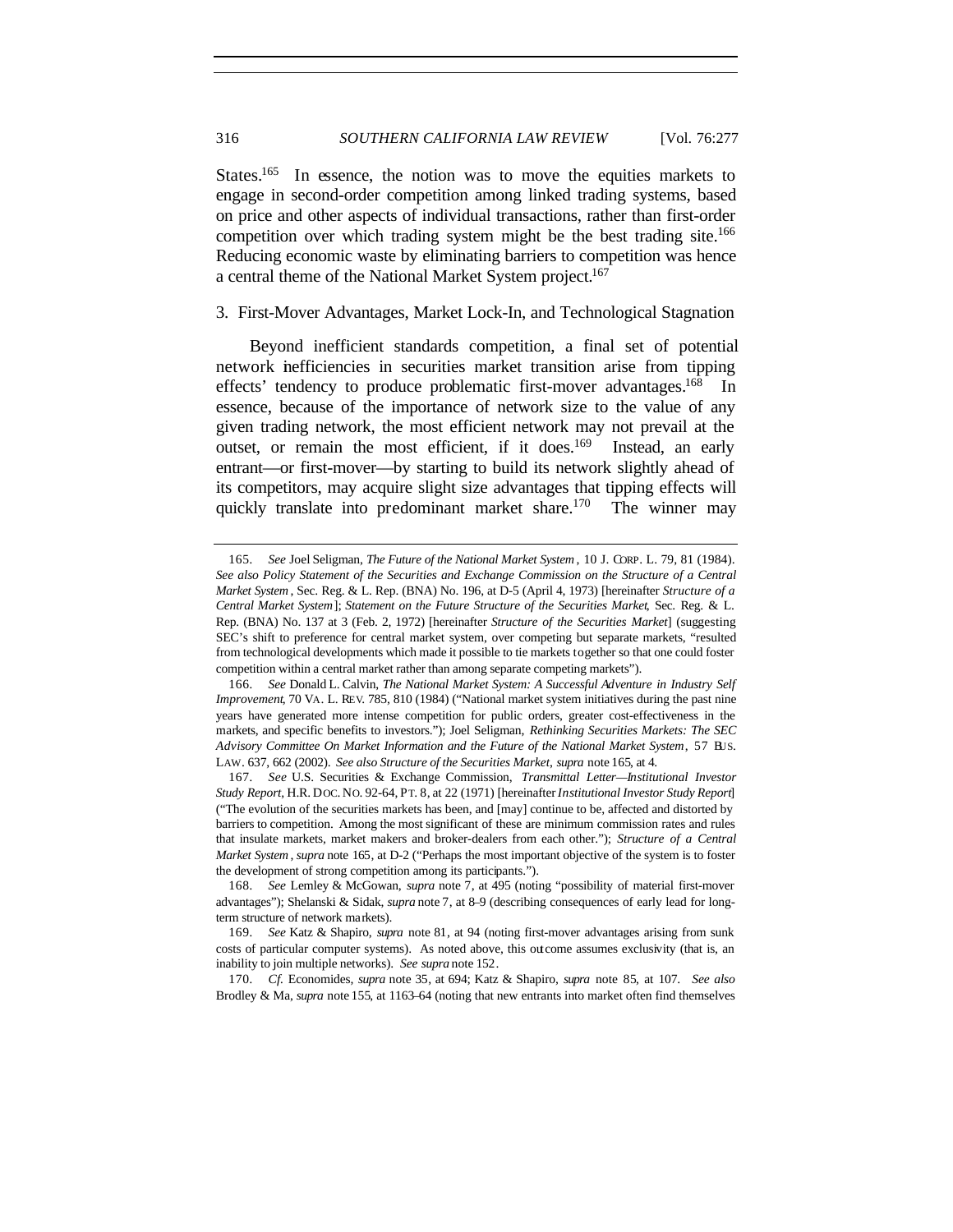achieve market dominance, then, not through the quality or efficiency of its product, but on account of its slight time advantage.<sup>171</sup>

In securities markets, such patterns have long been recognized. Early emerging exchanges in various financial products are likely to secure a dominant market position, notwithstanding any number of structural, and potentially persistent, inefficiencies.<sup>172</sup> The initial dominance of exchangebased auction trading in Russia, which built on established commodities exchange mechanisms, is illustrative. Notwithstanding various seeming inefficiencies, exchanges remained in the forefront until the government intervened in the formation of the RTS, an unsurprising result, given the first-mover advantages of their early entrance.<sup>173</sup>

This might be of little concern, if such an initial advantage could be easily broken. But tipping effects in network industries produce relatively strong lock-in effects as well.<sup>174</sup> Thus, once a network has secured a dominant or even exclusive position, it may be difficult to break its hold, no matter how inefficient it is.<sup>175</sup> This arises from the unwillingness of

172*. See supra* note 110; *infra* note 192. *Cf.* Paul G. Mahoney, *The Allocation of Government Authority: The Exchange As Regulator*, 83 VA. L. REV. 1453, 1488 (1997) (noting first-mover advantages in securities market trading).

173. On this general pattern in the choice of a floor-based versus electronic trading model, Domowitz has reasoned:

handicapped by their late arrival). By way of example, on might note the decision of Island ECN motivated by its appreciation of such first-mover advantages—to open its limit order book to the public, in order to increase successively its liquidity and market share, and thereby achieve market dominance. *See* Economides, *Impact of the Internet, supra* note 33, at 10.

<sup>171</sup>*. See* Karl Warneryd, *Network Externality and Convention*, *in* 2 DICTIONARY OF ECONOMICS AND THE LAW, supra note 52, at 676 (noting decisive character of initial player's strategy in sequential coordination game). Conversely, however, potential first-mover advantages and tipping-related monopoly rents may also spur competition and industry growth, as some believe has occurred in Silicon Valley. Rather than excess competition, tipping effects may produce heightened (but still efficient) competition. Rather than technological stagnation, as discussed below, first-mover advantages may produce dramatic technological advancement.

<sup>[</sup>S]uppose that an electronic exchange is superior to the floor in the long run, once the network gets large. It may, however, take a long time for the network of traders to get established on the new type of exchange. Early electronic traders would pay a disproportionate share of the temporary, but real, costs associated with trading on a system that is not compatible with the floor. If such early adopters are unwilling to do so, floor trading will remain the standard, despite any long-run benefits to be gained from the alternative. This is a likely outcome, given that the floor, where it exists, is often truly predominant, and electronic trading is very unattractive when there are very few traders on the system.

Domowitz, *supra* note 33, at 167.

<sup>174</sup>*. See* Di Noia, *supra* note 31, at 43 ("The model shows that network externalities may lock-in exchanges into inefficient outcomes, due to a lack of coordination, even in perfect competition."); Sean P. Gates, *Standards, Innovation, and Antitrust: Integrating Innovation Concerns into the Analysis of Collaborative Standard Setting*, 47 EMORY L.J. 583, 609–10 (1998); Klausner, *supra* note 38, at 791.

<sup>175</sup>*. See* Economides, *supra* note 30, at 93.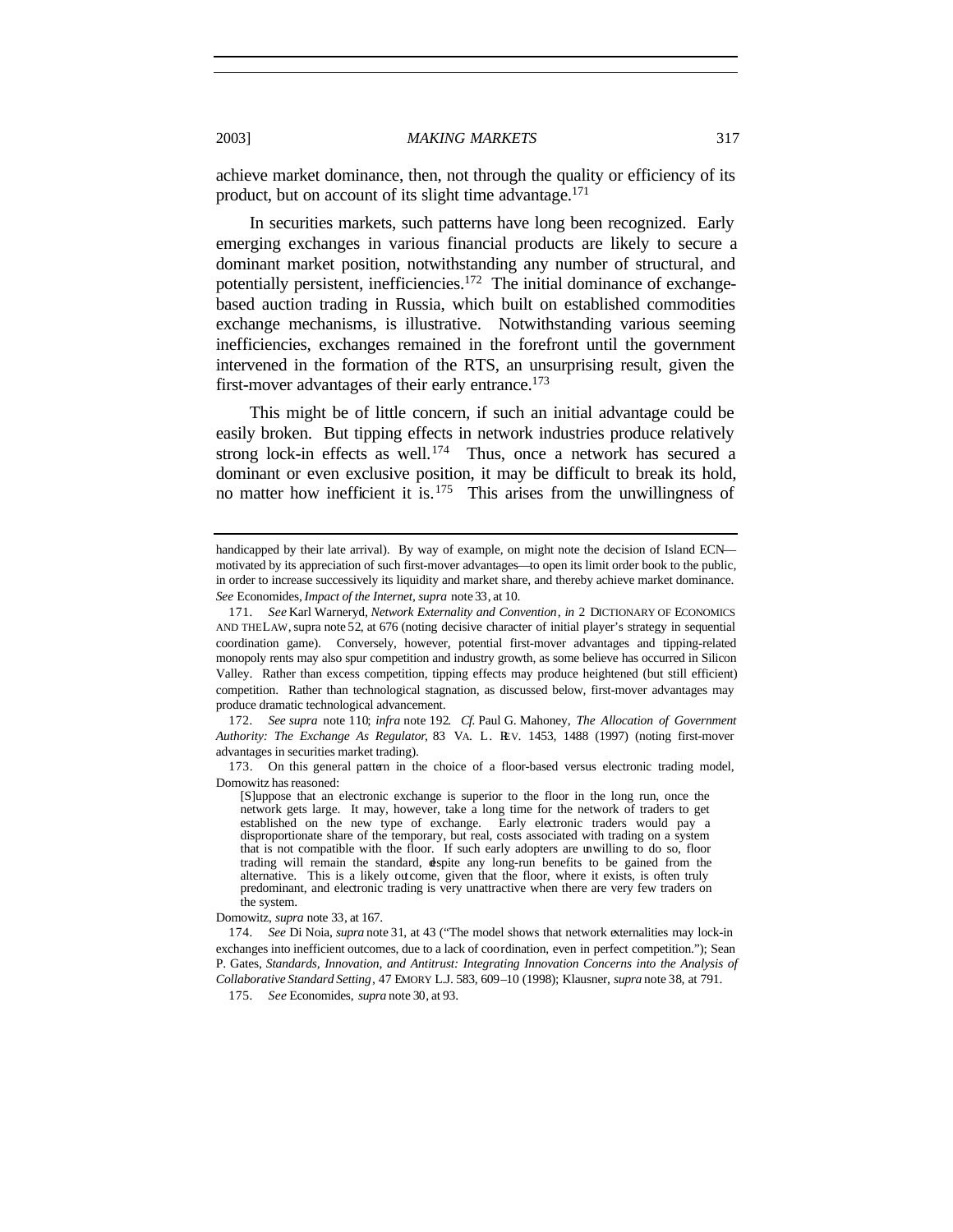market participants to move to a smaller-sized network, even given potential improvements in product quality. <sup>176</sup> Network industries may thus exhibit "excess inertia."<sup>177</sup> "The network effect makes it possible that, even in case of higher prices in both services, the exchange with the higher price can be chosen."<sup>178</sup> One consequently observes the path dependent result<sup>179</sup> that early movers may determine the shape of the market long after they have grown inefficient.

For this reason, spontaneous evolution will not necessarily produce efficient markets. With network effects, it is no longer clear that an

Lemley & McGowan, *supra* note 7, at 497 (citation omitted). *See also* Shelanski & Sidak, *supra* note 7, at 5 ("As the benefits offered by one network grow, so too do the costs to consumers of choosing, or *See also* Lewis M. Branscomb & Brian Kahin, *Standards Processes*

*and Objectives for the National Information Infrastructure*, *in* STANDARDS POLICY FOR INFORMATION INFRASTRUCTURE 5–6 (Brian Kahin & Janet Abbate eds., 1995). Pirrong argues that:

Successful entry requires the new [network] to attract a sufficient number of traders from the incumbent *simultaneously*. If this does not occur, the new [network] is very costly to [operate] because it is illiquid . . . . Given the difficulty of coordinating the simultaneous defection of large numbers of traders, it is quite costly for an entrant [network] to survive, even if its terms and . . . policies [are preferable].

Pirrong, *supra* note 34, at 155 (emphasis in original).

177*. See* James B. Speta, *Handicapping the Race for the Last Mile?: A Critique of Open Access Rules for Broadband Platforms*, 17 YALE. J. ON REG. 39, 80 (2000) (describing potential "excess inertia" in network industries). *See also* Joseph Farrell & Garth Saloner, *Standardization, Compatibility, and Innovation*, 16 RAND J. ECON. 70, 71 (1985) (indicating that "it is plausible that the industry, once firmly bound together by the benefits of compatibility or standardization, will be inclined to move extremely reluctantly to a new and better standard because of the coordination problems involved"). *But see* Katz & Shapiro, *supra* note 147, at 73 (suggesting potential for "insufficient friction" in some network markets and resulting stranding of earlier purchasers).

178. Di Noia, *supra* note 31, at 61. *See* Gillette, *supra* note 134, at 818–19 (explaining that transfer to new network would only occur if benefits exceed substantial costs of leaving established network).

179. Note that this is a different type of lock-in than path dependence, as formally defined. Whereas path dependence is grounded in historical patterns, network lock-in is tied to the present state of the market. *See* Lemley & McGowan, *supra* note 7, at 495.

Lock-in is particularly important in the presence of market power in sponsored networks. In general, firms may be very reluctant to change their way of operation, especially if they have to pay the costs of transition. The self-reinforcing nature of networks creates switching costs for the existing customers. The existence of positive crit ical mass often means that in the presence of one network, a differently organized one may not even exist. These facts give market power to firms that sponsor networks, and may impede technological innovation.

*Id.*

<sup>176</sup>*. See* Catherine Fazio & Scott Stern, *Innovation Incentives, Compatibility, and Expropriation as an Antitrust Remedy: The Legacy of the Borland/Ashton-Tate Consent Decree*, 68 ANTITRUST L.J. 45, 52 (2000) (discussing lock-in effects resulting "[w]hen marginal consumers weigh the network externality more heavily than the intrinsic value of each technology").

<sup>[</sup>C]onsumers might have difficulty moving to a new standard—even if they all agreed that the adopted standard was suboptimal—because of collective action problems. The value of any alternative system would depend on the number of users adopting it; the rational consumer might well choose to wait until an alternative had been adopted by others who incurred the costs of shifting to the new standard but reaped fewer benefits relative to later adopters.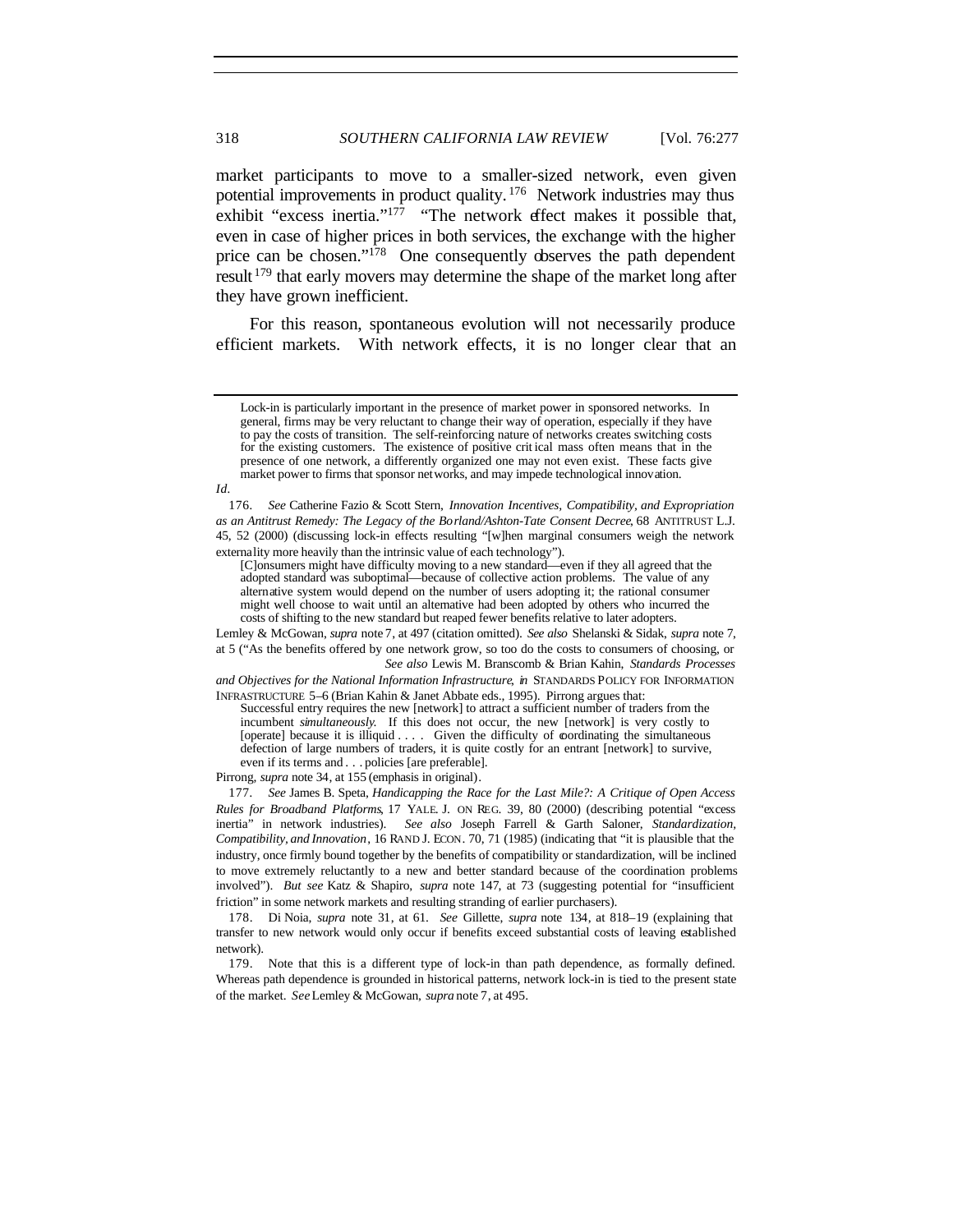inefficient exchange will, in fact, lose out. $180$  Rather, tipping effects may allow it to gain and maintain a dominant position.<sup>181</sup> In network industries, including securities markets, "[i]nefficient institutions that are not conducive to economic growth and development can emerge and survive."<sup>182</sup> In Russia, thus, commodities exchange-based equities trading persisted past its point of inefficiency on account of strong lock-in effects in the networked securities markets.<sup>183</sup>

Of course, this does not mean that a new network can never displace an established first-mover. If the new technology is sufficiently advantageous, its inherent value can overcome the network effect.<sup>184</sup> In such circumstances, the new technology "leapfrogs" the established one.<sup>185</sup> In the presence of network effects, however, this cannot be assumed, and requires not merely somewhat more advanced or cheaper technology, but a significant technological improvement or cost-savings.<sup>186</sup>

If one reasonably expects the inherent characteristics of the network system to weigh more heavily in consumer calculus early on, however, $187$ the circumstance in which the prevailing network is inefficient from the

<sup>180</sup>*. See* Fischel & Grossman, *supra* note 16, at 292.

<sup>181.</sup> In corporate law, this pattern has led some to conclude that network lock-in may stymie state charter competition. *See* Kamar, *supra* note 48, at 1923–24. To similar effect, Michael Klausner, alone and together with Marcel Kahan, has challenged the contractarian paradigm of corporate law, arguing that the selection of corporate contract terms may be substantially influenced by network effects. *See* Klausner, *supra* note 38, at 759, 761; Kahan & Klausner, *supra* note 52, at 726.

The pattern of first-mover advantage and subsequent lock-in would also appear to characterize the internet auction market, in which network effects are likewise present. Early player eBay has thus emerged with an overwhelming and seemingly quite secure share of its market.

<sup>182.</sup> Voigt & Engerer, *supra* note 77, at 139. *See* Shelanski & Sidak, *supra* note 7, at 9 ("The market leaders will set the technological standard . . . even if other technological standards are superior in some economic or engineering sense.").

<sup>183.</sup> Arguably, this pattern of lock-in may again be occurring in Russia, as the still imperfect NASDAQ-style RTS faces little competitive pressure on its position of market dominance.

<sup>184</sup>*. See* Dwight R. Lee & Richard B. McKenzie, *A Case for Letting a Firm Take Advantage of "Locked-In" Customers*, 52 HASTINGS L.J. 795, 796–98 (2001) (noting that "if the gains from switching are greater than the costs of doing so, incentives exist for entrepreneurs—so-called 'network sponsors'—to overcome the built-in resistance to change").

<sup>185</sup>*. See* Michael H. Knight & Nicholas A. Widnell, *Dark Clouds in the Distance? Network Effects and the Approaching B2B Storm* , 9 GEO. MASON L. REV. 599, 619 (2001) (describing how Sega gained substantial share from Nintendo through "leapfrog technology"); Lemley & McGowan, *supra* note 7, at 517; Melonie L. McKenzie, *How Should Competing Software Programs Marry? The Antitrust Ramifications of Private Standard-Setting Consortia in the Software Industry*, 52 SYRACUSE L. REV. 139, 155 (2002).

<sup>186.</sup> *See* McKenzie*, supra* note 185, at 155. The actual extent of network lock-in has been contested. *See* Evans & Schmalensee, *supra* note 51, at 37; S.J. Liebowitz & Stephen E. Margolis, *Should Technology Choice Be a Concern for Antitrust Policy?*, 9 HARV. J.L. & TECH . 283, 310–12 (1996). In any given instance, of course, this is necessarily a question for empirical study.

<sup>187.</sup> Given smaller network size at the outset, this would appear to be a reasonable assumption.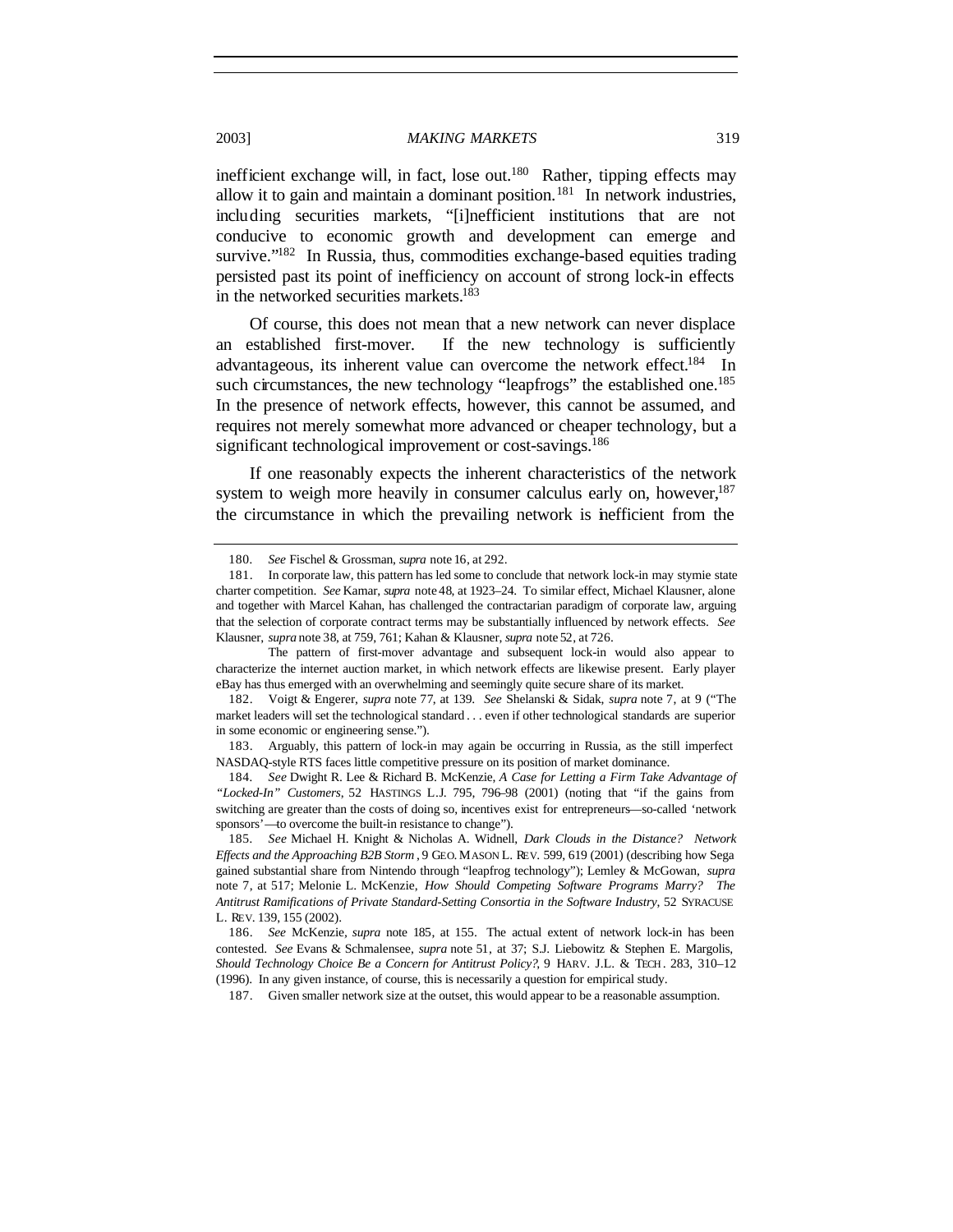outset may not be the greatest concern. Rather, one would expect the most efficient network to prevail at the outset. There is nothing in the theory of network effects, thus, that suggests that efficient network sponsors cannot win standards competitions.

The greater difficulty, in this view, may be that initially efficient sponsors will grow inefficient through the evolution of technology and other natural patterns. In network industries, ordinary competition cannot be relied upon to ensure efficient levels of innovation, given the size effects described above and the fact that network lock-in will necessarily undermine the network sponsor's incentive to modernize<sup>188</sup>—by undercutting competitors' ability to enter.<sup>189</sup> Technological and other improvements will therefore not be produced either by the dominant network or by its potential competitors.<sup>190</sup>

This pattern is readily envisioned in the securities markets, given rapid changes in the forms of securities, the volume and speed of trading, available technology, and the like. Even if potential sponsors of new market institutions overcome entry barriers and survive the process of inefficient first-order competition, therefore, we may not end up with the most efficient market. Rather, inefficient market structures may continue to prevail on account of strong first-mover advantages. Thus, the first trading system or independent provider to seek to construct a new trading network or other market system may emerge as the dominant provider, even if alternative institutional arrangements prove more efficient. Moreover, because of lock-in effects, this inefficient network may persist

<sup>188</sup>*. See* Katz & Shapiro, *supra* note 81, at 108 (discussing reduced innovation incentives in presence of network externalities). *Cf.* Economides, *supra* note 35, at 695 (arguing that when "new technology" and "old technology" are alternative equilibria, either "excess momentum" or "excess

<sup>189</sup>*. See* Leonard W. Weiss, *The Structure-Conduct-Performance Paradigm and Antitrust*, 127 U. PA. L. REV. 1104, 1132–33 (1979) (discussing lock-in effect barriers to entry in software market). A reduced incentive to innovate may also arise from free-rider problems in farreaching technological networks. *See* Frischmann, *supra* note 39, at 34.

<sup>190</sup>*. See* Economides, *supra* note 30, at 93; Leeds, *supra* note 140, at 648 ("If the network externalities are strong, the consumer may choose to forego adopting the new standard despite the new innovation. Recognizing this, firms would be less likely to invest in innovation."). Inversely, there is the possibility that a dominant network competitor, especially in a high fixed cost industry, might utilize recurring technological innovation to further deter entry, a strategy Microsoft might be argued to be pursuing, with its recurring upgrades of its Windows operating system. At least in the case of the New York Stock Exchange, *see infra* note 192, and the state of Delaware, in corporate law, *see* Klausner, *supra* note 38, at 850 n.283, this has not been the pattern. There is nothing in the network model of securities markets, however, to preclude it from being so.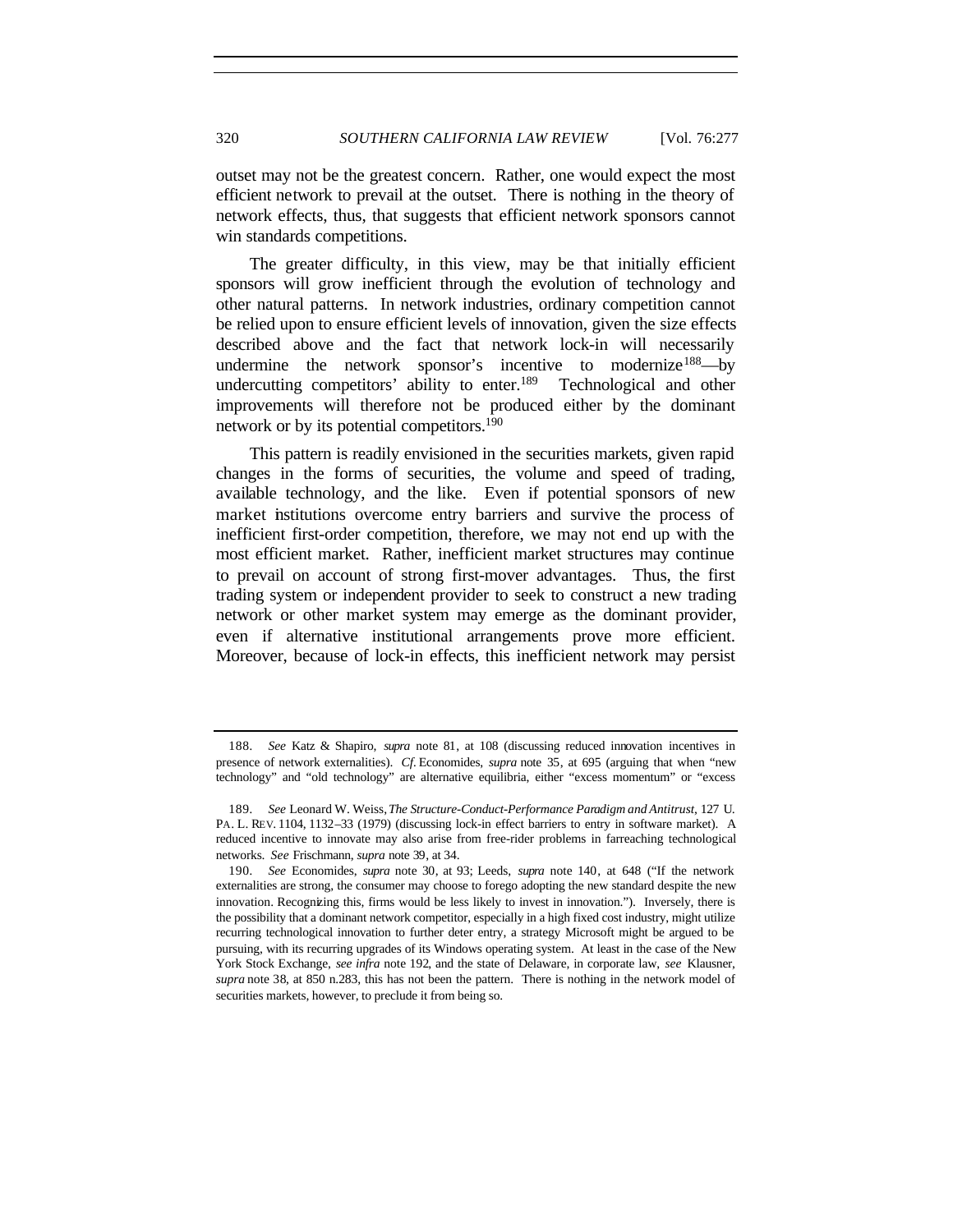in its market dominance, notwithstanding substantial failures to maintain and update its technological standards.<sup>191</sup>

This has long been the circumstance in U.S. securities markets, which have lagged in their technological development. Most significantly, the New York Stock Exchange has long been criticized for its lack of technological innovation, or even sophistication.<sup>192</sup> Thus, technology was another central element in the push toward a National Market System in the United States.<sup>193</sup> Notwithstanding the explosion in trading volume through the 1950s and 1960s, U.S. securities markets continued to rely on a paper system to clear and settle trades.<sup>194</sup> This resistance ultimately brought on the "paperwork crisis" of the late 1960s, and the ensuing effort to create the National Market System.<sup>195</sup> In the U.S. securities markets, thus, the challenge of effective market linkage was not addressed until regulatory intervention was considered in the 1970s.<sup>196</sup>

[A]ll of the extensive technological innovations in market mechanisms during the past thirty years have been initiated by the regional exchanges, the third-market dealers, and the proprietary trading systems (PTS), with the NYSE matching innovations to avoid loss of market share . . . Dominant competitors have little incentive to innovate.

*Id. Cf.* Martin, *supra* note 161, at E-6. Evidencing the tendency toward lock-in in network markets, however, the NYSE continues to occupy a dominant position in the global securities markets, even notwithstanding some recent loss of market share to electronic trading systems.

193*. See* Calvin, *supra* note 166, at 790; Macey & Haddock, *supra* note 14, at 332. *See also Institutional Investor Study Report*, *supra* note 167, at 23 ("We believe that because of modern communication and data processing facilities it is possible to preserve geographically separated trading markets while at the same time tying them together on a national basis.").

194*. See* Walter Werner, *The SEC as a Market Regulator*, 70 Va. L. Rev. 755, 770–78 (1984). To similar effect is the continued reliance of even the largest U.S. securities markets on artificial mechanisms of liquidity. *See* Lawrence R. Glosten & Paul R. Milgrom, *Bid, Ask, and Transaction Prices in a Specialist Market with Heterogeneously Informed Traders*, 14 J. FIN. ECON. 71, 71 (1985) ("[T]rading on exchanges takes place over time, and some institutional arrangements are necessary to help match buyers and sellers whose orders arrive at different times."). *See also* Sanford J. Grossman, Merton H. Miller, Kenneth R. Cone, Daniel R. Fischel & David J. Ross, *Clustering and Competition in Asset Markets*, 40 J.L. & ECON. 23, 57–58 (1997); Madhavan, *supra* note 24, at 607–08.

195*. See* Werner, *supra* note 194, at 770–78.

196. Once again, it is apparent that network effects, far from impacting only emerging markets, have important implications for the restructuring of established markets as well.

<sup>191</sup>*. See* Economides, *supra* note 30, at 92–93 ("A third consequence of the self-reinforcing nature of networks is that history matters. There is a possibility of lock-in at a Pareto inferior equilibrium.") (citation omitted).

<sup>192</sup>*. See* Dale Arthur Oesterle, Donald A. Winslow & Seth C. Anderson, *The New York Stock Exchange and Its Outmoded Specialist System: Can the Exchange Innovate To Survive?*, 17 J. CORP. L. 223, 226 (1992) ("In this changing environment, the NYSE generated very few significant innovations in trading procedures, membership policies, or product listing."). *See also* Thomas H. McInish & Robert A. Wood, *Competition, Fragmentation, and Market Quality*, *in* THE INDUSTRIAL ORGANIZATION AND REGULATION OF THE SECURITIES INDUSTRY 63, 84–85 (Andrew W. Lo ed., 1996).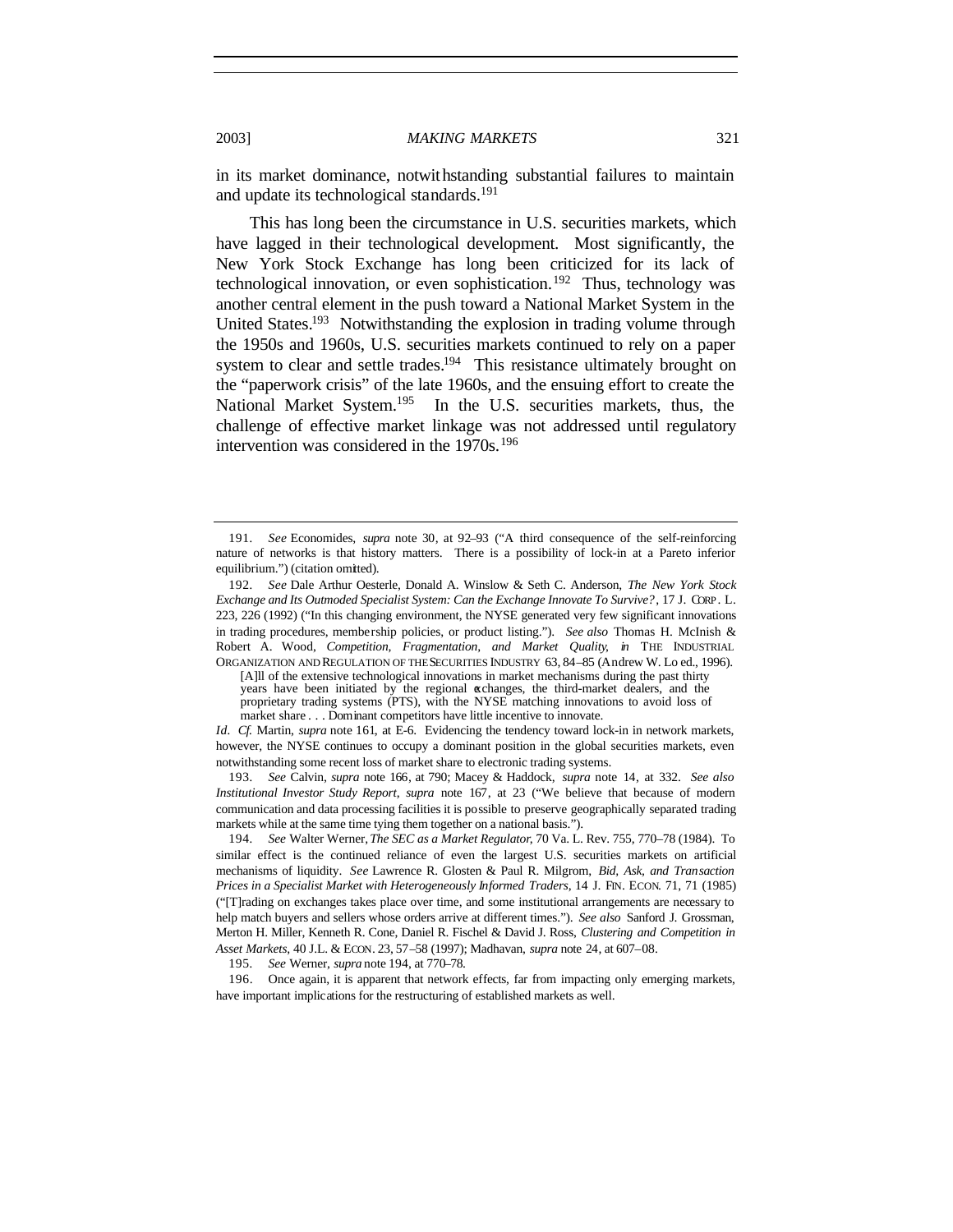# III. HOW LAW MATTERS: COORDINATED EXPECTATIONS AND THE ROLE OF LAW IN SECURITIES MARKET TRANSITION

## *But creating strong securities markets is hard.*<sup>197</sup>

If the network analysis of securities markets to this point highlights why law might matter in the emergence of strong securities markets, the question of how law matters—of what precise function law might have in that process—remains an open question. <sup>198</sup> Where network effects are wide in scope and substantial in strength, as suggested above, and size and tipping effects are therefore consequential, the appropriate role of law, if any, has yet to be identified. <sup>199</sup>

Law and economics has traditionally addressed this inquiry with an eye to the insights of Ronald Coase, who is most appropriately—if rarely recalled as the original advocate of the notion that "law matters" in securities markets, contrary to neoclassical economics' basic assumptions.<sup>200</sup> In particular, legal scholarship has highlighted two functions of law in this regard. At the outset, law must provide clear property entitlements.<sup>201</sup> At the other end of the market process, law must offer reliable contract enforcement mechanisms.<sup>202</sup> With time, these functions have come to be widely acknowledged. <sup>203</sup>

<sup>197.</sup> Black, *supra* note 5, at 782.

<sup>198</sup>*. Cf.* Coffee, *Future as History*, *supra* note 3, at 649–50 ("This debate over what may happen has not yet shifted to its next predictable stage: a policy-oriented discussion of the tradeoffs and the most effective policy levers by which the law can influence the course and pace of this transition.").

<sup>199.</sup> Herein, I primarily aim to define law's particular *function* in securities market transition, and to justify that role. I outline some preliminary thoughts on the preferred forms and mechanisms of law that would appear to follow from this analysis, but largely leave this issue for a forthcoming work that focuses on regulatory *form* in market transition, from a game-theoretic perspective.

<sup>200</sup>*. See* R.H. COASE , THE FIRM, THE MARKET, AND THE LAW 9 (1988) (highlighting need for regulation to facilitate operation of securities markets); R.H. Coase, *Law and Economics & A.W. Brian Simpson*, 25 J. LEGAL STUD. 103, 104 (1996) ("'[I]n a regime of positive transaction costs, the character of the law becomes one of the main factors determining the performance of the economy.'"). *Cf.* Robert C. Ellickson, *The Case for Coase and Against "Coaseanism*,*"* 99 YALE L.J. 611, 611 (1989) ("The 'Coasean world' is not only not Coase's world but, ironically, is more like the world of the economic theorists that Coase has attacked.").

<sup>201</sup>*. See* COASE , *supra* note 4, at 5; Cross, *supra* note 4, at 1741 (2002) (describing role of law in defining property rights). *See also* Klock, *supra* note 20, at 781 ("The nice thing about the propertyrights approach is that the amount of off-board trading for each security is determined by the invisible hand of the market rather than the visible, and clumsy, hand of the SEC.").

<sup>202</sup>*. See* Cross, *supra* note 20, at 1743–53 (describing need for law in contract enforcement); Van Zandt, *supra* note 4, at 991.

<sup>203</sup>*. See* Partnoy, *supra* note 6, at 775. He argues:

Economists generally agree that markets function properly only within a well-defined legal and institutional framework, although there is debate about whether such institutions must be created by concerted action (which is really simply helping markets to work, and not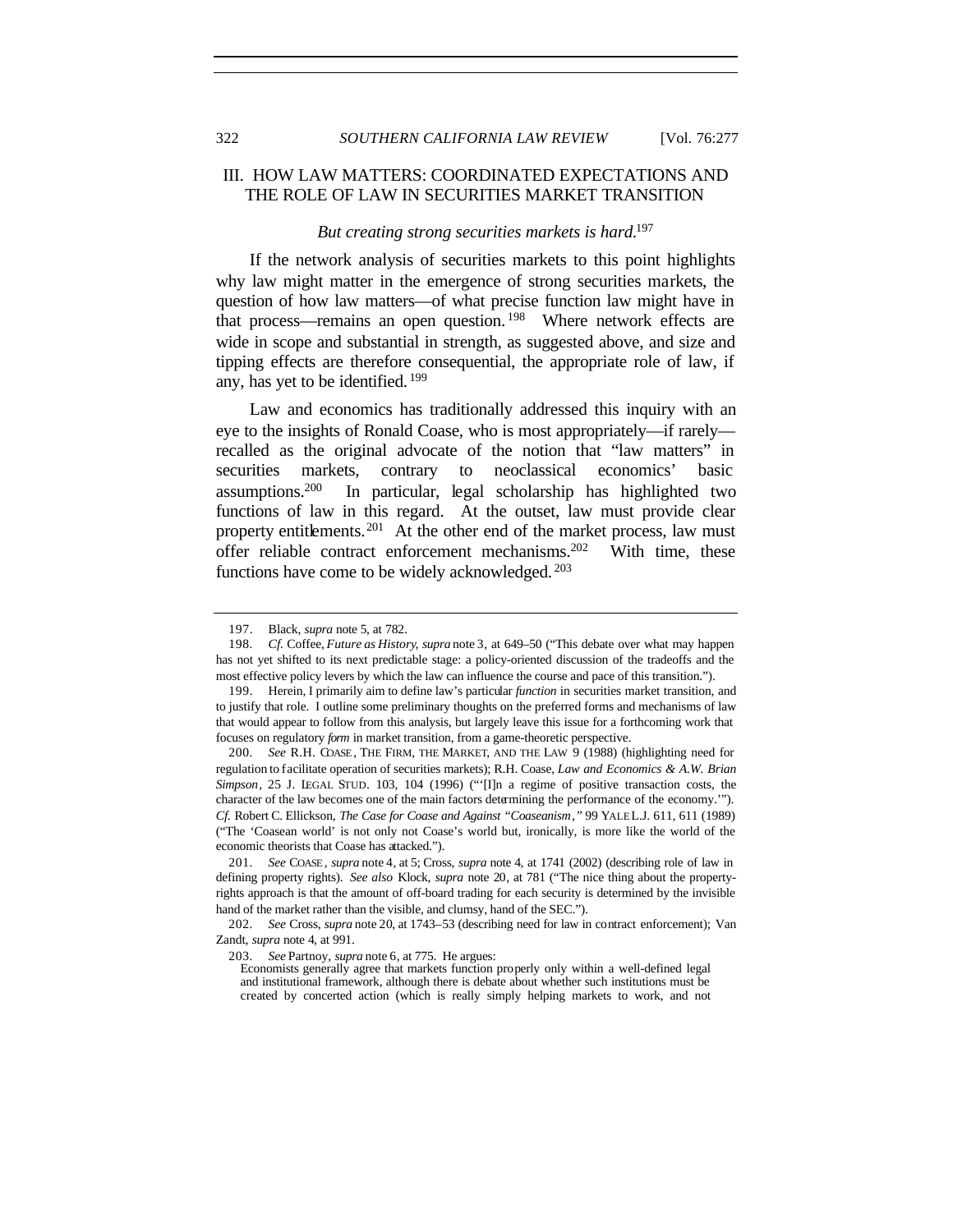Of late, Bernard Black and John Coffee have revived the thesis that "law matters." Drawing on insights gleaned from the attempt to create securities markets in Central and Eastern Europe,<sup>204</sup> they have argued that law may also matter, on account of its protection of minority investors.<sup>205</sup> Such protections, they propose, permit entrenchment of the separation of ownership and control, which recent empirical analysis has correlated with accelerated economic growth and development.<sup>206</sup>

The present analysis, again looking to the post-communist experience, seeks to add to this line of work. In particular, it suggests that a more complete appreciation of how law matters in the creation of strong securities markets—whether in the definition of property rights, the enforcement of contracts, the protection of minority investors, or otherwise—must depend on a better understanding of why law might matter in that process. It is an answer to this question that the proposed network model of securities markets provides.

The present evaluation does not dispute that the aforementioned functions of law are important in building strong securities markets. It does, however, question whether law's role is limited to the margin, as these tasks suggest. Instead, it points to network effects in securities markets to suggest that law may have a direct role to play in the very creation—the making—of strong markets.<sup>207</sup> In doing so, it also challenges

205*. See supra* note 5. Coffee has particularly emphasized the role of securities law, as distinct from substantive corporate law, in the creation of strong markets. Nonetheless, the protection of minority investors remains his focus. *See, e.g.*, Coffee, *supra* note 204, at 17.

206*. See supra* note 10.

inappropriate governmental intervention), or whether such institutions will develop spontaneously when the social costs of building them exceed their transactions cost.

*Id.* It bears noting, however, that even this limited conception of law's role represented a divergence from the presumption in neoclassical economics and finance economics that markets can form and function without legal intervention. *See* FRIEDRICH A. HAYEK, LAW, LEGISLATION AND LIBERTY 107 (1976); LEE, *supra* note 20, at 264–65, 308–09 (arguing for highly constrained securities market regulation, operating through market mechanisms); Frank H. Easterbrook, *International Corporate Differences: Markets or Law?*, 9 J. APP. CORP. FIN. 23, 29 (1997). *Cf.* Partnoy, *supra* note 6, at 773; David E. Van Zandt, *The Regulatory and Institutional Conditions for an International Securities Market*, 32 VA. J. INT'L L. 47, 70–79 (1991).

<sup>204</sup>*. See* Black, *supra* note 11, at 1734 n.3; John C. Coffee, Jr., *Privatization and Corporate Governance: The Lessons from Securities Market Failure*, 25 J. CORP. L. 1, 9 (1999).

<sup>207.</sup> Notably, even the literature of the post-Soviet transition has failed to grapple directly with the origin and making of markets. Instead, legal and economic scholarship has focused on privatization, *see* Black, *supra* note 11, at 1739, price liberalization, *see id.*, elimination of public subsidies, *see* McCoy, *supra* note 94, at 47–49, and other legislative *precursors* to markets. By implication, this focus would suggest, markets are not *made*—by policy, law, or otherwise—but simply *emerge* out of transactions cost minimizing moves by those who have capital, those who seek it, and those who wish to trade it. *See* Klock, *supra* note 20, at 763 (quoting Lawrence Harris, *Consolidation,*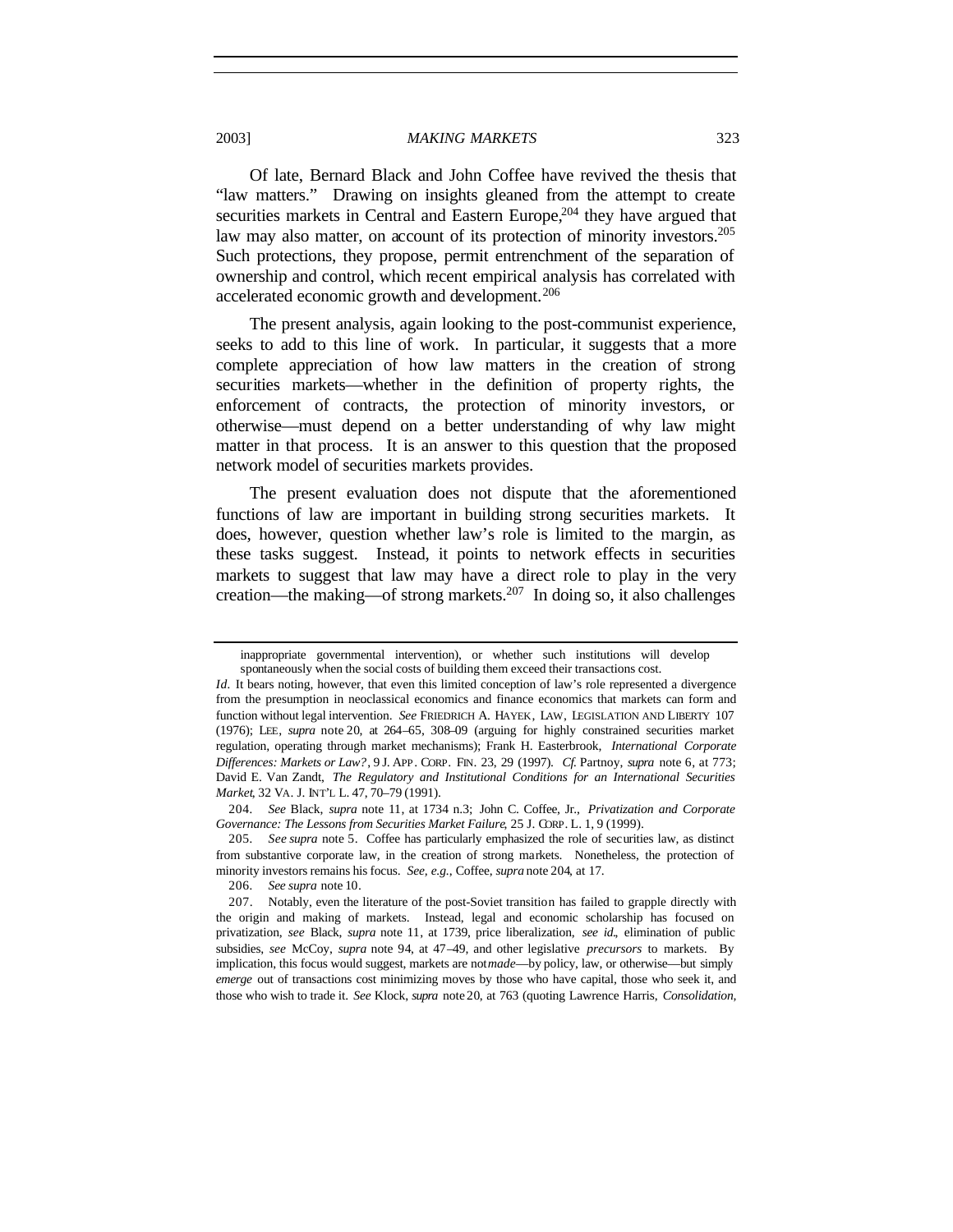certain conclusions reached based on the "law matters" scholarship's orientation to traditional corporate and securities law. In this vein, John Coffee's recent contribution to that discourse warrants some attention. <sup>208</sup>

In *The Rise of Dispersed Ownership*, Coffee presents a historical analysis of securities market development in the United States, the United Kingdom, France, and Germany.<sup>209</sup> Most significantly, he highlights the absence of legal protections of minority investors before the emergence of strong securities markets in the United States and the United Kingdom.<sup>210</sup> Given this observation,  $2^{11}$  Coffee challenges the standing assertion that law matters in the creation of strong securities markets. Rather than seeking to overturn the identification of law's protection of minority investors as an essential precondition to strong securities markets—a conclusion he helped establish<sup>212</sup>—Coffee instead recharacterizes  $law^{213}$  Specifically, he points to the role of private bonding mechanisms and self-regulation as sources of minority investor protections in the United States and the United Kingdom. <sup>214</sup> The importance of such "functional substitutes for formal law," Coffee argues, preserves the adage: law still matters.<sup>215</sup>

208*. See* Coffee, *Rise of Dispersed Ownership*, *supra* note 3.

215*. See id.* at 10.

*Fragmentation, Segmentation, and Regulation, in* GLOBAL EQUITY MARKETS, *supra* note 24, at 269, 274).

Definitions of markets as that realm within which homogenous goods are identically priced, *see* Carney, *supra* note 20, at 730, may impliedly suggest a theory of arbitrage as the mechanism of market creation. *See* William J. Carney, *Two Modes of Discourse in the Stakeholder Debate*, 43 U. TORONTO L.J. 379, 383 (1993) (suggesting dynamic application of law of one price, in which price moves toward uniformity would "describe the creation of new markets"); Peter H. Huang & Michael S. Knoll, *Corporate Finance, Corporate Law and Finance Theory*, 74 S. CAL. L. REV. 175, 177 n.10 (2000) (highlighting role of arbitrage in ensuring that financial substitutes sell for same price). Ultimately, however, this may be largely a matter of semantics. In the latter situation, the still difficult question of market creation simply becomes how one creates the necessary infrastructure (that is, market) for arbitrage. The network effects—and resulting coordination difficulties—described herein remain.

<sup>209</sup>*. See id.* at 7.

<sup>210.</sup> Coffee further describes the adverse consequences of public interference in the development of securities markets in both France and Germany.

<sup>211.</sup> Some argument can be made to challenge this conclusion. *See generally* Carney, *supra* note 88 (noting unanimity requirement for fundamental corporate changes that were the norm in U.S. securities markets in 19th Century).

<sup>212</sup>*. See* Coffee, *Future as History*, *supra* note 3, at 644, 647; Coffee, *supra* note 204, at 38. *Cf.* Cheffins, *supra* note 3, at 460 n.3.

<sup>213</sup>*. See* Coffee, *Rise of Dispersed Ownership*, *supra* note 3, at 60 (emphasizing that "much depends on what we count as 'law'").

<sup>214</sup>*. See id.* at 9.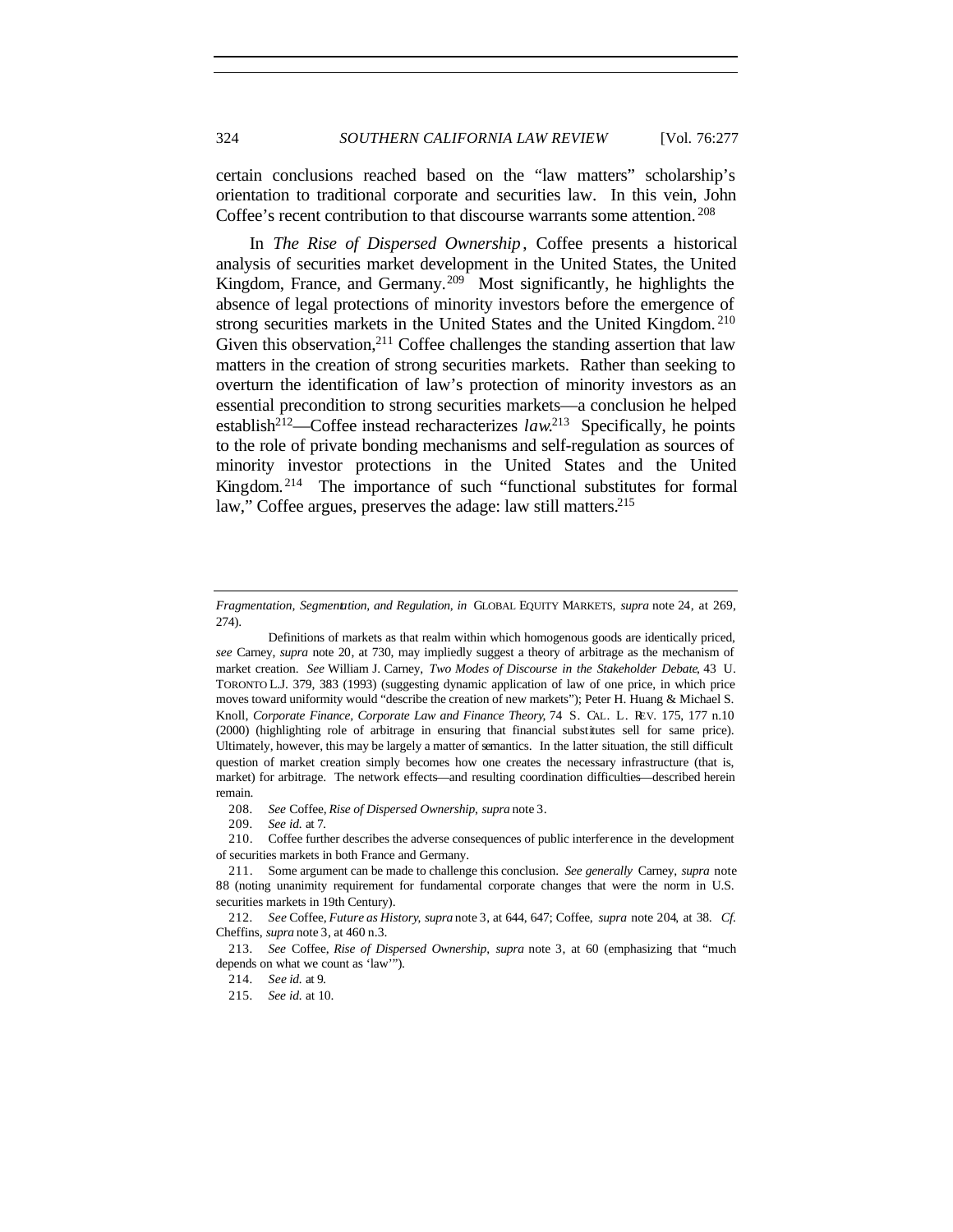While Coffee's emphasis on the public-private character of law is affirmed by the present analysis, $2^{16}$  the network understanding of securities markets outlined herein, together with its implications for market transition, cannot be reconciled with the ultimate conclusion that he seeks to derive from his historical data. Coffee thus concludes that the true precondition to strong markets is a laissez faire approach to economic governance.<sup>217</sup> Such a hands-off approach, he argues, will best encourage the development of the aforementioned private mechanisms of "law," the primary determinant of the emergence of strong securities markets. Law matters in securities market transition, therefore, but not—in Coffee's terms— "formal" law.

It is unclear that Coffee's historical analysis can reach this far. While that history effectively challenges the need for law (that is, public law) to protect minority investors, and highlights the dangers of excessive public intervention in securities markets (as in France and Germany), it cannot support this broader thesis. That public law did not matter in the protection of minority investors says nothing about whether it might matter in distinct other respects—ones that Coffee's analysis, and the corporate and securities law-oriented "law matters" literature generally, may simply have overlooked. Likewise, that the gross interference in securities markets in France and Germany might be harmful to securities market development says nothing about whether other, milder forms of intervention might be both necessary and efficient.

The network inefficiencies outlined above thus raise questions of whether law might not have some affirmative role in the creation of strong securities markets, even if not in the creation of strong minority investor protections. By limiting his attention to corporate and securities law as traditionally understood, Coffee overlooks this possibility. <sup>218</sup>

To avoid such omissions, I would instead seek the character of any law that might facilitate securities market transition in the source of any such need. In regulation theory, Stephen Breyer has termed this the "matching" of regulation with justification.<sup>219</sup> Where does such an analysis

<sup>216</sup>*. See infra* notes 295–303 and accompanying text.

<sup>217</sup>*. See* Coffee, *Rise of Dispersed Ownership*, *supra* note 3, at 9–10, 52, 61, 76. He argues: Decentralization in turn made possible private lawmaking and the growth of self-regulatory bodies. Ultimately, this in turn facilitated the development of market-based institutions, such as stock exchanges . . . . [History] confirms this emphasis on decentralization and the growth of a private sector as the initial precondition.

*Id.* Cf. id. at 9 (identifying hospitability of common law world to private regulatory institutions as central element in emergence of strong markets).

<sup>218</sup>*. See id.* at 81 (highlighting that "private institutional structures played the pivotal role in the rise of dispersed ownership in the United States and the United Kingdom").

<sup>219</sup>*. See* STEPHEN BREYER, REGULATION AND ITS REFORM 191 (1982).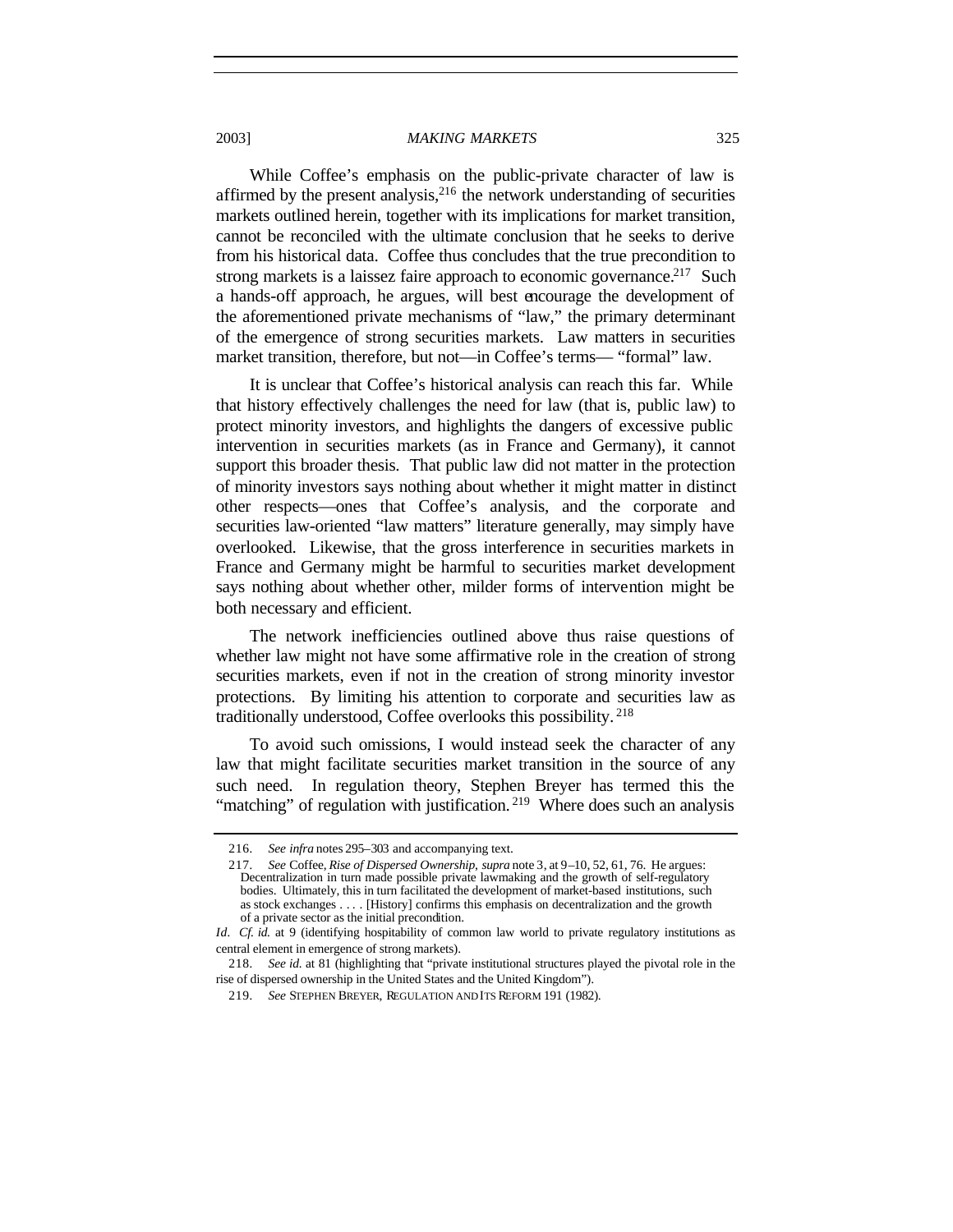lead us here? Most significantly, it points to the importance of expectations in network industries. Thus, highlighting the failure to align market expectations as the most significant potential inefficiency in network markets—producing tipping effect barriers to entry, first-mover advantages, and excess inertia—I will conclude that it is law's *coordination of expectations* that is its essential function in securities market transition. <sup>220</sup>

## A. EXPECTATION AND TRANSITION IN SECURITIES MARKETS

As described above, a central theme in the study of network effects has been the importance of adoption expectations.<sup>221</sup> Expectations are also central features of securities markets, on account of the presence of network effects and more generally. The formation of expectations regarding future growth and earnings, future interest in any given stock, and future liquidity enhancements are thus prominent aspects of the operation of securities markets.

Expectations are relevant to every economic exchange, of course, but raise particularly difficult issues in network economies, where value relies so heavily on the future behavior of other consumers and/or producers of the same or compatible goods. Such behavior has the potential to dramatically devalue securities market goods, whether it be exchange membership, equity listing, or market servicing.<sup>222</sup> Expectations are especially important in network transition, meanwhile, given the broader range of potential variance from any given equilibrium.<sup>223</sup>

Much of the potential inefficiency of market transition thus turns on market participants' inability to communicate, match, or otherwise form reliable expectations regarding the adoption behavior of other market participants.<sup>224</sup> In securities market transition, the inability to develop firm expectations regarding what particular market forms will predominate, and which among a variety of competing market mechanisms will prevail, has

<sup>220</sup>*. Cf.* Lisa Bernstein, *Private Commercial Law in the Cotton Industry: Creating Cooperation Through Rules, Norms, and Institutions*, 99 MICH. L. REV. 1724, 1762–64 (2001) (describing role of private legal system in facilitating cooperation).

<sup>221</sup>*. See supra* notes 134–37 and accompanying text.

<sup>222</sup>*. See supra* Part II.

<sup>223</sup>*. Cf.* Coffee, *supra* note 204, at 4 (highlighting importance of regulation in transition context, where nexus of contracts underpinning corporation is difficult to construct).

<sup>224.</sup> To be clear, not all network inefficiencies are grounded in expectations failures. While size effects can be constructed as expectations problems, they can also be understood as arising from the limites of network ownership structures. The more significant tipping effects in network industries, on the other hand, are primarily expectations-based phenomena.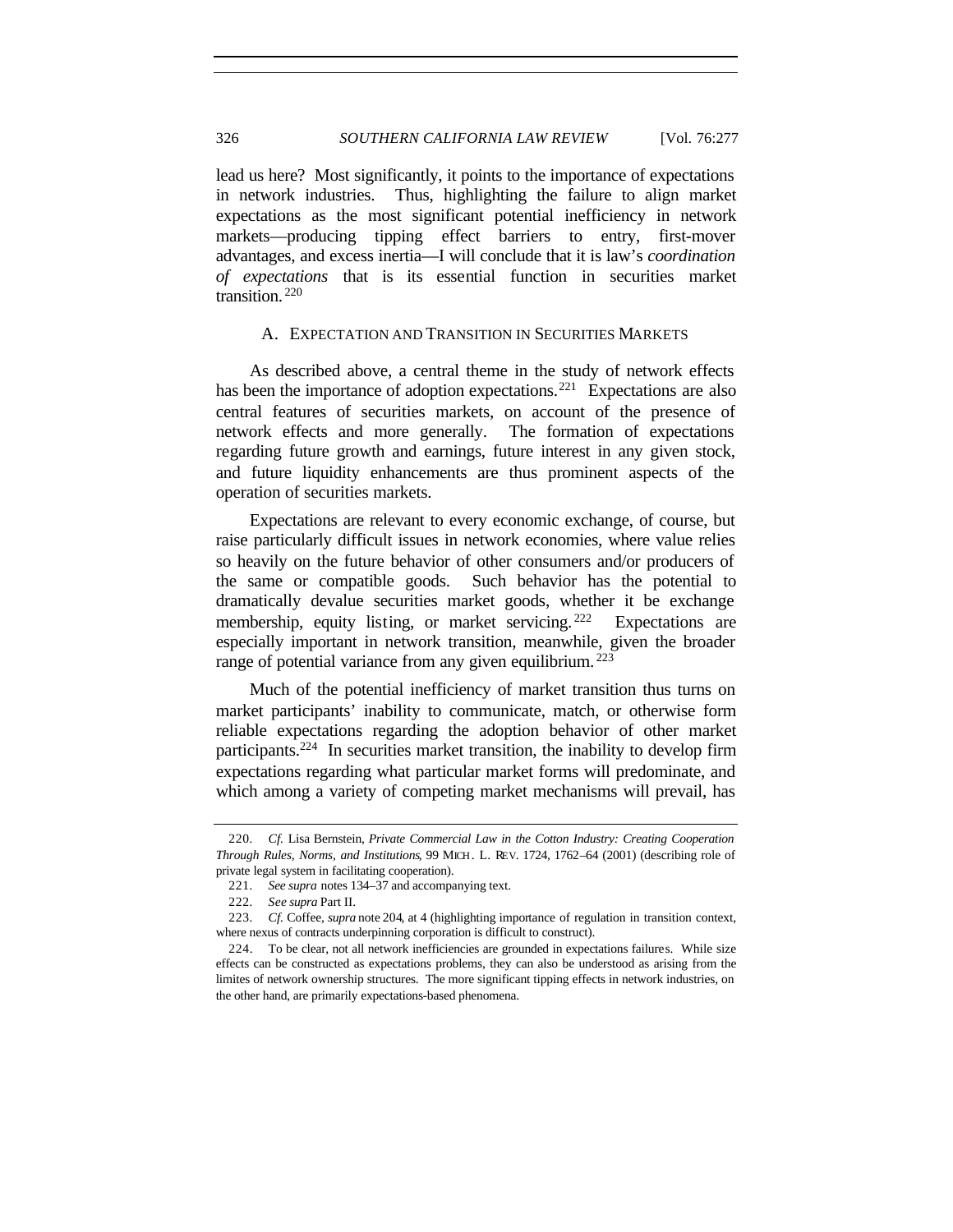the potential to delay or even prevent the emergence of new markets institutions.<sup>225</sup>

In concrete terms, the importance of expectations can be observed in the selection of an order- or quote-driven trading system and in the effective linkage of trading systems in a given emerging market. From the outset, potential sponsors of new markets (e.g., electronic communications networks), as well as new or improved market structures (e.g., the Consolidated Quotation System), may decline to pursue efficiently their market innovations, based on an inability to determine whether the market will tip in their favor or to some other network trading system or technology. <sup>226</sup> For example, such sponsors might rationally hesitate to develop a quote-driven electronic trading site, or create a linkage system operating within particular technological and financial parameters (e.g., demand-based versus ticker; fractional versus decimal quantification), if they cannot develop somewhat firm expectations as to whether competing or constituent trading sites will adopt compatible standards; whether corporate issuers will favor (and therefore elect to trade on) electronic versus physical exchanges; and whether traders and investors are prepared to invest the resources needed for the acquisition of new technologies. Meanwhile, traders, issuers, and secondary service providers may also inefficiently hold back from market entry, given their analogous need to develop expectations regarding future adoption decisions by similarly situated market participants, and the difficulty of developing such expectations. Again, each issuer must know whether other issuers will turn to an order- or quote-driven system,  $227$  each trader must know where other traders are likely to direct their transactions, and so on.

Beyond such barriers to entry, expectations are also central to the existence of potentially inefficient first-mover advantages in securities market transition, to the tendency of securities markets to exhibit excess inertia, or lock-in, and to resulting technological stagnation in those<br>markets.<sup>228</sup> Thus, where floor-based auction trading has secured a Thus, where floor-based auction trading has secured a preliminary advantage, as it did in Russia, newly arriving issuers and traders will likely turn to such systems, absent some expectation that issuers and traders will turn to some alternative trading system.<sup>229</sup>

<sup>225.</sup> Other sources of delay might also be cited, however, including conditions of uncertainty. *See* Armen A. Alchian, *Uncertainty, Evolution, and Economic Theory*, 58 J. POL. ECON. 211, 212 (1950).

<sup>226</sup>*. See supra* Part II.B.1.

<sup>227</sup>*. See* Karmel, *supra* note 96, at 371.

<sup>228</sup>*. See supra* Part II.B.3.

<sup>229.</sup> Much of the complexity of securities market transition, this suggests, lies in the multiplicity of participants whose expectations intertwine. Thus, while potential market sponsors must develop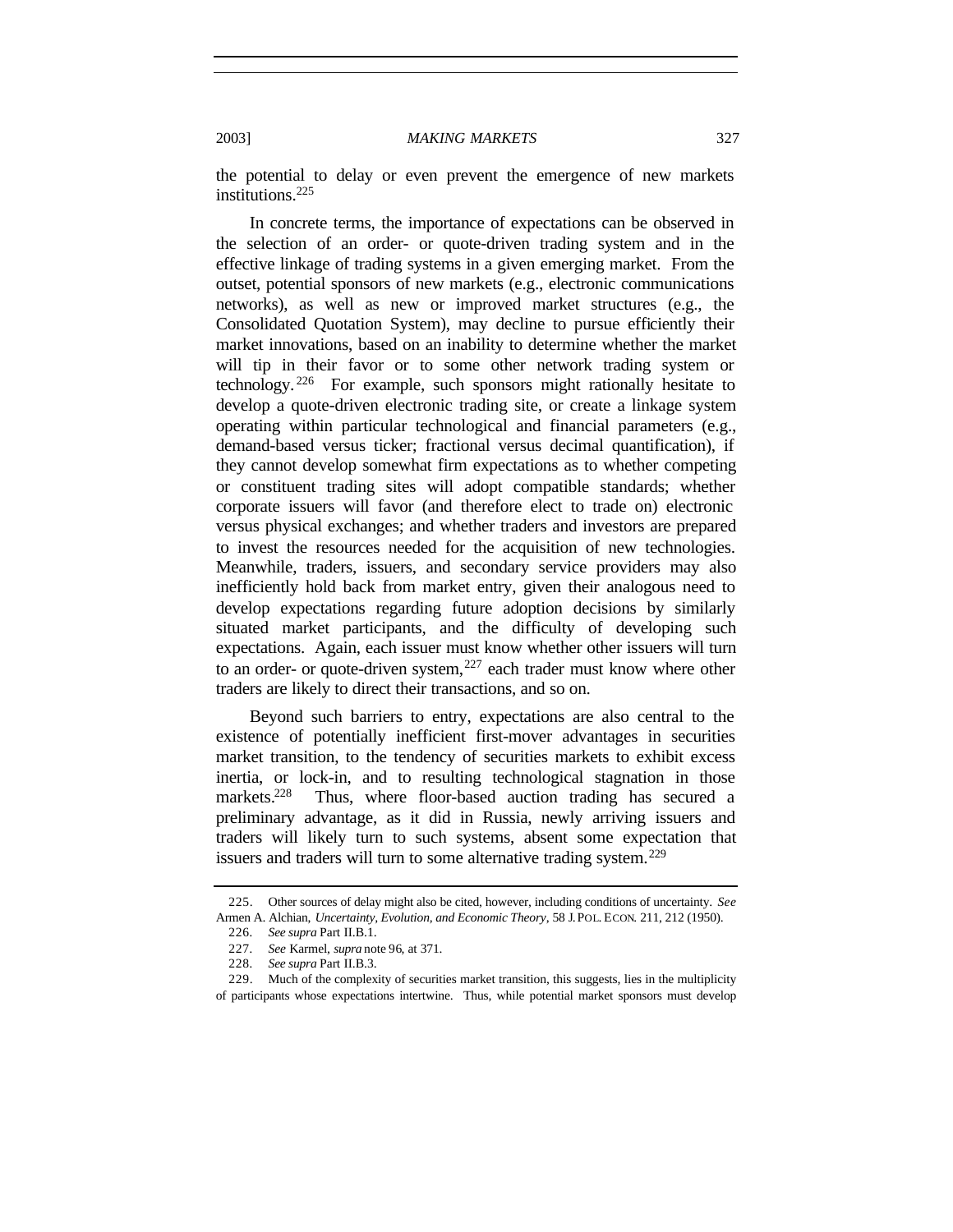In economic terms, the creation and restructuring of networked securities markets produces multiple fulfilled expectations equilibria.<sup>230</sup> Efficient entry by market sponsors, traders, and issuers, among others, is one potential expectations equilibrium. But the inefficient prospect of no entry is also possible, given strong network effects.

Consider the following problem. A firm is considering whether to adopt a new, superior product standard. The good marketed by the firm is such that a consumer's utility is increasing in the number of other users of a good adhering to the same standard. Then there may be multiple equilibria . . . . If each consumer expects all other consumers to switch, it is rational for the individual to switch, and those expectations are indeed fulfilled. Conversely, if each consumer expects all other consumers to stay with the status quo, it is rational not to switch, so this is another fulfilled expectations equilibrium. <sup>231</sup>

## B. COORDINATED EXPECTATIONS

The remedy to expectations obstacles in securities market transition lies in mechanisms of coordination. <sup>232</sup> The potential expectation inefficiencies of network transition can thus be analogized to "classical coordination failure," in which pairs of symbiotic markets fail to open, each on account of the closure of the other.<sup>233</sup> In such circumstances,

expectations regarding the behavior of other potential sponsors, and issuers must develop expectations regarding other issuers, each must also develop, at greater cost and difficulty, expectations regarding one another's behavior, as well as the behavior of securities market regulators, professional traders, investors, bankers, and others. Hence the complexity of coordination, as discussed below. *See infra* Part III.B.

<sup>230</sup>*. See supra* note 141.

<sup>231.</sup> Warneryd, *supra* note 171, at 676.

<sup>232</sup>*. See* Dennis W. Carlton & J. Mark Klamer, *The Need for Coordination Among Firms, With Special Reference to Network Industries*, 50 U. CHI. L. REV. 446, 465 (1983); Philip B. Heymann, *The Problem of Coordination: Bargaining and Rules*, 86 HARV. L. REV. 797, 800–01 (1973) (describing law's interest in coordination problems); Van Zandt, *supra* note 203, at 69 (describing coordination as difficulty in securities market creation). *See also* Coffee, *Rise of Dispersed Ownership*, *supra* note 3, at 11–12 (describing role of law in overcoming obstacles inherent in transitional markets); Klausner, *supra* note 38, at 764–65 (reasoning that "corporate law may perform a coordinating function similar to that of technical standards"); Judith B. Sedaitis, *Network Dynamics of New Firm Formation: Developing Russian Commodity Markets*, *in* RESTRUCTURING NETWORKS IN POST-SOCIALISM: LEGACIES, LINKAGES, AND LOCALITIES 153 (Gernot Grabher & David Stark eds., 1997) [hereinafter RESTRUCTURING NETWORKS] (highlighting mechanisms by which entrepreneurs come together as key determinant to success of emerging markets).

<sup>233</sup>*. See* Heller, *supra* note 1, at 236.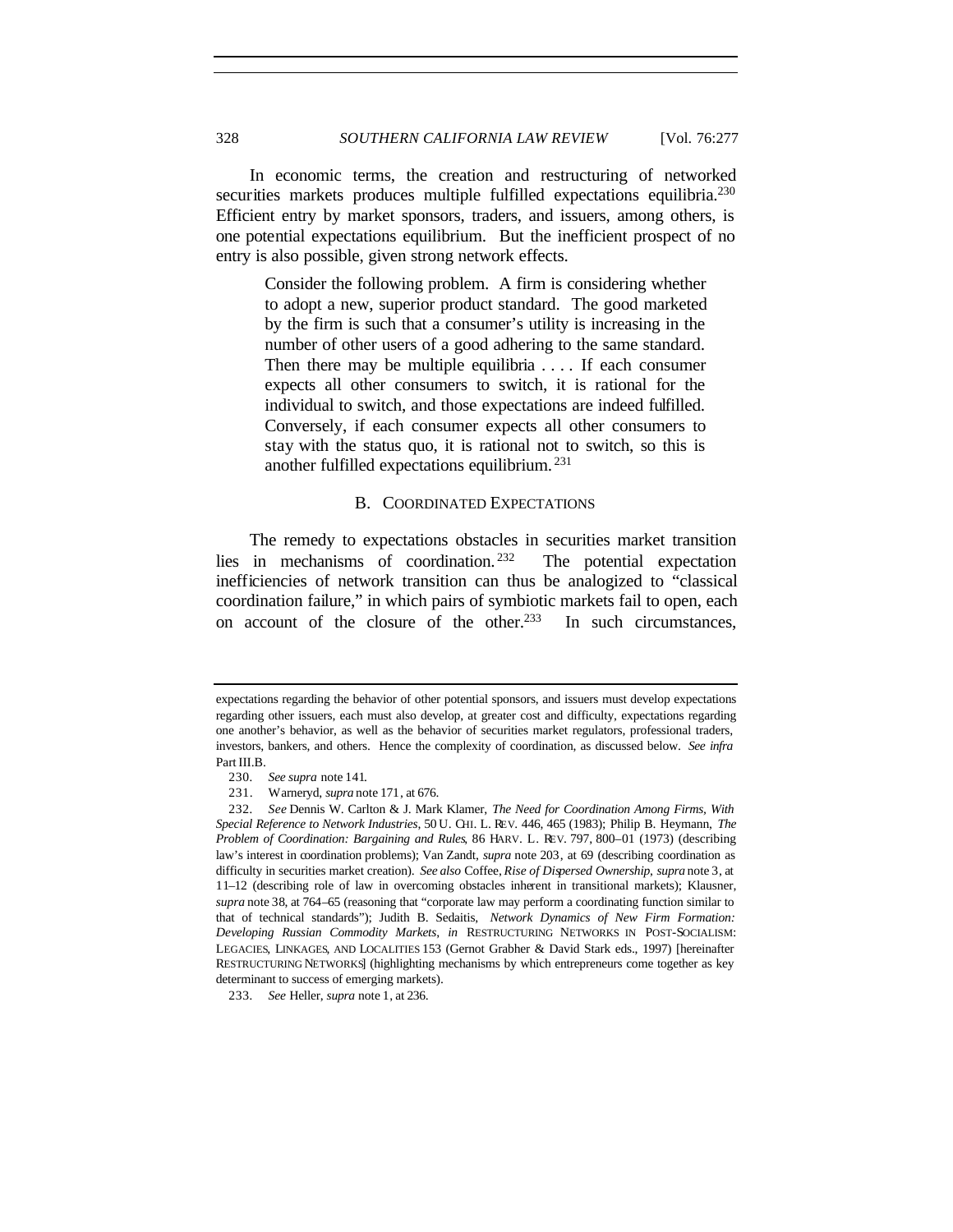notwithstanding the enhanced efficiency of open markets, each will remain closed, given an expectation of the continued closure of the paired market.

In the latter circumstance, as "in a network setting, coordination to a particular 'good' equilibrium is important."<sup>234</sup> In each case, coordination allows expectations to be aligned, and markets opened. Coordination may therefore play a central role in securities market transition, by helping market participants match expectations and thereby move toward the efficient equilibrium of market participation.

This coordinative role for law in securities market transition goes beyond "the dominant view of the problem that the law solves—that of

<sup>235</sup> In the latter case—exhibited by the standard Prisoner's Dilemma game—players' interests diverge.<sup>236</sup> In coordination games, on the other hand, players' interests are substantially aligned.<sup>237</sup> In the absence of coordination, however, such common interests may not be enough to ensure efficient outcomes.<sup>238</sup>

In coordination problems, moreover, the precise character of the equilibrium solution is often not essential.<sup>239</sup> Thus, in the choice of whether to drive on the left or right side of the road—a classic example in the literature of both coordination games and network effects—the particular outcome is less crucial than the identification of some standard. $240$ 

239*. See* Jack L. Goldsmith & Eric A. Posner, *A Theory of Customary International Law*, 66 U. CHI. L. REV. 1113, 1128 (1999) (noting example of coordination game in which selection of standard takes priority over identity of standard); Richard Warner, *Coordination by Default: Comment on Steven Burton*, 3 S. CAL. INTERDISC. L.J. 209, 209–10 (1993) (describing irrelevance of which outcome is selected in coordination games, so long as all players select same outcome).

240*. See* Lemley & McGowan, *supra* note 7, at 544 (describing network effects character of choice of which side of road to drive on); McAdams, *supra* note 9, at 1652 (describing government announcement regarding left or right-hand driving that is not oriented to outcome, but to need for common standard). Voigt and Engerer describe the coordination paradigm:

Voigt & Engerer, *supra* note 77, at 134.

<sup>234.</sup> Economides, *supra* note 30, at 93. *See also* Economides, *supra* note 24, at 92 ("Given the wide multiplicity of expectations equilibria, it is clear that *there is a need to create a specific mechanism that can support a single equilibrium of large participation*.") (emphasis in original).

<sup>235.</sup> McAdams, supra note 9, at 1651. *See also* Eric A. Posner, *Symbols, Signals, and Social Norms in Politics and the Law*, 27 J. LEGAL STUD. 765, 778–89 (1998) (describing the role of law in cooperation games).

<sup>236</sup>*. See* McAdams, *supra* note 9, at 1654–55.

<sup>237</sup>*. See* Van Zandt, *supra* note 203, at 69 n.84.

<sup>238</sup>*. See* McAdams, *supra* note 9, at 1654–55.

In this paradigm, coordination is not brought about by some allocation deemed to be desirable on the outcome level, but by asking what set of institutions will be able to produce expectations that will make it possible for individuals who do not follow a central plan and who have largely differing goals to coordinate their plans successfully. This could therefore be called the coordination paradigm.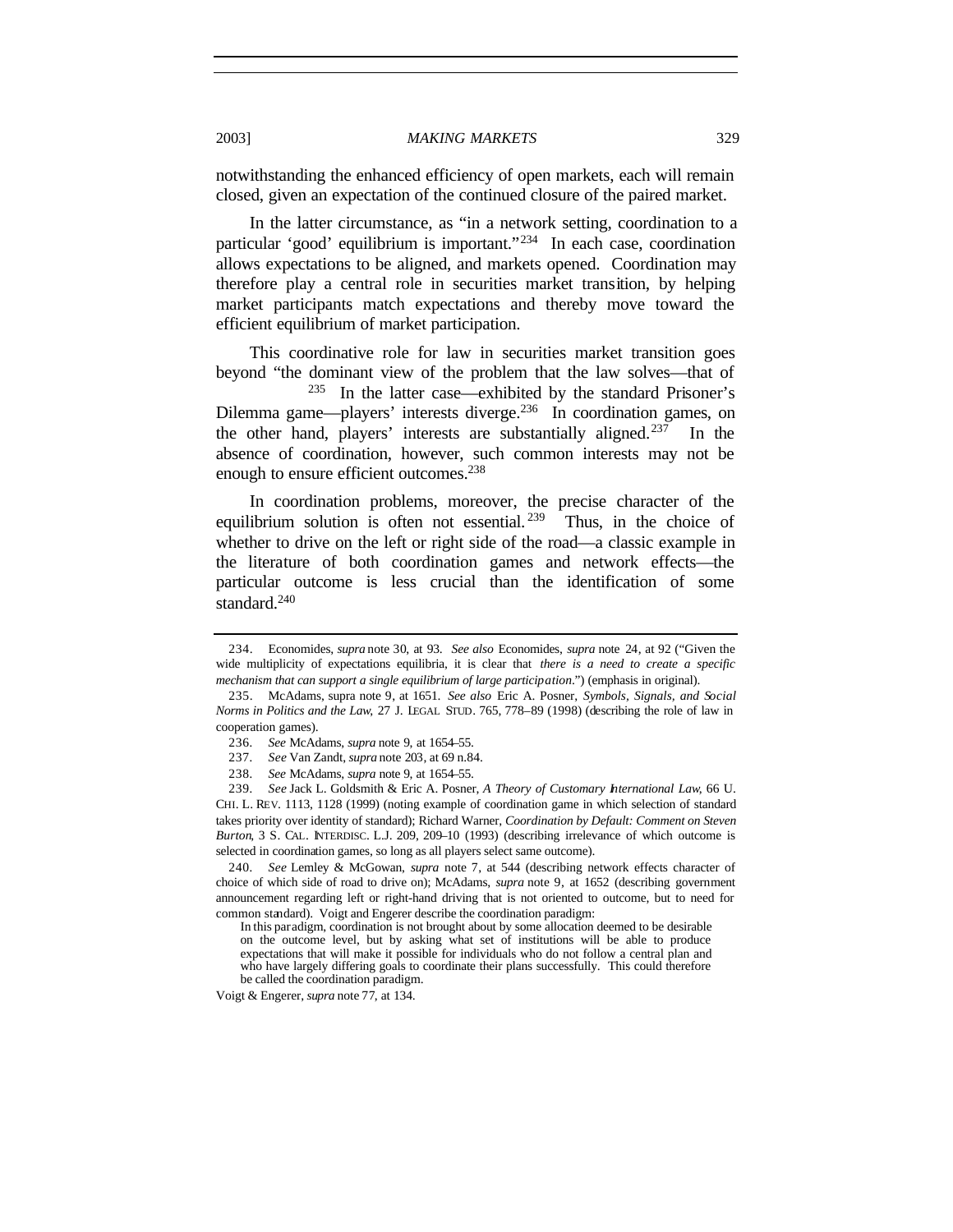Securities market transition, given the network effect implications outlined above, is appropriately evaluated within a coordination game paradigm. In the process of market transition, as in such games, a Nash equilibrium is sought.<sup>241</sup> With this outcome, neither player would seek to alter their choice, given an expectation that the other player will not do so. Hence, the "equilibrium is . . . [the] pair of strategies such that when both players' expectations are coordinated on it, neither one has an incentive to deviate."<sup>242</sup>

An efficient equilibrium of securities market transition therefore necessitates some coordination of expectations.<sup>243</sup> In the absence of such coordination, strong securities markets may not emerge, at least not in a timely and efficient fashion. Focusing on the preliminary question of whether public securities markets, as distinct from commercial banks, will be looked to for corporate financing,<sup>244</sup> this potential outcome is readily observed. If expectations are not reasonably coordinated around the construction of public securities markets, potential market sponsors, issuers, and secondary service providers may prove unwilling to make the necessary investments to build such markets. More narrowly, even a failure to coordinate expectations regarding a preferred trading model (e.g., order- or quote-driven) $^{245}$  may delay or stymie efficient investment in market transition.

As emphasized by the New Institutional Economics, coordination may be the central prerequisite to effective institution-building.  $246$  If so, a coordination of expectations may be especially critical in emerging

<sup>241</sup>*. See* Warneryd, *supra* note 171, at 676. *See also* McAdams, *supra* note 9, at 1656–57.

<sup>242.</sup> Warneryd, *supra* note 171, at 676. *See* Van Zandt, *supra* note 203, at 69.

<sup>243.</sup> It is important to note that coordination of network expectations becomes less essential as the relevant adoptions/choices become increasingly sequential, rather than simultaneous. *See* Warneryd, *supra* note 171, at 676. Where the former is the case, each adoption decision can incorporate existing information regarding prior adoptions, and a form of de facto coordination can be expected to result.

<sup>244</sup>*. See* Black, *supra* note 5, at 831.

<sup>245</sup>*. See* Aggarwal & Angel, *supra* note 96, at 271–72; Borrelli, *supra* note 10, at 895–98; Karmel, *supra* note 96, at 371; Pirrong, *supra* note 106, at 519–20.

<sup>246</sup>*. See* Voigt & Engerer, *supra* note 77, at 134. Notably, the present emphasis on coordination in the creation of securities market institutions echoes the analysis of the New Institutional Economics. "Transaction cost economics has begun to focus upon norm formation within institutions and the way in which an ethos of cooperation, public orientation, and rational decisionmaking might develop." Edward L. Rubin, *The New Legal Process, the Synthesis of Disclosure, and the Microanalysis of Institutions*, 109 HARV. L. REV. 1393, 1427 (1996). As such, an institutional emphasis may also be useful in evaluating mechanisms of coordination, especially mechanisms of the public/private variety that, as described below, would appear warranted in securities market transition. *See id.* at 1415. To this effect has Douglass North evaluated "the relevance of shared mental models and ideologies for the development of instit utions," Voigt & Engerer, *supra* note 77, at 129, the very same transition issue presented by the existence of network effects in securities markets.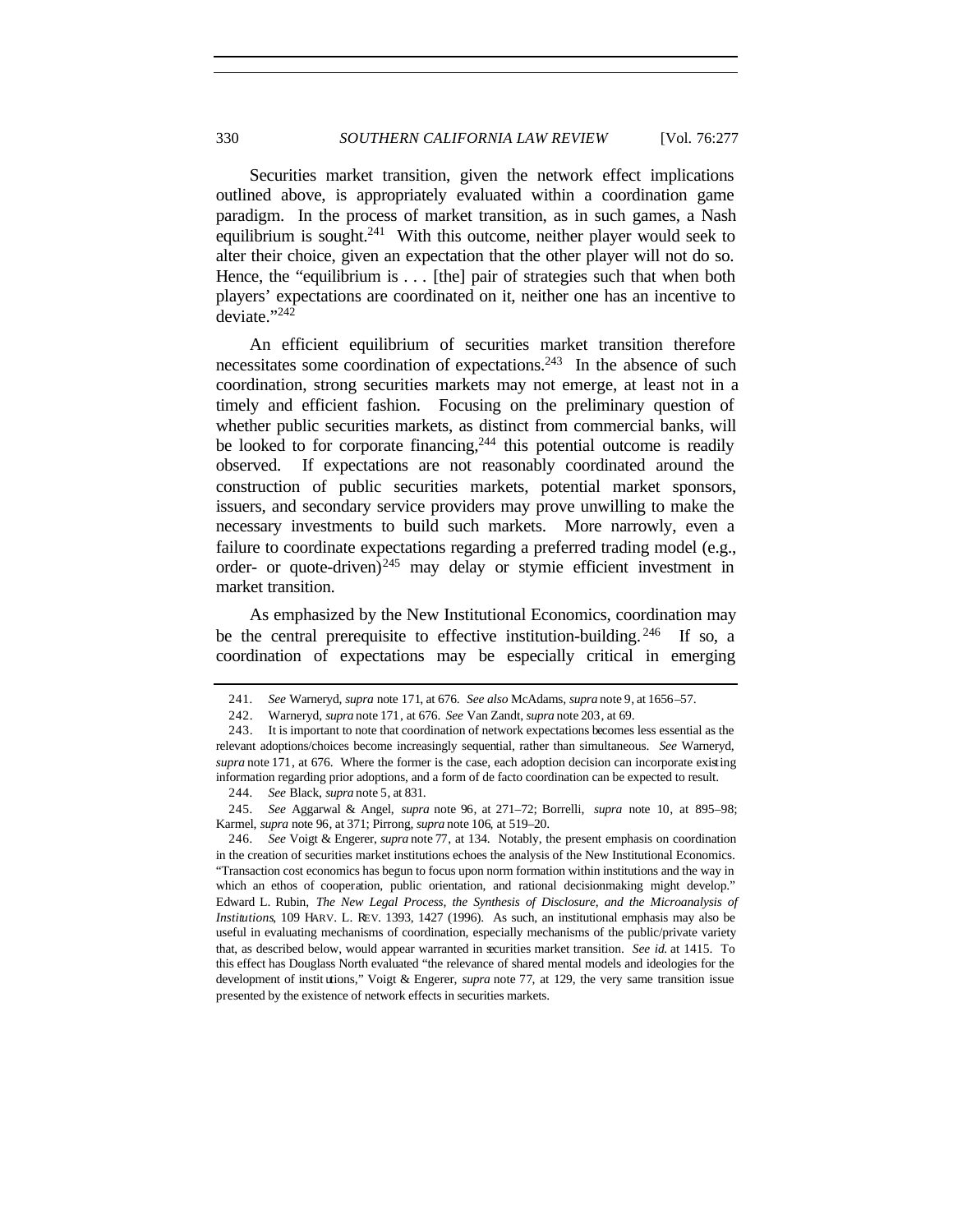securities markets, given the scope of the institutional transformation underway.<sup>247</sup>

#### C. THE POSSIBILITIES OF PRIVATE COORDINATION

Even if coordination is essential in securities market transition, there is nothing inherently public in its character. Rather, private institutions can also facilitate coordination.<sup>248</sup> Among the paradigmatic examples of Among the paradigmatic examples of private coordination is the widespread practice of group standard-setting. As highlighted in recent scholarship, such formalized private standardsetting, through groups such as the American Society for Testing & Materials, InterNIC, and the American Society of Mechanical Engineers, has come to serve central regulatory functions in the modern economy.<sup>249</sup> It will often serve these functions, in fact, more effectively than legally defined standards.<sup>250</sup>

Private coordination of securities market transition will not necessarily be effective, however.<sup>251</sup> The obstacles are several, and rooted in a mix of traditional coordination difficulties and obstacles specific to the presence of network effects.

Private attempts to coordinate securities market transition are likely to be particularly undermined by the heterogeneity of market participants.<sup>252</sup> The categories of such participants include traditional exchanges, screenbased trading (and listing) systems, issuers, institutional investors, brokers, and dealers, among others. Within each of these categories, meanwhile,

<sup>247</sup>*. Cf.* Van Zandt, *supra* note 4, at 989–90 (highlighting greater ease of market creation where some precursor collective inst itution already exists).

<sup>248</sup>*. See* Bernstein, *supra* note 220, at 1762–82 (describing role of private legal system in creating and maintaining cooperation in cotton industry); Kahan & Klausner, *supra* note 52, at 737–39 (describing coordinative function of underwriters and lawyers in corporate law networks). *Cf.* Klock, *supra* note 20, at 792 (crit icizing active role for government in "free markets").

<sup>249</sup>*. See* Michael P. Van Alstine, *The Costs of Legal Change*, 49 UCLA L. REV. 789, 803–09 (2002) (analyzing public versus private standard-setting). *See also* Coffee, *Rise of Dispersed Ownership* , *supra* note 3, at 81 (describing how private actors help fill legal vacuum in transitional markets); Jody Freeman, *Private Parties, Public Functions, and the New Administrative Law*, 52 ADMIN. L. REV. 813, 826–31 (2000) (describing standard-setting roles of private enterprise).

<sup>250</sup>*. See* Lemley & McGowan, *supra* note 7, at 516–17 (discussing ways in which "private standard-setting organizations are more efficient than go vernment organizations"); Van Alstine, *supra* note 249, at 803–09.

<sup>251</sup>*. See* COASE , *supra* note 200, at 10 (noting limitations of private law as source of regulation in markets).

<sup>252</sup>*. See* Cheffins, *supra* note 3, at 475 (suggesting that self-regulation in the securities market is effective where there exists some level of homogeneity). *Cf.* Branscomb & Kahin, *supra* note 176, at 20.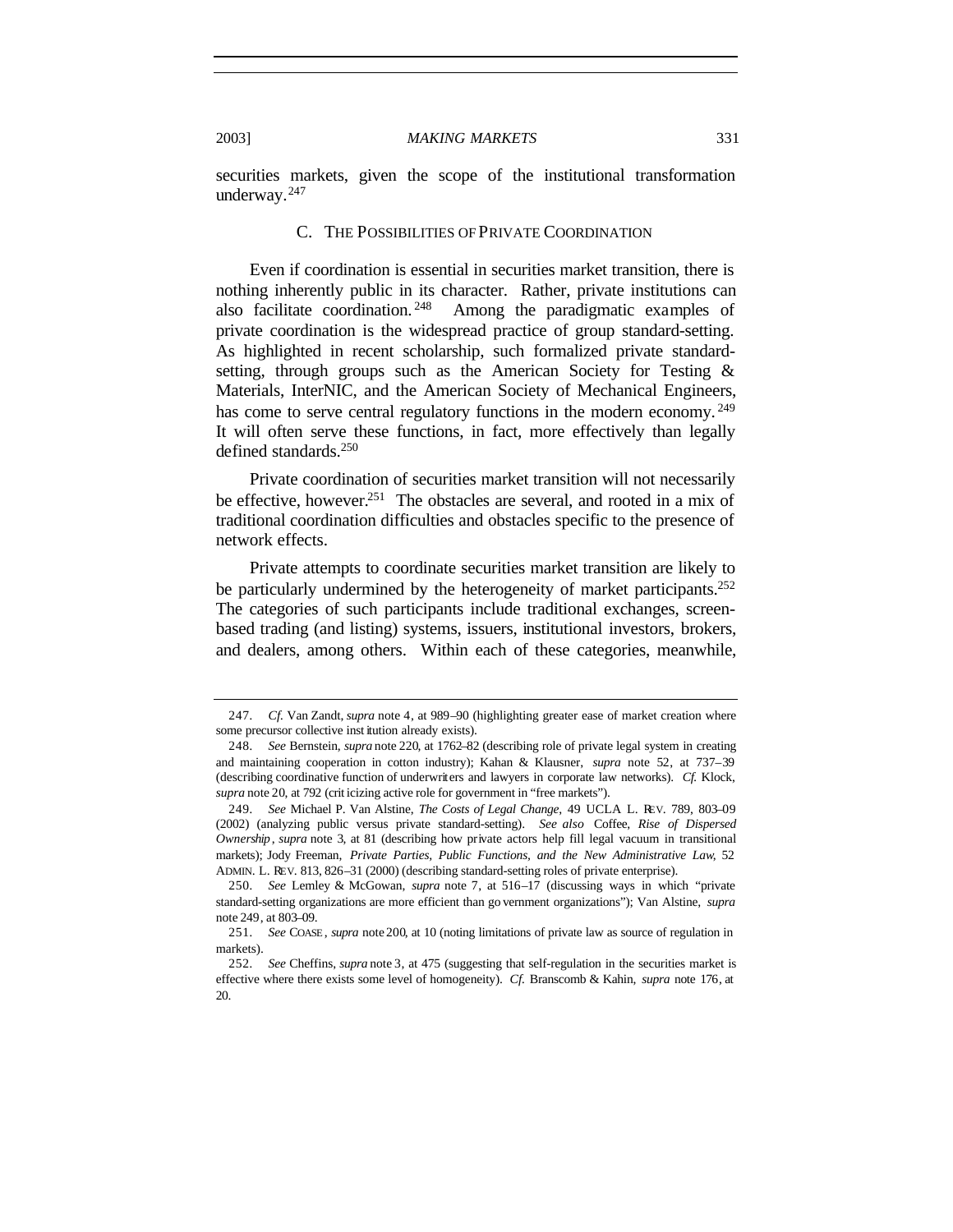one can find a broad array of players, from the NYSE to the Pacific Stock Exchange, and from Microsoft to FFLC Bancorp.<sup>253</sup>

This heterogeneity distinguishes private coordination of securities market transition from private standard-setting. Participants in the latter projects tend to be at least somewhat homogenous. Trade groups catering to a specific industry often undertake such standard-setting. <sup>254</sup> The relative heterogeneity of securities market participants might not be an insurmountable obstacle to private coordination given a stable equilibrium. In the midst of transition, however, the nexus of informal contracts that would undergird any private attempt at coordination would likely be difficult to build.<sup>255</sup>

A further obstacle to private coordination of securities market transition is its necessarily gradual nature. Such gradualism is likely to have substantial ill consequences in the sensitive, and vital, securities markets.<sup>256</sup> Private coordination will produce at least temporary illiquidity, with its attendant ill consequences for price discovery and efficient capital markets. Thus, for even a small subset of the market to coordinate its transition to new market institutions would be incredibly disruptive, not only to the participating entities, but to the market as a whole.<sup>257</sup>

Other obstacles to private coordination of expectations can also be highlighted. The limited efficacy of so-called "cheap talk" is one

Heller, *supra* note 1, at 240.

<sup>253.</sup> Among such an array of players, appropriately matched market participants are unlikely to even find each other, let alone achieve meaningful coordin ation.

If there were a merger of the two marketmakers, the externalities would be internalized and the market failure would vanish. However, in a complex system of markets without a rich variety of communication channels, the two marketmakers are unlikely to find each other. These are precisely the circumstances where incomplete markets are a likely outcome of private calculation, and some government coordination is desirable.

<sup>254</sup>*. See* Freeman, *supra* note 249, at 826–31. *See also* Eric A. Posner, *The Regulation of Groups: The Influence of Legal and Nonlegal Sanctions on Collective Action*, 63 U. CHI. L. REV. 133, 136 (1996) (suggesting that transferring power to cohesive trade groups can yield greater returns than traditional regulation).

<sup>255</sup>*. Cf.* Coffee, *supra* note 204, at 4 (describing unstable character of newly-privatized corporate entities).

<sup>256.</sup> Coordination is inherently gradual, of course, even if it is publicly administered. Otherwise, it would not be coordination, but dictation. *See* Douglass C. North, *Towards a Theory of Institutional Change*, 31 Q. REV. ECON. & BUS. 3, 6 (1991). *See also* Voigt & Engerer, *supra* note 77, at 161 ("Representatives of NIE reject the assumption that institutional change can be carried out overnight."). Public coordination is, however, likely to be less gradual than market-based coordination.

<sup>257</sup>*. Cf*. Voigt & Engerer, *supra* note 77, at 175. ("Institutional experiment by a single firm is fine, because it does not matter much for the economy as a whole if it does not work. Institutional experimentation at the level of the whole economy gives one more pause.") (quoting R.C.O. Matthews, *The Economics of Institutions and the Sources of Growth* , 96 ECON. J. 903, 917 (1986)).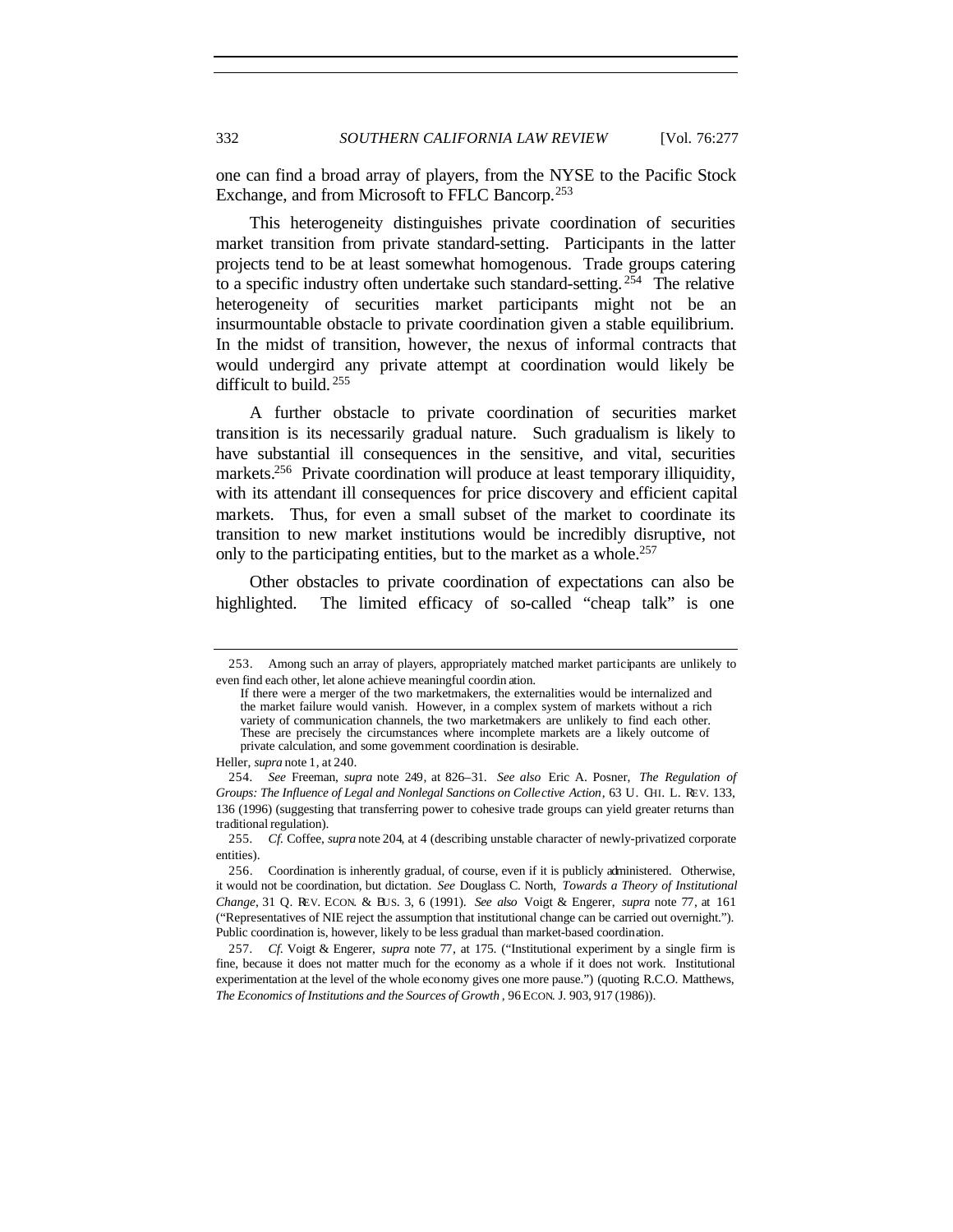limitation,<sup>258</sup> although this should be of somewhat lesser consequence in the coordination game of securities market transition.<sup>259</sup> Even in cases of coordination, however, cheap talk continues to taint the efficacy of communication as an efficient source of private coordination, so long as some level of conflict continues to exist. In that case, parties continue to have some incentive to distort their incentives and intentions, in hopes of achieving a coordinated solution that is also in line with their distinct preferences.<sup>260</sup> Separately, potential free rider problems in private standard-setting, arising from broad access to any network standard (i.e., market or market information),  $^{261}$  may also limit the effectiveness of private coordination.

Ultimately, however, the very same network effects that make coordination necessary in securities market transition may stand in the way of any attempt at private coordination. Tipping effects can be expected to dissuade market participants from coordinating market entry/transition with anything less than a dominant collection of other participants, for fear that the coordinated outcome achieved thereby may lose any subsequent network competition. <sup>262</sup> As such, many will sit out any attempt at coordination, just as they would any direct pass at market transition. Ordinary obstacles to coordination may therefore be aggravated in the presence of network effects.<sup>263</sup>

Related to the possibility of private coordination, the mechanism of clearly defined property entitlements—and ownership generally—have been posited as a means of internalizing negative,<sup>264</sup> as well as network externalities.<sup>265</sup> It has been suggested that network ownership can,

265*. See* William E. Cohen, *Competition and Foreclosure in the Context of Installed Base and Compatibility Effects*, 64 ANTITRUST L.J. 535, 544 n.40 (1996) (citing Katz & Shapiro, *supra* note 81, at 107, who argue that property rights may help internalize network externalities); Liebowitz &

<sup>258</sup>*. See* Warneryd, *supra* note 171, at 676 (stating "[t]alk is cheap").

<sup>259.</sup> Here, the matched interests of players reduces the benefits of strat egic talk, and hence the devaluation of communication. *See* McAdams, *supra* note 9, at 1658 n.20.

<sup>260.</sup> The aforementioned heterogeneity must necessarily aggravate such cheap talk problems, absent some strong repeat-player tendency.

<sup>261</sup>*. See* Branscomb & Kahin, *supra* note 176, at 21.

<sup>262.</sup> For this reason, while it is true that not all market participants must join in any attempt at private coordination, most would have to.

<sup>263</sup>*. See* Lemley & McGowan, *supra* note 7, at 517–22 (discussing coordination problems in network markets generally).

<sup>264</sup>*. See* Henry N. Butler & Jonathan R. Macey, *Externalities and the Matching Principle: The Case for Reallocating Environmental Regulatory Authority*, 14 YALE L. & POL'Y REV. 23, 29 (1996) (describing government's role in internalizing externalities as enforcement of property rights); Jerry Ellig, *The Economics of Regulatory Takings*, 46 S.C. L. REV. 595, 596 (1995) (positing clear property rights, rather than government regulation, as preferred mechanism for internalizing externalities).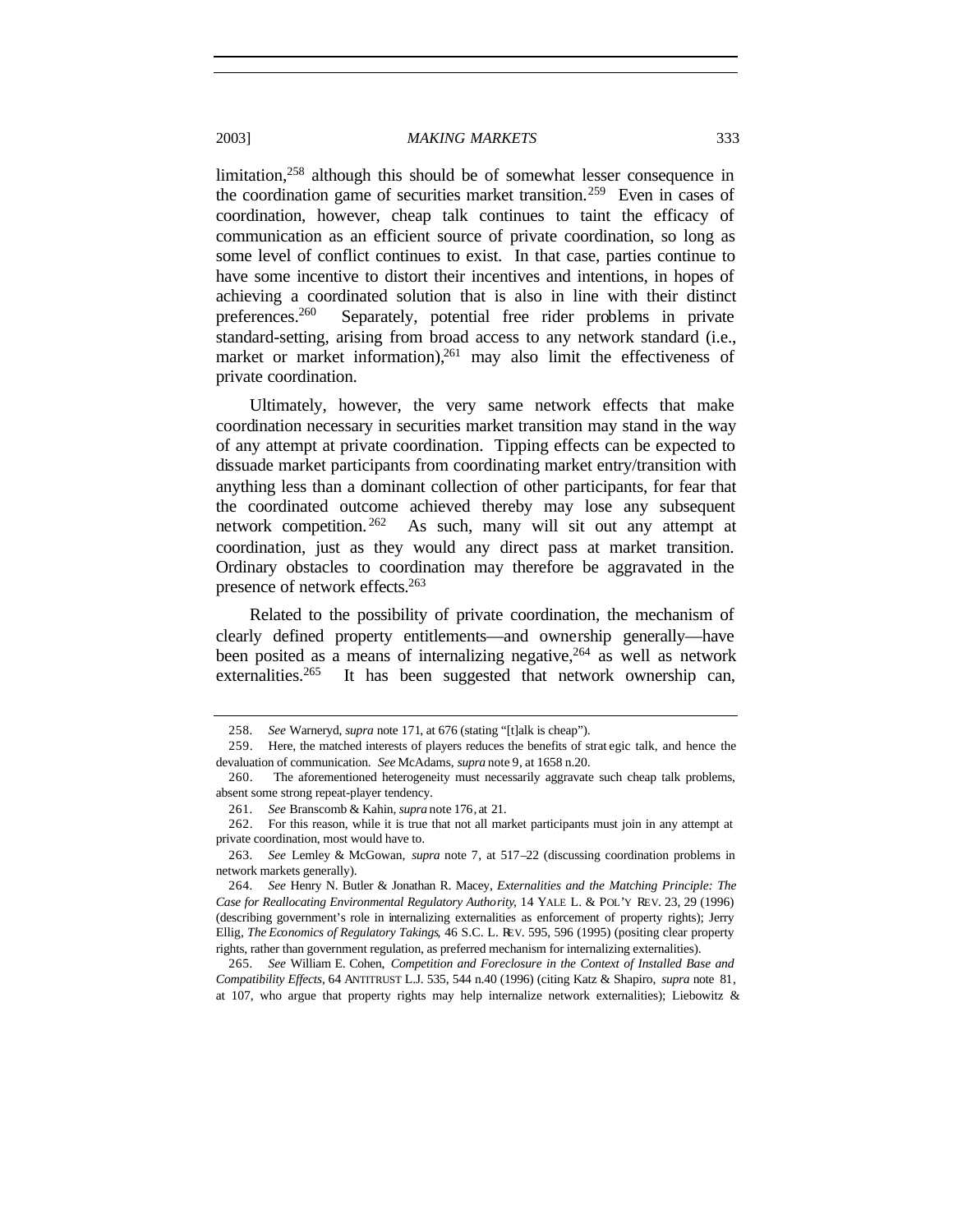literally, compensate for such externa lities.<sup>266</sup> Network owners would make side payments to new users for their entry, to the full amount of the marginal network enhancement they bring.<sup>267</sup> In securities markets, for example, the owners of any given trading system would subsidize the efficient entry of new traders and issuers.

While ownership may serve a salutary function in facilitating the internalization of network externalities, it is not a panacea, at least in networked securities markets. To begin with, ownership shares the limitations of any attempt at internalization. As described above, the network owner's efficient distribution of the costs of any entry subsidy among market participants would at best be difficult. Compounding this difficulty, ownership in securities markets is ordinarily limited to components of the entire relevant 'market.' Trading in any given security, and by any given trader, on the other hand, commonly takes place on an array of independent trading systems.<sup>268</sup> A distinct network owner who can efficiently subsidize new entry is therefore lacking. <sup>269</sup>

Ownership may also be of limited efficacy, given that some substantial part of the social benefits of enhanced securities market networks goes un-internalized by the given market *or* its membership/participants. Rather, price information—if openly available is itself a positive externality.<sup>270</sup> Given as much, owners may not subsidize efficient network entry—for which they will go uncompensated.<sup>271</sup>

Margolis, *supra* note 52, at 671; Liebowitz & Margolis, *supra* note 37, at 141–42 (stating that through ownership, a network owner could be motivated to make investments or provide incentives to increase the value of the network, by internalizing any externalities). Thus, the owner of a securities market communications system (i.e., network sponsor) can subsidize membership/participation in order to internalize the network benefit created.

<sup>266</sup>*. See* Lemley & McGowan, *supra* note 7, at 560 (describing how network ownership would best internalize externalities).

<sup>267</sup>*. See* Kolasky, *supra* note 39, at 579 (describing how externalities will result if network owners do not compensate additional users); Lemley & McGowan, *supra* note 7, at 594.

<sup>268</sup>*. See* Seligman, *supra* note 165, at 85–86 (describing regional exchanges' trade in dually-listed and unlisted securities). *See also* Dale A. Oesterle, *On the Business of Defending NYSE Specialists*, 18 J. CORP. L. 79, 86 (1993) (describing the increase in trading on regional exchanges and electronic crossing networks).

<sup>269.</sup> Particularly with certain specialized financial instruments, however, such a single-owner 'market' could at least be imagined.

<sup>270</sup>*. See* Stephen J. Choi, *Selective Disclosures in the Public Capital Ma rkets*, 35 U.C. DAVIS L. REV. 533, 534–35 (2002) (describing benefits of access to stock prices). *See also* Hasbrouck, *supra* note 27, at 1185 (noting appropriation of informational value of price by derivative markets, which do not engage in their own price discovery). This potentially significant positive externality can be expected to lead to substantial under-production of information, or at least accurate information. *See* Economides, *supra* note 30, at 94. See also Mulherin, *supra* note 2, at 605–25, for a discussion of the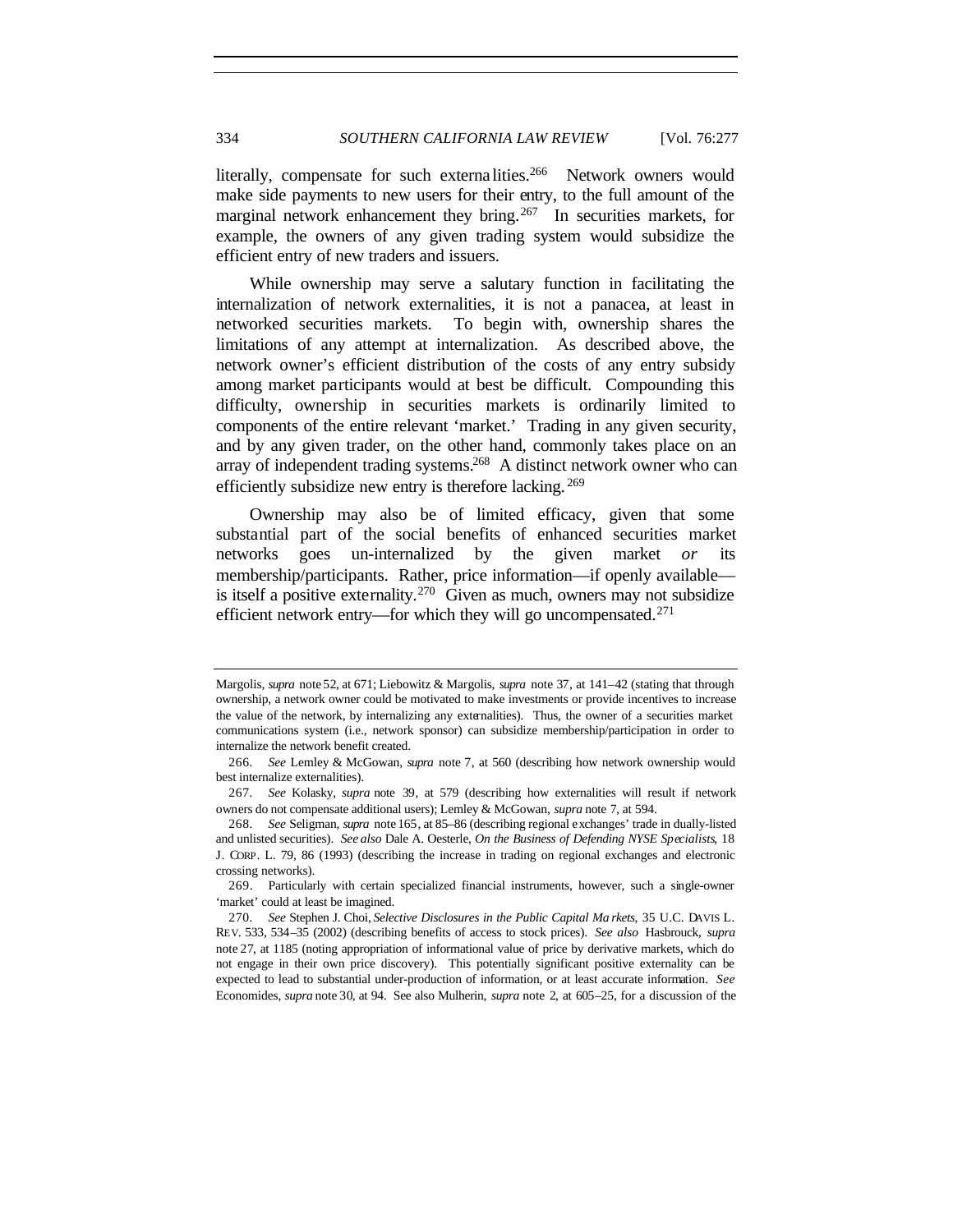Even if network ownership could overcome the foregoing obstacles, however, it would still address only one part of the potential network inefficiencies of market transition. Tipping effect inefficiencies are thus less susceptible than size effects to amelioration through mechanisms of ownership. Even with clear property interests, some role for law in securities market transition therefore persists.<sup>272</sup>

That role, moreover, goes beyond traditional conceptions of law's function in the emergence of strong securities markets. While merely coordinative in nature, it goes to the heart of the market creation process. Unlike the definition of property rights or the protection of minority investors, law's coordinative role is structural in nature. Through it, law makes markets.

As John Coffee has noted, however, we know little about law's role in facilitating structural change.<sup>273</sup> Neoclassical economics, traditional finance economics, and, for the most part, law and economics have questioned any role for law in shaping structure.<sup>274</sup> Rather, they have sought to rely on the efficiency of market mechanisms themselves to shape

historical differences arising from this pattern. Its modern application arises, of course, in the trading activity of the exploding number of alternative trading sy stems.

<sup>271</sup>*. See* Economides & Siow, *supra* note 32, at 116 ("Thus, even when market markers are aware of the gains from liquidity, and there is competition in fees between market makers and free entry of market makers, the externality caused by liquidity is still not completely internalized."). A related issue is that even a single owner would have difficulty allocating the cost of any subsidy among existing members/participants in an efficient manner, for the reasons described above.

<sup>272.</sup> In the context of transition, market participants themselves may not internalize and efficiently compensate for the network externalities of liquidity and price discovery. *Cf.* Romano, *supra* note 85, at 518 n.341 ("Some important exchange services that have a network effect are fully priced: the provision of liquidity is borne by market participants in the form of the bid-ask spread . . . ."). For the most part, this arises from the same factors that lessen the efficacy of network ownership as a remedy to network externalities in securities market transition. The size of the bid-ask spread, for example, may not efficiently capture the entire, likely fragmented, market, or be reflected fully in investor returns. Further, incorporation of any network externality into price will not resolve the uniquely *transitional* inefficiencies of market tipping, described above.

<sup>273</sup>*. See* Coffee, *Future as History*, *supra* note 3, at 649–50. Some commentary on anticipatory versus reactive regulation, including in securities law, however, might resonate with this function of law. *Cf.* Branscomb & Kahin, *supra* note 176, at 9 (noting distinction between anticipatory and reactive standards); Emil Bukman, *The Cart Before the Horse: Anticipatory Securities Regulation in Kazakhstan*, 22 BROOK. J. INT'L L. 535, 563–64 (1997) (distinguishing between anticip atory and responsive securities regulation).

<sup>274</sup>*. See* Coffee, *supra* note 204, at 2 n.6. Again, this can be contrasted with the New Institutional Economics. *See supra* note 246. A related point is the relative disregard in the law and economics literature of positive externalities, and related network effects, as distinct from more familiar negative externalities. *See* Peter Bohm, *External Economies*, *in* 2 DICTIONARY OF ECONOMICS, *supra* note 78, at 262 ("Eventually, diseconomies emerged as the important case and economies as the exceptional case, whereas earlier hardly any importance was attached to technological *dis*economies.") (emphasis in original) (internal citation omitted).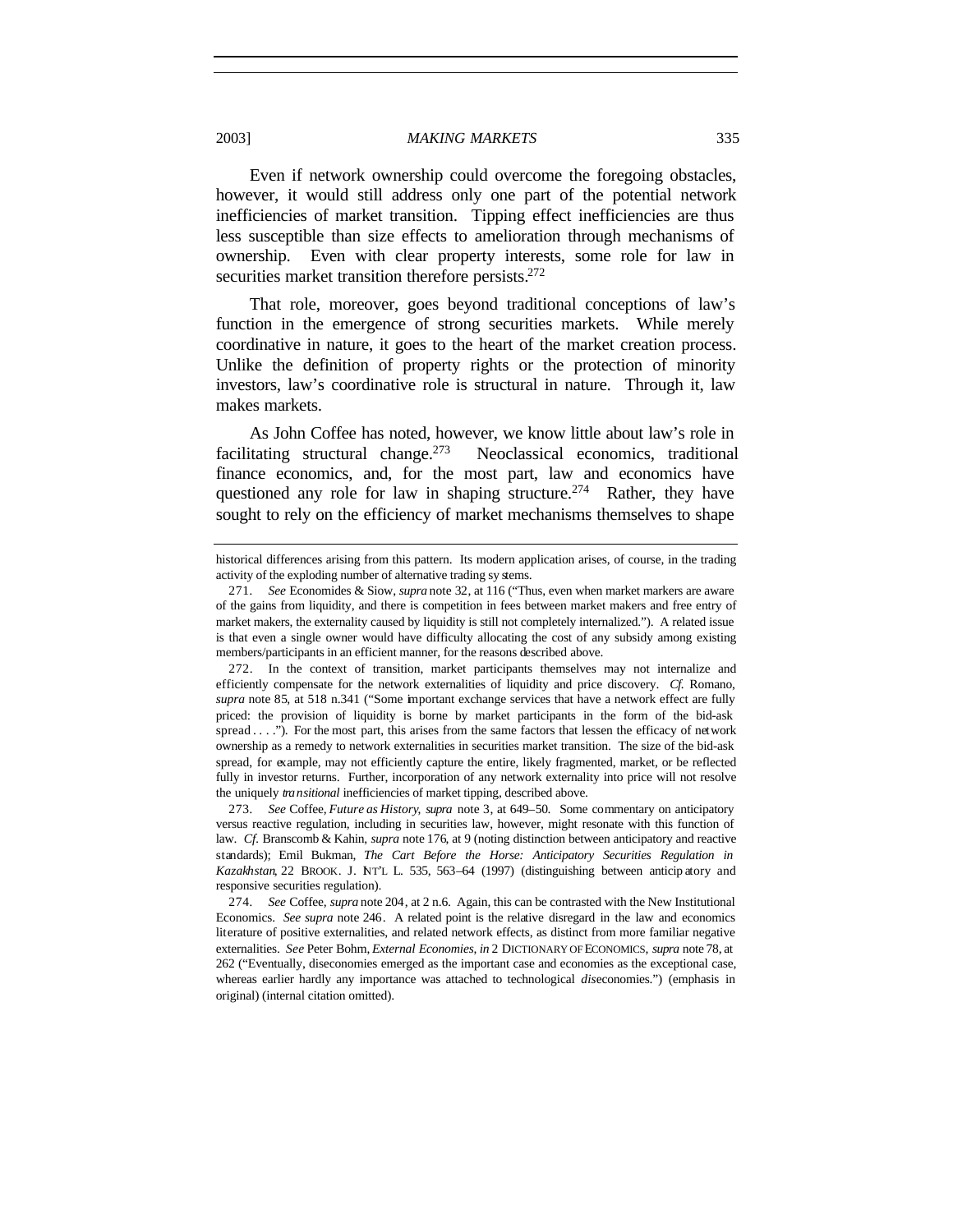market structure.<sup>275</sup> The microeconomics of network effects, however, may suggest at least some circumstances in which law not only matters in market structure and transition, but is central to it.

#### D. THE DESIGN AND OPERATION OF LAW'S COORDINATIVE FUNCTION

*[I]n a complex system of markets without a rich variety of communication channels, the two market makers are unlikely to find each other. These are precisely the circumstances where incomplete markets are a likely outcome of private calculation, and some government coordination is desirable.*<sup>276</sup>

Given the foregoing, securities market transition to a new or restructured network likely requires some form of public coordination.<sup>277</sup> If the efficacy of private action or ownership in securities market transition varies from conventional assumptions, however, the form of law in that process is likewise unique. Just as securities markets may not efficiently emerge if left to purely private initiative, they are also unlikely to emerge through a series of linear directives from above.<sup>278</sup> If law matters in the coordination of market expectations needed for securities market transition, the precise form law might take in the coordination process remains to be seen.

What, then, are the characteristics of law's coordinative function in securities market transition?<sup>279</sup> Most significant is its limited nature.<sup>280</sup>

<sup>275</sup>*. See* LEE, *supra* note 20, at 264–65, 308–09; Klock, *supra* note 20, at 797 (arguing that market would have solved problem of market fragmentation, if SEC had not complicated it).

<sup>276.</sup> Heller, *supra* note 1, at 240.

<sup>277</sup>*. See* Di Noia, *supra* note 31, at 68 ("In the absence of any coordination or policy guide, implicit merger will not arise."). An entirely separate network-related role for law in securities markets arises from the claim that network effects favor harmonization of disclosure, accounting, and other securities market standards. *See supra* note 8. *See also* Uri Geiger, *The Case for the Harmonization of Securities Disclosure Rules in the Global Market*, 1997 COLUM. BUS. L. REV. 241, 295–97, 305 (1997) (arguing that network effects in corporate disclosure standards favor global harmonization). *Cf.* William J. Carney, *Large Bank Shareholders in Germany: Saviors or Substitutes?*, 9 J. APPLIED CORP . FIN. 74, 77 (1997) (noting comparison difficulties arising from varied accounting methods in Germany). The relative significance of network effects in corporate and securities law standards, however, remains in dispute. *See* Romano, *supra* note 85, at 514–27 (2001) (disputing network effects arguments for regulatory harmonization of disclosure standards).

<sup>278.</sup> "The spontaneous nature of the process . . . requires an alternative view in which transition unfolds according to its own logic, produced by a specific sy stem of incentives." SERGUEY BRAGUINSKY & GRIGORY YAVLINSKY, INCENTIVES AND INSTITUTIONS: THE TRANSITION TO A MARKET ECONOMY IN RUSSIA 9 (2000).

<sup>279.</sup> This question of regulatory form is preliminarily treated here, but is more fully developed in a forthcoming work.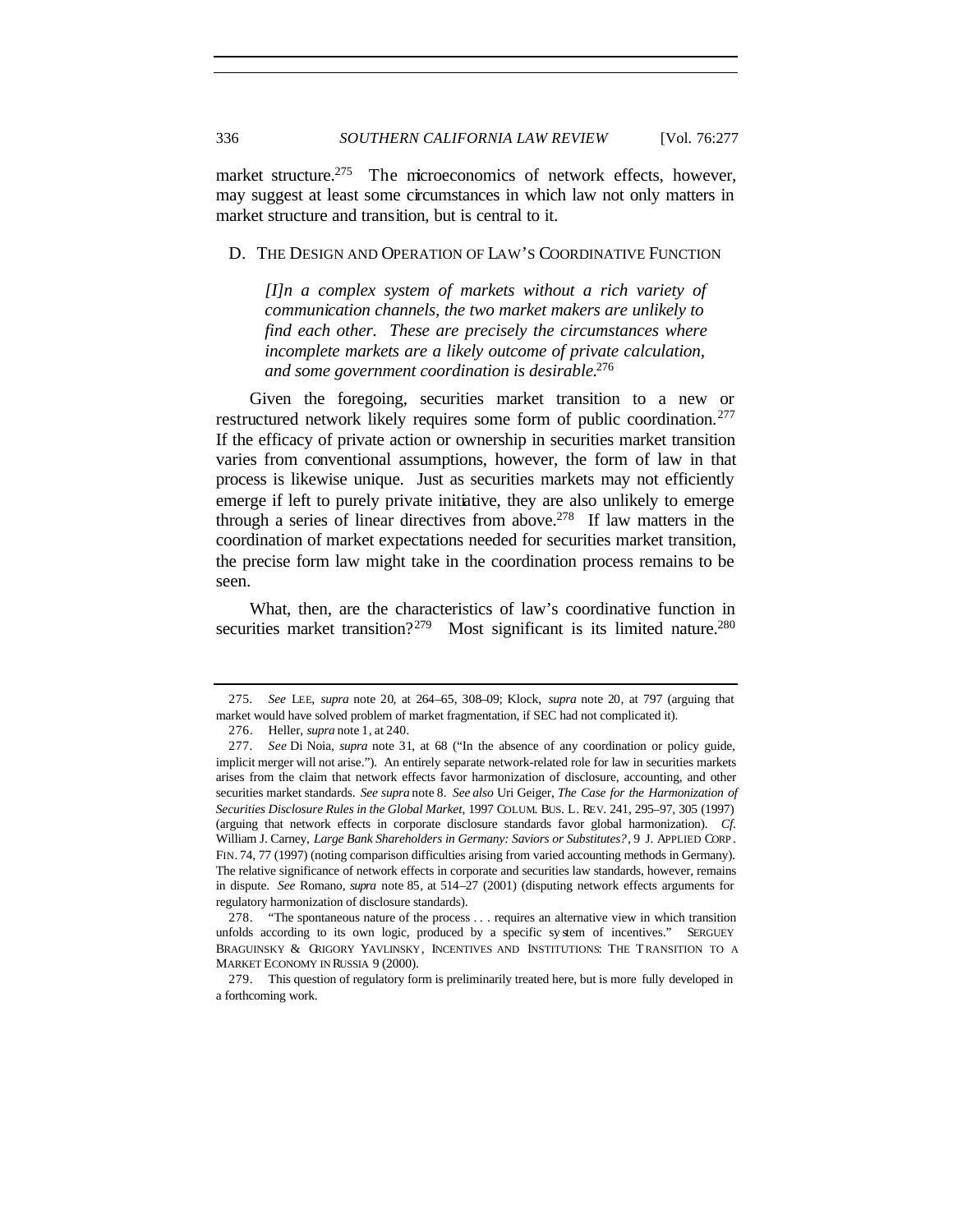Any public coordination of expectations grounded in the network character of securities market transition need not be primarily directive in nature, nor directed to any specific regulatory outcome.<sup>281</sup>

This holds true for two interrelated reasons. First, given a coordination game, such as securities market transition, the aligned interests of the private market players can be expected to alleviate at least part of the need for public direction. Private interests can be expected to efficiently interact without legal intervention, once an initial, coordinated equilibrium is established.<sup>282</sup>

Matched private interests, however, are not sufficient. Whenever market participants engage in collusion, matched interests—however destructive—exist. The second justification for a limited coordinative role for law thus arises from the general correlation of social and private utility, where network effects are at work. With network effects, as distinct from negative externalities, any market failure that arises involves no conflict of public and private values. Rather, both social and individual utility are maximized through coordination, and the network efficiencies that follow from it.<sup>283</sup> In the case of negative externalities, on the other hand, law's

Thomas Nagel, *Moral Conflict and Political Legitimacy*, 16 PHIL. & PUB. AFF. 215, 224 (1987).

<sup>280.</sup> "Here government appears to have a critical, if restrained, role." Branscomb & Kahin, *supra* note 176, at 25. Branscomb and Kahin further argue:

*De facto* [National Information Infrastructure] standards will emerge whether or not the government plays a significant role in organizing and leading standards activity. However, full realization of Internet-style interoperability requires institutionalized, technically insightful, industry-spanning capacity to develop anticipatory standards. . . . *It calls for both public-private consensus and leadership to help the consensus come about.*

*Id.* at 25 (emphasis added). *Cf.* Farrell & Saloner, *supra* note 177, at 79–80 (noting minimal communication necessary to overcome excess inertia in network industries). Such restraint is especially advisable, in the absence of empirical evidence suggesting that the presence of network effects in a particular securities market are actually producing transitional inefficiencies. *See* Klock, *supra* note 20, at 764. *Cf.* COASE, *supra* note 200, at 13.

<sup>281</sup>*. See* McAdams, *supra* note 9, at 1652 ("[W]hen people are otherwise at a loss for how to coordinate, it takes surprisingly little to guide expectations and behavior."). *See also* Branscomb & Kahin, *supra* note 176, at 19 ("Visions, rather than plans, should guide public/private . . . [standardsetting] strategy.").

<sup>282.</sup> "When individuals have a common interest in coordinating, as frequently occurs, a legal rule may guide behavior merely by influencing expectations about how others will behave." McAdams, *supra* note 9, at 1651.

<sup>283.</sup> Both private welfare and public welfare were thus served by the coordination to a common standard in HDTV technology, as described below. Nagel analogizes this to:

the familiar and unproblematic Hobbesian basis for coercion: I may want to be forced to do something as part of a practice whereby everyone else is forced to do the same, with results that benefit us all in a way that would not be possible unless we could be assured of widespread compliance. This is not really forcing people to do what they don't want to do, but rather enabling them to do what they want to do by forcing them to do it.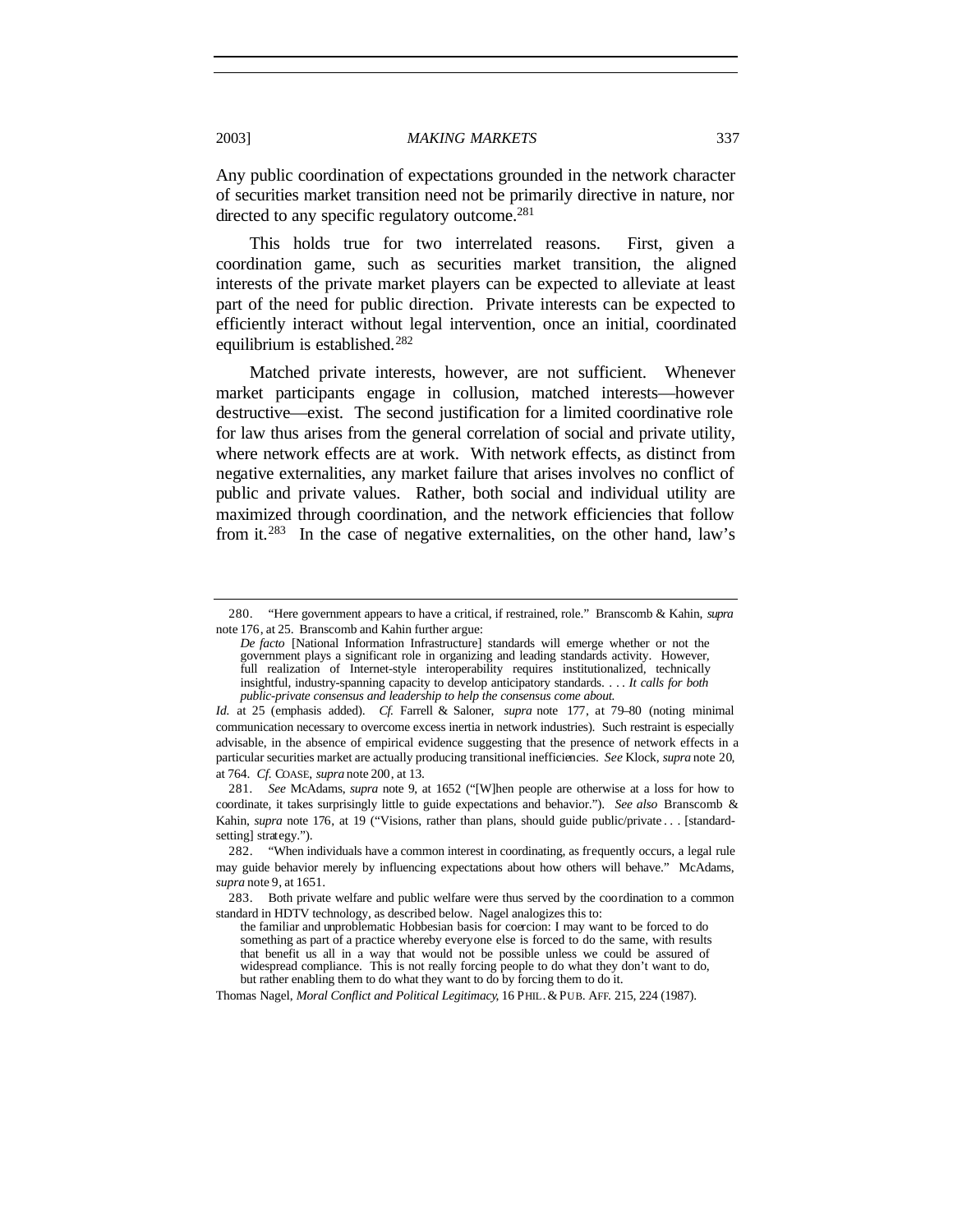intervention is designed to alter privately efficient behavior, in order to achieve goals of social efficiency.<sup>284</sup>

As a result, law's coordinative function would appear to involve primarily the provision of the initial impetus necessary to coordinate expectations and hence achieve network efficiencies.<sup>285</sup> Beyond this initial step, private action can be expected to approach network efficient outcomes.<sup>286</sup> Rather than the imposition of sanctions, the crucial role of law in securities market transition is therefore to provide a preliminary mechanism of coordination, or standardization. It must "[t]ry to identify the productive potential and hitherto unexploited potential of internal institutions and help private actors to realiz[e] it by acting as a catalyst." $287$ 

This expressive function of law in securities market transition is well matched to the potential expectations failure arising from the presence of network effects.<sup>288</sup> Regulation going beyond a coordinative function, on the other hand, is likely to mismatch the network need. Such overreaching, moreover, carries the greater risks of lock-in and technological stagnation that characterize public standard-setting. <sup>289</sup>

One way we might conceptualize such a nontraditional role for law is as shaping conventions, which more directly govern the conduct of private market participants.<sup>290</sup> Coordination thus produces informal institutions, in the form of 'conventions.' These, in turn, are self-enforcing, because no individual party can improve upon their efficiency unilaterally.<sup>291</sup> In securities markets, to this effect, preferred or even standardized trading patterns can be characterized as market conventions, which require some initial public impetus to form.

<sup>284.</sup> Just as law's goal in network transition—coordination—varies from the standard orientation of law—cooperation—so does its tool of choice. While sanctions are the ordinary solution law offers, in securities market transition, law's expressive function may be its most essential contribution. *See* McAdams, *supra* note 9, at 1650–51 (describing expressive function of law).

<sup>285.</sup> "In short, standards strategy . . . should be enabling, not prescriptive." Branscomb & Kahin, *supra* note 176, at 19. *See id.* at 4 (in standard-setting, government operates "in the role of enabler").

<sup>286</sup>*. See id.* at 13 (noting government's role in "convening diverse interests and facilitating cooperation across industry and sectoral boundaries"). For similar reasons, the law's coordinative directions in securities market transition will often be implicit, versus explicit, in nature.

<sup>287.</sup> Voigt & Engerer, *supra* note 77, at 174.

<sup>288</sup>*. Cf.* BREYER, *supra* note 219, at 191 (describing need to match regulatory response to underlying market failure).

<sup>289</sup>*. See* Lemley & McGowan, *supra* note 7, at 544 (discussing problems of government standardsetting).

<sup>290.</sup> The role of conventions has been particularly emphasized, notably, in the study of network effects. *See* Warneryd, *supra* note 171, at 675 (discussing how conventions are used to solve coordination problems created by network effects).

<sup>291</sup>*. See* McAdams, *supra* note 9, at 1694; Voigt & Engerer, *supra* note 77, at 133.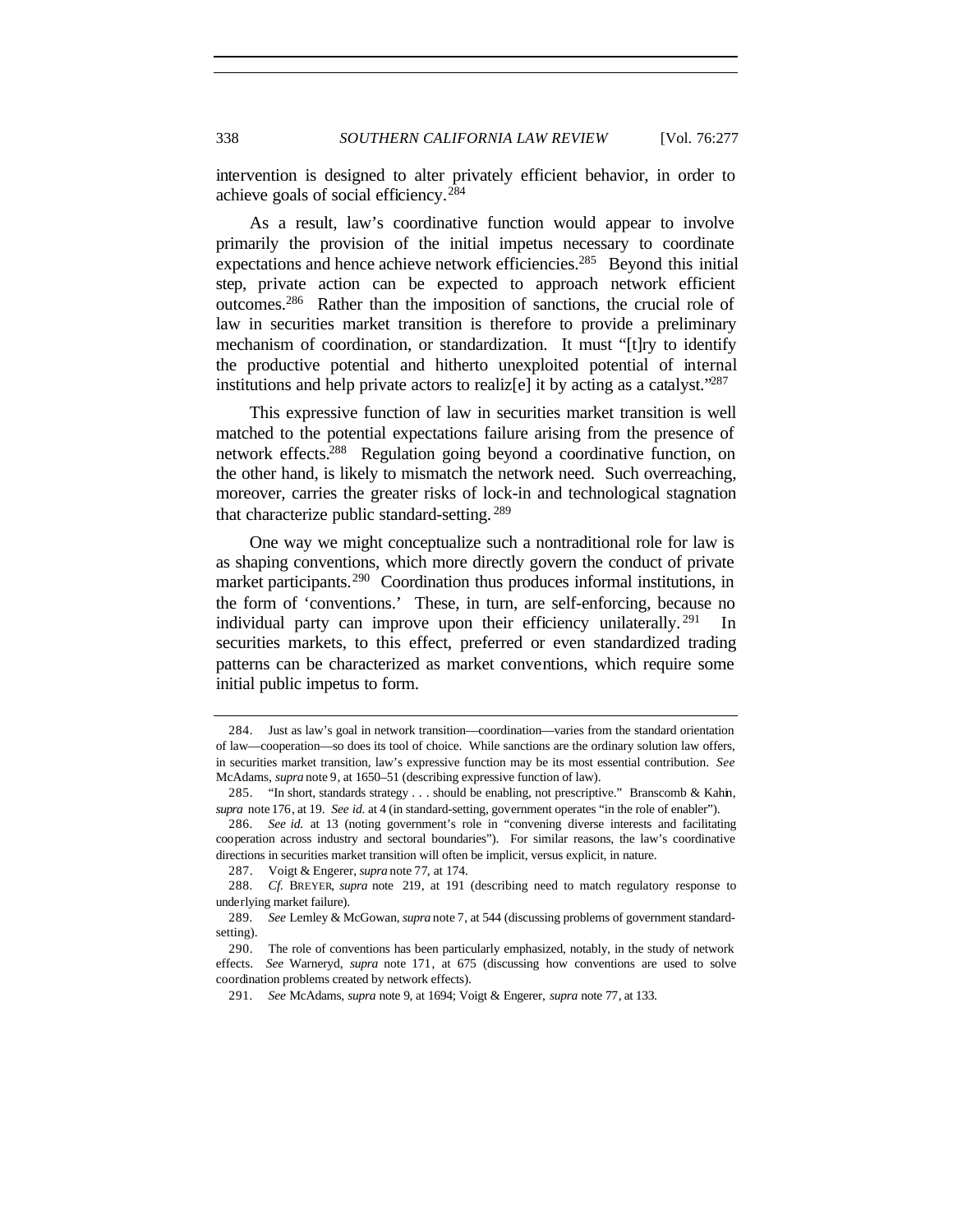Such conventions in securities market transition might include, among others, the initial determination of whether to rely on banks or securities markets for corporate financing,  $292$  and the subsequent election of a floorbased or electronic trading system, and an order- or quote-driven system.<sup>293</sup> In these cases, law would serve to make one of the possible equilibria focal, by simultaneously highlighting an efficiency preference for a coordinated outcome generally and creating a preliminary referent to help facilitate private bargaining toward one particular coordinated equilibrium. As suggested in the following Section,  $294$  securities regulators can thus help encourage coordination around a network-efficient common standard, including the development of strong securities markets and the use of an electronic trading model, for example.

As this perspective suggests, the coordination of expectations in securities market transition is ultimately as much a private process as a public one. Rather than directives from public to private, it is characterized by the use of incentives.<sup>295</sup> The relationship of public and private in securities market transition can thus be thought of as a "loose coupling,"<sup>296</sup> in which public and private jointly shape market growth and development.<sup>297</sup> In this view, securities market transition arises from initial and limited legal coordination, followed by extended and substantial private action/regulation.<sup>298</sup>

A regulatory model grounded in private execution of law's signal is especially appropriate in securities markets, given the centrality of private regulation in strong securities markets.<sup>299</sup> In securities markets, interdependent public and private rules are the norm, creating a balance

<sup>292</sup>*. See* Black, *supra* note 5, at 832–34.

<sup>293</sup>*. See supra* note 245.

<sup>294</sup>*. See infra* Part III.E. As noted above, the precise mechanisms of law's coordination function are further analyzed in a forthcoming work.

<sup>295</sup>*. See* BRAGUINSKY & YAVLINSKY, *supra* note 278, at 9 (suggesting limited efficacy of efforts "to steer . . . developments" toward a market system, as opposed to using "a specific system of

<sup>296.</sup> Gernot Grabher & David Stark, *Organizing Diversity: Evolutionary Theory, Network Analysis, and Post-Socialism* , *in* RESTRUCTURING NETWORKS, *supra* note 232, at 1, 11.

<sup>297</sup>*. Cf.* Coffee, *supra* note 204, at 22.

<sup>298.</sup> "That is, in place of the dichotomously forced choice of restructuring directed by state agencies versus restructuring via market processes . . . [securities market transition may involve] the possibilit[y] of alternative co-ordinating mechanisms governed neither by hierarchy nor by markets." Grabher & Stark, *supra* note 296, at 3. *See also* Walter W. Powell, *Hybrid Organizational Arrangements: New Form or Transitional Development?* , 30 CAL. MGMT. REV. 67 (1987).

<sup>299</sup>*. See* Partnoy, *supra* note 6, at 773–75 (discussing ways market reduces agency and information costs on its own). *But see id.* at 775 n.159 (noting risk of extensive role for private regulation).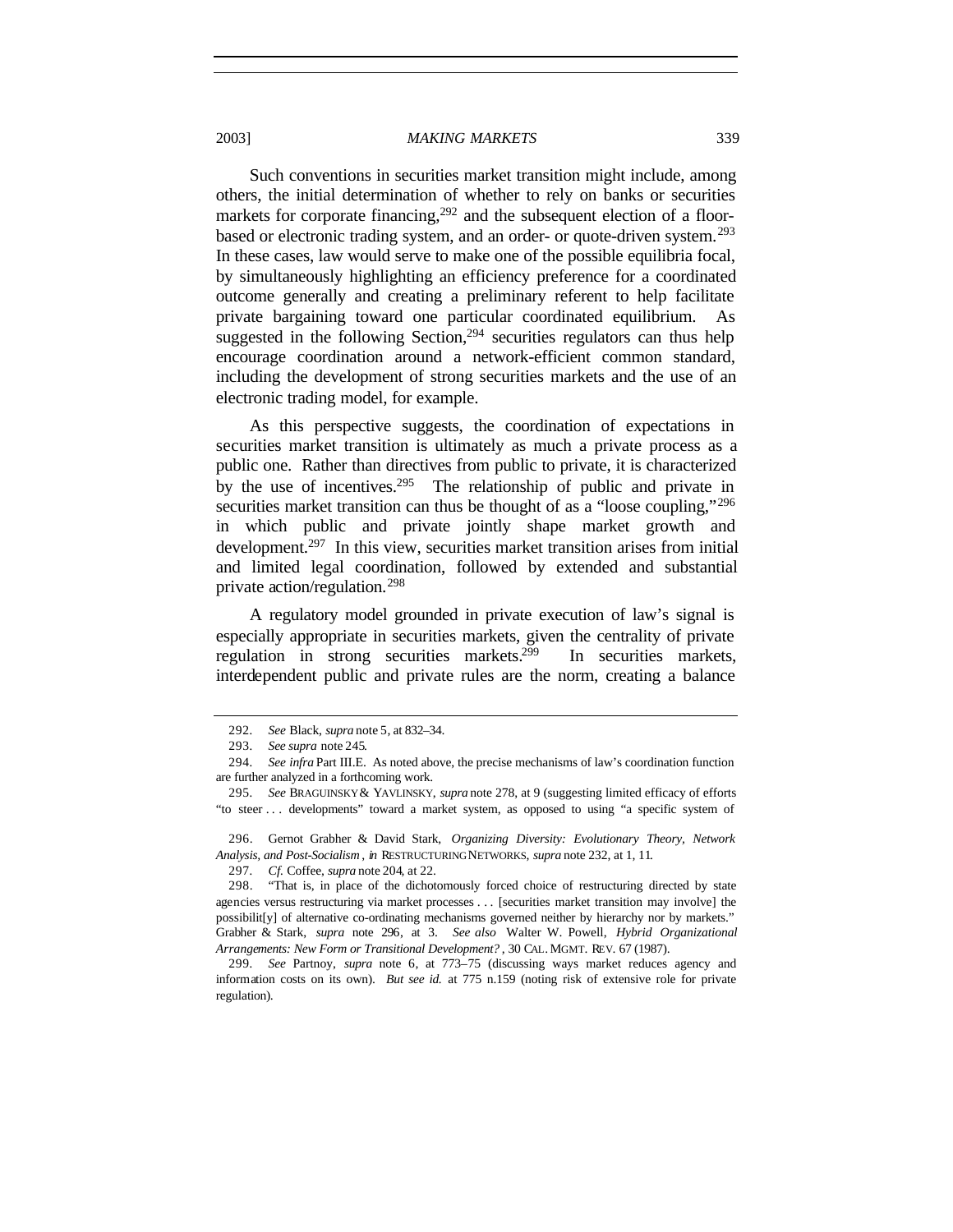that ordinarily ought not be disrupted.  $300$  By way of example, one might highlight the complex public-private character of the National Association of Securities Dealers ("NASD") and the Financial Accounting Standards Board ("FASB"), central institutions in the regulation of U.S. securities markets.<sup>301</sup> Subject to the oversight and veto of the SEC, these formally private entities<sup>302</sup> nonetheless enjoy substantial regulatory authority over the securities markets, arguably playing a greater role in their day-to-day operations than the SEC itself. A public-private model of securities market transition is also favored, then, by the sensitive regulatory equilibrium that has emerged in the securities markets.<sup>303</sup>

Law's coordination of expectations in securities market transition, along the broad lines described to this point, does not readily fit within ordinary models of law's domain. On the other hand, neither is it without precedent. Rather, it has been manifest in technology standard-setting for some time, including in the development of HDTV technology.

As noted above, the development of HDTV continues to be hampered by divergent technology standards among the leading industrial states.<sup>304</sup> Nonetheless, the important milestone of a unified standard within the United States was recently achieved through public coordination of a similar sort to that described herein. At the outset, this involved an extended dialogue among the public and private parties of interest, initiated by government regulators.<sup>305</sup> As this process dragged on, the threat of FCC action to mandate its own standard played a decisive role, prompting U.S. private industry to voluntarily form a "Grand Alliance" around a particular digital standard. <sup>306</sup>

<sup>300</sup>*. See* Craig Pirrong, *A Theory of Financial Exchange Organization*, 43 J.L. & ECON. 437, 468 (2000) (stating that caution is balanced against regulation).

<sup>301</sup>*. See* Shelley A. Finger, Jones v. SEC*: Upholding the SEC's Ability to Impose Sanctions in Addition to Those of the NASD*, 51 ADMIN. L. REV. 989, 1007 n.99 (1999); Steve Cocheo, *Enron Comes to Main Street*, A.B.A. BANK. J., May 2002, at 8 (referring to "quasi-public Financial Accounting Standards Board"). *See also* Alan Palmiter, *Toward Disclosure Choice in Securities Offerings*, 1999 COLUM. BUS. L. REV. 1, 24; Comment Letter of Securities Industry Association to SEC, Regarding Proposed Rule Changes of Self-Regulatory Organizations, Apr. 6, 2001, available at http://www.sia.com/2001\_comment\_letters.

<sup>302</sup>*. See* Jones v. SEC, 115 F.3d 1173, 1183 (4th Cir. 1997) (classifying NASD as private party).

<sup>303.</sup> As described above, even strong network inefficiencies need not undermine the place of private regulation, beyond law's initial coordination of market participants, given some proximate correlation of private and public interests in network transition. *See supra* notes 283–284 and accompanying text.

<sup>304</sup>*. See supra* note 143.

<sup>305</sup>*. See* Branscomb & Kahin, *supra* note 176, at 14–15.

<sup>306</sup>*. See id.* Given the long delay in getting to even a U.S. standard, as well as some continued criticism of the standard identified, the government's coordinative role in HDTV standardization is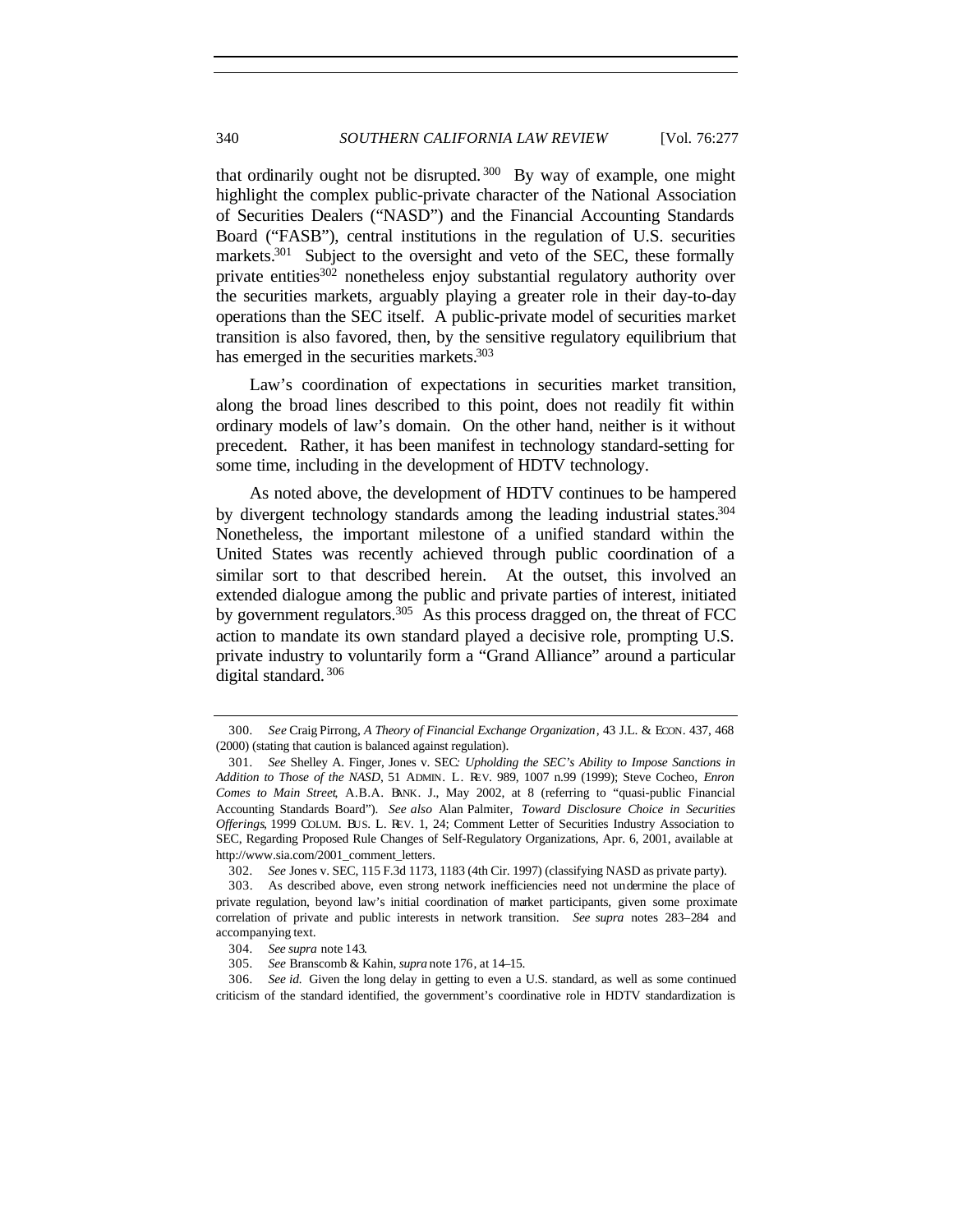This pattern can be favorably contrasted with the FCC's unwillingness to play a coordinative role in the development of AM stereo in the early 1980s. Absent such coordination, private industry proved unwilling to devote the necessary resources to develop the technology. Needless to say, it never took hold.

# E. LAW'S COORDINATION OF EXPECTATIONS IN SECURITIES MARKET **TRANSITION**

The nature of any public coordination of expectations in securities market transition is necessarily specific to individual circumstances, including the existence of sufficient evidence that network inefficiencies are actually impeding market creation or restructuring. Nevertheless, two preliminary elements of such a coordinative role—the elimination of barriers to coordination, and the government's role as a "market participant"—can be highlighted. In addition, a pair of examples of more affirmative coordination—one in Russia and one in the United States—can be evaluated for additional features of this rough portrait of law's coordinative role.

Among the most basic elements in law's coordination of expectations is the elimination of barriers to its occurrence, whether public or private in nature. Potential antitrust restraints on effective coordination, in particular, must be identified and kept in check if securities market transition is to efficiently occur.<sup>307</sup> Rather than barring coordination through antitrust law, regulation may instead need to facilitate its occurrence.<sup>308</sup> Again suggesting the unique role of law in market transition, its primary regulatory function in this case would seemingly be to minimize, rather than enhance, restraints on market activity.

The coordination needed to align market expectations across a multiplicity of participants is a form of horizontal agreement among competitors, which ordinarily might be circumscribed by Section 1 of the

probably best recalled as an example, rather than a model, of law's coordinative role in market transition.

<sup>307</sup>*. See* Carlton & Klamer, *supra* note 232, at 465; Van Zandt, *supra* note 4, at 980 n.54 (describing Supreme Court's antitrust protection of market-making by Chicago Board of Trade).

<sup>308</sup>*. See* Di Noia, *supra* note 31, at 68 (suggesting that "[r]egulation should guide or favour implicit merger, eliminating all obstacles to listing and delisting in exchanges and to trading, implementing, in full, remote access"). As this suggests, antitrust restraints not only on coordination itself, but on the potential increase in market consolidation that can be expected to follow from it, must be carefully managed.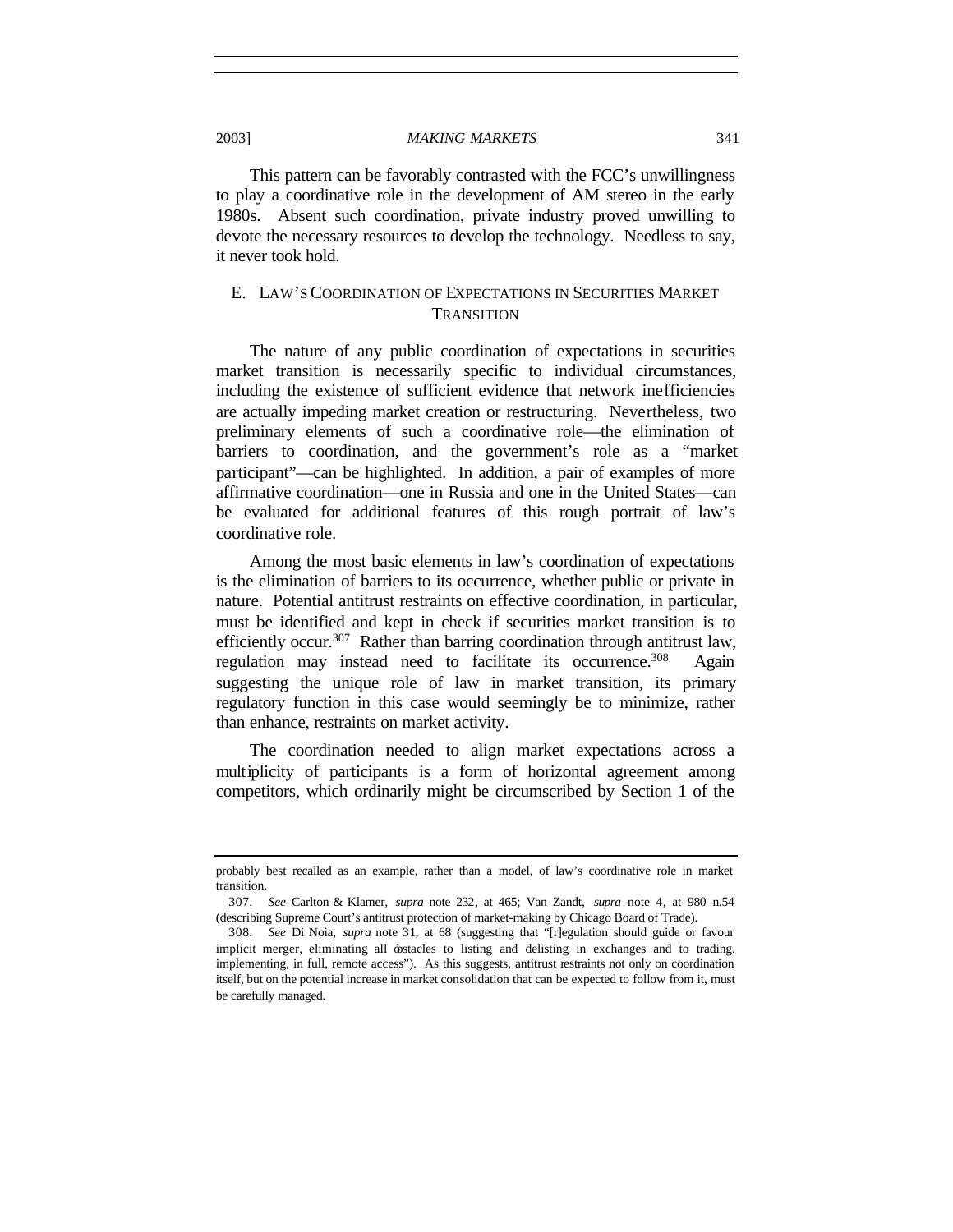Sherman Act.<sup>309</sup> Such horizontal agreement is precisely what efficient transition requires, however, if network effects are to be overcome.<sup>310</sup> It is therefore essential that antitrust law not ordinarily, let alone invariably, stand in the way of such outcomes.<sup>311</sup> Rather, the economic effects of such 'collusion' (i.e., coordination) must be considered under a rule of reason, with particular attention given to network effects' implications for securities markets.<sup>312</sup>

Notably, such protection from the strictures of antitrust law has long been a feature of U.S. securities markets.<sup>313</sup> The presence of network effects may thus help explain the securities markets' long-standing, if still ambiguous, immunity from antitrust scrutiny.<sup>314</sup> While neither the Supreme Court's decisions in *U.S. v. NASD*<sup>315</sup> and *Gordon v. NYSE*<sup>316</sup> nor the SEC's pronouncements on implied antitrust immunity have suggested as much, nor have they explicitly tied antitrust immunity in securities markets to the need for effective market coordination, such immunity is

311*. See* Di Noia, *supra* note 31, at 68.

315. 422 U.S. 694 (1975).

<sup>309</sup>*. See* Mark A. Lemley, *Antitrust and the Internet Standardization Problem*, 28 CONN. L. REV. 1041, 1079 (1996). *See also* Lemley & McGowan, *supra* note 7, at 518; Manisha M. Sheth, *Formulating Antitrust Policy in Emerging Economies*, 86 GEO. L.J. 451, 455 (1997) (describing basis for antitrust law prohibition of horizontal agreements, especially in developing countries). Such resistance to standard-setting among competitors is hardly unwarranted, given the risks of price-fixing and the exclusion of potential competitors that arise from such arrangements. *See* Lemley, *supra* , at 1079–80. Analogous self-regulation has thus received mixed judicial reviews. *See* Silver v. NYSE, 373 U.S. 341 (1963) (questioning permissible scope of self-regulation under antitrust and securities market legislation); Fashion Originators' Guild of America v. FTC, 312 U.S. 457, 467–68 (1941) (condemning self-regulatory arrangement among market participants asserted to "protect the manufacturer, laborer, retailer and consumer") (internal quotations omitted).

<sup>310.</sup> "In fact, a cartel of exchanges may be socially desirable." Domowitz, *supra* note 33, at 169– 70. *See* Lemley & McGowan, *supra* note 7, at 518 (suggesting horizontal standard-setting agreements should be viewed more leniently in network industries).

<sup>312</sup>*. See* Lemley & McGowan, *supra* note 7, at 509–10 (noting need to deal flexibly with agreements among competitors in network industries). A fascinating account of the need to temper antitrust restraints on coordination in industries characterized by network effects can be found in Carlton & Klamer, *supra* note 232. Coming before the wave of economic analysis and characterization of the network effects phenomenon, Carlton and Klamer foreshadow many of its central elements and implications. Ultimately, however, they fail to characterize, in economic terms or otherwise, the specific economic condition of network effects.

<sup>313</sup>*. Cf.* Katz & Shapiro, *supra* note 38, at 439 (noting importance of antitrust exemptions in achieving network compatibility).

<sup>314</sup>*. See* Dan W. Schneider, *Evolving Proof Standards Under Section 7 and Mergers in Transitional Markets: The Securities Industry Example*, 1981 WIS. L. REV. 1, 14 (noting Supreme Court's holding of antitrust law to be largely inapplicable to securities markets because of SEC's overarching supervisory role). *But see id.* at 13 (noting absence of any specific exemption of securities regulation from antitrust law).

<sup>316.</sup> 422 U.S. 659 (1975). *See also* Silver v. NYSE, 373 U.S. 341 (1963).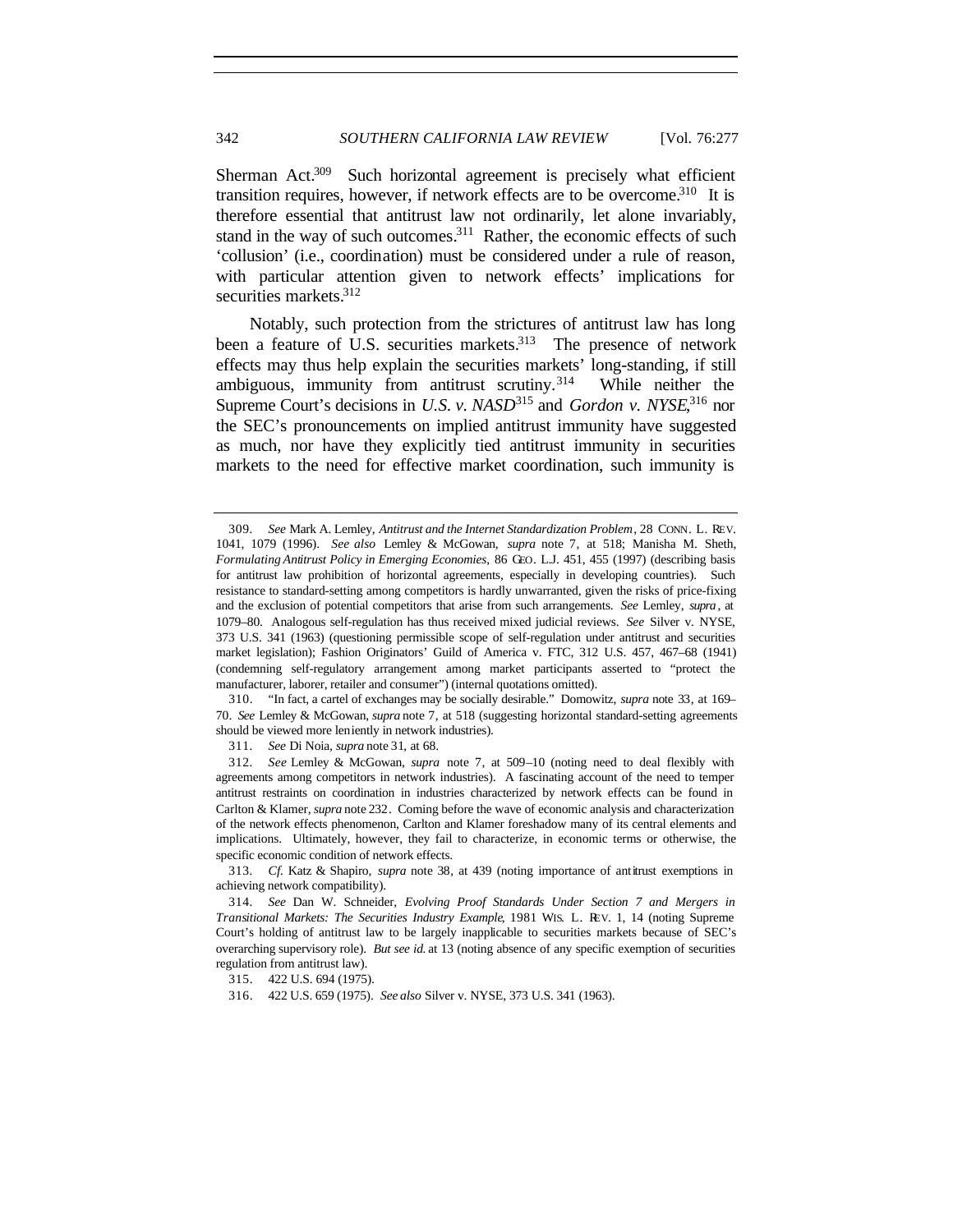both consistent with and readily understood with reference to a network analysis of the securities markets.<sup>317</sup>

Beyond eliminating obstacles to coordination, another feature of the law's role in coordinating securities market transition comes through the government's role as "market participant."<sup>318</sup> While not without some controversy, the government does play at least some participatory role in securities markets.<sup>319</sup> Such indirect 'intervention' in the market, moreover, raises fewer efficiency concerns than other possibilities.<sup>320</sup>

In coordinating securities market transition, this market participant function may play an important role. Thus, the selection of trading mechanisms and trading sites by the government and its satellite agents can help coordinate the process of market creation and restructuring. The particular investment vehicles selected in such circumstances might play a similar role. The timing and mechanism of debt issues by the government, finally, can also be expected to influence the market transition process.<sup>321</sup>

318*. See* Lemley & McGowan, *supra* note 7, at 541 n.273, 544–45 (describing role of government as "market participant" in network industries). *See also* Howard S. Dakoff, *The Clipper Chip Proposal: Deciphering the Unfounded Fears That Are Wrongfully Derailing Its Implementation*, 29 J. MARSHALL L. REV. 475, 482–84 (1996) (describing example of government's use of purchasing power to shape network standard).

<sup>317.</sup> To be clear, I do not mean to suggest that network effects obviate the role of antitrust law in securities markets and their transition. To the contrary, assurance of access to "essential [network] icient market. *See* David McGowan, *Regulating Competition in the*

*Information Age: Computer Software As an Essential Facility Under the Sherman Act*, 18 HASTINGS COMM. & ENT. L.J. 771, 782–83 (1996). In essence, transition to an efficient market, with maximum participation, may necessitate public intervention to prevent the exclusion of participants. Individual participants' refusal to participate is also problematic. Thus, just as traders and exchanges cannot be efficiently denied access in the presence of network effects, efficiency may also dictate that they not be able to operate independent of the dominant network. Recent claims directed against Island ECN, which has failed to submit its best bid and ask prices to the Intermarket Trading System, highlight this issue. Given the network efficiency demands, the SEC has appropriately been questioned for its decision to direct the NASD to drop a suit seeking to force Island ECN to comply. *See* Gretchen Morgenson, *In a New World, a Puzzling Directive from the SEC*, N.Y.TIMES, Jan. 27, 2002, at C1.

<sup>319.</sup> In the United States, present and potential examples include the federal employee retirement savings plan, proposals to allow individual investment of Social Security funds, *see* Roberta S. Karmel, *Regulatory Implications of Individual Management of Pension Funds: The Challenge to Financial Regulators Posed by Social Security Privatization*, 64 BROOK. L. REV. 1043 (1998), and the possible investment of federal surplus funds in equities, *see The Rubin-Jackson Raid* , WALL ST. J., Feb. 1, 1999, at A20, *available at* 1999 WL-WSJ 5438938. For the moment, however, the government's most significant "market participant" impact on equities markets comes in its debt functions, which have substantial implications for the stock market.

<sup>320</sup>*. See* Lemley & McGowan, *supra* note 7, at 541 n.273; *id.* at 545 ("But even when the government acts deliberately to support (or undermine) a standard, such action does not raise the same sorts of concerns as mandatory standards, at least when the government lacks monopsony power.").

<sup>321</sup>*. See* Jody Freeman, *The Contracting State*, 28 FLA. ST. U. L. REV. 155, 168 & n.57 (2000) (highlighting government's influence as market participant).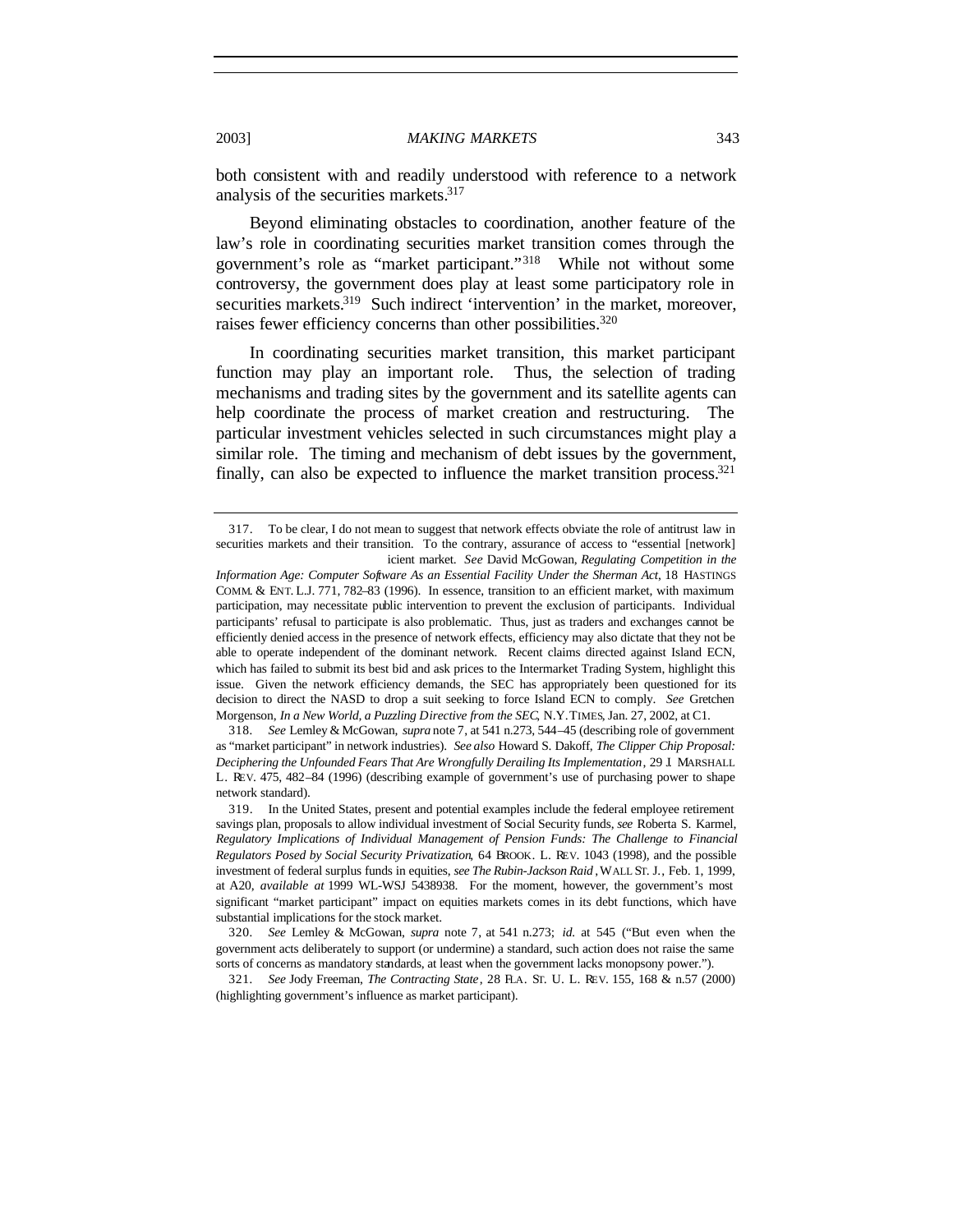In Russia, to this effect, the government's early pattern of offering shortterm debt at incredibly high rates of return served to strengthen the banking industry, which held much of this debt, and weaken the securities markets, which could not offer a similar return.<sup>322</sup>

In addition to eliminating barriers to effective coordination in securities market transition, and asserting its buying power to assist in the latter process, the law may also play an affirmative role in coordinating transition. Some features of the role of law in directly *facilitating* coordination can be extracted from two examples of such coordination. The first is the Russian Federal Commission on Securities Markets' ("FCSM") role in the establishment of NAUFOR, the major self-regulatory organization of brokers and dealers in Russia, and in the creation of the Russian Trading System ("RTS"). The second is the U.S. Securities and Exchange Commission's ("SEC") pursuit of a National Market System since the early  $1970s.^{323}$ 

The FCSM's exceptional approach to Russian securities markets received wide attention among observers of law in Moscow during the 1990s. Dating to its establishment in 1993, the FCSM focused as much of its regulatory energy on creating the infrastructure of efficient capital markets in Russia, as on adopting the rules to support that infrastructure the conventional task of securities regulation.<sup>324</sup> These structural efforts have included work to facilitate the development of reliable nationwide share registration and depository services.<sup>325</sup> to encourage the establishment and growth of unit investment funds (i.e., mutual funds),  $326$ and to delineate the role of commercial banks in Russia's capital markets.<sup>327</sup>

Most important, however, has been the FCSM's role in the establishment of NAUFOR and the RTS. In May 1994, as privatization progressed and the availability of public subsidies declined, and the

<sup>322</sup>*. See* Asya S. Alexandrovich, *Bankruptcy Law, an Economic Medicine: How Russia's New Bankruptcy Legislation Facilitated Recovery From the Natio nwide Financial Crisis of August 17, 1998,* 34 CORNELL INT'L L.J. 95, 105 (2001).

<sup>323.</sup> As noted above, the present treatment of these examples is not intended to be comprehensive, but introductory.

<sup>324</sup>*. See, e.g.*, Brown, *supra* note 102, at 522–25.

<sup>325</sup>*. See* Richard P. Cunningham, Jr., *Corporate Governance and Foreign Investment Nightmares in Russia: A Case Study of Unified Energy Systems*, 42 VA. J. INT'L L. 889, 898–99 (2002) (describing depository requirements promulgated under FCSM); Lumelsky, *supra* note 154, at 139–42 (noting FCSM's efforts to reform registration process).

<sup>326</sup>*. See* Ratinov, *supra* note 109, at 1795 (describing emerging Russian mutual fund market).

<sup>327</sup>*. See* Lumelsky, *supra* note 154, at 127 (describing commercial banks as main threat to FCSM's goal of strong securities market).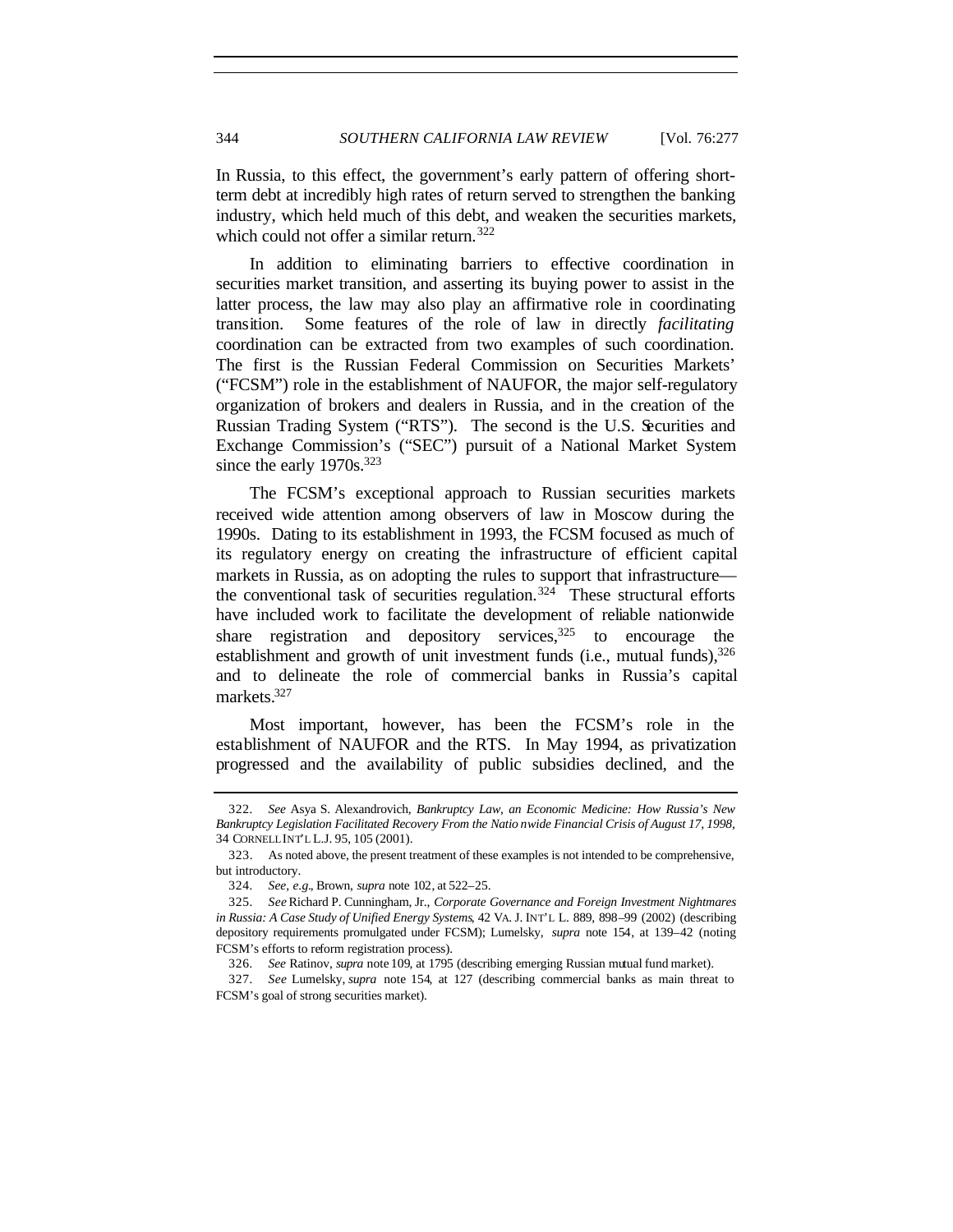demand for private capital consequently began to grow, the FCSM convened a small group of reputable brokers and dealers to help carry forward the evolution of Russia's capital markets.<sup>328</sup> From this group, there emerged the self-regulatory organization NAUFOR. The FCSM delegated substantial regulatory authority to the organization, including the authority to develop market rules and impose discipline.<sup>329</sup> Additionally, it provided technical assistance, through U.S.A.I.D. consultants, to the broker members of NAUFOR and paid the operating expenses of the organization during its first eighteen months of operation.<sup>330</sup>

NAUFOR, in turn, established RTS as a NASDAQ-style, screen-based equities trading system for Russia's largest corporate enterprises. This system—it was expected, and it has proven true—would replace the thousands of equity trading operations that had formed across Russia. The FCSM again played a central role, financing purchase of the computers and modems necessary for NAUFOR members to utilize RTS, once more with U.S. assistance.<sup>331</sup>

Since their establishment, NAUFOR and RTS have emerged as the dominant institutions in Russian equities markets, arguably overshadowing even the FCSM itself. In 1994, with a market consisting of small groups of traders, spread over Russia's fifteen time zones and trading paltry share volumes, the mechanisms of the market's evolution could not have been discerned. It was entirely unclear whether a strong securities market would even be pursued, whether a quote-driven electronic system or a floor-based auction system would be favored, and how Russia's traders would effectively be linked.

With the government's May 1994 signal, as subsequently reinforced by its financial assistance to brokers seeking to participate in RTS, these expectations barriers were effectively overcome. The FCSM's coordinative intervention involved minimal public direction, let alone dictation of outcomes. Rather than insisting upon a quote-based screen system, for example, the FCSM simply convened the initial founders of

<sup>328</sup>*. See* FRYE, *supra* note 150, at 127.

<sup>329</sup>*. See id.* at 127–28.

<sup>330</sup>*. See id.* at 127.

<sup>331</sup>*. See* Michael P. Claudon & Andrey F. Yakushin, *The Sell-Side of the Russian Securities Market*, *in* INVESTING IN RUSSIA'S SECURITIES MARKET: AN INDEPENDENT ASSESSMENT OF THE STATE OF PLAY 34 (Geonomics Institute ed., 1996) (noting U.S.A.I.D. sponsorship of development of RTS). *See also* FRYE, *supra* note 150, at 48, 127 (noting FCSM's provision of computers and other technical and financial assistance in formation and early operation of RTS).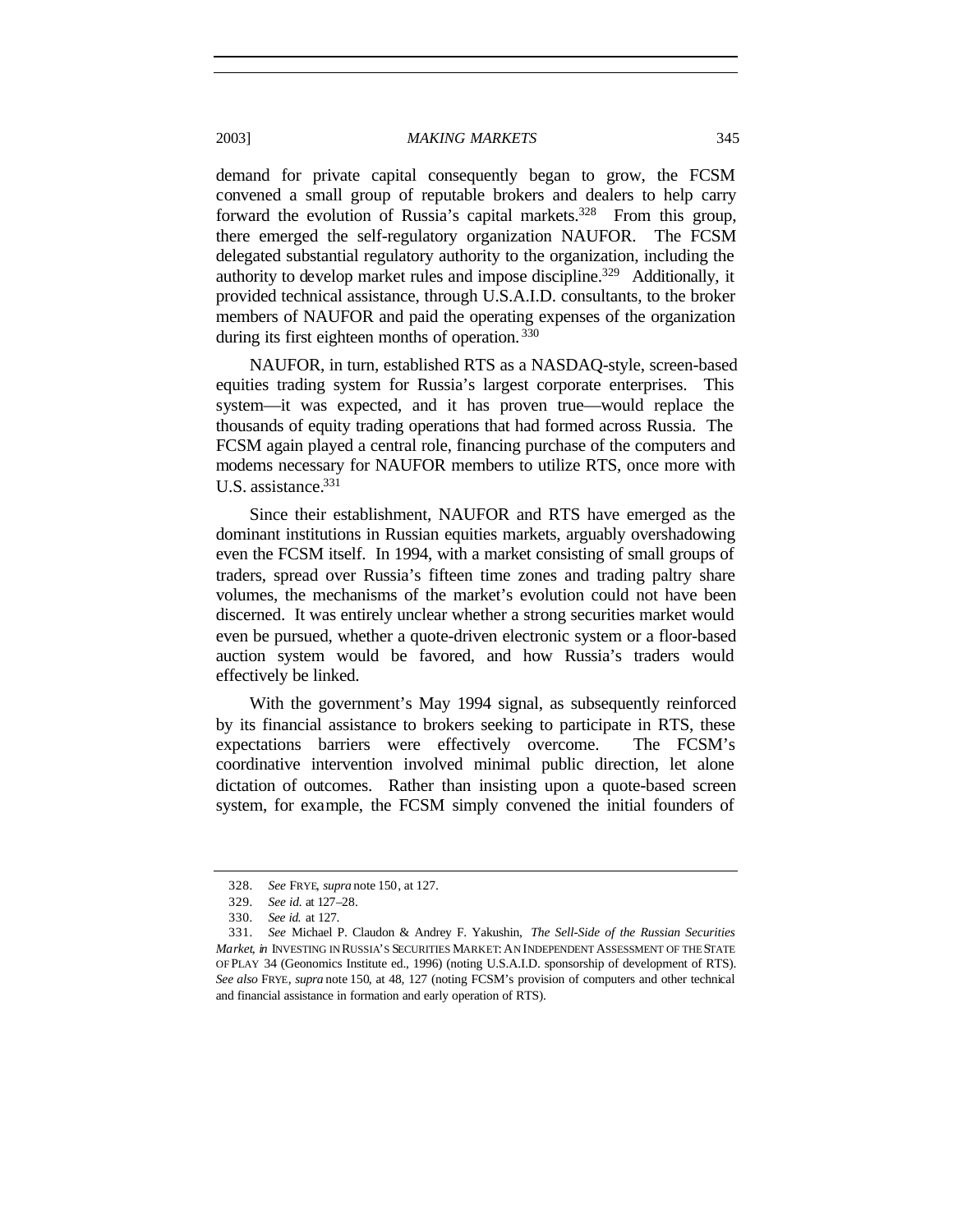NAUFOR, and then facilitated their efforts, allowing them to develop and evolve the trading system largely without public intervention.<sup>332</sup>

Several elements of law's coordinative role in securities market transition might be distilled from this first example. Most clear is the public role in bringing the relevant parties together. In essence, the FCSM created the necessary interface for coordination to occur. Additional interrelated elements of law's coordination of market transition suggested by the Russian case are the government's educational/training function and its provision of necessary financing. As to the former, the FCSM helped inexperienced Russian brokers and dealers develop the basic skills necessary for increased efficiency. It further provided needed financing both for the coordinative mechanism of NAUFOR, and for brokers to actually participate in the RTS system.<sup>333</sup>

The coordination of expectations in the case of the FCSM thus involved a careful balance. On the one hand, the public intervention did not dictate outcomes at any level of specificity. Yet it did favor certain trends, as in the selection of an electronic trading mechanism. Such coordination, however, unlike direct regulation, did nothing to prevent market partic ipants from electing to adopt alternative arrangements, if otherwise more efficient.

One can understand the SEC's contribution to the development of the National Market System in a similar light. In the wake of U.S. securities markets' "paperwork crisis" in the late 1960s, the SEC issued a series of policy statements on the utility and form of a more nationalized market in equity shares.<sup>334</sup> In this world, as described by the SEC statements, improved technology and resulting communications linkages among exchanges and other trading systems would enhance trading competition, and thereby increase market efficiency.<sup>335</sup>

<sup>332</sup>*. See* FRYE, *supra* note 150, at 128.

<sup>333</sup>*. See id.* at 127. *Cf.* Cybo-Ottone et al., *supra* note 32, at 251–52 (noting potential use of payments to induce coordination).

<sup>334</sup>*. See* J. Robert Brown, Jr., *The Shareholder Communication Rules and the Securities and Exchange Commission: An Exercise in Regulatory Utility or Futility?*, 13 J. CORP. L. 683, 720–21 (1988) (describing SEC call for national transactional system in response to "paperwork crisis"). *See also Structure of a Central Market System*, *supra* note 165; *Structure of the Securities Market*, *supra* note 165.

<sup>335</sup>*. See* Brown, *supra* note 334, at 722–24 (describing increased efficiencies from national market); David A. Lipton, *Best Execution: The National Market System's Missing Ingredient*, 57 NOTRE DAME L. REV. 449, 508 (1982) ("The national market system is an innovative effort to link our various securities markets in order to enhance competition, to foster efficient execution, to make available current quotation and sale information and to assure the practicability of best execution.").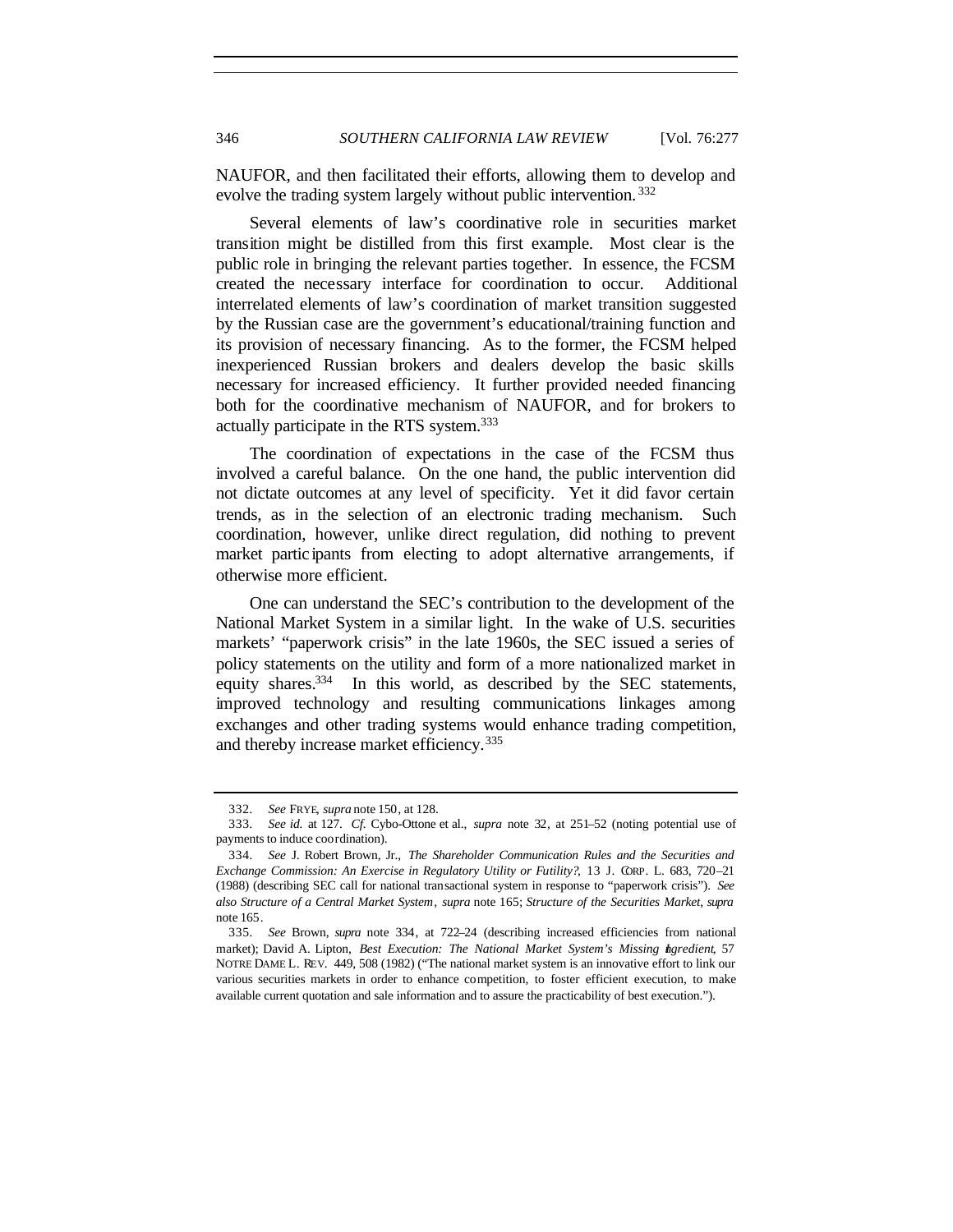The SEC's drive seemingly bore fruit in 1975, with Congress' adoption of Section 11A of the Securities Acts Amendments, in which it directed the commission to "facilitate the establishment of a national <sup>336</sup> Oddly, however, the SEC's legislation of a national market likewise reached its acme in 1975, with the elimination of fixed commissions.<sup>337</sup> Thus, both the SEC's five-year drive for congressional authority to create a National Market System and its contribution to that process largely ended in 1975.

While much ink has consequently been spilled over the success or failure of the National Market System,<sup>338</sup> the coordinative role of law in securities market transition may readily explain this otherwise ambiguous legislative pattern. This understanding begins with an appreciation that, in substantial part, a national market in equity securities now exists in the United States.<sup>339</sup> While its establishment cannot be tied to any particular date, it is clear that technological developments, and their adaptation and adoption by private market participants, have moved U.S. securities markets much of the way to such a system.

The SEC's contribution, in this light, can be seen as providing a regulatory signal that advances in technology and some form of national market in equity shares were essential. This signal, given in the commission's nonbinding policy pronouncements and confirmed by Congress' legislative sanction, served a coordinative, or focal function in the markets.<sup>340</sup> Specifically, it led private entities to take the initiative to develop a national trading market analogous to, yet distinct from, that preliminarily defined by the SEC.<sup>341</sup> In the case of the National Market System, then, the seeming threat of directive public intervention may have

<sup>336.</sup> 15 U.S.C. § 78k-1(a)(2) (1982).

<sup>337</sup>*. See* Edmund W. Kitch, *Hard Thinking about Inevitable Developments?*, 2000 COLUM. BUS. L. REV. 37, 38 (noting elimination of fixed commissions by 1975); A.C. Pritchard, *Markets as Monitors: A Proposal to Replace Class Actions with Exchanges As Securities Fraud Enforcers*, 85 VA. L. REV. 925, 1012 (1999) (describing demise of fixed commissions).

<sup>338</sup>*. See, e.g.*, Calvin, *supra* note 166, at 810 (suggesting National Market System regulatory effort succeeded); Macey & Haddock, *supra* note 14, at 322–25 (challenging SEC's failure to implement National Market System).

<sup>339</sup>*. See* Calvin, *supra* note 166, at 800–01.

<sup>340</sup>*. See* Klausner, *supra* note 38, at 800–01, 828–30 (discussing function of "focal points" in corporate law); McAdams, *supra* note 9, at 1651, 1659.

<sup>341</sup>*. See* Lemley & McGowan, *supra* note 7, at 545 ("The market can and will ignore government efforts at leadership if its interests lie elsewhere."). Such flexibility should not be overstated, however. Public coordination of expect ations does carry some force. *See* Klausner, *supra* note 38, at 765 n.20 (noting that "voluntary standards are 'a little stronger than voluntary'").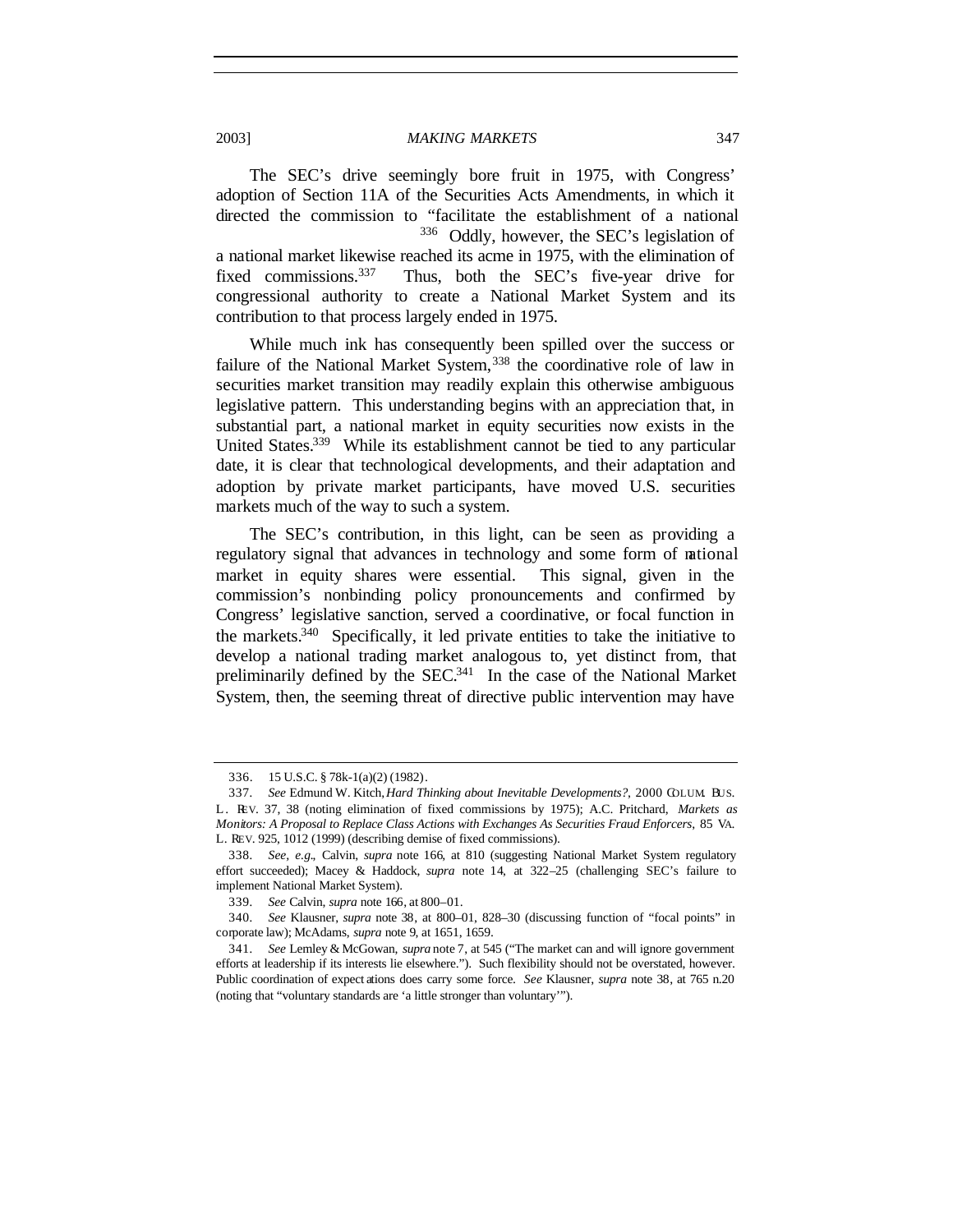been an additional element in law's coordinative function.<sup>342</sup> Private market participants saw fit to develop their own market infrastructure, to avoid the SEC's imposition of its model.

The SEC's role in the creation of a National Market System also suggests one further element of law's coordinative role. In the case of the National Market System, the SEC delineated the broad parameters of a potential market structure in a series of policy statements. This 'model' provided a common starting point from which market participants could move forward. Such government proposals may therefore constitute another component in law's coordination of securities market transition.

Such a facilitative role for law in securities market transition, it should be clear, is not uncontroversial. Rather, no less than Adam Smith dissented from any such public role:

People of the same trade seldom meet together even for merriment or diversion, but the conversation ends in a conspiracy against the publick, or in some contrivance to raise prices. It is impossible indeed to prevent such meetings, by any law which either could be executed, or would be consistent with liberty and justice. But though the law cannot hinder people of the same trade from sometimes assembling together, it ought to do nothing to facilitate such assemblies; much less to render them necessary.<sup>343</sup>

These fears may not be entirely unwarranted. In the presence of strong network effects, however, law's facilitation—its coordination—may nonetheless be essential to an efficient process of securities market transition.

Ultimately, then, law matters vitally in securities market transition on account of the presence of network effects that can delay or stymie the efficient creation and restructuring of securities markets. Given as much, a central role for law in the very creation and shaping of securities markets is its coordination of market expectations, by acting as a catalyst in the market-making process.

<sup>342</sup>*. Cf.* Branscomb & Kahin, *supra* note 176, at 24 ("As in the HDTV proceeding, perhaps the threat of intervention should be the big stick that is carried but never fully used.").

<sup>343.</sup> ADAM SMITH, AN INQUIRY INTO THE NATURE AND CAUSES OF THE WEALTH OF THE NATIONS 145 (Mortimer J. Adler ed., 1990) (1776).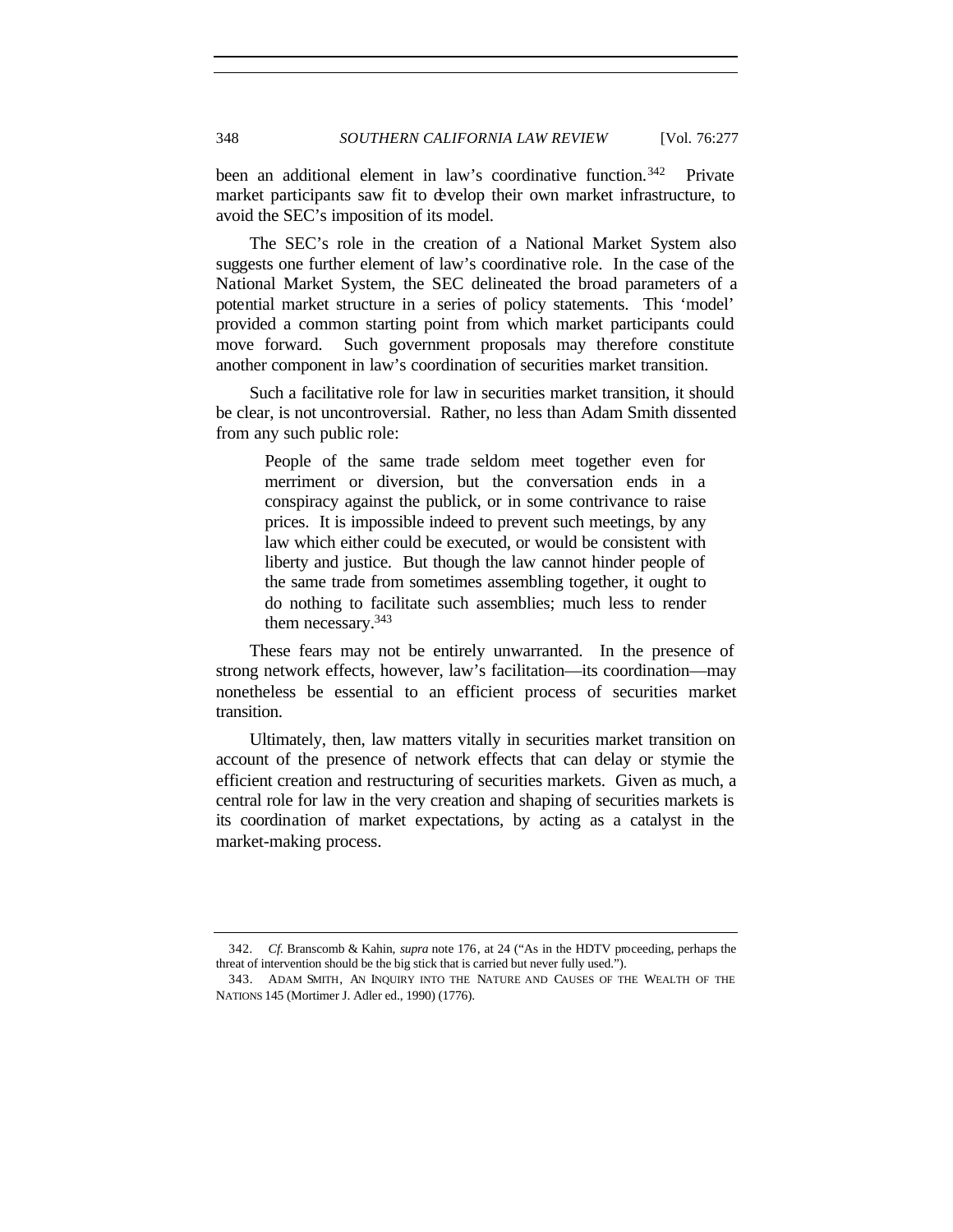## 2003] *MAKING MARKETS* 349

## **CONCLUSION**

In this Article, I have offered the preliminary outlines of an alternative model of securities markets' basic functions and nature, grounded in the microeconomics of network effects and finance theory. This proposed network model of securities markets can serve as a useful tool in seeking better to understand, assess, and shape securities market transition. Its benefits are especially apparent in transitional states such as Russia. Yet the model also suggests useful lessons for market transitions in established economies, including the United States.<sup>344</sup>

Network effects in securities markets may produce a number of dynamic inefficiencies, including market underutilization, barriers to entry, and technological lock-in, which may delay or even prevent the efficient creation and restructuring of securities markets. In the face of these inefficiencies, the denial of any role for law in strong securities markets is difficult to sustain. Even the service of law as a source of property rights, contract enforcement, and minority investor protections, however, may not capture the full role of law, or even its most significant elements.

Instead, law appears to have a structural role in securities market transition, helping to coordinate market expectations toward the efficient equilibrium of compatible entry. This nontraditional role for law, more directed to process than to outcome, might actually be the central way in which law matters in securities market transition, if not in the presence of network effects generally. This suggests both a greater and a more limited function for law in market transition than previously acknowledged, highlighting the potential need for a public impetus in securities market transition, but also emphasizing the appropriately constrained scope of any such intervention.

Contrary to the traditional assumption that markets will spontaneously emerge, and the recent assertion that law's protection of minority investors is the law that matters in transition, this Article suggests that law has a critical role to play in overcoming network effect obstacles to efficient transition. By helping to coordinate market expectations, law may thus

<sup>344.</sup> This Article thus joins the growing number of analyses that have found Russia and other transitional states to be useful laboratories for the study of economic and legal transition generally. *See, e.g.*, Coffee, *supra* note 204, at 25–37; Fox & Heller, supra note 26, at 1720. Michael A. Heller, *The Tragedy of the Anticommons: Property in the Transition from Marx to Markets*, 111 HARV. L. REV. 621 (1998). *See also* AHDIEH, *supra* note 10, at 2 (highlighting lessons of Russia's constitutional transition for United States); Edward Glaeser, Simon Johnson & Andrei Shleifer, *Coase Versus the Coasians*, 116 Q.J. ECON. 853, 855 (2001) (drawing on experience of Czech Republic and Poland to evaluate the appropriate regulatory role of government).